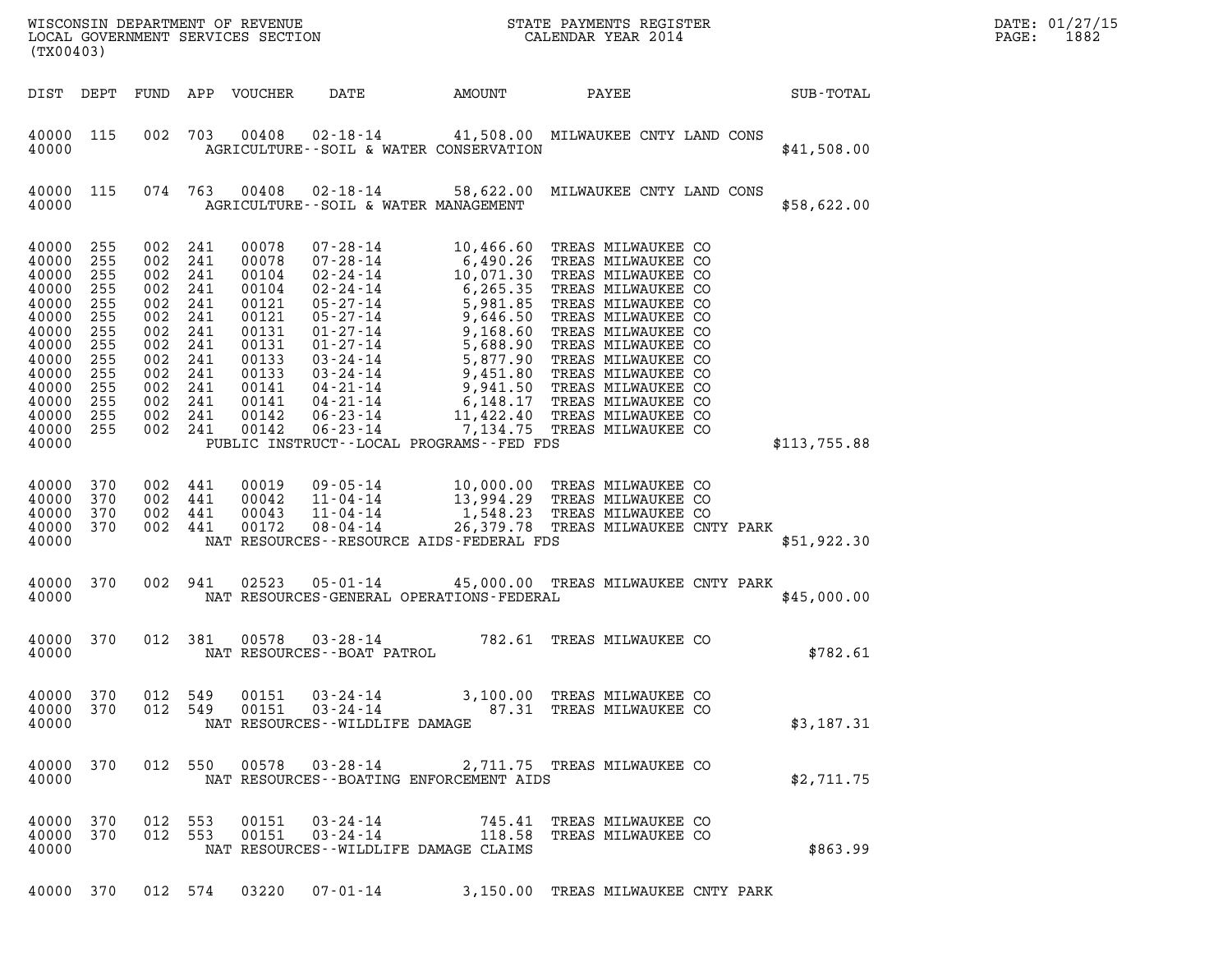| WISCONSIN DEPARTMENT OF REVENUE   | STATE PAYMENTS REGISTER | DATE: 01/27/15 |
|-----------------------------------|-------------------------|----------------|
| LOCAL GOVERNMENT SERVICES SECTION | CALENDAR YEAR 2014      | 1883<br>PAGE:  |

| STATE PAYMENTS REGIS'<br>CALENDAR YEAR 2014<br>WISCONSIN DEPARTMENT OF REVENUE<br>STATE PAYMENTS REGISTER<br>LOCAL GOVERNMENT SERVICES SECTION<br>(TX00403) |                                                                                          |                                                                                                        |                                                                                  |                                                                                                                            |                                                                                                                                                                                                                                                          |                                                                                                                                                           |                                                                                                                                                                                                                                                                                                                           |                | PAGE: | DATE: 01/27/15<br>1883 |
|-------------------------------------------------------------------------------------------------------------------------------------------------------------|------------------------------------------------------------------------------------------|--------------------------------------------------------------------------------------------------------|----------------------------------------------------------------------------------|----------------------------------------------------------------------------------------------------------------------------|----------------------------------------------------------------------------------------------------------------------------------------------------------------------------------------------------------------------------------------------------------|-----------------------------------------------------------------------------------------------------------------------------------------------------------|---------------------------------------------------------------------------------------------------------------------------------------------------------------------------------------------------------------------------------------------------------------------------------------------------------------------------|----------------|-------|------------------------|
|                                                                                                                                                             |                                                                                          |                                                                                                        |                                                                                  | DIST DEPT FUND APP VOUCHER                                                                                                 | DATE                                                                                                                                                                                                                                                     | AMOUNT                                                                                                                                                    | PAYEE                                                                                                                                                                                                                                                                                                                     | SUB-TOTAL      |       |                        |
| 40000                                                                                                                                                       |                                                                                          |                                                                                                        |                                                                                  |                                                                                                                            |                                                                                                                                                                                                                                                          | NAT RESOURCES - SNOWMOBILE TRAIL AIDS                                                                                                                     |                                                                                                                                                                                                                                                                                                                           | \$3,150.00     |       |                        |
| 40000 370<br>40000<br>40000                                                                                                                                 | 370                                                                                      | 074 658<br>074 658                                                                                     |                                                                                  | 00574<br>02745                                                                                                             | $09 - 22 - 14$<br>$05 - 20 - 14$                                                                                                                                                                                                                         | 7,549.49<br>NAT RESOURCES - - URBAN NON-POINT GRANTS                                                                                                      | 14,000.00 MILWAUKEE CNTY LAND CONS<br>TREAS MILWAUKEE CO                                                                                                                                                                                                                                                                  | \$21,549.49    |       |                        |
| 40000<br>40000<br>40000<br>40000<br>40000<br>40000                                                                                                          | 370<br>370<br>370<br>370<br>370                                                          | 095<br>095 512<br>095<br>095 512<br>095 512                                                            | 512<br>512                                                                       | 00932<br>01573<br>01574<br>01575<br>02521                                                                                  | $10 - 20 - 14$<br>$02 - 11 - 14$<br>02-11-14<br>02-18-14<br>$05 - 01 - 14$<br>NAT RESOURCES - - STEWARDSHIP 2000                                                                                                                                         | 16,570.00<br>59,550.00                                                                                                                                    | 88,692.00 TREAS MILWAUKEE CNTY<br>16,570.00 TREAS MILWAUKEE CNTY PARK<br>TREAS MILWAUKEE CNTY PARK<br>18,718.50 TREAS MILWAUKEE CNTY PARK<br>TREAS MILWAUKEE CNTY PARK                                                                                                                                                    | \$200, 100.50  |       |                        |
| 40000<br>40000<br>40000<br>40000<br>40000                                                                                                                   | 395<br>395<br>395<br>- 395                                                               | 011 161<br>011 161<br>011 161<br>011 161                                                               |                                                                                  | 08464<br>17366<br>26141<br>98235                                                                                           | 04-03-14<br>07-09-14<br>$10 - 02 - 14$<br>$01 - 02 - 14$                                                                                                                                                                                                 | 255,975.00<br>TRANSPORTATION -- EXPRESSWAY POLICE AID                                                                                                     | 255,975.00 TREAS MILWAUKEE CO<br>255,975.00 TREAS MILWAUKEE CO<br>255,975.00 TREAS MILWAUKEE CO<br>TREAS MILWAUKEE CO                                                                                                                                                                                                     | \$1,023,900.00 |       |                        |
| 40000 395<br>40000                                                                                                                                          |                                                                                          |                                                                                                        |                                                                                  |                                                                                                                            | 011 168 14040 05-05-14<br>TRANSPORTATION--ELDERLY & DISABLED                                                                                                                                                                                             |                                                                                                                                                           | 2,041,419.00 COUNTY OF MILWAUKEE                                                                                                                                                                                                                                                                                          | \$2,041,419.00 |       |                        |
| 40000                                                                                                                                                       | 40000 395                                                                                |                                                                                                        |                                                                                  |                                                                                                                            |                                                                                                                                                                                                                                                          | TRANSPORTATION - - PARATRANSIT AIDS, STATE                                                                                                                | 011  175  05670  03-06-14  1,415,302.00  TREAS MILWAUKEE CO                                                                                                                                                                                                                                                               | \$1,415,302.00 |       |                        |
| 40000 395<br>40000<br>40000<br>40000<br>40000<br>40000                                                                                                      | 395<br>395<br>395<br>395                                                                 | 011 182<br>011 182<br>011 182<br>011 182<br>011 182                                                    |                                                                                  | 03244<br>04075<br>18050<br>22041<br>29822                                                                                  | 02-10-14<br>$02 - 18 - 14$<br>07-16-14<br>08-22-14<br>$11 - 05 - 14$                                                                                                                                                                                     | 46,972.73<br>62,272.82<br>TRANSPORTATION - - TRANSIT AIDS - FEDERAL                                                                                       | 190,346.25 TREAS MILWAUKEE CO<br>119,498.75 MILWAUKEE CO HIGHWAY DEPT<br>TREAS MILWAUKEE CO<br>73,731.45 TREAS MILWAUKEE CO<br>TREAS MILWAUKEE CO                                                                                                                                                                         | \$492,822.00   |       |                        |
| 40000 395<br>40000<br>40000<br>40000<br>40000<br>40000<br>40000<br>40000<br>40000<br>40000<br>40000<br>40000<br>40000<br>40000                              | 395<br>395<br>395<br>395<br>395<br>395<br>395<br>395<br>395<br>395<br>395<br>-395<br>395 | 011 185<br>011<br>011<br>011<br>011<br>011<br>011<br>011<br>011<br>011<br>011<br>011<br>011<br>011 185 | 185<br>185<br>185<br>185<br>185<br>185<br>185<br>185<br>185<br>185<br>185<br>185 | 07465<br>07465<br>07465<br>14580<br>14580<br>17764<br>18834<br>21234<br>21234<br>27411<br>29396<br>31192<br>31192<br>34704 | $03 - 24 - 14$<br>$03 - 24 - 14$<br>$03 - 24 - 14$<br>$06 - 11 - 14$<br>$06 - 11 - 14$<br>$07 - 14 - 14$<br>$07 - 23 - 14$<br>$08 - 14 - 14$<br>$08 - 14 - 14$<br>$10 - 14 - 14$<br>$10 - 31 - 14$<br>$11 - 17 - 14$<br>$11 - 17 - 14$<br>$12 - 22 - 14$ | 12,457.35<br>1,590.30<br>6,732.27<br>16,168.05<br>9,488.79<br>11,344.14<br>7,845.48<br>4,081.77<br>12,245.31<br>848.16<br>212.04<br>6, 156.29<br>2,756.52 | 1,219.23 TREAS MILWAUKEE CO<br>TREAS MILWAUKEE CO<br>TREAS MILWAUKEE CO<br>TREAS MILWAUKEE CO<br>TREAS MILWAUKEE CO<br>TREAS MILWAUKEE CO<br>TREAS MILWAUKEE CO<br>TREAS MILWAUKEE CO<br>TREAS MILWAUKEE CO<br>TREAS MILWAUKEE CO<br>TREAS MILWAUKEE CO<br>TREAS MILWAUKEE CO<br>TREAS MILWAUKEE CO<br>TREAS MILWAUKEE CO |                |       |                        |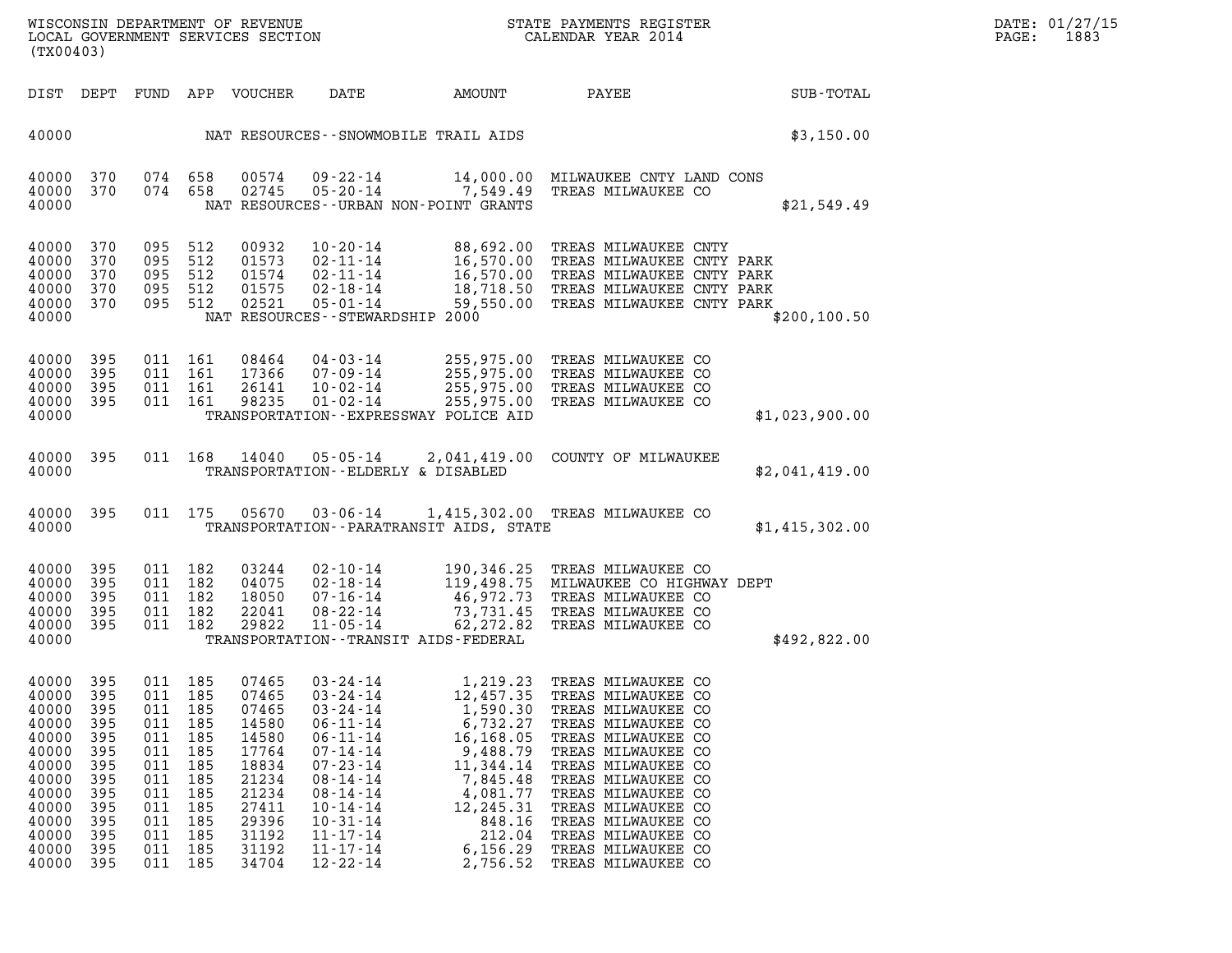| WISCONSIN DEPARTMENT OF REVENUE   | STATE PAYMENTS REGISTER | DATE: 01/27/15 |
|-----------------------------------|-------------------------|----------------|
| LOCAL GOVERNMENT SERVICES SECTION | CALENDAR YEAR 2014      | 1884<br>PAGE:  |

| (TX00403)                                                                                                                  |                                                                                         |                                                                                                                         |                                 | WISCONSIN DEPARTMENT OF REVENUE<br>LOCAL GOVERNMENT SERVICES SECTION                                              |                                                                                                                                                                                                                                                            |                                                                                                                                                                                                                                                                                                             | STATE PAYMENTS REGISTER<br>CALENDAR YEAR 2014                                                                                                                                                                                  |          |                 | DATE: 01/27/15<br>PAGE: 1884 |
|----------------------------------------------------------------------------------------------------------------------------|-----------------------------------------------------------------------------------------|-------------------------------------------------------------------------------------------------------------------------|---------------------------------|-------------------------------------------------------------------------------------------------------------------|------------------------------------------------------------------------------------------------------------------------------------------------------------------------------------------------------------------------------------------------------------|-------------------------------------------------------------------------------------------------------------------------------------------------------------------------------------------------------------------------------------------------------------------------------------------------------------|--------------------------------------------------------------------------------------------------------------------------------------------------------------------------------------------------------------------------------|----------|-----------------|------------------------------|
|                                                                                                                            |                                                                                         |                                                                                                                         |                                 | DIST DEPT FUND APP VOUCHER  DATE                                                                                  |                                                                                                                                                                                                                                                            | AMOUNT                                                                                                                                                                                                                                                                                                      | <b>PAYEE</b>                                                                                                                                                                                                                   |          | SUB-TOTAL       |                              |
| 40000                                                                                                                      |                                                                                         |                                                                                                                         |                                 |                                                                                                                   |                                                                                                                                                                                                                                                            | TRANSPORTATION - - HIGHWAY SAFETY - FEDERAL                                                                                                                                                                                                                                                                 |                                                                                                                                                                                                                                |          | \$93,145.70     |                              |
| 40000<br>40000<br>40000<br>40000                                                                                           | 395<br>395<br>395                                                                       | 011 190<br>011 190                                                                                                      | 011 190                         | 02040<br>18040<br>28040                                                                                           |                                                                                                                                                                                                                                                            | TRANSPORTATION--GENERAL TRANSP AIDS-GTA                                                                                                                                                                                                                                                                     | 01-06-14   865,124.50   COUNTY OF MILWAUKEE<br>07-07-14   1,730,249.00   COUNTY OF MILWAUKEE<br>10-06-14 865,124.52 COUNTY OF MILWAUKEE                                                                                        |          | \$3,460,498.02  |                              |
| 40000<br>40000<br>40000<br>40000<br>40000                                                                                  | 395<br>395<br>395<br>395                                                                | 011 193<br>011 193<br>011 193<br>011 193                                                                                |                                 | 16039<br>24039<br>26039<br>42039                                                                                  | 07-07-14<br>09-30-14<br>12-30-14                                                                                                                                                                                                                           | TRANSPORTATION - - TRANSIT OPERATING AID                                                                                                                                                                                                                                                                    | 06-04-14  15,431,225.00  COUNTY OF MILWAUKEE<br>15,431,225.00 COUNTY OF MILWAUKEE<br>15,431,225.00 COUNTY OF MILWAUKEE<br>15,431,225.00 COUNTY OF MILWAUKEE                                                                    |          | \$61,724,900.00 |                              |
| 40000<br>40000 395<br>40000                                                                                                | 395                                                                                     |                                                                                                                         |                                 |                                                                                                                   |                                                                                                                                                                                                                                                            | TRANSPORTATION - - LRIP/TRIP/MSIP GRANTS                                                                                                                                                                                                                                                                    | 011  278  19270  07-23-14  6,119.32  TREAS MILWAUKEE CO<br>011  278  98990  01-07-14  6,108.75  TREAS MILWAUKEE CO                                                                                                             |          | \$12, 228.07    |                              |
| 40000<br>40000<br>40000<br>40000<br>40000                                                                                  | 395<br>395<br>395<br>395                                                                | 011 568<br>011 568<br>011 568<br>011 568                                                                                |                                 | 03345<br>03346<br>11880<br>22755                                                                                  |                                                                                                                                                                                                                                                            | TRANSPORTATION-PRETRIAL INTOX DRIVER INT                                                                                                                                                                                                                                                                    | 02-10-14   41,110.68   MILWAUKEE CO   CLERK OF<br>02-10-14   49,651.92   MILWAUKEE CO   CLERK OF<br>05-12-14   70,445.29   MILWAUKEE CO   CLERK OF<br>08-28-14   58,792.11   MILWAUKEE CO   CLERK OF<br>58,792.11 MILWAUKEE CO | CLERK OF | \$220,000.00    |                              |
| 40000 410<br>40000                                                                                                         |                                                                                         | 002 116                                                                                                                 |                                 | 11261                                                                                                             | 11-05-14<br>CORRECTIONS - - LOCAL AID                                                                                                                                                                                                                      |                                                                                                                                                                                                                                                                                                             | 81,673.08 TREAS MILWAUKEE CO                                                                                                                                                                                                   |          | \$81,673.08     |                              |
| 40000<br>40000<br>40000<br>40000<br>40000<br>40000<br>40000<br>40000<br>40000<br>40000<br>40000<br>40000<br>40000<br>40000 | 435<br>435<br>435<br>435<br>435<br>435<br>435<br>435<br>435<br>435<br>435<br>435<br>435 | 005 000<br>005 000<br>005 000<br>005 000<br>005 000<br>005 000<br>005 000<br>005 000<br>005<br>005<br>005<br>005<br>005 | 000<br>000<br>000<br>000<br>000 | 90412<br>90415<br>90416<br>90417<br>90419<br>90420<br>90421<br>90500<br>90502<br>90506<br>90508<br>90509<br>90510 | $01 - 01 - 14$<br>02-01-14<br>$03 - 01 - 14$<br>$04 - 01 - 14$<br>05-01-14<br>06-01-14<br>$06 - 30 - 14$<br>$07 - 01 - 14$<br>$08 - 01 - 14$<br>$09 - 01 - 14$<br>$10 - 01 - 14$<br>$11 - 01 - 14$<br>$12 - 01 - 14$<br>HEALTH SERVICES - - STATE/FED AIDS | 3,670,444.00 MILWAUKEE CO<br>1,929,734.00 MILWAUKEE CO<br>1, 064, 822.00 MILWAUKEE CO<br>3, 542, 534.00 MILWAUKEE CO<br>5, 150, 523.00 MILWAUKEE CO<br>1, 921, 198.00 MILWAUKEE CO<br>51, 400.00 MILWAUKEE CO<br>22,643,142.00 MILWAUKEE CO<br>6,916,301.00<br>7,109,144.00<br>5,684,502.00<br>1,430,065.00 | MILWAUKEE CO<br>MILWAUKEE CO<br>MILWAUKEE CO<br>737,300.00 MILWAUKEE CO<br>MILWAUKEE CO                                                                                                                                        |          | \$61,851,109.00 |                              |
| 40000<br>40000<br>40000<br>40000<br>40000                                                                                  | 437<br>437<br>437<br>437<br>437                                                         | 005<br>005<br>005<br>005<br>005                                                                                         | 000<br>000<br>000<br>000<br>000 | 00000<br>00000<br>00000<br>00000<br>00000                                                                         | $01 - 30 - 14$<br>$02 - 10 - 14$<br>$03 - 05 - 14$<br>$04 - 07 - 14$<br>$04 - 10 - 14$                                                                                                                                                                     | 511,671.41 MILWAUKEE<br>499, 276.33 MILWAUKEE                                                                                                                                                                                                                                                               | 2,831,189.94 MILWAUKEE CHILD SUPPORT<br>279,070.74 MILWAUKEE CO<br>342,167.79 MILWAUKEE CHILD SUPPORT                                                                                                                          | DA       |                 |                              |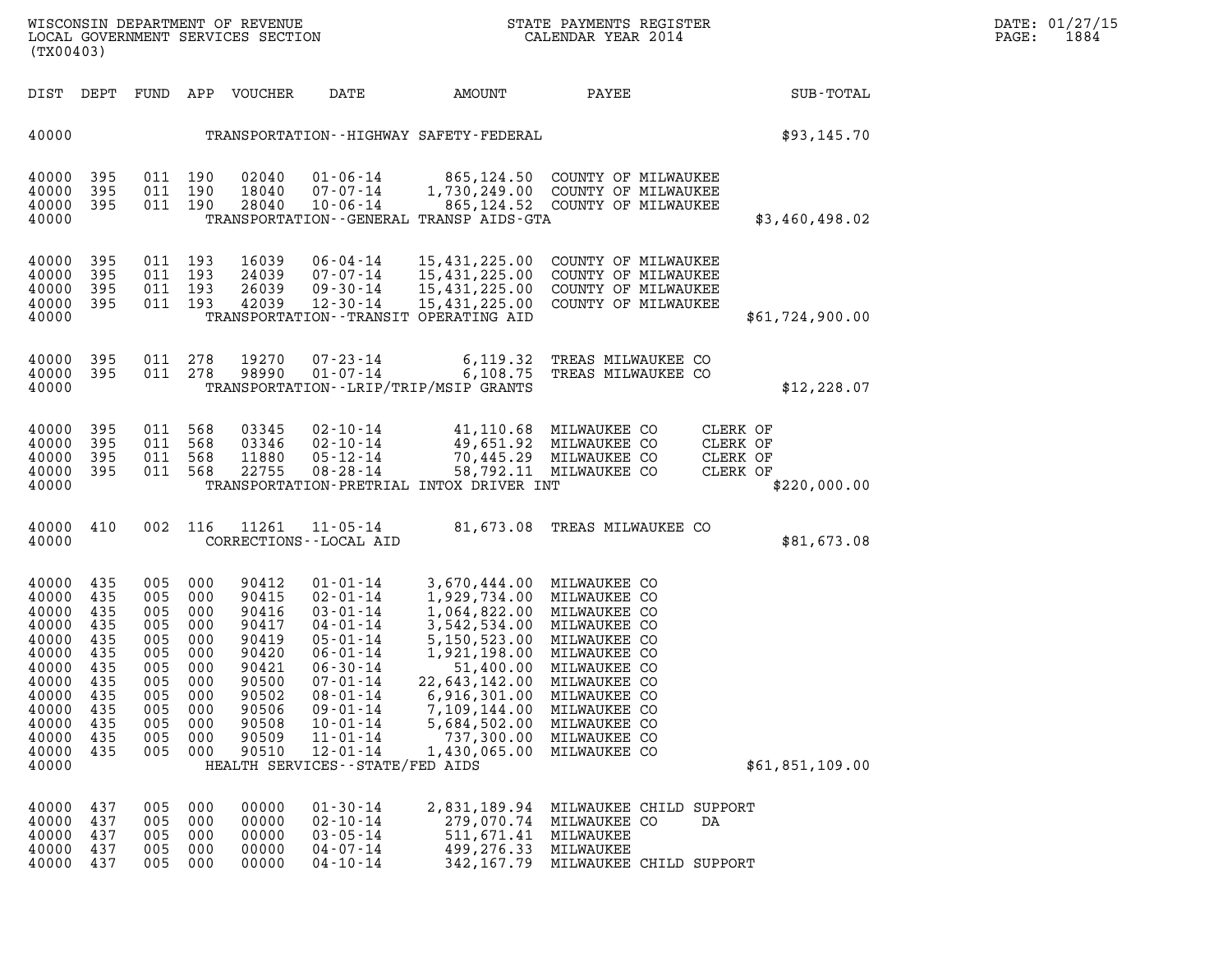| (TX00403)                                                                 |                                                                           |                                                                           |                                                                                                 |                                                                                                                                                                                                    |                                                                                                                                            |                                                                                                                                                            |                                                                                                                                                 |                                                                                                                                                                                                                                                                                                                                                                                                                                                                                                                                                                                                                                                                                           |
|---------------------------------------------------------------------------|---------------------------------------------------------------------------|---------------------------------------------------------------------------|-------------------------------------------------------------------------------------------------|----------------------------------------------------------------------------------------------------------------------------------------------------------------------------------------------------|--------------------------------------------------------------------------------------------------------------------------------------------|------------------------------------------------------------------------------------------------------------------------------------------------------------|-------------------------------------------------------------------------------------------------------------------------------------------------|-------------------------------------------------------------------------------------------------------------------------------------------------------------------------------------------------------------------------------------------------------------------------------------------------------------------------------------------------------------------------------------------------------------------------------------------------------------------------------------------------------------------------------------------------------------------------------------------------------------------------------------------------------------------------------------------|
| DEPT                                                                      | FUND                                                                      | APP                                                                       | <b>VOUCHER</b>                                                                                  | DATE                                                                                                                                                                                               | AMOUNT                                                                                                                                     | PAYEE                                                                                                                                                      |                                                                                                                                                 | SUB-TOTAL                                                                                                                                                                                                                                                                                                                                                                                                                                                                                                                                                                                                                                                                                 |
| 437<br>437<br>437<br>437                                                  | 005<br>005<br>005<br>005                                                  | 000<br>000<br>000<br>000                                                  | 00000<br>00000<br>00000<br>00000                                                                | $04 - 30 - 14$<br>$05 - 05 - 14$<br>$05 - 15 - 14$<br>$06 - 11 - 14$                                                                                                                               | 2,981,640.47<br>1,049,529.41<br>316,061.38<br>167,942.26                                                                                   | MILWAUKEE<br>MILWAUKEE CO<br>MILWAUKEE                                                                                                                     | DA                                                                                                                                              |                                                                                                                                                                                                                                                                                                                                                                                                                                                                                                                                                                                                                                                                                           |
| 437<br>437<br>437<br>437<br>437                                           | 005<br>005<br>005<br>005<br>005                                           | 000<br>000<br>000<br>000<br>000                                           | 00000<br>00000<br>00000<br>00000<br>00000                                                       | $08 - 29 - 14$<br>$09 - 15 - 14$<br>$10 - 05 - 14$<br>$10 - 06 - 14$<br>$10 - 30 - 14$                                                                                                             | 1,380,863.48<br>308,570.81<br>516,268.60<br>1,548,805.75<br>3,754,581.73                                                                   | MILWAUKEE<br>MILWAUKEE CO<br>MILWAUKEE<br>MILWAUKEE                                                                                                        | DA                                                                                                                                              |                                                                                                                                                                                                                                                                                                                                                                                                                                                                                                                                                                                                                                                                                           |
| 437<br>437<br>437                                                         | 005<br>005<br>005                                                         | 000<br>000<br>000                                                         | 00000<br>00000<br>00000                                                                         | $11 - 04 - 14$<br>$11 - 05 - 14$<br>$11 - 17 - 14$                                                                                                                                                 | 1,326,199.24                                                                                                                               | MILWAUKEE<br>MILWAUKEE CO                                                                                                                                  | DA                                                                                                                                              |                                                                                                                                                                                                                                                                                                                                                                                                                                                                                                                                                                                                                                                                                           |
|                                                                           |                                                                           |                                                                           |                                                                                                 |                                                                                                                                                                                                    |                                                                                                                                            |                                                                                                                                                            |                                                                                                                                                 | \$25,484,574.09                                                                                                                                                                                                                                                                                                                                                                                                                                                                                                                                                                                                                                                                           |
| 455                                                                       | 002                                                                       | 221                                                                       | 13                                                                                              | $07 - 30 - 14$                                                                                                                                                                                     | 27,360.00                                                                                                                                  |                                                                                                                                                            |                                                                                                                                                 | \$27,360.00                                                                                                                                                                                                                                                                                                                                                                                                                                                                                                                                                                                                                                                                               |
| 455<br>455                                                                | 002<br>002                                                                | 225<br>225                                                                | 01380<br>03297                                                                                  | $02 - 18 - 14$<br>$12 - 22 - 14$                                                                                                                                                                   | 222,218.00<br>222,218.00                                                                                                                   |                                                                                                                                                            |                                                                                                                                                 | \$444, 436.00                                                                                                                                                                                                                                                                                                                                                                                                                                                                                                                                                                                                                                                                             |
| 455<br>455<br>455<br>455<br>455<br>455<br>455                             | 002<br>002<br>002<br>002<br>002<br>002<br>002                             | 231<br>231<br>231<br>231<br>231<br>231<br>231                             | 01469<br>01573<br>01575<br>01576<br>01598<br>01878<br>02974                                     | $10 - 01 - 14$<br>$02 - 21 - 14$<br>$02 - 21 - 14$<br>$02 - 21 - 14$<br>$02 - 24 - 14$<br>$02 - 26 - 14$<br>$05 - 15 - 14$                                                                         | 2,950.00<br>1,920.00<br>8,640.00<br>70,720.00<br>32,160.00<br>15,070.00<br>8,905.00                                                        |                                                                                                                                                            |                                                                                                                                                 | \$140,365.00                                                                                                                                                                                                                                                                                                                                                                                                                                                                                                                                                                                                                                                                              |
| 455<br>455                                                                | 002<br>002                                                                | 241<br>241                                                                | 02290<br>02291                                                                                  | $11 - 07 - 14$<br>$11 - 07 - 14$                                                                                                                                                                   | 3,500.00<br>1,307.90                                                                                                                       |                                                                                                                                                            |                                                                                                                                                 | \$4,807.90                                                                                                                                                                                                                                                                                                                                                                                                                                                                                                                                                                                                                                                                                |
| 455<br>455<br>455<br>455<br>455<br>455<br>455<br>455<br>455<br>455<br>455 | 002<br>002<br>002<br>002<br>002<br>002<br>002<br>002<br>002<br>002<br>002 | 251<br>251<br>251<br>251<br>251<br>251<br>251<br>251<br>251<br>251<br>251 | 00374<br>00655<br>00662<br>00771<br>00901<br>01259<br>01262<br>02119<br>02178<br>02241<br>02242 | $08 - 06 - 14$<br>$08 - 22 - 14$<br>$08 - 22 - 14$<br>$01 - 08 - 14$<br>$09 - 02 - 14$<br>$02 - 18 - 14$<br>$02 - 18 - 14$<br>$03 - 25 - 14$<br>$03 - 28 - 14$<br>$11 - 05 - 14$<br>$11 - 05 - 14$ | 16,699.97<br>29,631.01<br>12,902.00<br>16,650.89<br>6,811.00<br>33,182.00<br>25,786.00<br>137,588.81<br>14,886.73<br>5,043.83<br>18,342.39 |                                                                                                                                                            |                                                                                                                                                 |                                                                                                                                                                                                                                                                                                                                                                                                                                                                                                                                                                                                                                                                                           |
|                                                                           | 437<br>437<br>437                                                         | 005<br>005<br>005                                                         | 000<br>000<br>000                                                                               | 00000<br>00000<br>00000                                                                                                                                                                            | $07 - 30 - 14$<br>$11 - 03 - 14$<br>$12 - 05 - 14$                                                                                         | 5,596,871.55<br>511,670.99<br>JUSTICE--LAW ENFORCEMENT SERVICES AID<br>JUSTICE - - LAW ENFORCEMENT - - DRUG CRIMES<br>JUSTICE - - LAW ENFORCEMENT TRAINING | 45,728.00<br>1,216,010.54<br>300,453.67<br>MILWAUKEE<br>CHILDREN & FAMILIES - - STATE/FEDERAL AIDS<br>JUSTICE -- CEASE AND OTHER FEDERAL GRANTS | MILWAUKEE CHILD SUPPORT<br>MILWAUKEE CHILD SUPPORT<br>MILWAUKEE CHILD SUPPORT<br>MILWAUKEE CHILD SUPPORT<br>MILWAUKEE CHILD SUPPORT<br>TREAS MILWAUKEE CNTY<br>TREAS MILWAUKEE CO<br>TREAS MILWAUKEE CO<br>TREAS MILWAUKEE CNTY<br>TREAS MILWAUKEE CO<br>TREAS MILWAUKEE CNTY<br>TREAS MILWAUKEE CNTY<br>TREAS MILWAUKEE CNTY -<br>TREAS MILWAUKEE CNTY<br>TREAS MILWAUKEE CNTY<br>TREAS MILWAUKEE CNTY<br>TREAS MILWAUKEE CNTY<br>TREAS MILWAUKEE CO<br>TREAS MILWAUKEE CO<br>TREAS MILWAUKEE CNTY<br>TREAS MILWAUKEE CO<br>TREAS MILWAUKEE CNTY<br>TREAS MILWAUKEE CNTY<br>TREAS MILWAUKEE CNTY<br>TREAS MILWAUKEE CO<br>TREAS MILWAUKEE CO<br>TREAS MILWAUKEE CO<br>TREAS MILWAUKEE CO |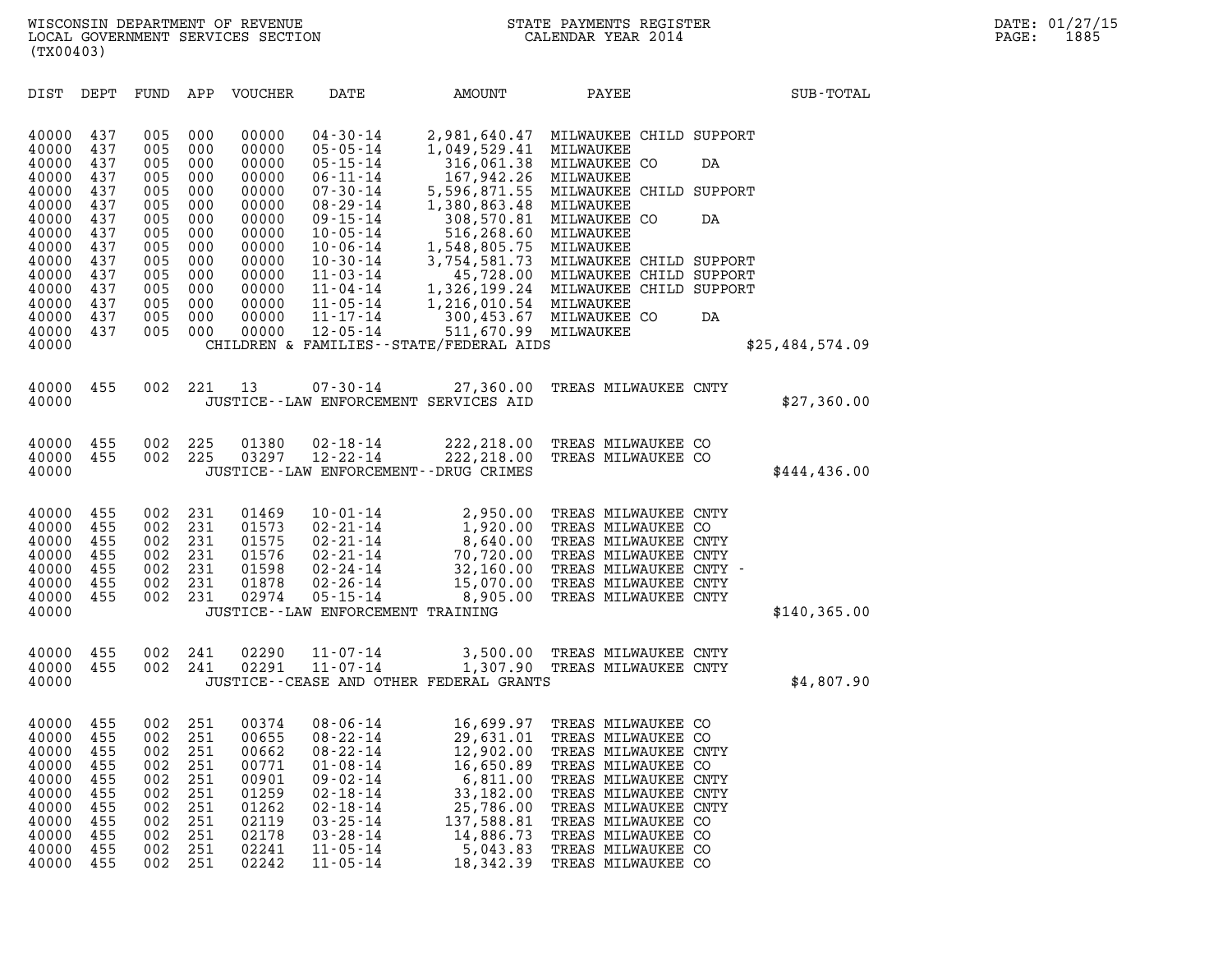| (TX00403)                                                                                                |                                                                           |                                                                           |                                                                           |                                                                                                 |                                                                                                                                                                                                                                     |                                                                                                                       |                                                                                                                                                                                                                                                         |                  |  |
|----------------------------------------------------------------------------------------------------------|---------------------------------------------------------------------------|---------------------------------------------------------------------------|---------------------------------------------------------------------------|-------------------------------------------------------------------------------------------------|-------------------------------------------------------------------------------------------------------------------------------------------------------------------------------------------------------------------------------------|-----------------------------------------------------------------------------------------------------------------------|---------------------------------------------------------------------------------------------------------------------------------------------------------------------------------------------------------------------------------------------------------|------------------|--|
| DIST                                                                                                     | DEPT                                                                      | FUND                                                                      | APP                                                                       | VOUCHER                                                                                         | DATE                                                                                                                                                                                                                                | AMOUNT                                                                                                                | PAYEE                                                                                                                                                                                                                                                   | <b>SUB-TOTAL</b> |  |
| 40000<br>40000<br>40000<br>40000<br>40000<br>40000<br>40000<br>40000                                     | 455<br>455<br>455<br>455<br>455<br>455<br>455                             | 002<br>002<br>002<br>002<br>002<br>002<br>002                             | 251<br>251<br>251<br>251<br>251<br>251<br>251                             | 02338<br>02338<br>02364<br>02529<br>02629<br>03028<br>03273                                     | $11 - 10 - 14$<br>$11 - 10 - 14$<br>$11 - 10 - 14$<br>$11 - 17 - 14$<br>$04 - 23 - 14$<br>$05 - 23 - 14$<br>06-02-14                                                                                                                | 28,189.00<br>12,000.00<br>12,260.00<br>JUSTICE - - TRUANCY PROGRAM - GRANT FUNDS                                      | TREAS MILWAUKEE CNTY<br>TREAS MILWAUKEE CNTY<br>TREAS MILWAUKEE CNTY<br>138,678.61 TREAS MILWAUKEE CO<br>23,975.15 TREAS MILWAUKEE CO<br>7,114.00 TREAS MILWAUKEE CNTY<br>16,177.74 TREAS MILWAUKEE CO                                                  | \$555, 919.13    |  |
| 40000<br>40000<br>40000                                                                                  | 455<br>455                                                                | 002<br>002                                                                | 272<br>272                                                                | 00889<br>02366                                                                                  | $08 - 29 - 14$<br>$11 - 10 - 14$                                                                                                                                                                                                    | 970.00<br>330.00<br>JUSTICE - - JDAI - ANNIE E CASEY FOUNDATION                                                       | TREAS MILWAUKEE CNTY<br>TREAS MILWAUKEE CNTY                                                                                                                                                                                                            | \$1,300.00       |  |
| 40000<br>40000<br>40000<br>40000<br>40000                                                                | 455<br>455<br>455<br>455                                                  | 002<br>002<br>002<br>002                                                  | 279<br>279<br>279<br>279                                                  | 00273<br>00606<br>02102<br>02610                                                                | 08-04-14<br>08-20-14<br>$03 - 19 - 14$<br>$11 - 19 - 14$                                                                                                                                                                            | JUSTICE - - TREAT ALTERN TO DETENTION - GRANT                                                                         | 151,206.00 TREAS MILWAUKEE CNTY<br>98,704.00 TREAS MILWAUKEE CNTY<br>8,682.83 TREAS MILWAUKEE CNTY<br>81,528.00 TREAS MILWAUKEE CNTY                                                                                                                    | \$340, 120.83    |  |
| 40000<br>40000<br>40000<br>40000                                                                         | 455<br>455<br>455                                                         | 002<br>002<br>002                                                         | 321<br>321<br>321                                                         | 00839<br>02706<br>03060                                                                         | $08 - 29 - 14$<br>$11 - 21 - 14$<br>$12 - 11 - 14$                                                                                                                                                                                  | 84,914.00<br>52,411.00<br>JUSTICE--COURT IMPROVEMENT GRANTS                                                           | MILWAUKEE CNTY CLERK OF<br>84,914.00 MILWAUKEE CNTY CLERK OF<br>MILWAUKEE CNTY CLERK OF                                                                                                                                                                 | \$222, 239.00    |  |
| 40000<br>40000<br>40000                                                                                  | 455<br>455                                                                | 002<br>002                                                                | 532<br>532                                                                | 009                                                                                             | $07 - 22 - 14$<br>$03 - 10 - 14$                                                                                                                                                                                                    | 740,347.62<br>JUSTICE - - VICTIM/WITNESS ASSISTANCE SERV                                                              | TREAS MILWAUKEE CO<br>736,431.68 TREAS MILWAUKEE CO                                                                                                                                                                                                     | \$1,476,779.30   |  |
| 40000<br>40000<br>40000<br>40000<br>40000<br>40000<br>40000<br>40000<br>40000<br>40000<br>40000<br>40000 | 455<br>455<br>455<br>455<br>455<br>455<br>455<br>455<br>455<br>455<br>455 | 002<br>002<br>002<br>002<br>002<br>002<br>002<br>002<br>002<br>002<br>002 | 542<br>542<br>542<br>542<br>542<br>542<br>542<br>542<br>542<br>542<br>542 | 00051<br>00183<br>00183<br>00422<br>00537<br>00584<br>01471<br>01471<br>02582<br>03064<br>03064 | $08 - 11 - 14$<br>$11 - 03 - 14$<br>$11 - 03 - 14$<br>$02 - 20 - 14$<br>$05 - 02 - 14$<br>$08 - 20 - 14$<br>$02 - 21 - 14$<br>$02 - 21 - 14$<br>$11 - 18 - 14$<br>$05 - 23 - 14$<br>$05 - 23 - 14$<br>JUSTICE - - VICTIM ASSISTANCE | 55,357.00<br>47,478.38<br>72.62<br>58,942.00<br>61,483.00<br>33,192.95<br>32,686.08<br>34,381.50<br>34,546.89<br>3.30 | TREAS MILWAUKEE CO<br>TREAS MILWAUKEE CO<br>TREAS MILWAUKEE CO<br>TREAS MILWAUKEE CO<br>TREAS MILWAUKEE CO<br>TREAS MILWAUKEE CO<br>TREAS MILWAUKEE CO<br>1,965.62 TREAS MILWAUKEE CO<br>TREAS MILWAUKEE CO<br>TREAS MILWAUKEE CO<br>TREAS MILWAUKEE CO | \$360,109.34     |  |
| 40000<br>40000                                                                                           | 465                                                                       |                                                                           |                                                                           |                                                                                                 | 002 305 00000 09-09-14                                                                                                                                                                                                              | MILITARY AFFAIRS-EMER MGMT-DISASTER RECO                                                                              | 661.88 TREAS MILWAUKEE CO                                                                                                                                                                                                                               | \$661.88         |  |
| 40000<br>40000                                                                                           | 465                                                                       |                                                                           | 002 308                                                                   |                                                                                                 |                                                                                                                                                                                                                                     | MILITARY AFFAIRS-EMER MGMT-RESPONSE EQMT                                                                              | 00087  11-19-14  4,516.00  TREAS MILWAUKEE CO                                                                                                                                                                                                           | \$4,516.00       |  |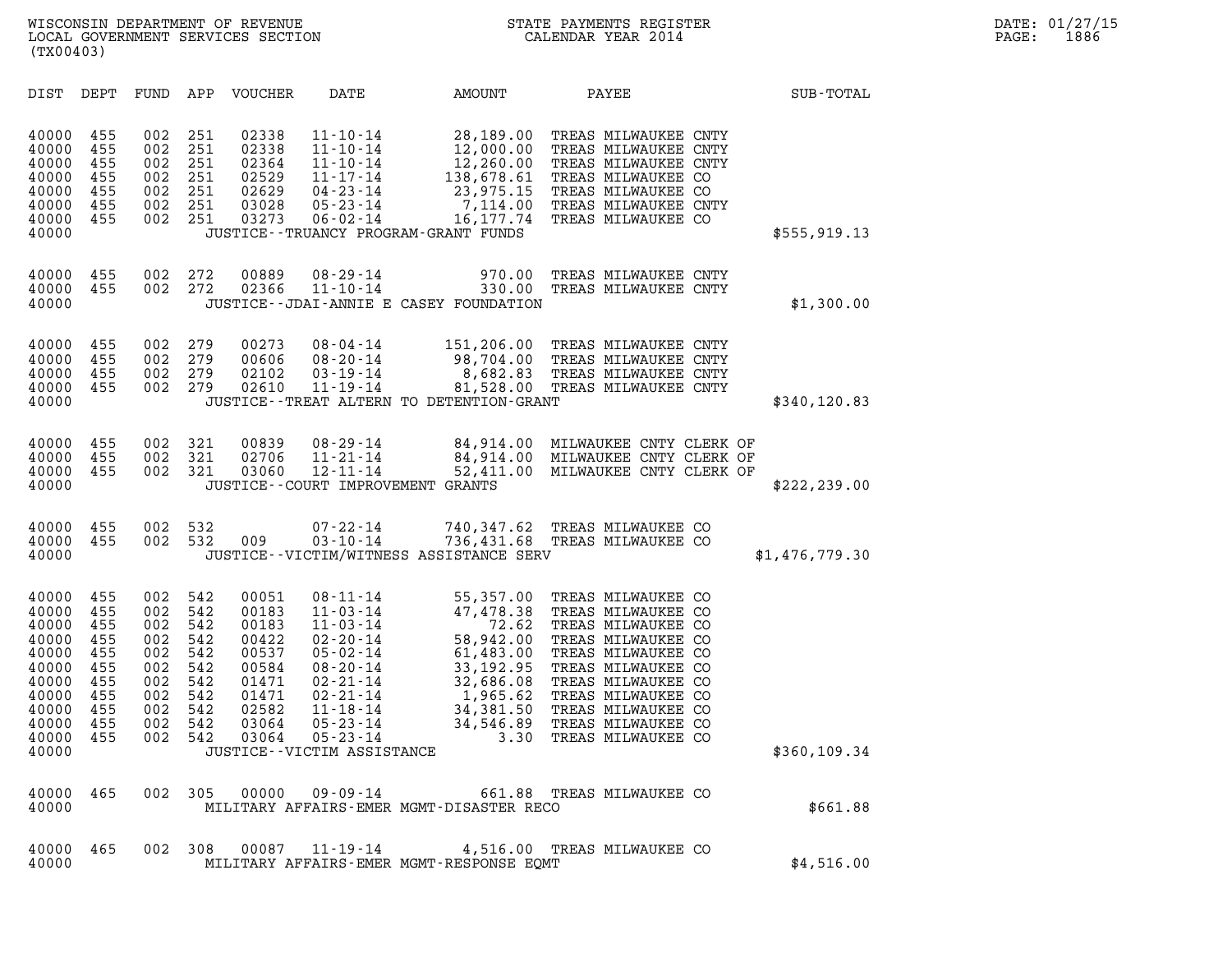| DATE: | 01/27/15 |
|-------|----------|
| PAGE: | 1887     |

| (TX00403)                                                                                       |                                                                           |                                                                           |                                                                           |                                                                                                 |                                                                                                                                                                                                    |                                                                                                                                               |                                                                                                                                                                                                                                                | DATE: 01/27/15<br>$\mathtt{PAGE}$ :<br>1887 |  |
|-------------------------------------------------------------------------------------------------|---------------------------------------------------------------------------|---------------------------------------------------------------------------|---------------------------------------------------------------------------|-------------------------------------------------------------------------------------------------|----------------------------------------------------------------------------------------------------------------------------------------------------------------------------------------------------|-----------------------------------------------------------------------------------------------------------------------------------------------|------------------------------------------------------------------------------------------------------------------------------------------------------------------------------------------------------------------------------------------------|---------------------------------------------|--|
|                                                                                                 | DIST DEPT                                                                 |                                                                           |                                                                           | FUND APP VOUCHER                                                                                | DATE                                                                                                                                                                                               | AMOUNT                                                                                                                                        | PAYEE                                                                                                                                                                                                                                          | SUB-TOTAL                                   |  |
| 40000 465<br>40000                                                                              |                                                                           |                                                                           |                                                                           |                                                                                                 | MILITARY AFFAIRS-EMERGENCY MGMT PLANNING                                                                                                                                                           |                                                                                                                                               | 002 337 01564 07-09-14 75,979.00 TREAS MILWAUKEE CO                                                                                                                                                                                            | \$75,979.00                                 |  |
| 40000 465<br>40000<br>40000<br>40000 465<br>40000                                               | 465<br>465                                                                | 002<br>002 342                                                            | 002 342<br>342<br>002 342                                                 | 00000<br>00996<br>01047<br>01629                                                                | $01 - 30 - 14$<br>07-11-14<br>MILITARY AFFAIRS-EMERGENCY MGMT-FED FUND                                                                                                                             |                                                                                                                                               | 09-09-14 3,971.25 TREAS MILWAUKEE CO<br>01-15-14 187,660.98 TREAS MILWAUKEE CO<br>9,450.62 TREAS MILWAUKEE CO<br>183, 179.21 TREAS MILWAUKEE CO                                                                                                | \$384,262.06                                |  |
| 40000<br>40000<br>40000 465<br>40000                                                            | 465<br>465                                                                | 002 350                                                                   | 002 350<br>002 350                                                        | 00067<br>00525<br>01016                                                                         | 12-23-14<br>MILITARY AFFAIRS--HOMELAND SEC GRANT                                                                                                                                                   |                                                                                                                                               | 08-12-14 3,384.00 TREAS MILWAUKEE CNTY<br>7,573.78 TREAS MILWAUKEE CNTY<br>04-14-14 9,991.96 TREAS MILWAUKEE CNTY                                                                                                                              | \$20.949.74                                 |  |
| 40000 465<br>40000                                                                              |                                                                           |                                                                           | 072 364                                                                   |                                                                                                 | MILITARY AFFAIRS-EMER MGMT-PLANNING AID                                                                                                                                                            |                                                                                                                                               | 00942  01-10-14  56,237.00  TREAS MILWAUKEE CO                                                                                                                                                                                                 | \$56, 237.00                                |  |
| 40000<br>40000 475<br>40000                                                                     | 475                                                                       | 002 133                                                                   | 002 133                                                                   | 00001<br>00090                                                                                  | $08 - 08 - 14$<br>02-20-14<br>DOA--DISTRICT ATTORNEY SALARY & BENEFITS                                                                                                                             |                                                                                                                                               | 152,002.15 TREAS MILWAUKEE CNTY<br>154,511.46 TREAS MILWAUKEE CNTY                                                                                                                                                                             | \$306,513.61                                |  |
| 40000 485<br>40000                                                                              |                                                                           |                                                                           | 002 127                                                                   | 06286                                                                                           | VETERANS AFFAIRS GRANTS                                                                                                                                                                            |                                                                                                                                               | 06-19-14 1,300.00 TREAS MILWAUKEE CO                                                                                                                                                                                                           | \$1,300.00                                  |  |
| 40000 485<br>40000                                                                              |                                                                           |                                                                           | 082 267                                                                   |                                                                                                 | VETERANS AFFAIRS -- GRANTS TO COUNTIES                                                                                                                                                             |                                                                                                                                               | 06286  06-19-14  5,850.00  TREAS MILWAUKEE CO                                                                                                                                                                                                  | \$5,850.00                                  |  |
| 40000 485<br>40000                                                                              |                                                                           |                                                                           | 083 370                                                                   | 06286                                                                                           | VETERANS AFFAIRS -- GRANTS TO COUNTIES                                                                                                                                                             |                                                                                                                                               | 06-19-14 5,850.00 TREAS MILWAUKEE CO                                                                                                                                                                                                           | \$5,850.00                                  |  |
| 40000 505<br>40000                                                                              |                                                                           | 002 142                                                                   |                                                                           | 06600                                                                                           | 03-14-14<br>DOA--FEDERAL ENERGY GRANTS                                                                                                                                                             |                                                                                                                                               | 19,400.00 TREAS MILWAUKEE CO                                                                                                                                                                                                                   | \$19,400.00                                 |  |
| 40000<br>40000<br>40000<br>40000<br>40000<br>40000<br>40000<br>40000<br>40000<br>40000<br>40000 | 505<br>505<br>505<br>505<br>505<br>505<br>505<br>505<br>505<br>505<br>505 | 002<br>002<br>002<br>002<br>002<br>002<br>002<br>002<br>002<br>002<br>002 | 155<br>155<br>155<br>155<br>155<br>155<br>155<br>155<br>155<br>155<br>155 | 60016<br>60016<br>60058<br>60058<br>60173<br>60173<br>60227<br>60227<br>60324<br>60376<br>60376 | $07 - 24 - 14$<br>$07 - 24 - 14$<br>$08 - 07 - 14$<br>$08 - 07 - 14$<br>$09 - 24 - 14$<br>$09 - 24 - 14$<br>$11 - 26 - 14$<br>$11 - 26 - 14$<br>$12 - 12 - 14$<br>$12 - 24 - 14$<br>$12 - 24 - 14$ | 96,784.34<br>14,840.54<br>99,354.93<br>26,750.56<br>17,231.08<br>210,553.72<br>82,946.85<br>212,466.32<br>36,524.17<br>99,089.34<br>63,585.38 | TREAS MILWAUKEE CO<br>TREAS MILWAUKEE CO<br>TREAS MILWAUKEE CO<br>TREAS MILWAUKEE CO<br>TREAS MILWAUKEE CO<br>TREAS MILWAUKEE CO<br>TREAS MILWAUKEE CO<br>TREAS MILWAUKEE CO<br>TREAS MILWAUKEE CO<br>TREAS MILWAUKEE CO<br>TREAS MILWAUKEE CO |                                             |  |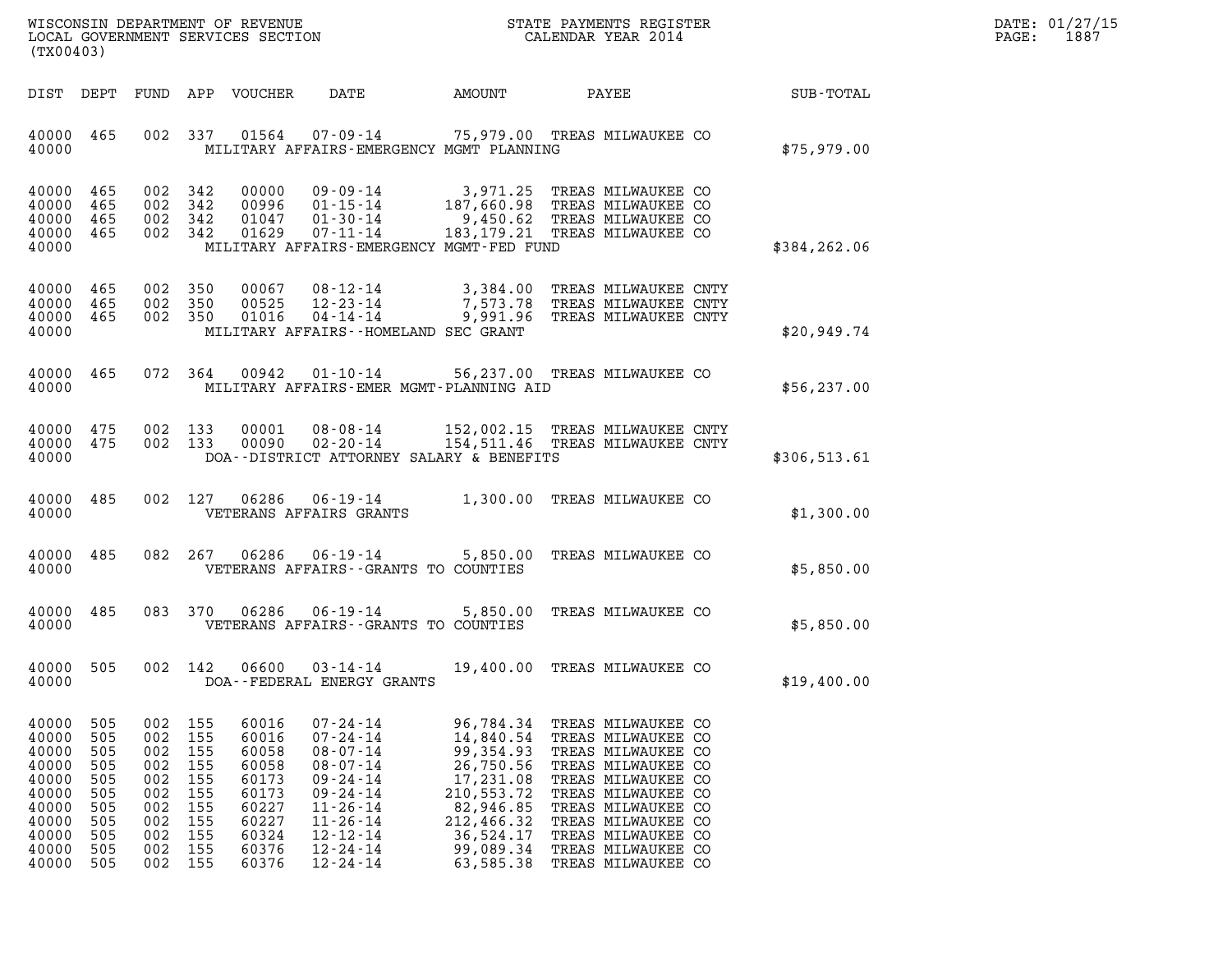| WISCONSIN DEPARTMENT OF REVENUE<br>LOCAL GOVERNMENT SERVICES SECTION FOR THE STATE PAYMENTS REGISTER<br>CALENDAR YEAR 2014<br>(TX00403)                                                                                                                                                                                                                                                                                                                                                                                                                                                                                                                                                                                                                                                                                                                                                      |                                                                                                                                                                                                                                                                                                                                                                                                                                                                                                                                                                                                                                   |               |                                                                                                                                                                                                                                                                                                                                                                                                                                                                                                                                                                                                                                                            |                | DATE: 01/27/15<br>PAGE:<br>1888 |
|----------------------------------------------------------------------------------------------------------------------------------------------------------------------------------------------------------------------------------------------------------------------------------------------------------------------------------------------------------------------------------------------------------------------------------------------------------------------------------------------------------------------------------------------------------------------------------------------------------------------------------------------------------------------------------------------------------------------------------------------------------------------------------------------------------------------------------------------------------------------------------------------|-----------------------------------------------------------------------------------------------------------------------------------------------------------------------------------------------------------------------------------------------------------------------------------------------------------------------------------------------------------------------------------------------------------------------------------------------------------------------------------------------------------------------------------------------------------------------------------------------------------------------------------|---------------|------------------------------------------------------------------------------------------------------------------------------------------------------------------------------------------------------------------------------------------------------------------------------------------------------------------------------------------------------------------------------------------------------------------------------------------------------------------------------------------------------------------------------------------------------------------------------------------------------------------------------------------------------------|----------------|---------------------------------|
| DIST DEPT<br>FUND APP VOUCHER                                                                                                                                                                                                                                                                                                                                                                                                                                                                                                                                                                                                                                                                                                                                                                                                                                                                | DATE                                                                                                                                                                                                                                                                                                                                                                                                                                                                                                                                                                                                                              | <b>AMOUNT</b> | PAYEE                                                                                                                                                                                                                                                                                                                                                                                                                                                                                                                                                                                                                                                      | SUB-TOTAL      |                                 |
| 40000<br>505<br>002<br>155<br>155<br>40000<br>505<br>002<br>40000<br>002 155<br>505<br>40000<br>505<br>002 155<br>40000<br>505<br>002 155<br>505<br>002 155<br>40000<br>40000<br>505<br>002 155<br>40000<br>002 155<br>505<br>40000<br>505<br>002 155<br>40000                                                                                                                                                                                                                                                                                                                                                                                                                                                                                                                                                                                                                               | 60479<br>$02 - 26 - 14$<br>60479<br>$02 - 26 - 14$<br>60549<br>$03 - 26 - 14$<br>60549<br>$03 - 26 - 14$<br>60666<br>05-08-14<br>$05 - 08 - 14$<br>60666<br>60666<br>$05 - 08 - 14$<br>60737<br>06-09-14<br>60737<br>$06 - 09 - 14$<br>DOA-HOUSING ASSISTANCE-FEDERAL FUNDS                                                                                                                                                                                                                                                                                                                                                       | 28,907.84     | 17,428.31 TREAS MILWAUKEE CO<br>55,751.19 TREAS MILWAUKEE CO<br>164,372.47 TREAS MILWAUKEE CO<br>160,965.75 TREAS MILWAUKEE CO<br>225,701.50 TREAS MILWAUKEE CO<br>111,881.57 TREAS MILWAUKEE CO<br>71,426.42 TREAS MILWAUKEE CO<br>89,854.<br>TREAS MILWAUKEE CO                                                                                                                                                                                                                                                                                                                                                                                          | \$1,886,416.45 |                                 |
| 40000<br>505<br>035<br>371<br>371<br>40000<br>505<br>035<br>40000<br>505<br>035<br>371<br>40000<br>505<br>035 371<br>40000<br>505<br>035<br>371<br>40000<br>505<br>035<br>371<br>40000<br>505<br>035<br>371<br>371<br>40000<br>505<br>035<br>035 371<br>40000<br>505<br>371<br>40000<br>505<br>035<br>035<br>371<br>40000<br>505<br>371<br>40000<br>505<br>035<br>371<br>40000<br>505<br>035<br>035 371<br>40000<br>505<br>371<br>40000<br>505<br>035<br>035<br>371<br>40000<br>505<br>40000<br>371<br>505<br>035<br>371<br>40000<br>505<br>035<br>035 371<br>40000<br>505<br>40000<br>505<br>035<br>371<br>40000<br>035<br>371<br>505<br>40000<br>371<br>505<br>035<br>371<br>40000<br>505<br>035<br>035<br>371<br>40000<br>505<br>40000<br>505<br>035<br>371<br>035 371<br>40000<br>505<br>035<br>371<br>40000<br>505<br>371<br>40000<br>505<br>035<br>035<br>505<br>371<br>40000<br>40000 | 60016<br>$\begin{array}{cccc} 07\hbox{-}24\hbox{-}14 & 67\hbox{-}259\hbox{-}76 \\ 07\hbox{-}24\hbox{-}14 & 41\hbox{-}706\hbox{-}20 \\ 07\hbox{-}24\hbox{-}14 & 11\hbox{-}201\hbox{-}45 \\ 08\hbox{-}07\hbox{-}14 & 11\hbox{-}201\hbox{-}89 \\ 08\hbox{-}07\hbox{-}14 & 18\hbox{-}012\hbox{-}8 \\ 08\hbox{-}07\hbox{-}14 & 7\hbox{-}636\$<br>60016<br>60016<br>60058<br>60058<br>60058<br>60173<br>60173<br>60173<br>60227<br>60227<br>60227<br>60324<br>60324<br>60324<br>60376<br>60376<br>60376<br>60479<br>60479<br>60479<br>60549<br>60549<br>60549<br>60666<br>60666<br>60737<br>60737<br>60737<br>DOA--PUBLIC BENEFITS FUND |               | TREAS MILWAUKEE CO<br>TREAS MILWAUKEE CO<br>TREAS MILWAUKEE CO<br>TREAS MILWAUKEE CO<br>TREAS MILWAUKEE CO<br>TREAS MILWAUKEE CO<br>TREAS MILWAUKEE CO<br>TREAS MILWAUKEE CO<br>TREAS MILWAUKEE CO<br>TREAS MILWAUKEE CO<br>TREAS MILWAUKEE CO<br>TREAS MILWAUKEE CO<br>TREAS MILWAUKEE CO<br>TREAS MILWAUKEE CO<br>TREAS MILWAUKEE CO<br>TREAS MILWAUKEE CO<br>TREAS MILWAUKEE CO<br>TREAS MILWAUKEE CO<br>TREAS MILWAUKEE CO<br>TREAS MILWAUKEE CO<br>TREAS MILWAUKEE CO<br>TREAS MILWAUKEE CO<br>TREAS MILWAUKEE CO<br>TREAS MILWAUKEE CO<br>TREAS MILWAUKEE CO<br>TREAS MILWAUKEE CO<br>TREAS MILWAUKEE CO<br>TREAS MILWAUKEE CO<br>TREAS MILWAUKEE CO | \$1,259,455.98 |                                 |

40000 505 089 166 05126 01-28-14 1,000.00 TREAS MILWAUKEE CO 40000 505 089 166 05126 01-28-14 1,000.00 TREAS\_MILWAUKEE\_CO<br>40000 DOA--LAND\_INFORMATION\_FUND 40000 835 002 105 43958 07-28-14 299,691.47 TREAS MILWAUKEE CO 40000 835 002 105 81063 11-17-14 30,898,842.16 TREAS MILWAUKEE CO 40000 835 002 105 43958 07–28–14 299,691.47 TREAS\_MILWAUKEE\_CO<br>40000 835 002 105 81063 11–17–14 30,898,842.16 TREAS\_MILWAUKEE\_CO<br>40000 REVENUE--STATE\_SHARED\_REVENUES 40000 835 002 109 01040 07-28-14 3,807,631.00 TREAS MILWAUKEE CO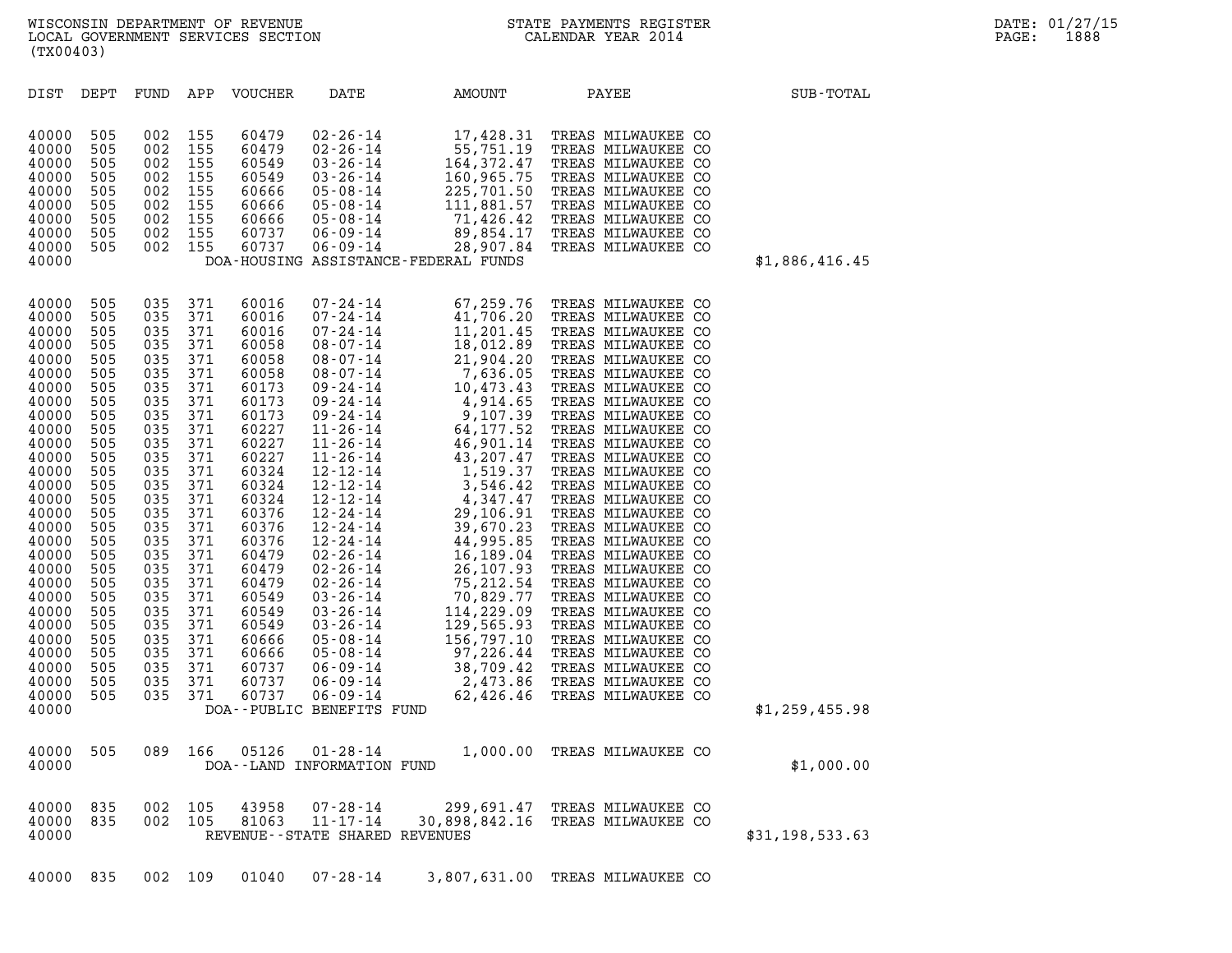| WISCONSIN DEPARTMENT OF REVENUE<br>LOCAL GOVERNMENT SERVICES SECTION<br>(TX00403) |                               |      |     |         |      |        | STATE PAYMENTS REGISTER<br>CALENDAR YEAR 2014 |                  | PAGE: | DATE: 01/27/15<br>1889 |
|-----------------------------------------------------------------------------------|-------------------------------|------|-----|---------|------|--------|-----------------------------------------------|------------------|-------|------------------------|
| DIST                                                                              | DEPT                          | FUND | APP | VOUCHER | DATE | AMOUNT | PAYEE                                         | SUB-TOTAL        |       |                        |
| 40000                                                                             | REVENUE--EXEMPT COMPUTER AID  |      |     |         |      |        |                                               | \$3,807,631.00   |       |                        |
| 40000                                                                             | DISTRICT TOTAL APPROPRIATIONS |      |     |         |      |        |                                               | \$201,052,717.64 |       |                        |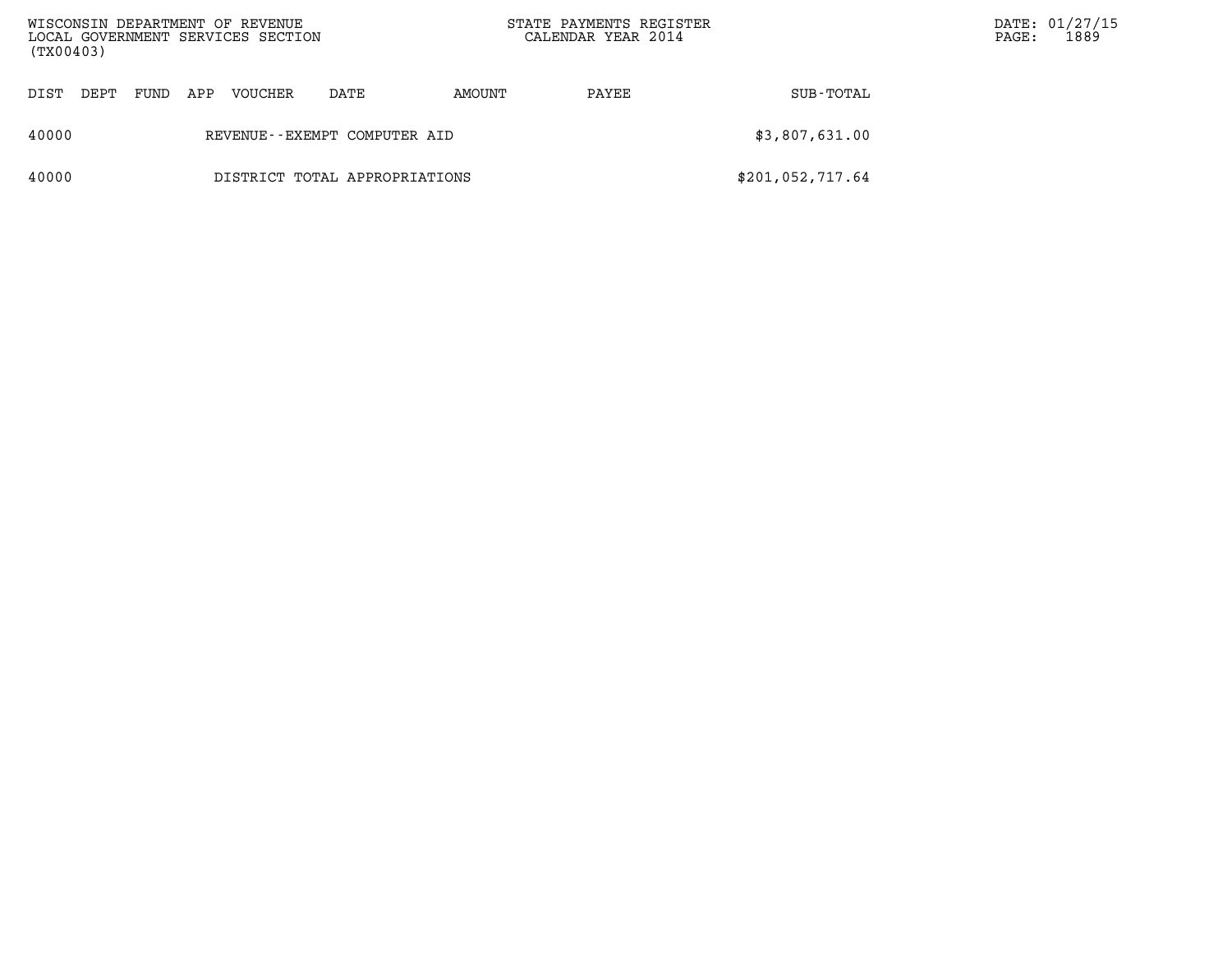| (TX00403)                                             |                   |                                          |     |                                  |                                                                       |                                                       |                                                                                                                                                                                    | DATE: 01/27/15<br>1890<br>$\mathtt{PAGE:}$ |  |
|-------------------------------------------------------|-------------------|------------------------------------------|-----|----------------------------------|-----------------------------------------------------------------------|-------------------------------------------------------|------------------------------------------------------------------------------------------------------------------------------------------------------------------------------------|--------------------------------------------|--|
|                                                       |                   |                                          |     | DIST DEPT FUND APP VOUCHER       | DATE                                                                  |                                                       |                                                                                                                                                                                    |                                            |  |
| 40106 115<br>40106                                    |                   | 40106 115 074 778<br>074 778             |     |                                  | AGRICULTURE - - CLEAN SWEEP GRANTS                                    |                                                       |                                                                                                                                                                                    | \$12,791.67                                |  |
| 40106 165<br>40106                                    |                   |                                          |     |                                  |                                                                       | SAFETY/PROF SERV--FIRE INSURANCE DUES                 | 002 225 01005 06-30-14 18,167.23 TREAS VIL BAYSIDE                                                                                                                                 | \$18, 167.23                               |  |
| 40106 370<br>40106                                    |                   |                                          |     |                                  |                                                                       | NAT RESOURCES - - RECREATION RESOURCE - FED           | 012 583 01258 12-11-14 25,000.00 TREAS VIL BAYSIDE                                                                                                                                 | \$25,000.00                                |  |
| 40106 370<br>40106                                    |                   |                                          |     |                                  | NAT RESOURCES--RU RECYCLING GRANT                                     |                                                       | 074 670 41859 05-23-14 25,736.44 TREAS VIL BAYSIDE                                                                                                                                 | \$25,736.44                                |  |
| 40106 395<br>40106 395<br>40106<br>40106 395<br>40106 | 395               | 011 162<br>011 162<br>011 162<br>011 162 |     | 32056                            |                                                                       | TRANSPORTATION--CONNECTING HIGHWAY AIDS               | 06056 01-06-14 4,147.06 VILLAGE OF BAYSIDE<br>12056 04-07-14 4,147.06 VILLAGE OF BAYSIDE<br>22056 07-07-14 4,147.06 VILLAGE OF BAYSIDE<br>10-06-14 4,147.08 VILLAGE OF BAYSIDE     | \$16,588.26                                |  |
| 40106 395<br>40106                                    |                   |                                          |     |                                  |                                                                       | TRANSPORTATION - - HIGHWAY SAFETY - FEDERAL           | 011 185 09949 04-21-14 3,990.00 TREAS VIL BAYSIDE                                                                                                                                  | \$3,990.00                                 |  |
| 40106 395<br>40106<br>40106<br>40106 395<br>40106     | 395<br>395        | 011 191<br>011 191<br>011 191<br>011 191 |     | 31004                            | $10 - 06 - 14$                                                        | TRANSPORTATION - - GENERAL TRANSP AIDS - GTA          | 05004  01-06-14  87,048.16  VILLAGE OF BAYSIDE<br>11004  04-07-14  87,048.16  VILLAGE OF BAYSIDE<br>21004  07-07-14  87,048.16  VILLAGE OF BAYSIDE<br>87,048.18 VILLAGE OF BAYSIDE | \$348,192.66                               |  |
| 40106 455<br>40106                                    |                   |                                          |     | 002 231 01102                    | JUSTICE - - LAW ENFORCEMENT TRAINING                                  |                                                       | 02-11-14 2,240.00 TREAS VIL BAYSIDE                                                                                                                                                | \$2,240.00                                 |  |
| 40106<br>40106<br>40106                               | 835<br>835        | 002 105<br>002 105                       |     | 43939<br>81044                   | $07 - 28 - 14$<br>$11 - 17 - 14$<br>REVENUE - - STATE SHARED REVENUES | 114, 312.73<br>51,300.64                              | TREAS VIL BAYSIDE<br>TREAS VIL BAYSIDE                                                                                                                                             | \$165, 613.37                              |  |
| 40106 835<br>40106                                    |                   | 002 109                                  |     | 02917                            | 07-28-14<br>REVENUE - - EXEMPT COMPUTER AID                           |                                                       | 21,678.00 TREAS VIL BAYSIDE                                                                                                                                                        | \$21,678.00                                |  |
| 40106 835<br>40106<br>40106<br>40106<br>40106         | 835<br>835<br>835 | 002 302<br>002<br>002 302<br>002 302     | 302 | 10060<br>10087<br>11060<br>11087 | $07 - 28 - 14$<br>$07 - 28 - 14$<br>$07 - 28 - 14$<br>$07 - 28 - 14$  | 48,085.29<br>REVENUE-FIRST DOLLAR/SCHOOL LEVY CREDITS | 1,121,140.34 TREAS VIL BAYSIDE<br>TREAS VIL BAYSIDE<br>129,229.95 TREAS VIL BAYSIDE<br>3,175.66 TREAS VIL BAYSIDE                                                                  | \$1,301,631.24                             |  |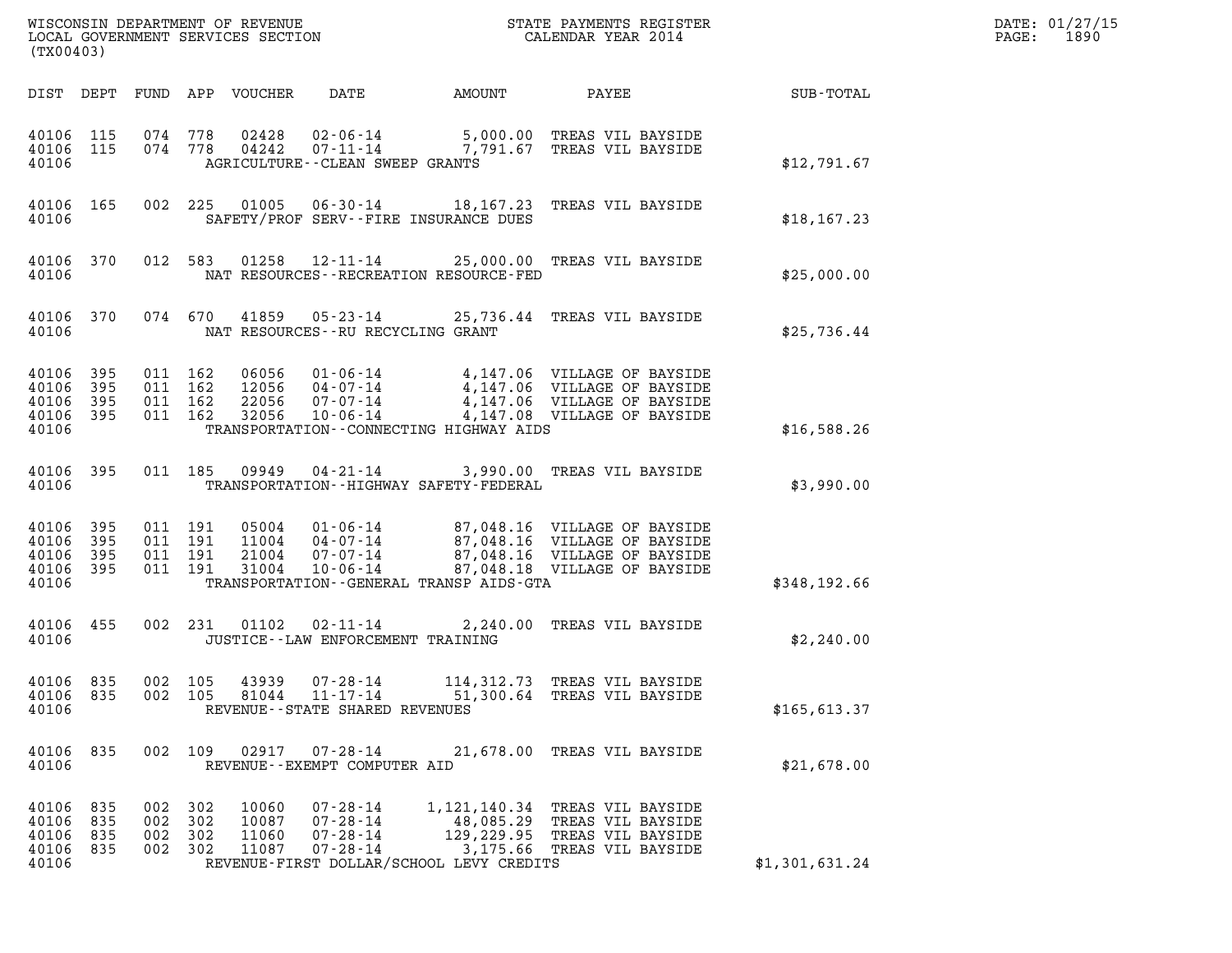| WISCONSIN DEPARTMENT OF REVENUE<br>LOCAL GOVERNMENT SERVICES SECTION<br>(TX00403) |                               |            |            |                |                                                                  |                        | STATE PAYMENTS REGISTER<br>CALENDAR YEAR 2014 |                | DATE: 01/27/15<br>1891<br>PAGE: |
|-----------------------------------------------------------------------------------|-------------------------------|------------|------------|----------------|------------------------------------------------------------------|------------------------|-----------------------------------------------|----------------|---------------------------------|
| DIST                                                                              | DEPT                          | FUND       | APP        | <b>VOUCHER</b> | DATE                                                             | AMOUNT                 | PAYEE                                         | SUB-TOTAL      |                                 |
| 40106<br>40106<br>40106                                                           | 835<br>835                    | 021<br>021 | 363<br>363 | 37341<br>37368 | $03 - 24 - 14$<br>$03 - 24 - 14$<br>REVENUE - - LOTTERY CREDIT - | 164,694.03<br>5,266.21 | TREAS VIL BAYSIDE<br>TREAS VIL BAYSIDE        | \$169,960.24   |                                 |
| 40106                                                                             | DISTRICT TOTAL APPROPRIATIONS |            |            |                |                                                                  |                        |                                               | \$2,111,589.11 |                                 |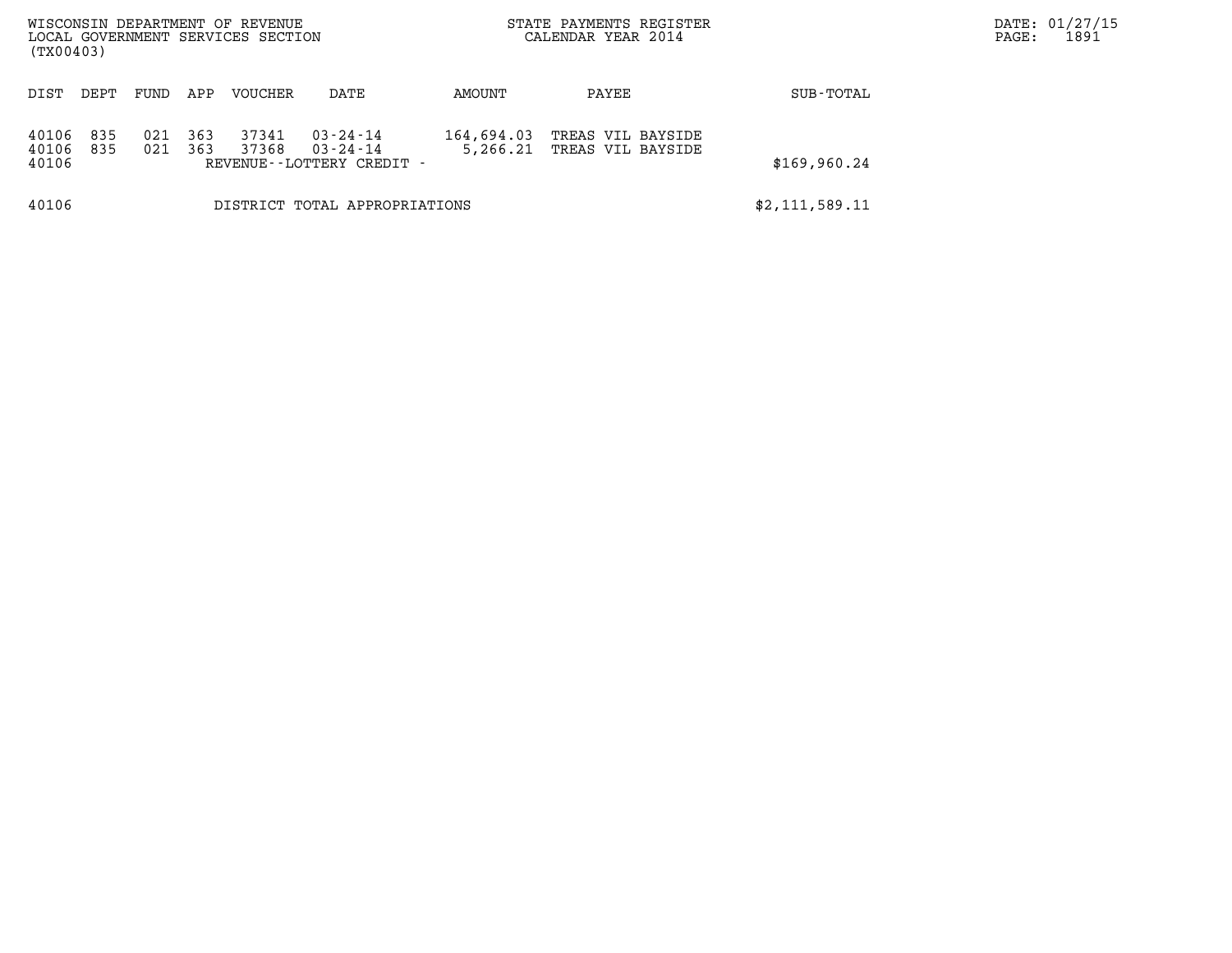| DATE: | 01/27/15 |
|-------|----------|
| PAGE: | 1892     |

|                                      |                   |                               |                               |                                  |                                      |                                             |                                                                                                                                                                                                                                                                                                                                                                                       |               | DATE: 01/27/15           |
|--------------------------------------|-------------------|-------------------------------|-------------------------------|----------------------------------|--------------------------------------|---------------------------------------------|---------------------------------------------------------------------------------------------------------------------------------------------------------------------------------------------------------------------------------------------------------------------------------------------------------------------------------------------------------------------------------------|---------------|--------------------------|
| (TX00403)                            |                   |                               |                               |                                  |                                      |                                             |                                                                                                                                                                                                                                                                                                                                                                                       |               | 1892<br>$\mathtt{PAGE:}$ |
|                                      | DIST DEPT         |                               |                               | FUND APP VOUCHER                 | DATE                                 | AMOUNT                                      | PAYEE                                                                                                                                                                                                                                                                                                                                                                                 | SUB-TOTAL     |                          |
| 40107 165<br>40107                   |                   |                               |                               |                                  |                                      | SAFETY/PROF SERV--FIRE INSURANCE DUES       | 002 225 01006 06-30-14 35,723.49 TREAS VIL BROWN DEER                                                                                                                                                                                                                                                                                                                                 | \$35,723.49   |                          |
| 40107                                | 40107 370         |                               |                               |                                  | NAT RESOURCES - - RU RECYCLING GRANT |                                             | 074 670 41860 05-23-14 43,776.99 TREAS VIL BROWN DEER                                                                                                                                                                                                                                                                                                                                 | \$43,776.99   |                          |
| 40107<br>40107<br>40107              | 370<br>370<br>370 | 095 519<br>095 519            | 095 519                       | 00851<br>00966<br>01186          |                                      |                                             | $\begin{tabular}{l l l l l} 10-08-14 & 88,945.04 \quad \text{TREAS VII BROWN DEER} \\ 10-23-14 & 50,000.00 \quad \text{TREAS VII BROWN DEER} \\ 12-02-14 & 50,000.00 \quad \text{TREAS VII BROWN DEER} \\ 12-11-14 & 17,965.00 \quad \text{TREAS VII BROWN DEER} \\ 12-11-14 & 885.00 \quad \text{TREAS VII BROWN DEER} \\ 12-11-14 & 4,315.75 \quad \text{TREAS VII BROWN DEER} \\ $ |               |                          |
| 40107<br>40107<br>40107<br>40107 370 | 370<br>370<br>370 | 095 519<br>095 519<br>095 519 | 095 519                       | 01263<br>01264<br>01264<br>01264 |                                      |                                             |                                                                                                                                                                                                                                                                                                                                                                                       |               |                          |
| 40107                                |                   |                               |                               |                                  |                                      | NAT RESOURCES - - URBAN NON-POINT GRANTS    |                                                                                                                                                                                                                                                                                                                                                                                       | \$248,799.79  |                          |
| 40107                                | 40107 395         |                               |                               | 011 185 09325                    |                                      | TRANSPORTATION - - HIGHWAY SAFETY - FEDERAL | 04-14-14 4,000.00 TREAS VIL BROWN DEER                                                                                                                                                                                                                                                                                                                                                | \$4,000.00    |                          |
| 40107 395<br>40107<br>40107          | 395<br>395        |                               | 011 191<br>011 191<br>011 191 | 05005<br>11005<br>21005          |                                      |                                             |                                                                                                                                                                                                                                                                                                                                                                                       |               |                          |
| 40107 395<br>40107                   |                   |                               | 011 191                       | 31005                            |                                      | TRANSPORTATION--GENERAL TRANSP AIDS-GTA     |                                                                                                                                                                                                                                                                                                                                                                                       | \$404, 436.45 |                          |
| 40107 435<br>40107<br>40107          | 435<br>435        | 005 000<br>005 000            | 005 000                       | 90412<br>90415<br>90416          |                                      |                                             | 01-01-14<br>02-01-14<br>7,893.00 VILLAGE OF BROWN DEER<br>03-01-14<br>3,281.00 VILLAGE OF BROWN DEER<br>04-01-14<br>65,405.00 VILLAGE OF BROWN DEER<br>08-01-14<br>24,106.00 VILLAGE OF BROWN DEER<br>09-01-14<br>23,446.00 VILLAGE OF BROWN DEER                                                                                                                                     |               |                          |
| 40107<br>40107<br>40107              | 435<br>435<br>435 | 005 000<br>005 000<br>005 000 |                               | 90417<br>90502<br>90506          |                                      |                                             |                                                                                                                                                                                                                                                                                                                                                                                       |               |                          |
| 40107<br>40107<br>40107              | 435<br>435<br>435 | 005 000<br>005 000            | 005 000                       | 90508<br>90509<br>90510          |                                      |                                             |                                                                                                                                                                                                                                                                                                                                                                                       |               |                          |
| 40107                                |                   |                               |                               |                                  | HEALTH SERVICES--STATE/FED AIDS      |                                             |                                                                                                                                                                                                                                                                                                                                                                                       | \$196,959.00  |                          |
| 40107                                | 40107 435         |                               |                               |                                  |                                      | HS--AMBULANCE FUNDING ASSISTANCE GRANTS     | 005 162 01HSD 09-08-14 12,216.09 TREAS VILL BROWN DEER                                                                                                                                                                                                                                                                                                                                | \$12, 216.09  |                          |
| 40107                                | 40107 435         |                               |                               |                                  |                                      | HS--PREPAID MEDICAL TRANSPORT REIMBURSE     | 005 163 01LGS 11-17-14 77,600.00 NORTH SHORE FIRE DEPT                                                                                                                                                                                                                                                                                                                                | \$77,600.00   |                          |
| 40107                                | 40107 455         |                               |                               |                                  | JUSTICE -- LAW ENFORCEMENT TRAINING  |                                             | 002 231 01183 02-11-14 4,960.00 TREAS VIL BROWN DEER                                                                                                                                                                                                                                                                                                                                  | \$4,960.00    |                          |
|                                      |                   |                               |                               |                                  |                                      |                                             | 40107 511 020 180 00364 07-03-14 17,261.00 TREAS VIL BROWN DEER                                                                                                                                                                                                                                                                                                                       |               |                          |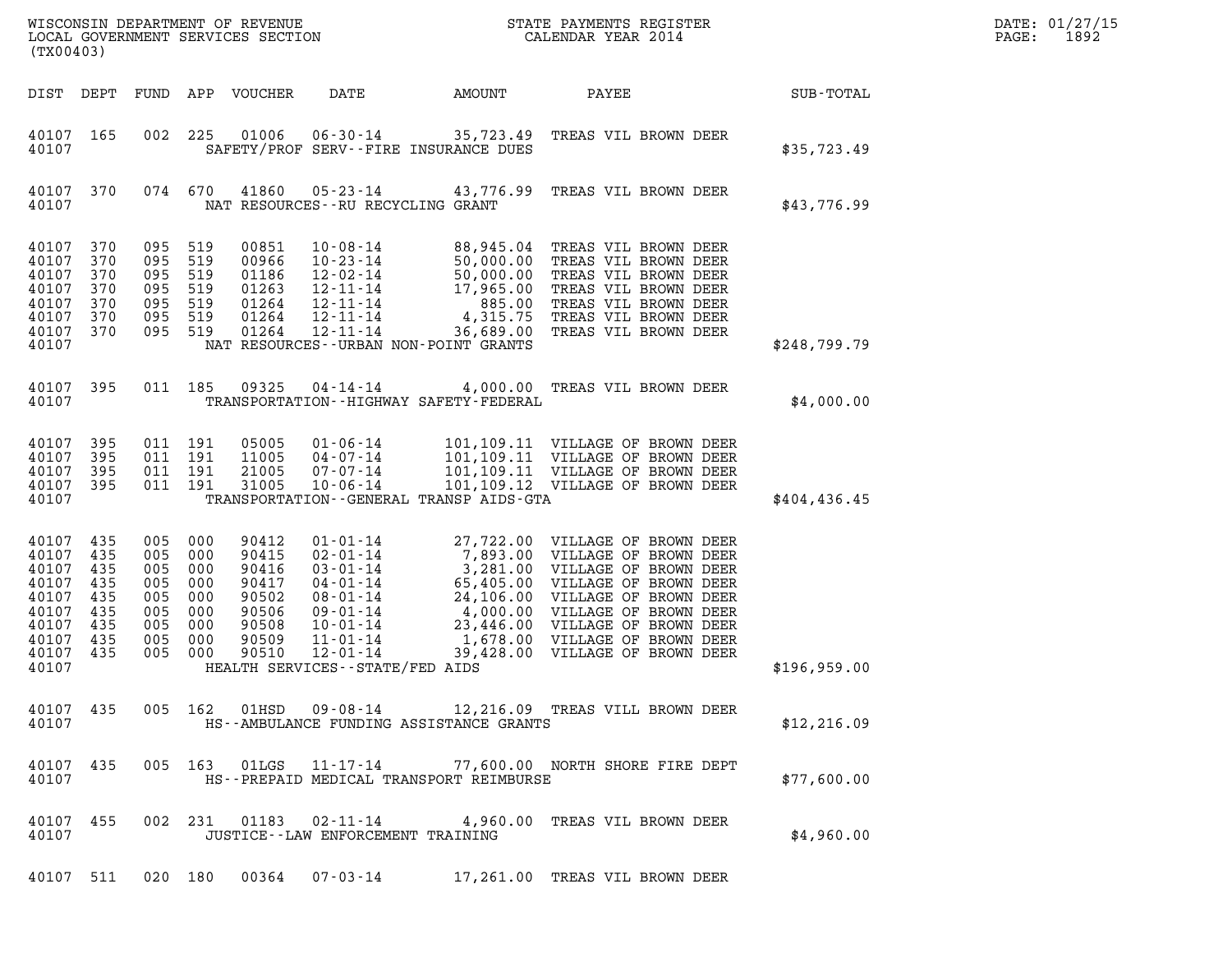| WISCONSIN DEPARTMENT OF REVENUE   | STATE PAYMENTS REGISTER | DATE: 01/27/15 |
|-----------------------------------|-------------------------|----------------|
| LOCAL GOVERNMENT SERVICES SECTION | CALENDAR YEAR 2014      | 1893<br>PAGE:  |

| WISCONSIN DEPARTMENT OF REVENUE<br>LOCAL GOVERNMENT SERVICES SECTION<br>(TX00403) |            |                    |            |         |                                                | STATE PAYMENTS REGISTER<br>CALENDAR YEAR 2014 |                                                                                                  |                | DATE: 01/27/15<br>PAGE:<br>1893 |
|-----------------------------------------------------------------------------------|------------|--------------------|------------|---------|------------------------------------------------|-----------------------------------------------|--------------------------------------------------------------------------------------------------|----------------|---------------------------------|
| DIST                                                                              | DEPT       | FUND               | APP        | VOUCHER | DATE                                           | AMOUNT                                        | PAYEE                                                                                            | SUB-TOTAL      |                                 |
| 40107                                                                             |            |                    |            |         |                                                | GOVT ACCOUNTABILITY BD--ELECTION AID          |                                                                                                  | \$17,261.00    |                                 |
| 40107<br>40107<br>40107                                                           | 835<br>835 | 002 105<br>002 105 |            |         | REVENUE - - STATE SHARED REVENUES              | 81045 11-17-14 82,890.22                      | 43940  07-28-14  268,860.77  TREAS VIL BROWN DEER<br>TREAS VIL BROWN DEER                        | \$351,750.99   |                                 |
| 40107<br>40107<br>40107                                                           | 835<br>835 | 002<br>002 109     | 109        |         | REVENUE--EXEMPT COMPUTER AID                   | 05204  07-28-14    6,070.00                   | 02918  07-28-14  619,332.00 TREAS VIL BROWN DEER<br>TREAS VIL BROWN DEER                         | \$625, 402.00  |                                 |
| 40107<br>40107<br>40107                                                           | 835<br>835 | 002<br>002         | 302<br>302 | 11061   |                                                | REVENUE-FIRST DOLLAR/SCHOOL LEVY CREDITS      | 10061  07-28-14  2,122,444.66 TREAS VIL BROWN DEER<br>07-28-14   409,892.47 TREAS VIL BROWN DEER | \$2,532,337.13 |                                 |
| 40107<br>40107                                                                    | 835        | 021 363            |            |         | 37342 03-24-14<br>REVENUE - - LOTTERY CREDIT - |                                               | 593,513.53 TREAS VIL BROWN DEER                                                                  | \$593,513.53   |                                 |
| 40107                                                                             |            |                    |            |         | DISTRICT TOTAL APPROPRIATIONS                  |                                               |                                                                                                  | \$5,148,736.46 |                                 |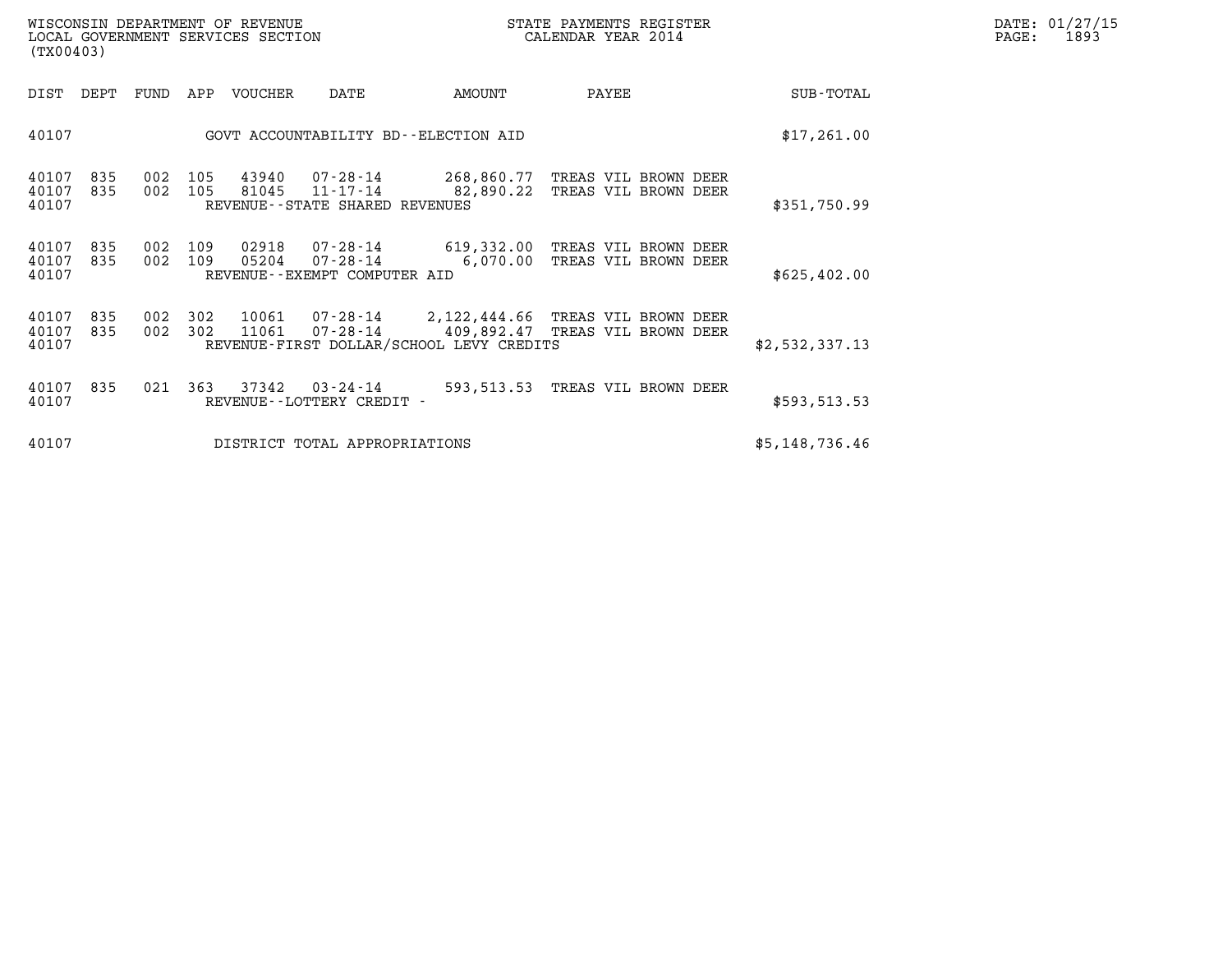| WISCONSIN DEPARTMENT OF REVENUE<br>LOCAL GOVERNMENT SERVICES SECTION<br>LOCAL GOVERNMENT SERVICES SECTION<br>(TX00403) |                            |                                          |                    |                                  |                                                                                               |        | STATE PAYMENTS REGISTER<br>CALENDAR YEAR 2014                                                                                            |                | DATE: 01/27/15<br>$\mathtt{PAGE}$ :<br>1894 |
|------------------------------------------------------------------------------------------------------------------------|----------------------------|------------------------------------------|--------------------|----------------------------------|-----------------------------------------------------------------------------------------------|--------|------------------------------------------------------------------------------------------------------------------------------------------|----------------|---------------------------------------------|
| DIST DEPT                                                                                                              |                            |                                          |                    | FUND APP VOUCHER                 | DATE                                                                                          | AMOUNT | PAYEE                                                                                                                                    | SUB-TOTAL      |                                             |
| 40126 165<br>40126                                                                                                     |                            |                                          | 002 225            |                                  | 01007   06-30-14<br>SAFETY/PROF SERV--FIRE INSURANCE DUES                                     |        | 32,506.94 TREAS VIL FOX POINT                                                                                                            | \$32,506.94    |                                             |
| 40126 370<br>40126                                                                                                     |                            |                                          | 074 670            | 41861                            | 05-23-14<br>NAT RESOURCES -- RU RECYCLING GRANT                                               |        | 58,584.05 TREAS VIL FOX POINT                                                                                                            | \$58,584.05    |                                             |
| 40126<br>40126<br>40126<br>40126<br>40126                                                                              | 395<br>395<br>395<br>- 395 | 011 162<br>011 162<br>011 162<br>011 162 |                    | 32057                            | 12057  04-07-14<br>22057 07-07-14<br>10-06-14<br>TRANSPORTATION--CONNECTING HIGHWAY AIDS      |        | 8,420.76 VILLAGE OF FOX POINT<br>8,420.76 VILLAGE OF FOX POINT<br>8,420.76 VILLAGE OF FOX POINT<br>8,420.76 VILLAGE OF FOX POINT         | \$33,683.04    |                                             |
| 40126<br>40126<br>40126<br>40126<br>40126                                                                              | 395<br>395<br>395<br>395   | 011 191<br>011 191<br>011 191<br>011 191 |                    | 05006<br>11006<br>21006<br>31006 | 01-06-14<br>04-07-14<br>07-07-14<br>$10 - 06 - 14$<br>TRANSPORTATION--GENERAL TRANSP AIDS-GTA |        | 116,843.59 VILLAGE OF FOX POINT<br>116,843.59 VILLAGE OF FOX POINT<br>116,843.59 VILLAGE OF FOX POINT<br>116,843.61 VILLAGE OF FOX POINT | \$467,374.38   |                                             |
| 40126 455<br>40126                                                                                                     |                            |                                          |                    | 002 231 01391                    | 02-19-14<br>JUSTICE - - LAW ENFORCEMENT TRAINING                                              |        | 2,720.00 TREAS VIL FOX POINT                                                                                                             | \$2,720.00     |                                             |
| 40126 511<br>40126                                                                                                     |                            |                                          | 020 180            | 00182                            | $01 - 21 - 14$<br>GOVT ACCOUNTABILITY BD--ELECTION AID                                        |        | 2,040.00 TREAS VIL FOX POINT                                                                                                             | \$2,040.00     |                                             |
| 40126 835<br>40126<br>40126                                                                                            | 835                        |                                          | 002 105<br>002 105 | 43941<br>81046                   | 07-28-14<br>11-17-14<br>REVENUE--STATE SHARED REVENUES                                        |        | 147,281.93 TREAS VIL FOX POINT<br>81,121.90 TREAS VIL FOX POINT                                                                          | \$228,403.83   |                                             |
| 40126 835<br>40126                                                                                                     |                            | 002 109                                  |                    | 02919                            | $07 - 28 - 14$<br>REVENUE - - EXEMPT COMPUTER AID                                             |        | 7,360.00 TREAS VIL FOX POINT                                                                                                             | \$7,360.00     |                                             |
| 40126 835<br>40126<br>40126                                                                                            | 835                        | 002 302<br>002 302                       |                    | 10062<br>11062                   | $07 - 28 - 14$<br>$07 - 28 - 14$<br>REVENUE-FIRST DOLLAR/SCHOOL LEVY CREDITS                  |        | 2,051,879.22 TREAS VIL FOX POINT<br>210,177.00 TREAS VIL FOX POINT                                                                       | \$2,262,056.22 |                                             |
| 40126 835<br>40126                                                                                                     |                            |                                          | 021 363            | 37343                            | 03-24-14<br>REVENUE--LOTTERY CREDIT -                                                         |        | 314,494.33 TREAS VIL FOX POINT                                                                                                           | \$314,494.33   |                                             |
| 40126                                                                                                                  |                            |                                          |                    |                                  | DISTRICT TOTAL APPROPRIATIONS                                                                 |        |                                                                                                                                          | \$3,409,222.79 |                                             |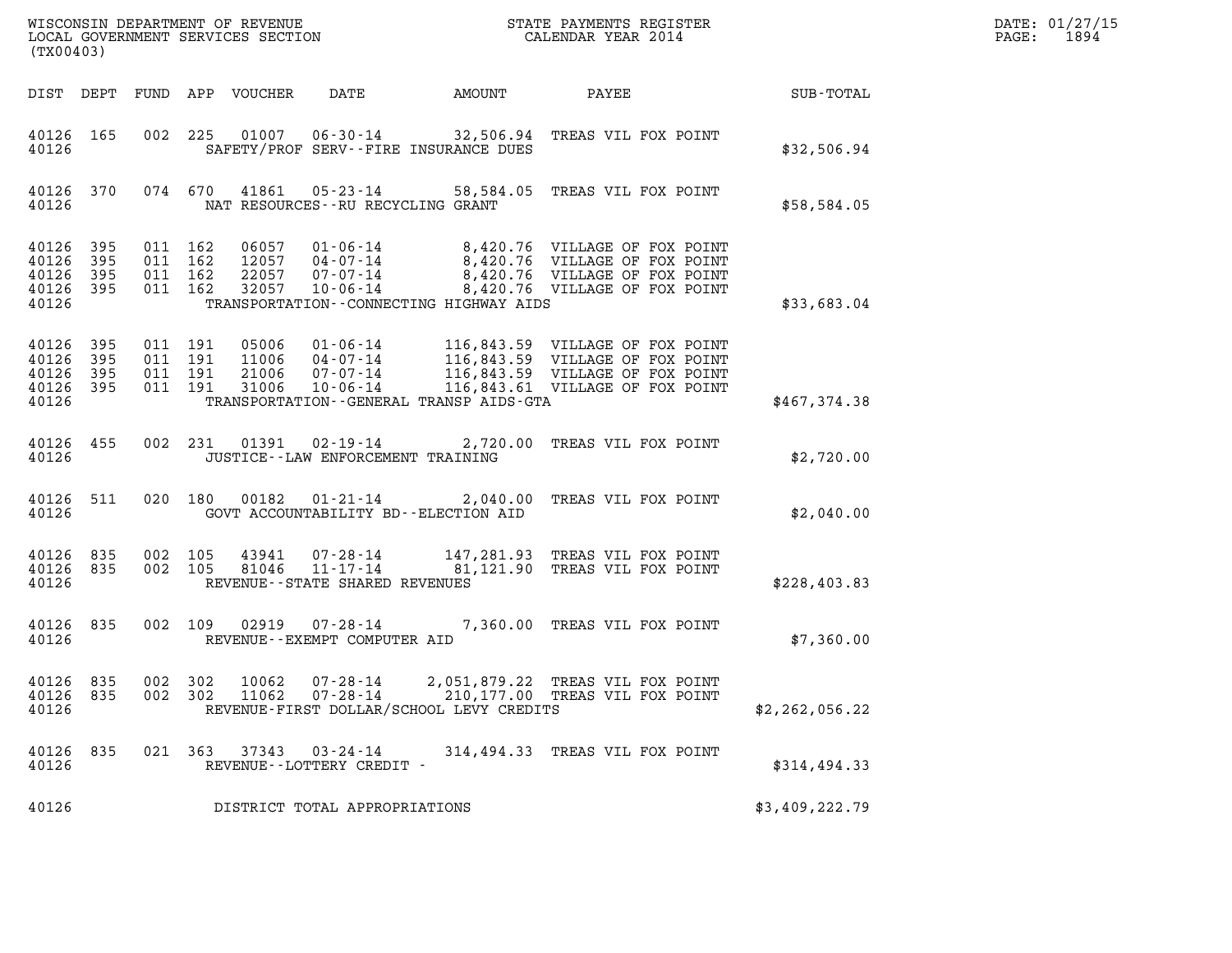| DATE: | 01/27/15 |
|-------|----------|
| PAGE: | 1895     |

| (TX00403)                                                                                      |                                               |                                                                                             |            |                                                                               |                                                                                   |        |                                                                                                                                                                                      | DATE: 01/27/15<br>1895<br>$\mathtt{PAGE}$ : |  |
|------------------------------------------------------------------------------------------------|-----------------------------------------------|---------------------------------------------------------------------------------------------|------------|-------------------------------------------------------------------------------|-----------------------------------------------------------------------------------|--------|--------------------------------------------------------------------------------------------------------------------------------------------------------------------------------------|---------------------------------------------|--|
|                                                                                                |                                               |                                                                                             |            | DIST DEPT FUND APP VOUCHER                                                    | DATE                                                                              | AMOUNT | PAYEE                                                                                                                                                                                | <b>SUB-TOTAL</b>                            |  |
| 40131 165<br>40131                                                                             |                                               |                                                                                             | 002 225    | 01008                                                                         | SAFETY/PROF SERV--FIRE INSURANCE DUES                                             |        | 06-30-14 49,038.93 TREAS VIL GREENDALE                                                                                                                                               | \$49,038.93                                 |  |
| 40131 370<br>40131                                                                             |                                               |                                                                                             | 074 670    | 41862                                                                         | NAT RESOURCES -- RU RECYCLING GRANT                                               |        | 05-23-14 54,631.91 TREAS VIL GREENDALE                                                                                                                                               | \$54,631.91                                 |  |
| 40131 395<br>40131<br>40131<br>40131<br>40131<br>40131<br>40131<br>40131<br>40131 395<br>40131 | 395<br>395<br>395<br>395<br>395<br>395<br>395 | 011 185<br>011<br>011 185<br>011 185<br>011 185<br>011 185<br>011 185<br>011 185<br>011 185 | 185        | 01200<br>04111<br>07466<br>13624<br>13624<br>16826<br>19652<br>25454<br>31193 | 11-17-14<br>TRANSPORTATION - - HIGHWAY SAFETY - FEDERAL                           |        | 1,210.40 TREAS VIL GREENDALE                                                                                                                                                         | \$10,000.00                                 |  |
| 40131 395<br>40131<br>40131<br>40131<br>40131                                                  | 395<br>395<br>395                             | 011 191<br>011 191<br>011 191<br>011 191                                                    |            | 05007<br>11007<br>21007<br>31007                                              | 04-07-14<br>07-07-14<br>$10 - 06 - 14$<br>TRANSPORTATION--GENERAL TRANSP AIDS-GTA |        | 01-06-14 119,688.62 VILLAGE OF GREENDALE<br>119,688.62 VILLAGE OF GREENDALE<br>119,688.62 VILLAGE OF GREENDALE<br>119,688.62 VILLAGE OF GREENDALE<br>119,688.63 VILLAGE OF GREENDALE | \$478,754.49                                |  |
| 40131 435<br>40131<br>40131<br>40131 435<br>40131                                              | 435<br>-435                                   | 005 000<br>005<br>005<br>005 000                                                            | 000<br>000 | 90416<br>90417<br>90420<br>90509                                              | $06 - 01 - 14$<br>11-01-14<br>HEALTH SERVICES -- STATE/FED AIDS                   |        | 03-01-14 2,141.00 VILLAGE OF GREENDALE<br>04-01-14 5,328.00 VILLAGE OF GREENDALE<br>1,539.00 VILLAGE OF GREENDALE<br>30,744.00 VILLAGE OF GREENDALE                                  | \$39,752.00                                 |  |
| 40131 435<br>40131                                                                             |                                               |                                                                                             | 005 162    | 01HSD                                                                         | $09 - 08 - 14$<br>HS--AMBULANCE FUNDING ASSISTANCE GRANTS                         |        | 5,624.62 TREAS VILL GREENDALE                                                                                                                                                        | \$5,624.62                                  |  |
| 40131 435<br>40131                                                                             |                                               |                                                                                             | 005 163    | 01LGS                                                                         | 11-17-14<br>HS--PREPAID MEDICAL TRANSPORT REIMBURSE                               |        | 12,000.00 GREENDALE FIRE DEPT                                                                                                                                                        | \$12,000.00                                 |  |
| 40131                                                                                          |                                               |                                                                                             |            |                                                                               | JUSTICE -- LAW ENFORCEMENT TRAINING                                               |        | 40131 455 002 231 01429 02-19-14 4,480.00 TREAS VIL GREENDALE                                                                                                                        | \$4,480.00                                  |  |
| 40131 511<br>40131                                                                             |                                               |                                                                                             |            |                                                                               | GOVT ACCOUNTABILITY BD--ELECTION AID                                              |        | 020 180 00131 11-21-14 5,750.00 TREAS VIL GREENDALE                                                                                                                                  | \$5,750.00                                  |  |
| 40131 835<br>40131                                                                             |                                               | 40131 835 002 105<br>002 105                                                                |            | 43942                                                                         | REVENUE--STATE SHARED REVENUES                                                    |        | 07-28-14 270,054.39 TREAS VIL GREENDALE<br>81047   11-17-14   194,657.01   TREAS VIL GREENDALE                                                                                       | \$464,711.40                                |  |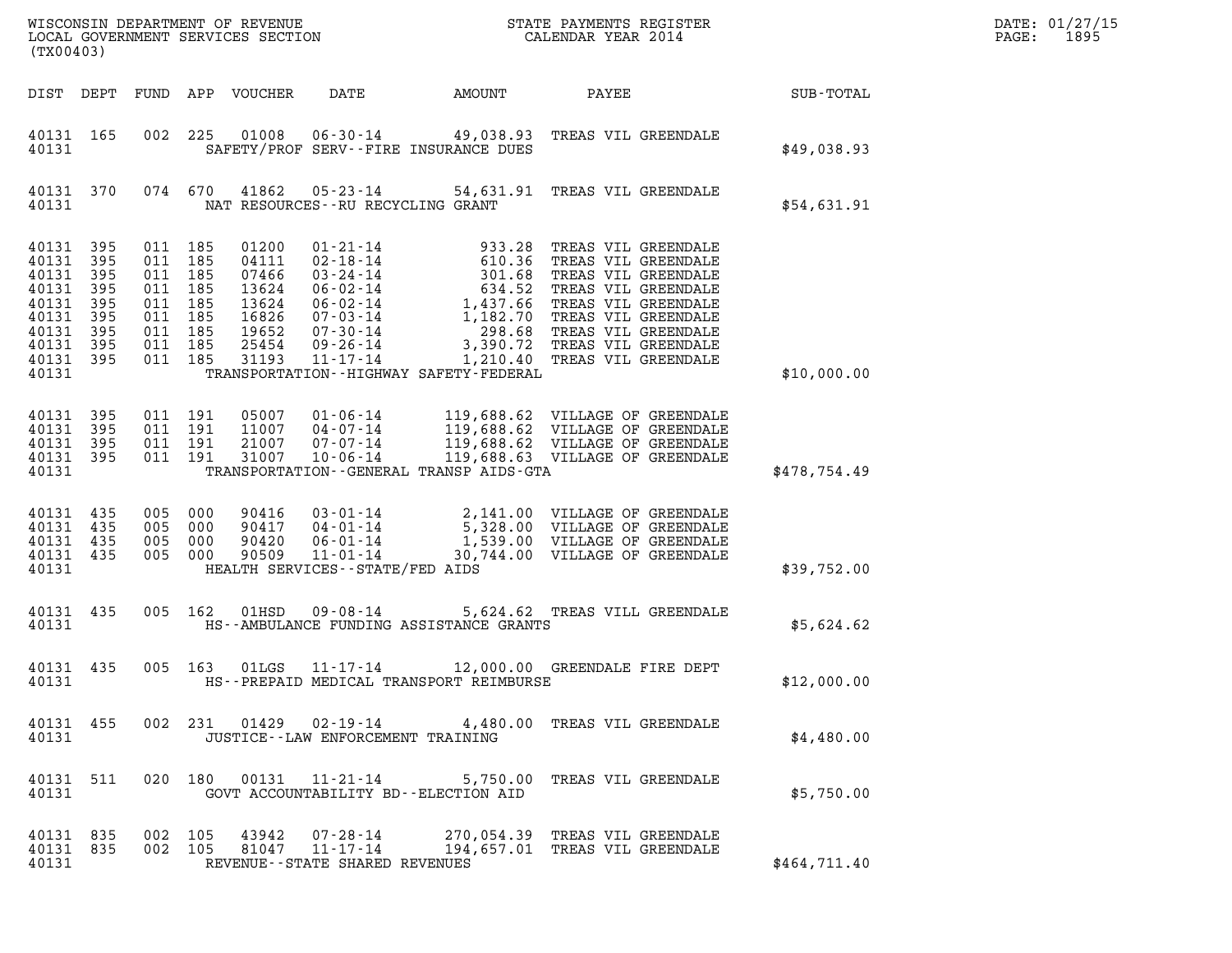| WISCONSIN DEPARTMENT OF REVENUE<br>(TX00403)        | LOCAL GOVERNMENT SERVICES SECTION                                                    |           | DATE: 01/27/15<br>PAGE:<br>1896                      |                |  |
|-----------------------------------------------------|--------------------------------------------------------------------------------------|-----------|------------------------------------------------------|----------------|--|
| DEPT<br>FUND<br>DIST                                | APP<br>VOUCHER<br>DATE                                                               | AMOUNT    | PAYEE                                                | SUB-TOTAL      |  |
| 002<br>40131<br>835<br>002<br>40131<br>835<br>40131 | 109<br>07-28-14<br>02920<br>109<br>05205<br>07-28-14<br>REVENUE--EXEMPT COMPUTER AID | 34,063.00 | 16,135.00 TREAS VIL GREENDALE<br>TREAS VIL GREENDALE | \$50,198.00    |  |
| 40131<br>002<br>835<br>002<br>40131<br>835<br>40131 | 302<br>10063<br>302<br>11063<br>07-28-14<br>REVENUE-FIRST DOLLAR/SCHOOL LEVY CREDITS |           | 370,500.21 TREAS VIL GREENDALE                       | \$2,869,378.10 |  |
| 002<br>40131 835<br>40131                           | 501<br>00002<br>DOA-PAYMENT FOR MUNICIPAL SERVICES AID                               |           | 02-03-14 3,544.59 TREAS VIL GREENDALE                | \$3,544.59     |  |
| 021<br>40131<br>835<br>40131                        | 363<br>37344<br>03-24-14<br>REVENUE--LOTTERY CREDIT -                                |           | 576,056.81 TREAS VIL GREENDALE                       | \$576,056.81   |  |
| 40131                                               | DISTRICT TOTAL APPROPRIATIONS                                                        |           |                                                      | \$4,623,920.85 |  |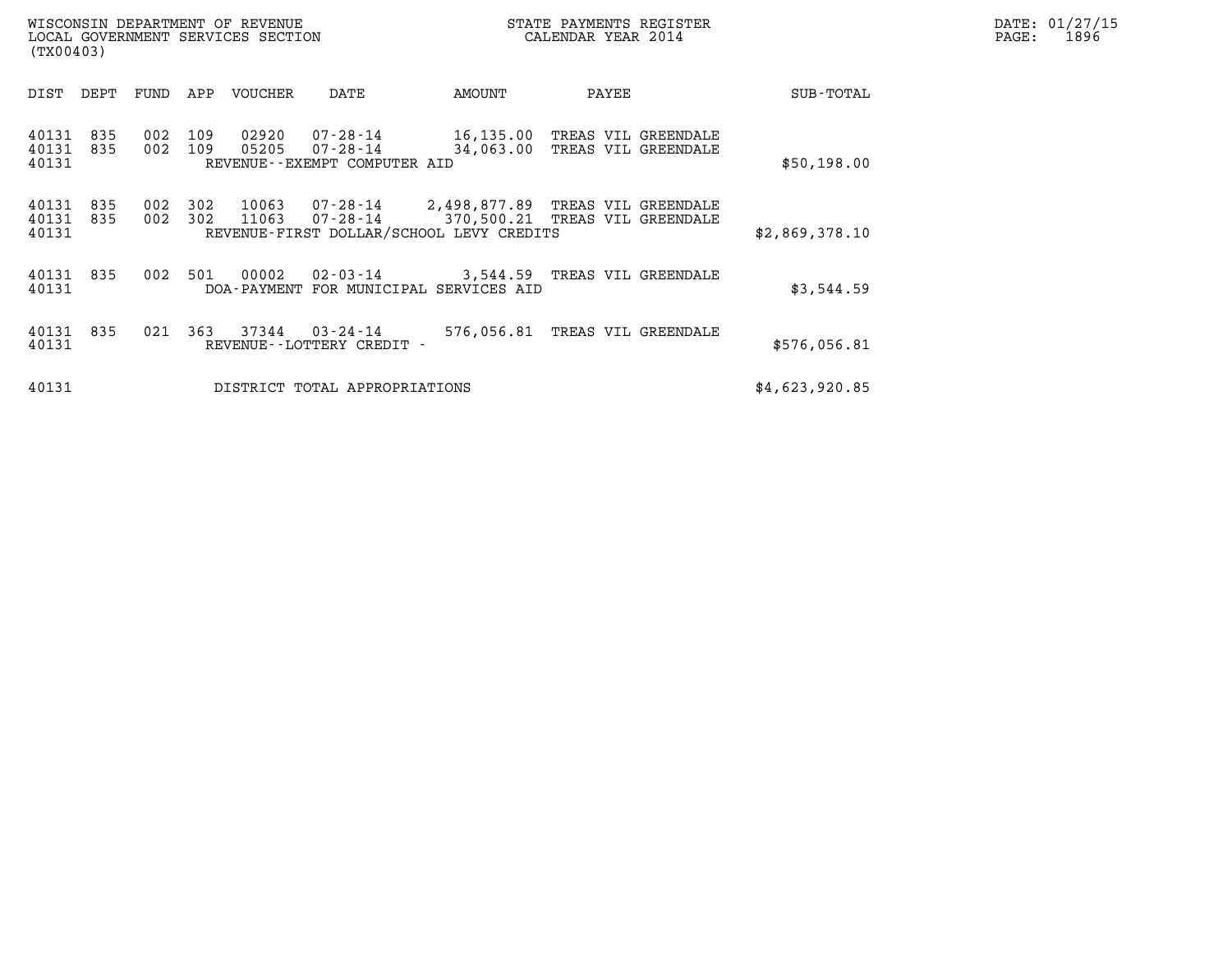| (TX00403)                                                                                               |                                                      |                                                      |                                                                                                            |                                                                                        |                                                                          |                                             |                                                                                                                                                          |              | DATE: 01/27/15<br>1897<br>PAGE: |
|---------------------------------------------------------------------------------------------------------|------------------------------------------------------|------------------------------------------------------|------------------------------------------------------------------------------------------------------------|----------------------------------------------------------------------------------------|--------------------------------------------------------------------------|---------------------------------------------|----------------------------------------------------------------------------------------------------------------------------------------------------------|--------------|---------------------------------|
| DIST DEPT                                                                                               |                                                      |                                                      |                                                                                                            | FUND APP VOUCHER                                                                       | DATE                                                                     | AMOUNT                                      | PAYEE                                                                                                                                                    | SUB-TOTAL    |                                 |
| 40136 165<br>40136                                                                                      |                                                      | 002                                                  | 225                                                                                                        |                                                                                        |                                                                          | SAFETY/PROF SERV--FIRE INSURANCE DUES       | 01009  06-30-14  25,948.05  TREAS VIL HALES CORNERS                                                                                                      | \$25,948.05  |                                 |
| 40136 370<br>40136                                                                                      |                                                      |                                                      | 074 670                                                                                                    |                                                                                        |                                                                          | NAT RESOURCES - - RU RECYCLING GRANT        | 41863  05-23-14  20,012.66  TREAS VIL HALES CORNERS                                                                                                      | \$20,012.66  |                                 |
| 40136<br>40136<br>40136<br>40136<br>40136<br>40136<br>40136<br>40136<br>40136 395<br>40136 395<br>40136 | 395<br>395<br>395<br>395<br>395<br>395<br>395<br>395 |                                                      | 011 185<br>011 185<br>011 185<br>011 185<br>011 185<br>011 185<br>011 185<br>011 185<br>011 185<br>011 185 | 01201<br>02555<br>09326<br>09326<br>15703<br>15703<br>20381<br>21519<br>24350<br>31194 |                                                                          | TRANSPORTATION - - HIGHWAY SAFETY - FEDERAL |                                                                                                                                                          | \$8,576.94   |                                 |
| 40136<br>40136<br>40136 395<br>40136 395<br>40136                                                       | 395<br>395                                           |                                                      | 011 191<br>011 191<br>011 191<br>011 191                                                                   | 05008<br>11008<br>21008<br>31008                                                       | 01 - 06 - 14<br>04 - 07 - 14<br>07 - 07 - 14<br>10 - 06 - 14<br>10-06-14 | TRANSPORTATION--GENERAL TRANSP AIDS-GTA     | 108,357.52 VILLAGE OF HALES CORNERS<br>108,357.52 VILLAGE OF HALES CORNERS<br>108,357.52 VILLAGE OF HALES CORNERS<br>108,357.54 VILLAGE OF HALES CORNERS | \$433,430.10 |                                 |
| 40136 435<br>40136<br>40136<br>40136<br>40136<br>40136<br>40136<br>40136<br>40136 435<br>40136          | 435<br>435<br>435<br>435<br>435<br>435<br>435        | 005<br>005<br>005<br>005<br>005<br>005<br>005<br>005 | 005 000<br>000<br>000<br>000<br>000<br>- 000<br>000<br>000<br>000                                          | 90412<br>90415<br>90416<br>90417<br>90420<br>90506<br>90508<br>90509<br>90510          | $12 - 01 - 14$<br>HEALTH SERVICES - - STATE/FED AIDS                     |                                             | 4,000.00 VILLAGE OF HALES CORNERS                                                                                                                        | \$43,190.00  |                                 |
| 40136                                                                                                   | 40136 435                                            |                                                      |                                                                                                            |                                                                                        |                                                                          | HS--AMBULANCE FUNDING ASSISTANCE GRANTS     | 005 162 01HSD 09-08-14 5,150.92 TREAS VILL HALES CORNERS                                                                                                 | \$5,150.92   |                                 |
| 40136 435<br>40136                                                                                      |                                                      |                                                      |                                                                                                            |                                                                                        |                                                                          | HS--PREPAID MEDICAL TRANSPORT REIMBURSE     | 005 163 01LGS 11-17-14 4,300.00 HALES CORNERS FIRE DEPT                                                                                                  | \$4,300.00   |                                 |
| 40136                                                                                                   | 40136 455                                            |                                                      |                                                                                                            |                                                                                        |                                                                          | JUSTICE - - LAW ENFORCEMENT TRAINING        | 002 231 01432 02-19-14 2,080.00 TREAS VIL HALES CORNERS                                                                                                  | \$2,080.00   |                                 |
|                                                                                                         |                                                      |                                                      |                                                                                                            |                                                                                        |                                                                          |                                             | 40136 835 002 105 43943 07-28-14 152,796.72 TREAS VIL HALES CORNERS                                                                                      |              |                                 |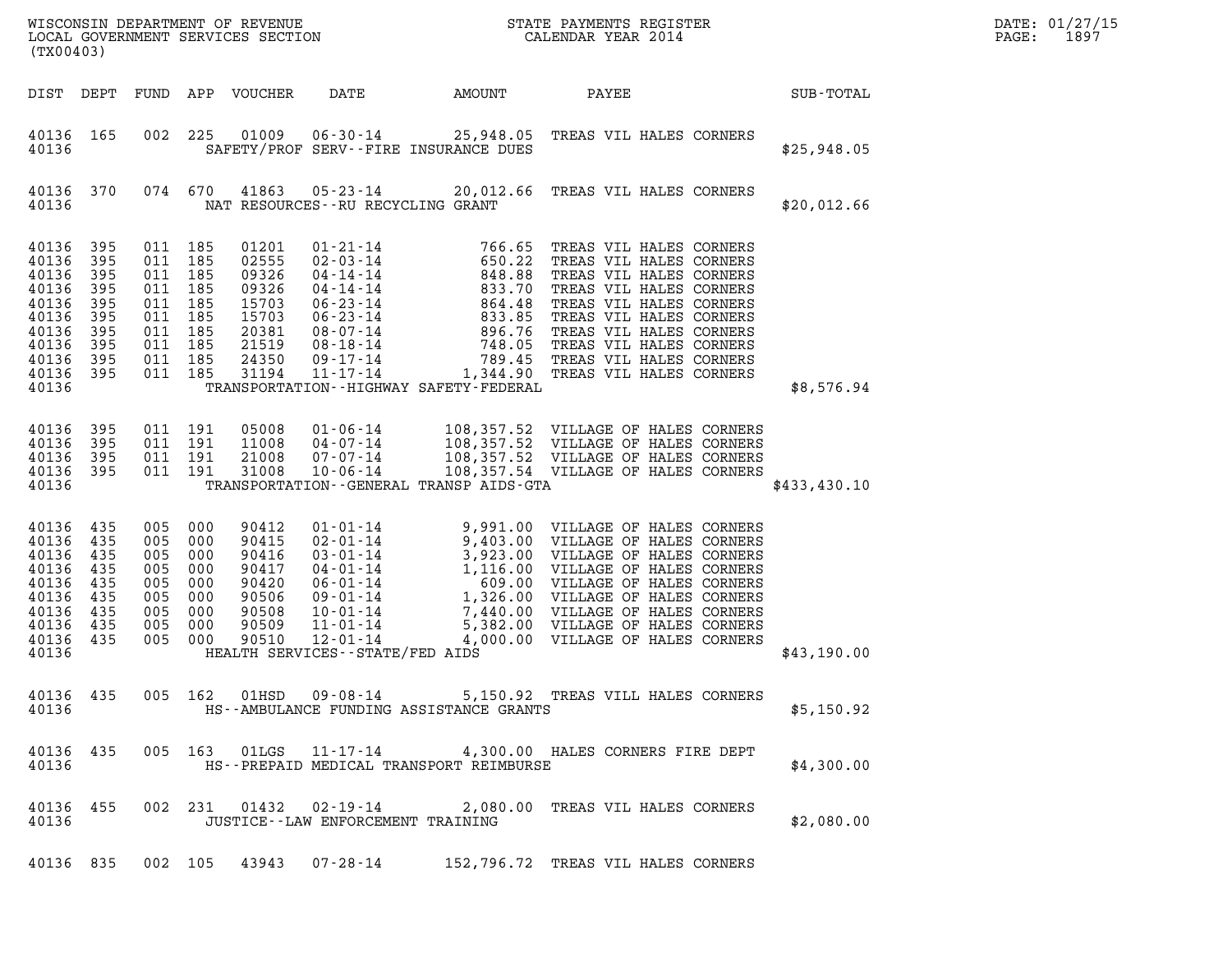| WISCONSIN DEPARTMENT OF REVENUE<br>LOCAL GOVERNMENT SERVICES SECTION<br>(TX00403) |                                                                                      |        | STATE PAYMENTS REGISTER<br>CALENDAR YEAR 2014                                                |                | DATE: 01/27/15<br>PAGE:<br>1898 |
|-----------------------------------------------------------------------------------|--------------------------------------------------------------------------------------|--------|----------------------------------------------------------------------------------------------|----------------|---------------------------------|
| DEPT<br>FUND<br>DIST                                                              | APP<br>VOUCHER<br>DATE                                                               | AMOUNT | PAYEE                                                                                        | SUB-TOTAL      |                                 |
| 002<br>40136 835<br>40136                                                         | 105<br>81048<br>11-17-14<br>REVENUE - - STATE SHARED REVENUES                        |        | 85,608.49 TREAS VIL HALES CORNERS                                                            | \$238,405.21   |                                 |
| 002<br>40136<br>835<br>002<br>40136<br>835<br>40136                               | 109<br>02921<br>07-28-14<br>109<br>05206<br>07-28-14<br>REVENUE--EXEMPT COMPUTER AID | 585.00 | 9,939.00 TREAS VIL HALES CORNERS<br>TREAS VIL HALES CORNERS                                  | \$10,524.00    |                                 |
| 40136<br>835<br>002<br>002<br>40136<br>835<br>40136                               | 302<br>10064<br>302<br>11064<br>REVENUE-FIRST DOLLAR/SCHOOL LEVY CREDITS             |        | 07-28-14 1,016,775.88 TREAS VIL HALES CORNERS<br>07-28-14 147,381.32 TREAS VIL HALES CORNERS | \$1,164,157.20 |                                 |
| 40136 835<br>021<br>40136                                                         | 363<br>37345<br>03-24-14<br>REVENUE--LOTTERY CREDIT -                                |        | 200,338.16 TREAS VIL HALES CORNERS                                                           | \$200, 338.16  |                                 |
| 40136                                                                             | DISTRICT TOTAL APPROPRIATIONS                                                        |        |                                                                                              | \$2,156,113.24 |                                 |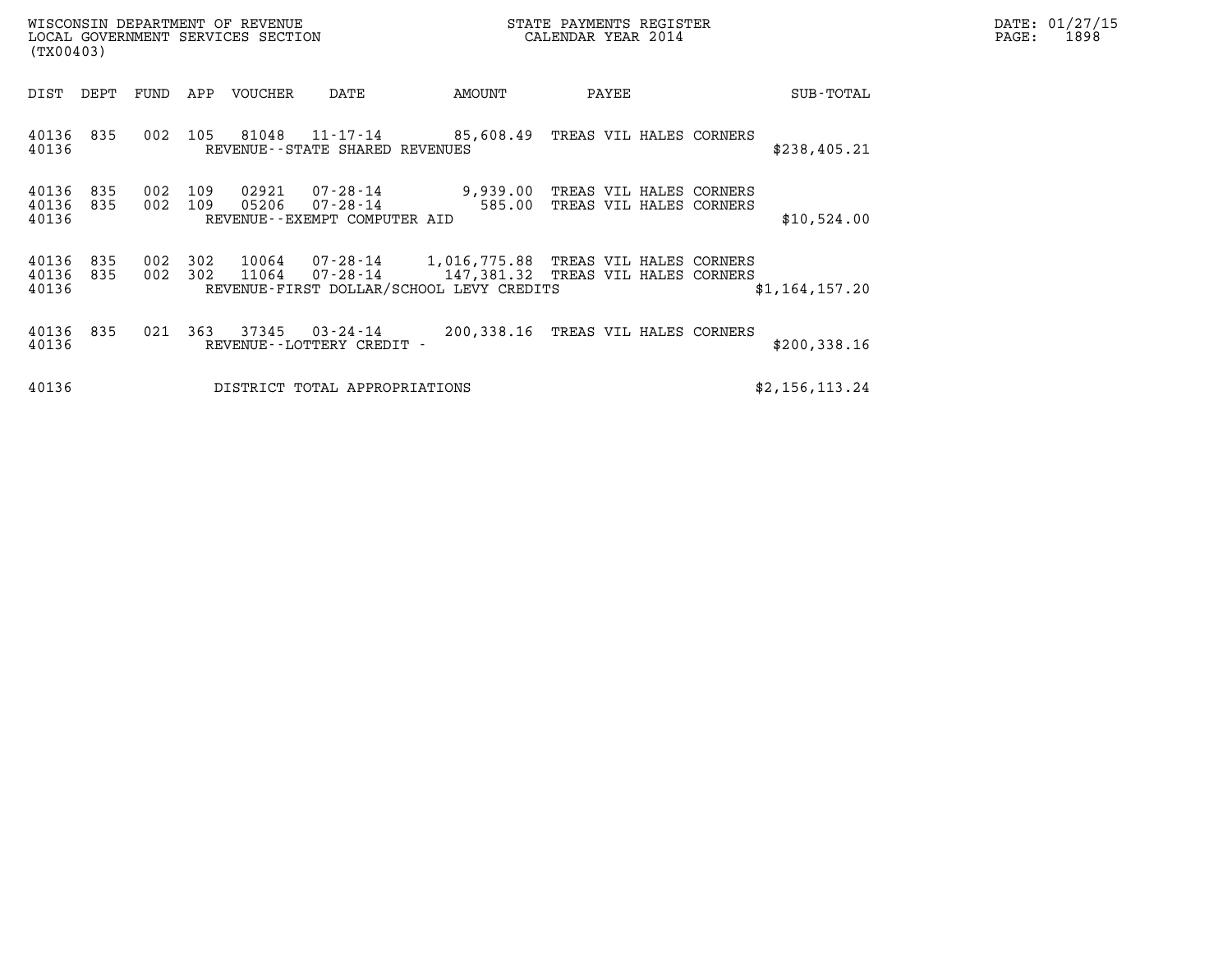| WISCONSIN DEPARTMENT OF REVENUE   | STATE PAYMENTS REGISTER | DATE: 01/27/15 |
|-----------------------------------|-------------------------|----------------|
| LOCAL GOVERNMENT SERVICES SECTION | CALENDAR YEAR 2014      | 1899<br>PAGE:  |

| (TX00403)                                                 |  |                                          |                            |                                     |                                          | WISCONSIN DEPARTMENT OF REVENUE<br>LOCAL GOVERNMENT SERVICES SECTION<br>(TYO0403)                                                                                                                                    |                | DATE: 01/27/15<br>$\mathtt{PAGE:}$<br>1899 |
|-----------------------------------------------------------|--|------------------------------------------|----------------------------|-------------------------------------|------------------------------------------|----------------------------------------------------------------------------------------------------------------------------------------------------------------------------------------------------------------------|----------------|--------------------------------------------|
|                                                           |  |                                          | DIST DEPT FUND APP VOUCHER |                                     |                                          | DATE AMOUNT PAYEE                                                                                                                                                                                                    | SUB-TOTAL      |                                            |
| 40176 165<br>40176                                        |  |                                          |                            |                                     | SAFETY/PROF SERV--FIRE INSURANCE DUES    | 002 225 01010 06-30-14 14,896.77 TREAS VIL RIVER HILLS                                                                                                                                                               | \$14,896.77    |                                            |
| 40176 370<br>40176                                        |  |                                          |                            | NAT RESOURCES--RU RECYCLING GRANT   |                                          | 074 670 41864 05-23-14 10,850.16 TREAS VIL RIVER HILLS                                                                                                                                                               | \$10,850.16    |                                            |
| 40176 395<br>40176 395<br>40176 395<br>40176 395<br>40176 |  | 011 191<br>011 191<br>011 191<br>011 191 |                            |                                     | TRANSPORTATION--GENERAL TRANSP AIDS-GTA  | 05009  01-06-14  60,527.03  VILLAGE OF RIVER HILLS<br>11009  04-07-14  60,527.03  VILLAGE OF RIVER HILLS<br>21009  07-07-14  60,527.03  VILLAGE OF RIVER HILLS<br>31009  10-06-14  60,527.03  VILLAGE OF RIVER HILLS | \$242,108.12   |                                            |
| 40176 455<br>40176                                        |  |                                          |                            | JUSTICE--LAW ENFORCEMENT TRAINING   |                                          | 002 231 01705 02-24-14 1,920.00 TREAS VIL RIVER HILLS                                                                                                                                                                | \$1,920.00     |                                            |
| 40176 511<br>40176                                        |  |                                          |                            |                                     | GOVT ACCOUNTABILITY BD--ELECTION AID     | 020 180 00197 12-18-14 1,000.00 TREAS VIL RIVER HILLS                                                                                                                                                                | \$1,000.00     |                                            |
| 40176 835<br>40176 835<br>40176                           |  |                                          |                            | REVENUE--STATE SHARED REVENUES      |                                          | $\begin{array}{cccc} 002 & 105 & 43944 & 07\text{-}28\text{-}14 & 45,430.88 & \text{TREAS VIL RIVER HILLS} \\ 002 & 105 & 81049 & 11\text{-}17\text{-}14 & 17,529.82 & \text{TREAS VIL RIVER HILLS} \end{array}$     | \$62,960.70    |                                            |
| 40176 835<br>40176                                        |  |                                          |                            | REVENUE--EXEMPT COMPUTER AID        |                                          | 002 109 02922 07-28-14 185.00 TREAS VIL RIVER HILLS                                                                                                                                                                  | \$185.00       |                                            |
| 40176 835<br>40176 835<br>40176                           |  |                                          |                            |                                     | REVENUE-FIRST DOLLAR/SCHOOL LEVY CREDITS | 002 302 10065 07-28-14 896,903.76 TREAS VIL RIVER HILLS<br>002 302 11065 07-28-14 49,853.18 TREAS VIL RIVER HILLS                                                                                                    | \$946,756.94   |                                            |
| 40176 835<br>40176                                        |  |                                          |                            |                                     |                                          |                                                                                                                                                                                                                      | \$73, 113.87   |                                            |
|                                                           |  |                                          |                            | 40176 DISTRICT TOTAL APPROPRIATIONS |                                          |                                                                                                                                                                                                                      | \$1,353,791.56 |                                            |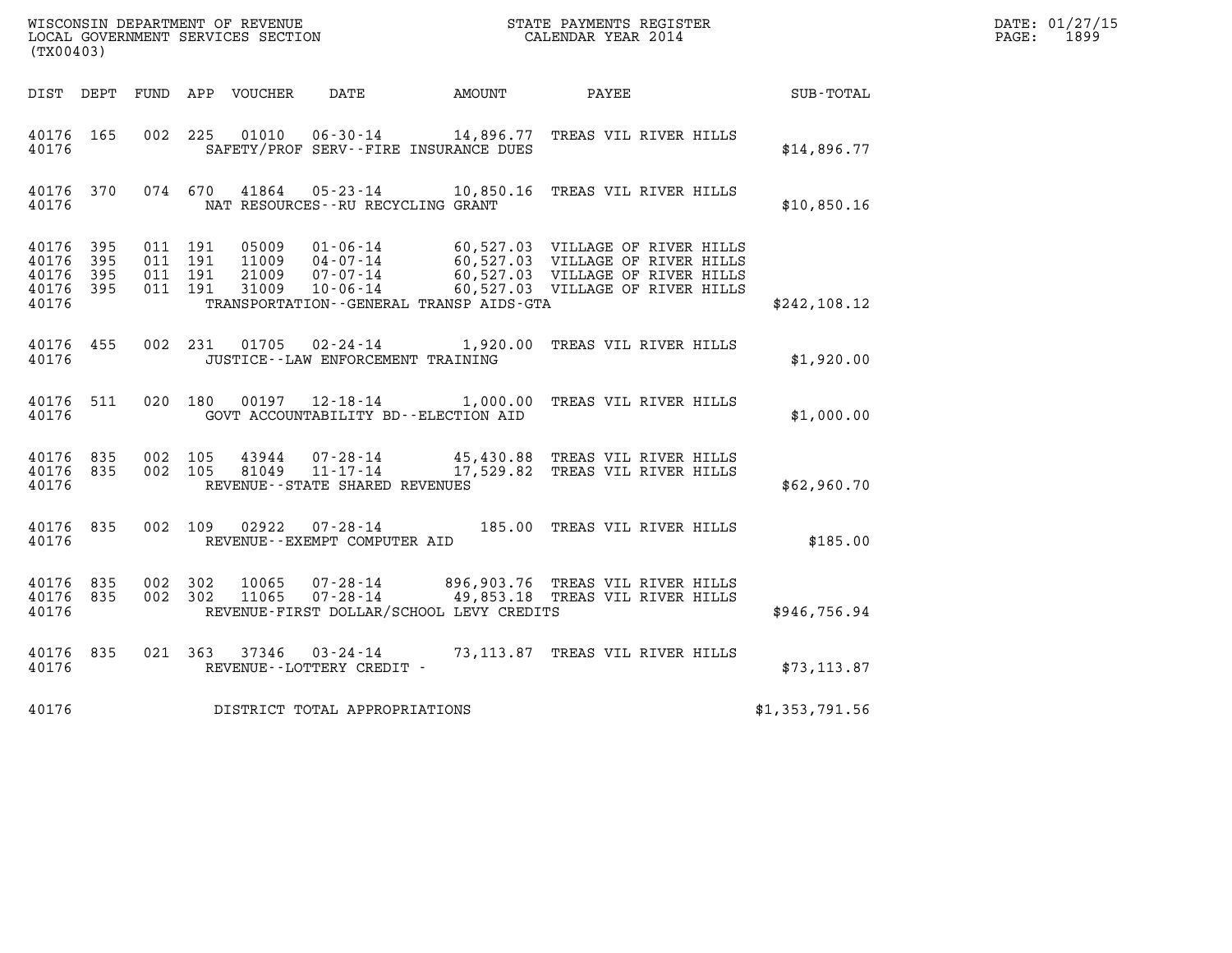| DATE: | 01/27/15 |
|-------|----------|
| PAGE: | 1900     |

| (TX00403)                                             |     |     |                                          |                                  |                                                                       | DATE: 01/27/15<br>1900<br>PAGE:             |                                                                                                                                                                 |                |  |
|-------------------------------------------------------|-----|-----|------------------------------------------|----------------------------------|-----------------------------------------------------------------------|---------------------------------------------|-----------------------------------------------------------------------------------------------------------------------------------------------------------------|----------------|--|
| DIST DEPT                                             |     |     |                                          | FUND APP VOUCHER                 | DATE                                                                  | AMOUNT                                      | PAYEE                                                                                                                                                           | SUB-TOTAL      |  |
| 40181 165<br>40181                                    |     | 002 | 225                                      | 01011                            | $06 - 30 - 14$                                                        | SAFETY/PROF SERV--FIRE INSURANCE DUES       | 54,160.26 TREAS VIL SHOREWOOD                                                                                                                                   | \$54,160.26    |  |
| 40181 370<br>40181                                    |     |     | 074 670                                  |                                  | 41865 05-23-14                                                        | NAT RESOURCES - - RU RECYCLING GRANT        | 52,825.40 TREAS VIL SHOREWOOD                                                                                                                                   | \$52,825.40    |  |
| 40181 395<br>40181<br>40181 395<br>40181 395<br>40181 | 395 |     | 011 162<br>011 162<br>011 162<br>011 162 | 06058<br>12058<br>22058<br>32058 | 10-06-14                                                              | TRANSPORTATION - - CONNECTING HIGHWAY AIDS  | 01-06-14 10,944.76 VILLAGE OF SHOREWOOD<br>04-07-14 10,944.76 VILLAGE OF SHOREWOOD<br>07-07-14 10,944.76 VILLAGE OF SHOREWOOD<br>10,944.76 VILLAGE OF SHOREWOOD | \$43,779.04    |  |
| 40181 395<br>40181 395<br>40181                       |     |     | 011 185<br>011 185                       | 30760<br>31195                   | $11 - 17 - 14$                                                        | TRANSPORTATION - - HIGHWAY SAFETY - FEDERAL | 11-12-14 2,585.80 TREAS VIL SHOREWOOD<br>2,264.15 TREAS VIL SHOREWOOD                                                                                           | \$4,849.95     |  |
| 40181 395<br>40181<br>40181 395<br>40181 395<br>40181 | 395 |     | 011 191<br>011 191<br>011 191<br>011 191 | 05010<br>11010<br>21010<br>31010 | $01 - 06 - 14$<br>$04 - 07 - 14$<br>07 - 07 - 14<br>$10 - 06 - 14$    | TRANSPORTATION--GENERAL TRANSP AIDS-GTA     | 185,259.11 VILLAGE OF SHOREWOOD<br>185,259.11 VILLAGE OF SHOREWOOD<br>185,259.11 VILLAGE OF SHOREWOOD<br>185,259.11 VILLAGE OF SHOREWOOD                        | \$741,036.44   |  |
| 40181 455<br>40181                                    |     |     | 002 231                                  | 01740                            | 02-26-14                                                              | JUSTICE - - LAW ENFORCEMENT TRAINING        | 3,840.00 TREAS VIL SHOREWOOD                                                                                                                                    | \$3,840.00     |  |
| 40181 511<br>40181                                    |     |     | 020 180                                  | 00167                            | $12 - 16 - 14$                                                        | GOVT ACCOUNTABILITY BD--ELECTION AID        | 3,010.50 TREAS VIL SHOREWOOD                                                                                                                                    | \$3,010.50     |  |
| 40181 835<br>40181 835<br>40181                       |     |     | 002 105<br>002 105                       | 43945<br>81050                   | $07 - 28 - 14$<br>$11 - 17 - 14$<br>REVENUE - - STATE SHARED REVENUES |                                             | 438,203.22 TREAS VIL SHOREWOOD<br>216,430.03 TREAS VIL SHOREWOOD                                                                                                | \$654,633.25   |  |
| 40181 835<br>40181 835<br>40181                       |     |     | 002 109<br>002 109                       | 02923<br>05207                   | 07-28-14<br>$07 - 28 - 14$<br>REVENUE - - EXEMPT COMPUTER AID         |                                             | 1,126.00 TREAS VIL SHOREWOOD<br>45,206.00 TREAS VIL SHOREWOOD                                                                                                   | \$46,332.00    |  |
| 40181 835<br>40181 835<br>40181                       |     |     | 002 302<br>002 302                       | 10066<br>11066                   | 07-28-14<br>07-28-14                                                  | REVENUE-FIRST DOLLAR/SCHOOL LEVY CREDITS    | 2,904,650.47 TREAS VIL SHOREWOOD<br>342, 232.19 TREAS VIL SHOREWOOD                                                                                             | \$3,246,882.66 |  |
| 40181 835<br>40181                                    |     |     | 021 363                                  | 37347                            | 03-24-14<br>REVENUE--LOTTERY CREDIT -                                 |                                             | 430,836.51 TREAS VIL SHOREWOOD                                                                                                                                  | \$430,836.51   |  |
| 40181                                                 |     |     |                                          |                                  | DISTRICT TOTAL APPROPRIATIONS                                         |                                             |                                                                                                                                                                 | \$5,282,186.01 |  |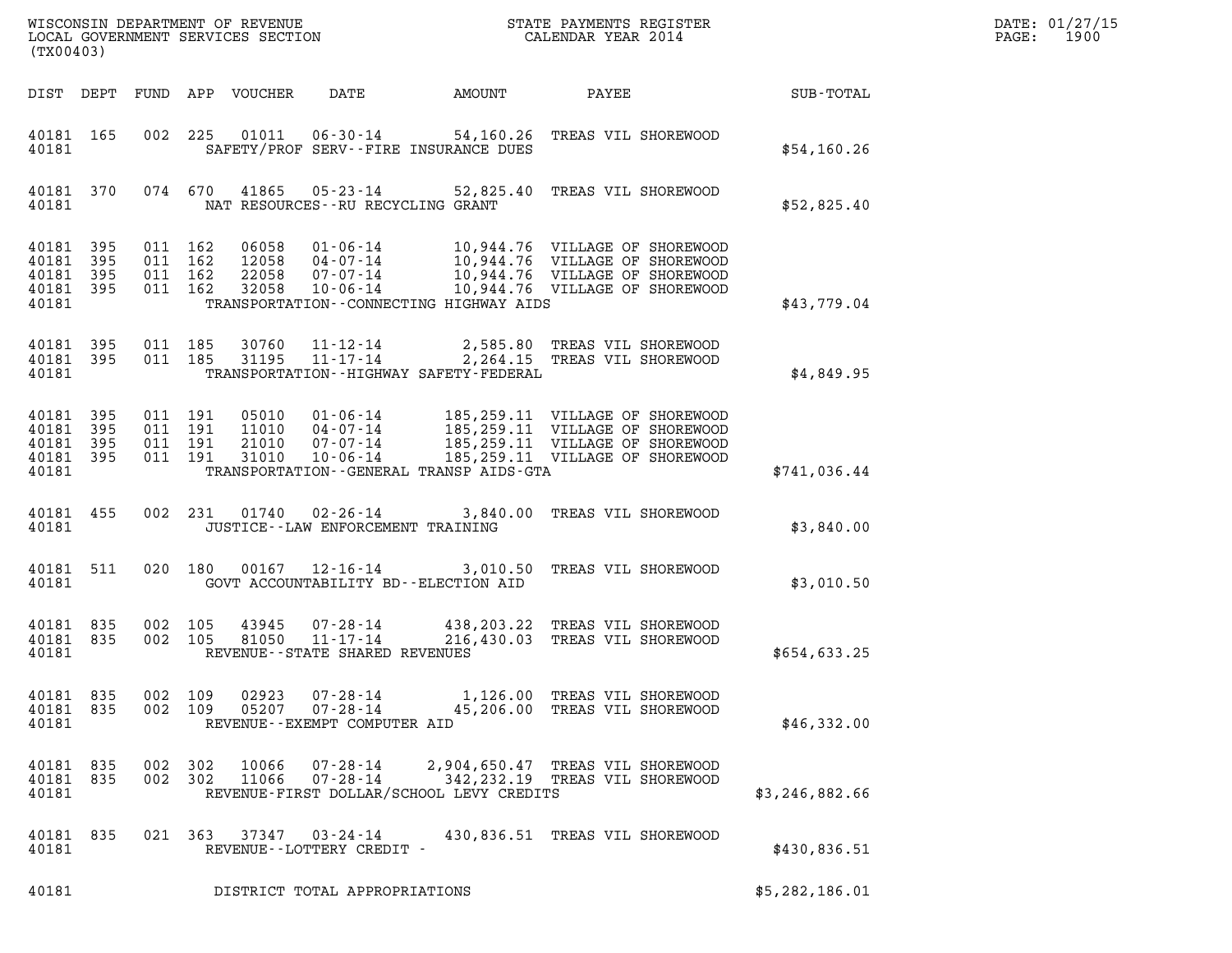| (TX00403)                                         |                     |                                          |         | WISCONSIN DEPARTMENT OF REVENUE<br>LOCAL GOVERNMENT SERVICES SECTION |                                                                |                                          | STATE PAYMENTS REGISTER<br>CALENDAR YEAR 2014                                                                                                                                                                                                |                | DATE: 01/27/15<br>$\mathtt{PAGE:}$<br>1901 |
|---------------------------------------------------|---------------------|------------------------------------------|---------|----------------------------------------------------------------------|----------------------------------------------------------------|------------------------------------------|----------------------------------------------------------------------------------------------------------------------------------------------------------------------------------------------------------------------------------------------|----------------|--------------------------------------------|
|                                                   |                     |                                          |         | DIST DEPT FUND APP VOUCHER                                           | DATE                                                           | AMOUNT PAYEE                             |                                                                                                                                                                                                                                              | SUB-TOTAL      |                                            |
| 40191 165<br>40191                                |                     |                                          | 002 225 | 01012                                                                | SAFETY/PROF SERV--FIRE INSURANCE DUES                          |                                          | 06-30-14 14,249.86 TREAS VIL WEST MILWAUKEE                                                                                                                                                                                                  | \$14, 249.86   |                                            |
| 40191 370<br>40191                                |                     |                                          |         |                                                                      | NAT RESOURCES - - RU RECYCLING GRANT                           |                                          | 074 670 41866 05-23-14 15,047.92 TREAS VIL WEST MILWAUKEE                                                                                                                                                                                    | \$15,047.92    |                                            |
| 40191 395<br>40191<br>40191<br>40191<br>40191     | 395<br>- 395<br>395 | 011 162<br>011 162<br>011 162            | 011 162 | 06059<br>12059<br>22059<br>32059                                     |                                                                | TRANSPORTATION--CONNECTING HIGHWAY AIDS  | 01-06-14 5,983.17 VILLAGE OF WEST MILWAUKEE<br>04-07-14 5,983.17 VILLAGE OF WEST MILWAUKEE<br>07-07-14 5,983.17 VILLAGE OF WEST MILWAUKEE<br>10-06-14 5,983.17 VILLAGE OF WEST MILWAUKEE                                                     | \$23,932.68    |                                            |
| 40191<br>40191<br>40191 395<br>40191 395<br>40191 | - 395<br>- 395      | 011 191<br>011 191<br>011 191<br>011 191 |         | 05011<br>11011<br>21011<br>31011                                     |                                                                | TRANSPORTATION--GENERAL TRANSP AIDS-GTA  | 01-06-14 93,038.72 VILLAGE OF WEST MILWAUKEE<br>04-07-14 93,038.72 VILLAGE OF WEST MILWAUKEE<br>07-07-14 93,038.72 VILLAGE OF WEST MILWAUKEE<br>07-07-14 93,038.72 VILLAGE OF WEST MILWAUKEE<br>10-06-14 93,038.72 VILLAGE OF WEST MILWAUKEE | \$372,154.88   |                                            |
| 40191 455<br>40191                                |                     |                                          |         |                                                                      | 002 231 01832 02-26-14<br>JUSTICE - - LAW ENFORCEMENT TRAINING |                                          | 3,040.00 TREAS VIL WEST MILWAUKEE                                                                                                                                                                                                            | \$3,040.00     |                                            |
| 40191 835<br>40191 835<br>40191                   |                     | 002 105                                  | 002 105 | 43946<br>81051                                                       | 11-17-14<br>REVENUE--STATE SHARED REVENUES                     |                                          | 07-28-14 306,831.71 TREAS VIL WEST MILWAUKEE<br>623,835.15 TREAS VIL WEST MILWAUKEE                                                                                                                                                          | \$930,666.86   |                                            |
| 40191 835<br>40191 835<br>40191                   |                     | 002 109                                  | 002 109 | 02924<br>05208                                                       | $07 - 28 - 14$<br>REVENUE--EXEMPT COMPUTER AID                 |                                          | 07-28-14 71,684.00 TREAS VIL WEST MILWAUKEE<br>11,438.00 TREAS VIL WEST MILWAUKEE                                                                                                                                                            | \$83,122.00    |                                            |
| 40191 835<br>40191 835<br>40191                   |                     | 002 302                                  | 002 302 | 10067<br>11067                                                       | 07-28-14                                                       | REVENUE-FIRST DOLLAR/SCHOOL LEVY CREDITS | 07-28-14 508,501.70 TREAS VIL WEST MILWAUKEE<br>69,541.13 TREAS VIL WEST MILWAUKEE                                                                                                                                                           | \$578,042.83   |                                            |
| 40191 835<br>40191                                |                     |                                          |         |                                                                      | 021 363 37348 03-24-14<br>REVENUE - - LOTTERY CREDIT -         |                                          | 69,876.87 TREAS VIL WEST MILWAUKEE                                                                                                                                                                                                           | \$69,876.87    |                                            |
| 40191                                             |                     |                                          |         |                                                                      | DISTRICT TOTAL APPROPRIATIONS                                  |                                          |                                                                                                                                                                                                                                              | \$2,090,133.90 |                                            |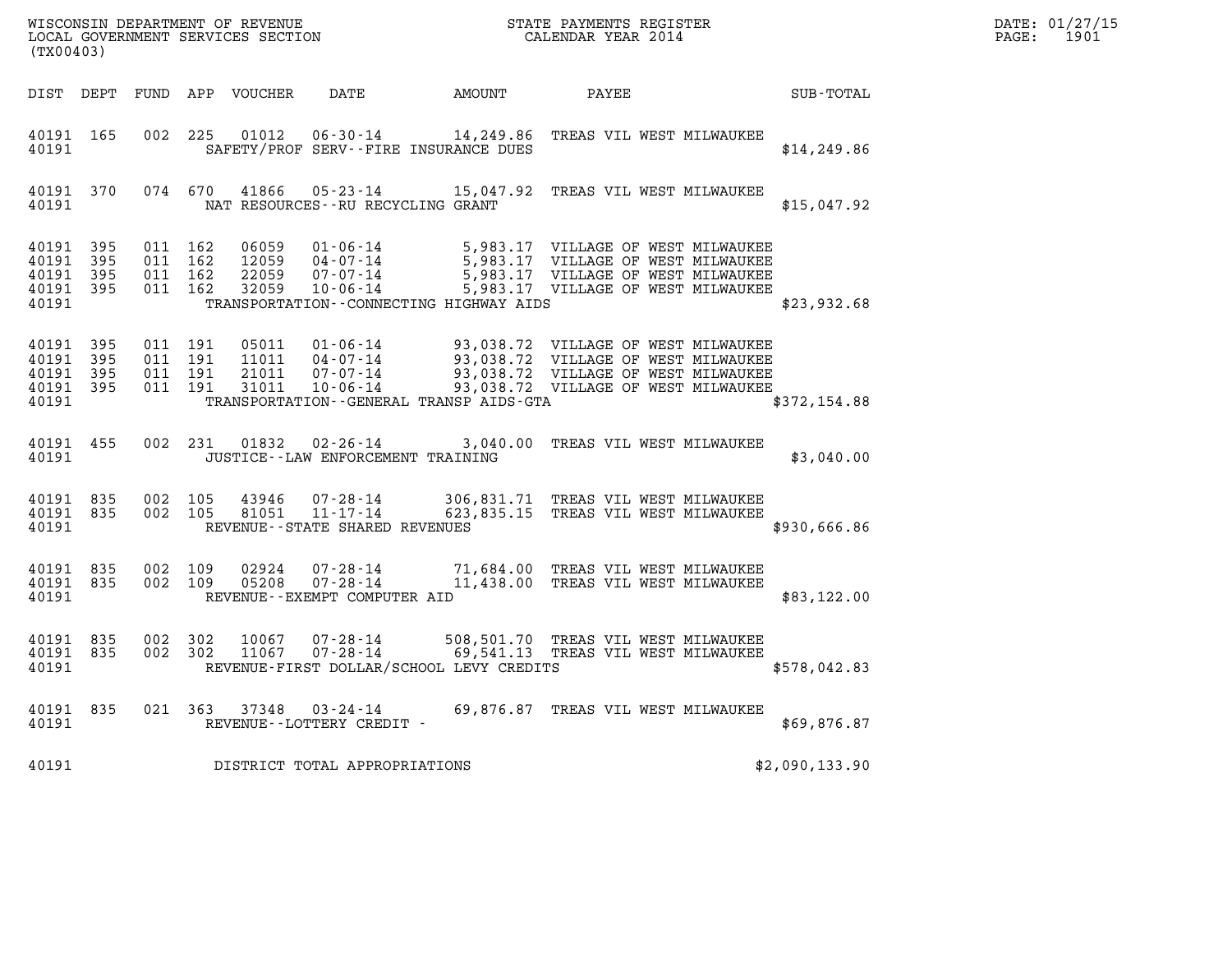| (TX00403)                                                 |           |                    |                                          |                                  |                                            |                                                                                                                                                                                                                                         |                                  |  |                  | DATE: 01/27/15<br>1902<br>$\mathtt{PAGE:}$ |
|-----------------------------------------------------------|-----------|--------------------|------------------------------------------|----------------------------------|--------------------------------------------|-----------------------------------------------------------------------------------------------------------------------------------------------------------------------------------------------------------------------------------------|----------------------------------|--|------------------|--------------------------------------------|
|                                                           |           |                    |                                          | DIST DEPT FUND APP VOUCHER       | DATE                                       | AMOUNT                                                                                                                                                                                                                                  | PAYEE                            |  | <b>SUB-TOTAL</b> |                                            |
| 40192 165<br>40192                                        |           |                    |                                          |                                  |                                            | 002 225 01013 06-30-14 72,237.63 TREAS VIL WHITEFISH BAY<br>SAFETY/PROF SERV--FIRE INSURANCE DUES                                                                                                                                       |                                  |  | \$72, 237.63     |                                            |
| 40192 370<br>40192                                        |           |                    |                                          |                                  |                                            | 074 670 41867 05-23-14 63,975.85 TREAS VIL WHITEFISH BAY<br>NAT RESOURCES - - RU RECYCLING GRANT                                                                                                                                        |                                  |  | \$63,975.85      |                                            |
| 40192 395<br>40192<br>40192 395<br>40192 395<br>40192     | 395       | 011 162            | 011 162<br>011 162<br>011 162            | 06060<br>12060<br>22060<br>32060 | $10 - 06 - 14$                             | 01-06-14 10,875.86 VILLAGE OF WHITEFISH BAY<br>04-07-14 10,875.86 VILLAGE OF WHITEFISH BAY<br>07-07-14 10,875.86 VILLAGE OF WHITEFISH BAY<br>10,875.89 VILLAGE OF WHITEFISH BAY<br>TRANSPORTATION - - CONNECTING HIGHWAY AIDS           |                                  |  | \$43,503.47      |                                            |
| 40192 395<br>40192 395<br>40192 395<br>40192 395<br>40192 |           |                    | 011 191<br>011 191<br>011 191<br>011 191 | 05012<br>11012<br>21012<br>31012 |                                            | 01-06-14 188,906.57 VILLAGE OF WHITEFISH BAY<br>04-07-14 188,906.57 VILLAGE OF WHITEFISH BAY<br>07-07-14 188,906.57 VILLAGE OF WHITEFISH BAY<br>10-06-14 188,906.57 VILLAGE OF WHITEFISH BAY<br>TRANSPORTATION--GENERAL TRANSP AIDS-GTA |                                  |  | \$755,626.28     |                                            |
| 40192 455<br>40192                                        |           |                    | 002 231                                  |                                  | 01837 02-26-14                             | JUSTICE - - LAW ENFORCEMENT TRAINING                                                                                                                                                                                                    | 3,200.00 TREAS VIL WHITEFISH BAY |  | \$3,200.00       |                                            |
| 40192 465<br>40192                                        | 40192 465 | 002 305<br>002 305 |                                          | 01342                            | $00014$ $10-06-14$<br>03-19-14             | 28,781.27 TREAS VIL WHITEFISH BAY<br>260,886.75 TREAS VIL WHITEFISH BAY<br>MILITARY AFFAIRS-EMER MGMT-DISASTER RECO                                                                                                                     |                                  |  | \$289,668.02     |                                            |
| 40192 465<br>40192 465<br>40192 465<br>40192 465<br>40192 |           |                    | 002 342<br>002 342<br>002 342<br>002 342 | 00014<br>00014<br>01342<br>01342 | 03-19-14                                   | 10-06-14 2,095.50 TREAS VIL WHITEFISH BAY<br>10-06-14 172,691.27 TREAS VIL WHITEFISH BAY<br>03-19-14 1,565,320.54 TREAS VIL WHITEFISH BAY<br>4,070.25 TREAS VIL WHITEFISH BAY<br>MILITARY AFFAIRS-EMERGENCY MGMT-FED FUND               |                                  |  | \$1,744,177.56   |                                            |
| 40192 835<br>40192                                        | 40192 835 |                    | 002 105                                  | 43947                            | 07-28-14<br>REVENUE--STATE SHARED REVENUES | 103,712.18 TREAS VIL WHITEFISH BAY<br>002 105 81052 11-17-14 149,678.77 TREAS VIL WHITEFISH BAY                                                                                                                                         |                                  |  | \$253,390.95     |                                            |
| 40192 835<br>40192 835<br>40192                           |           | 002 109            | 002 109                                  | 02925                            | REVENUE--EXEMPT COMPUTER AID               | 07-28-14 1,686.00 TREAS VIL WHITEFISH BAY<br>05209  07-28-14  19,736.00 TREAS VIL WHITEFISH BAY                                                                                                                                         |                                  |  | \$21,422.00      |                                            |
| 40192 835<br>40192 835<br>40192                           |           |                    | 002 302<br>002 302                       |                                  |                                            | 3,393,405.40 TREAS VIL WHITEFISH BAY<br>11068  07-28-14  347,541.04  TREAS VIL WHITEFISH BAY<br>REVENUE-FIRST DOLLAR/SCHOOL LEVY CREDITS                                                                                                |                                  |  | \$3,740,946.44   |                                            |
|                                                           |           |                    |                                          |                                  | 40192 835 021 363 37349 03-24-14           | 547,147.75 TREAS VIL WHITEFISH BAY                                                                                                                                                                                                      |                                  |  |                  |                                            |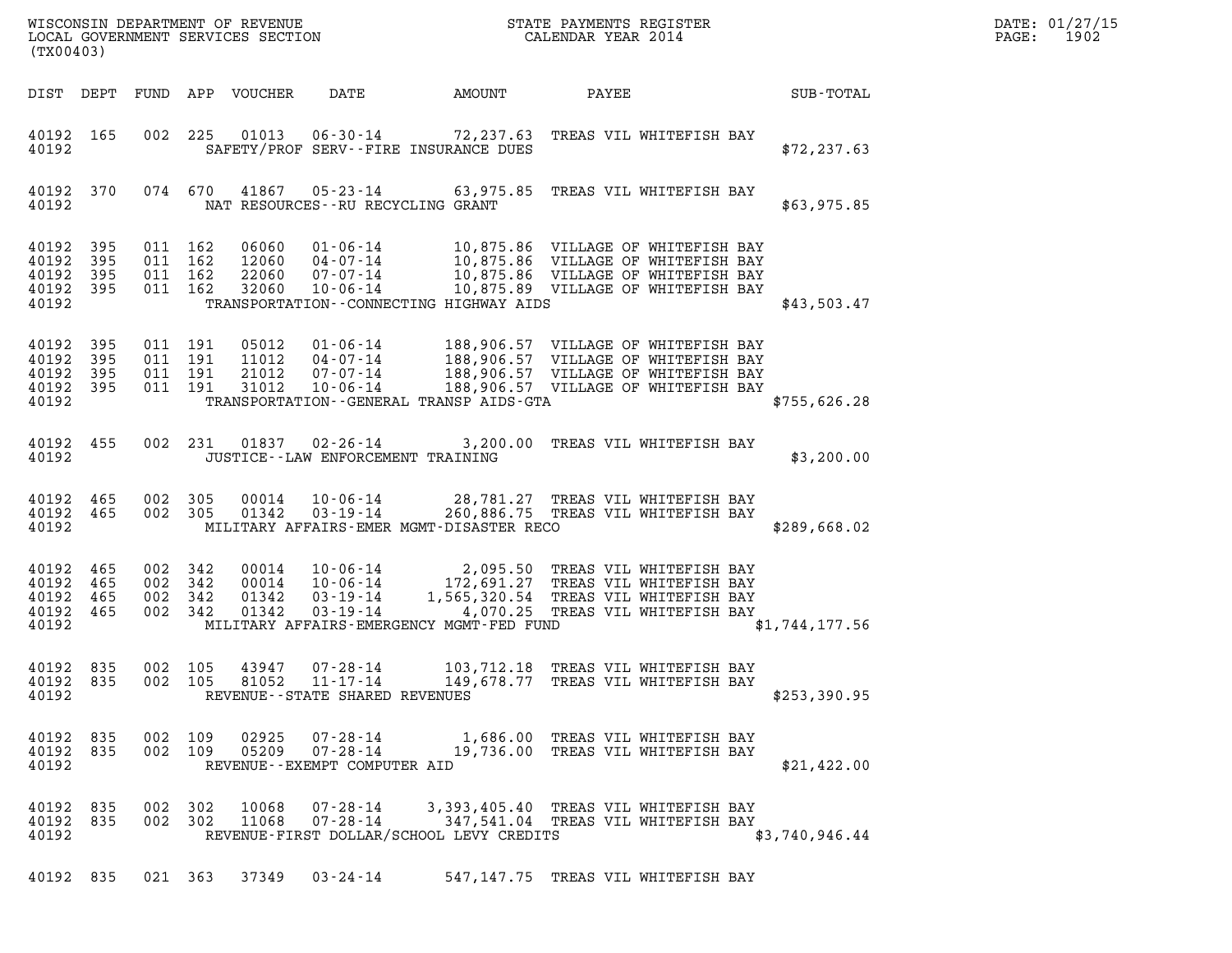| WISCONSIN DEPARTMENT OF REVENUE<br>LOCAL GOVERNMENT SERVICES SECTION<br>(TX00403) |                               |      |     |         |                              | STATE PAYMENTS REGISTER<br>CALENDAR YEAR 2014 |       |                | $\mathtt{PAGE}$ : | DATE: 01/27/15<br>1903 |
|-----------------------------------------------------------------------------------|-------------------------------|------|-----|---------|------------------------------|-----------------------------------------------|-------|----------------|-------------------|------------------------|
| DIST                                                                              | DEPT                          | FUND | APP | VOUCHER | DATE                         | AMOUNT                                        | PAYEE | SUB-TOTAL      |                   |                        |
| 40192                                                                             |                               |      |     |         | REVENUE - - LOTTERY CREDIT - |                                               |       | \$547,147.75   |                   |                        |
| 40192                                                                             | DISTRICT TOTAL APPROPRIATIONS |      |     |         |                              |                                               |       | \$7,535,295.95 |                   |                        |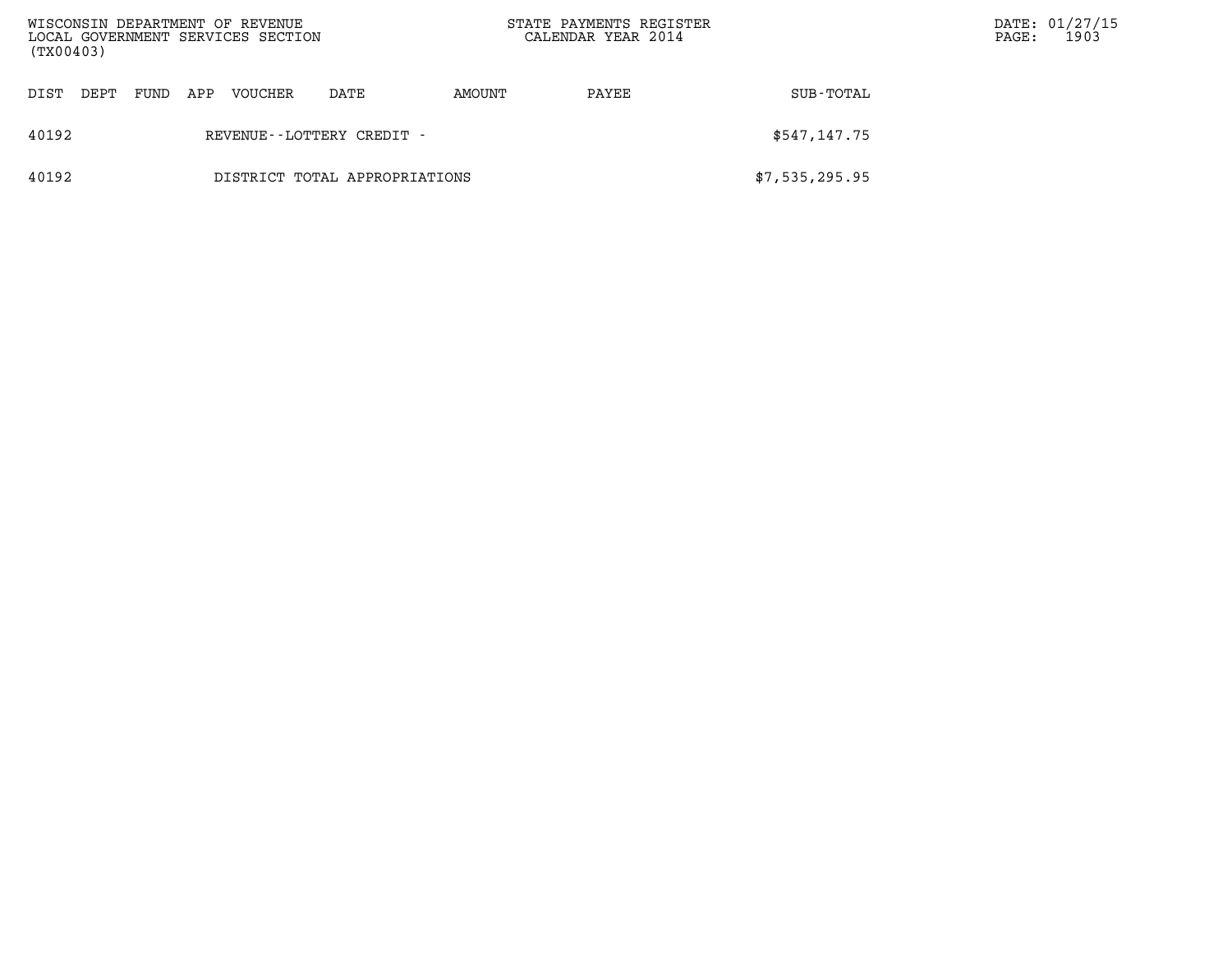| (TX00403)                                                                                                    |                                                                             |                                                                                                                              |                                                                    |                                                                                                          |                                                                                                                                                                                                                                          |                                                                                                              |                                                                                                                                                                                                                                                                                                                                 |              | DATE: 01/27/15<br>1904<br>PAGE: |
|--------------------------------------------------------------------------------------------------------------|-----------------------------------------------------------------------------|------------------------------------------------------------------------------------------------------------------------------|--------------------------------------------------------------------|----------------------------------------------------------------------------------------------------------|------------------------------------------------------------------------------------------------------------------------------------------------------------------------------------------------------------------------------------------|--------------------------------------------------------------------------------------------------------------|---------------------------------------------------------------------------------------------------------------------------------------------------------------------------------------------------------------------------------------------------------------------------------------------------------------------------------|--------------|---------------------------------|
|                                                                                                              |                                                                             |                                                                                                                              |                                                                    | DIST DEPT FUND APP VOUCHER                                                                               | DATE                                                                                                                                                                                                                                     | AMOUNT                                                                                                       | PAYEE                                                                                                                                                                                                                                                                                                                           | SUB-TOTAL    |                                 |
| 40211 165<br>40211                                                                                           |                                                                             | 002                                                                                                                          | 225                                                                |                                                                                                          | $01014$ $06-30-14$<br>SAFETY/PROF SERV--FIRE INSURANCE DUES                                                                                                                                                                              |                                                                                                              | 43,773.85 TREAS CITY CUDAHY                                                                                                                                                                                                                                                                                                     | \$43,773.85  |                                 |
| 40211 370<br>40211                                                                                           |                                                                             | 074 670                                                                                                                      |                                                                    | 41868                                                                                                    | NAT RESOURCES - - RU RECYCLING GRANT                                                                                                                                                                                                     |                                                                                                              | 05-23-14 67,097.63 TREAS CITY CUDAHY                                                                                                                                                                                                                                                                                            | \$67,097.63  |                                 |
| 40211 395<br>40211<br>40211<br>40211 395<br>40211                                                            | 395<br>395                                                                  | 011 162<br>011 162<br>011 162<br>011 162                                                                                     |                                                                    | 06061<br>12061<br>22061<br>32061                                                                         | 01-06-14<br>$04 - 07 - 14$<br>$07 - 07 - 14$<br>$10 - 06 - 14$<br>TRANSPORTATION -- CONNECTING HIGHWAY AIDS                                                                                                                              |                                                                                                              | 19,868.66 CITY OF CUDAHY<br>19,868.66 CITY OF CUDAHY<br>19,868.66 CITY OF CUDAHY<br>19,868.69 CITY OF CUDAHY                                                                                                                                                                                                                    | \$79,474.67  |                                 |
| 40211<br>40211<br>40211<br>40211<br>40211<br>40211<br>40211<br>40211<br>40211<br>40211<br>40211<br>40211 395 | 395<br>395<br>395<br>395<br>395<br>395<br>395<br>395<br>395<br>395<br>- 395 | 011 185<br>011 185<br>011<br>011 185<br>011 185<br>011 185<br>011 185<br>011 185<br>011 185<br>011 185<br>011 185<br>011 185 | 185                                                                | 01202<br>03283<br>05871<br>08599<br>09327<br>16062<br>16062<br>18069<br>21520<br>27412<br>27668<br>31196 | $01 - 21 - 14$<br>02-10-14<br>$03 - 10 - 14$<br>04-07-14<br>$04 - 14 - 14$<br>06-26-14<br>06-26-14<br>07-16-14<br>08-18-14<br>10-14-14<br>$10 - 16 - 14$<br>$11 - 17 - 14$                                                               | 172.28                                                                                                       | TREAS CITY CUDAHY<br>172.28 TREAS CITY CUDAHY<br>252.38 TREAS CITY CUDAHY<br>624.00 TREAS CITY CUDAHY<br>1,819.50 TREAS CITY CUDAHY<br>1,129.12 TREAS CITY CUDAHY<br>528.86 TREAS CITY CUDAHY<br>2,113.10 TREAS CITY CUDAHY<br>2,124.82 TREAS CITY CUDAHY<br>1,723.<br>1,512.00 TREAS CITY CUDAHY<br>1,752.60 TREAS CITY CUDAHY |              |                                 |
| 40211                                                                                                        |                                                                             |                                                                                                                              |                                                                    |                                                                                                          | TRANSPORTATION - - HIGHWAY SAFETY - FEDERAL                                                                                                                                                                                              |                                                                                                              |                                                                                                                                                                                                                                                                                                                                 | \$15,748.52  |                                 |
| 40211 395<br>40211<br>40211<br>40211 395<br>40211                                                            | 395<br>395                                                                  | 011 191<br>011 191<br>011 191<br>011 191                                                                                     |                                                                    | 05013<br>11013<br>21013<br>31013                                                                         | $01 - 06 - 14$<br>$04 - 07 - 14$<br>$07 - 07 - 14$<br>$10 - 06 - 14$<br>TRANSPORTATION--GENERAL TRANSP AIDS-GTA                                                                                                                          |                                                                                                              | 223,480.94 CITY OF CUDAHY<br>223,480.94 CITY OF CUDAHY<br>223,480.94 CITY OF CUDAHY<br>223,480.94 CITY OF CUDAHY                                                                                                                                                                                                                | \$893,923.76 |                                 |
| 40211<br>40211 435<br>40211<br>40211<br>40211<br>40211<br>40211<br>40211<br>40211<br>40211<br>40211<br>40211 | 435<br>435<br>435<br>435<br>435<br>435<br>435<br>435<br>435<br>435          | 005<br>005 000<br>005<br>005<br>005<br>005<br>005<br>005<br>005<br>005<br>005                                                | 000<br>000<br>000<br>000<br>000<br>000<br>000<br>000<br>000<br>000 | 90412<br>90415<br>90416<br>90417<br>90419<br>90420<br>90500<br>90506<br>90508<br>90509<br>90510          | $01 - 01 - 14$<br>$02 - 01 - 14$<br>$03 - 01 - 14$<br>$04 - 01 - 14$<br>$05 - 01 - 14$<br>$06 - 01 - 14$<br>$07 - 01 - 14$<br>$09 - 01 - 14$<br>$10 - 01 - 14$<br>$11 - 01 - 14$<br>$12 - 01 - 14$<br>HEALTH SERVICES - - STATE/FED AIDS | 60,448.00<br>37,279.00<br>41,780.00<br>68,355.00<br>36,540.00<br>415.00<br>13,396.00<br>5,760.00<br>3,780.00 | 43,054.00 CITY OF CUDAHY<br>48,541.00 CITY OF CUDAHY<br>CITY OF CUDAHY<br>CITY OF CUDAHY<br>CITY OF CUDAHY<br>CITY OF CUDAHY<br>CITY OF CUDAHY<br>CITY OF CUDAHY<br>CITY OF CUDAHY<br>CITY OF CUDAHY<br>CITY OF CUDAHY                                                                                                          | \$359,348.00 |                                 |
| 40211<br>40211                                                                                               | 435                                                                         | 005 162                                                                                                                      |                                                                    | 01HSD                                                                                                    | $09 - 08 - 14$<br>HS--AMBULANCE FUNDING ASSISTANCE GRANTS                                                                                                                                                                                |                                                                                                              | 6,087.62 TREAS CITY CUDAHY                                                                                                                                                                                                                                                                                                      | \$6,087.62   |                                 |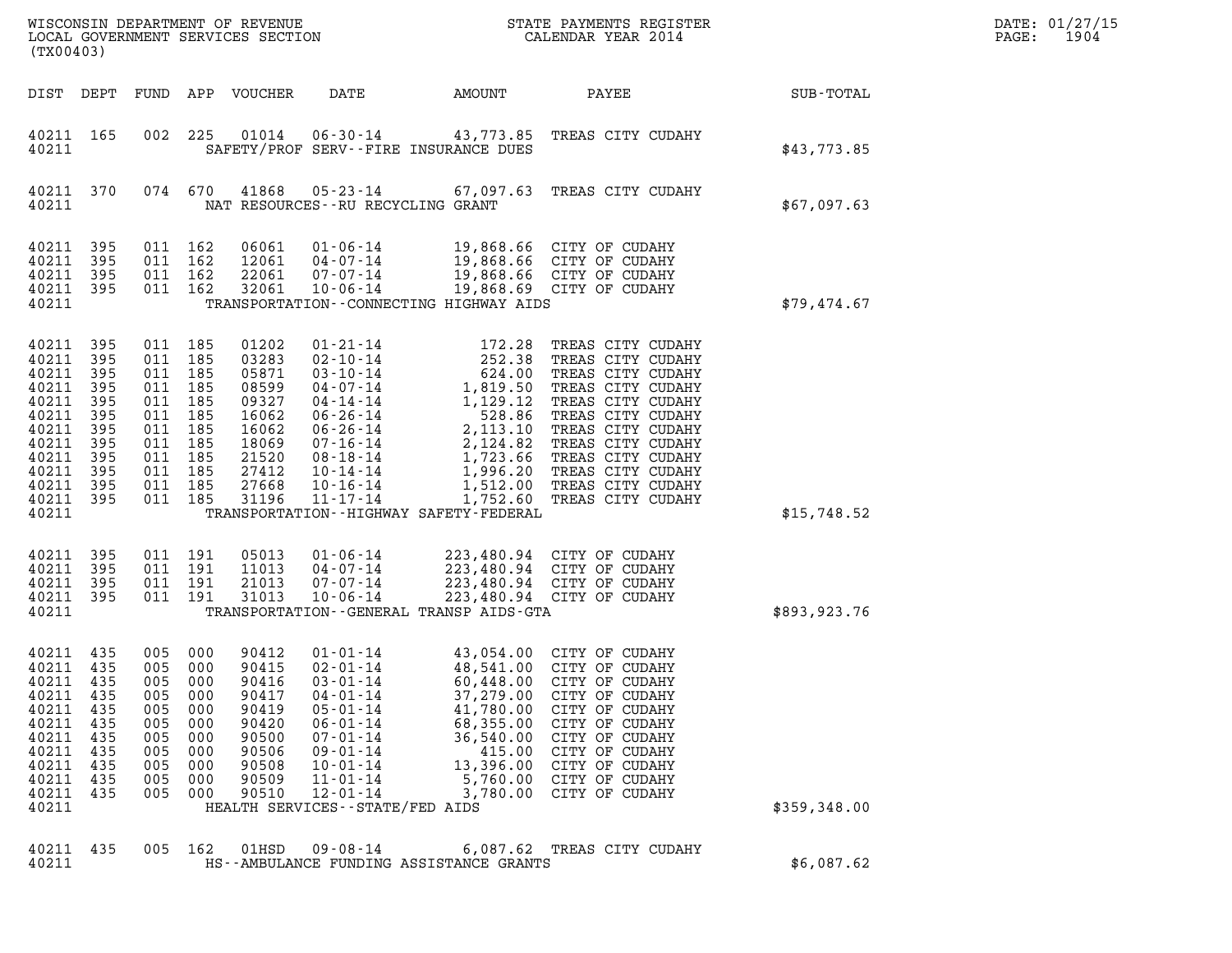| (TX00403)                       |            |                    |         | WISCONSIN DEPARTMENT OF REVENUE<br>LOCAL GOVERNMENT SERVICES SECTION |                                                  |                                          | STATE PAYMENTS REGISTER<br>CALENDAR YEAR 2014                                                      |                | DATE: 01/27/15<br>$\mathtt{PAGE:}$<br>1905 |
|---------------------------------|------------|--------------------|---------|----------------------------------------------------------------------|--------------------------------------------------|------------------------------------------|----------------------------------------------------------------------------------------------------|----------------|--------------------------------------------|
| DIST DEPT                       |            |                    |         | FUND APP VOUCHER                                                     | DATE                                             | AMOUNT                                   | PAYEE                                                                                              | SUB-TOTAL      |                                            |
| 40211 435<br>40211              |            |                    | 005 163 |                                                                      |                                                  | HS--PREPAID MEDICAL TRANSPORT REIMBURSE  | 01LGS  11-17-14  20,300.00  CITY  CUDAHY FIRE DEPT                                                 | \$20,300.00    |                                            |
| 40211 455<br>40211              |            |                    | 002 231 |                                                                      | JUSTICE - - LAW ENFORCEMENT TRAINING             |                                          | 5,280.00 TREAS CITY CUDAHY                                                                         | \$5,280.00     |                                            |
| 40211 835<br>40211<br>40211     | 835        | 002 105<br>002 105 |         |                                                                      | 81053 11-17-14<br>REVENUE--STATE SHARED REVENUES |                                          | 43948  07-28-14  751,217.66  TREAS CITY CUDAHY<br>2,863,280.70 TREAS CITY CUDAHY                   | \$3,614,498.36 |                                            |
| 40211 835<br>40211 835<br>40211 |            | 002 109<br>002 109 |         | 05210                                                                | $07 - 28 - 14$<br>REVENUE--EXEMPT COMPUTER AID   |                                          | 02926  07-28-14  36,600.00 TREAS CITY CUDAHY<br>52,984.00 TREAS CITY CUDAHY                        | \$89,584.00    |                                            |
| 40211 835<br>40211 835<br>40211 |            | 002 302<br>002 302 |         |                                                                      |                                                  | REVENUE-FIRST DOLLAR/SCHOOL LEVY CREDITS | 10069  07-28-14  1,795,346.55  TREAS CITY CUDAHY<br>11069  07-28-14  449,906.79  TREAS CITY CUDAHY | \$2,245,253.34 |                                            |
| 40211<br>40211<br>40211         | 835<br>835 | 021 363<br>021 363 |         | 36228<br>37350                                                       | $03 - 24 - 14$<br>REVENUE - - LOTTERY CREDIT -   |                                          | 03-24-14 12,225.88 TREAS CITY CUDAHY<br>562,894.64 TREAS CITY CUDAHY                               | \$575, 120.52  |                                            |
| 40211                           |            |                    |         |                                                                      | DISTRICT TOTAL APPROPRIATIONS                    |                                          |                                                                                                    | \$8,015,490.27 |                                            |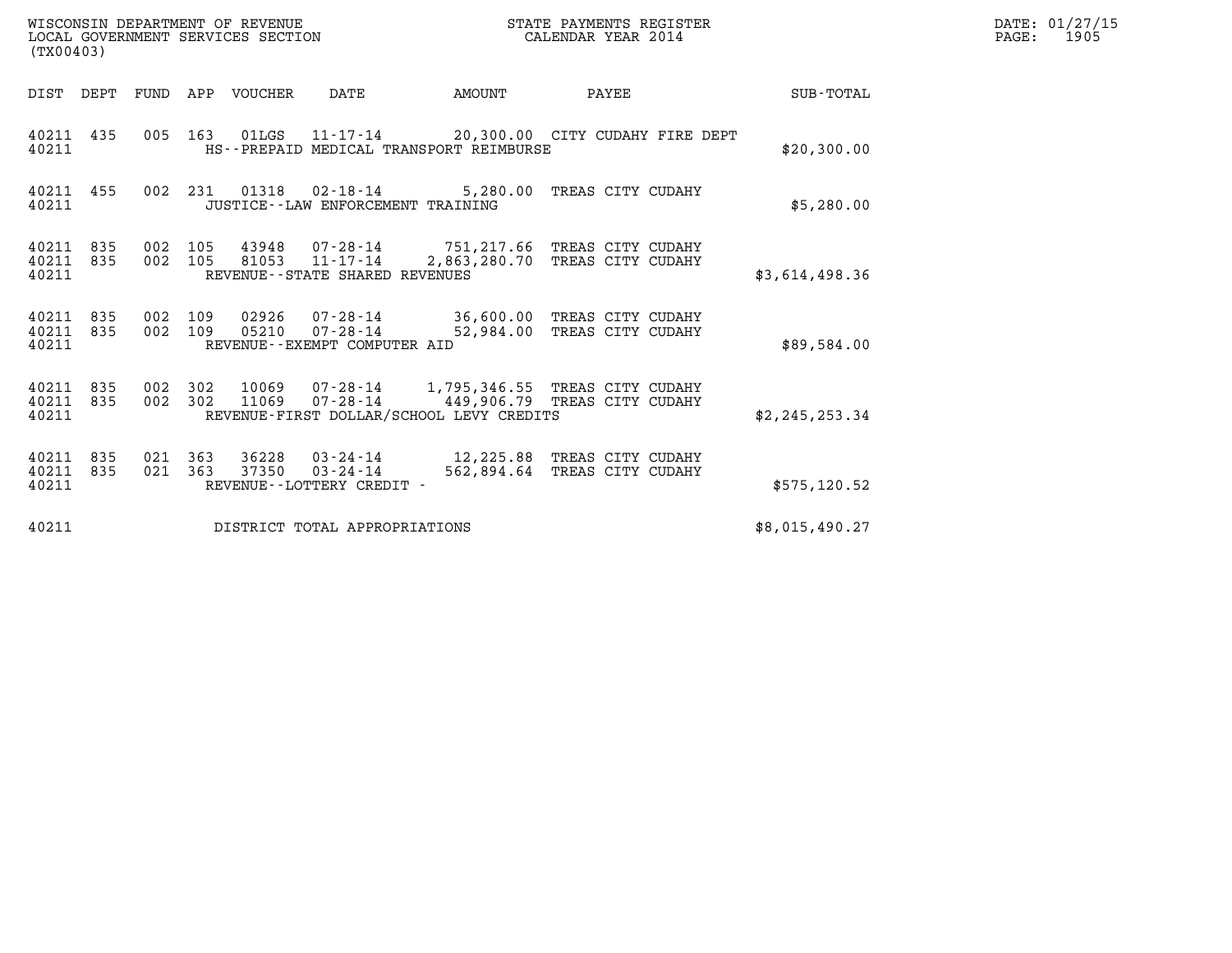| DATE: | 01/27/15 |
|-------|----------|
| PAGE: | 1906     |

| (TX00403)                                                                                                                                                              | WISCONSIN DEPARTMENT OF REVENUE<br>LOCAL GOVERNMENT SERVICES SECTION CALENDAR YEAR 2014<br>CALENDAR YEAR 2014                                                                                                                                                                                                                                                              |              |
|------------------------------------------------------------------------------------------------------------------------------------------------------------------------|----------------------------------------------------------------------------------------------------------------------------------------------------------------------------------------------------------------------------------------------------------------------------------------------------------------------------------------------------------------------------|--------------|
|                                                                                                                                                                        | DIST DEPT FUND APP VOUCHER DATE AMOUNT PAYEE SUB-TOTAL                                                                                                                                                                                                                                                                                                                     |              |
| 40226                                                                                                                                                                  | 40226 165 002 225 01015 06-30-14 132,435.66 TREAS CITY FRANKLIN<br>SAFETY/PROF SERV--FIRE INSURANCE DUES                                                                                                                                                                                                                                                                   | \$132,435.66 |
|                                                                                                                                                                        | 40226 370 002 503 16617 01-30-14 9,546.12 TREAS CITY FRANKLIN<br>CITY SHARE 2084.31                                                                                                                                                                                                                                                                                        |              |
|                                                                                                                                                                        | 40226 MAT RESOURCES--AIDS IN LIEU OF TAXES                                                                                                                                                                                                                                                                                                                                 | \$9,546.12   |
|                                                                                                                                                                        | 40226 370 002 941 02531 05-01-14 45,000.00 TREAS CITY FRANKLIN<br>\$45,000.00<br>40226 NAT RESOURCES-GENERAL OPERATIONS-FEDERAL                                                                                                                                                                                                                                            |              |
|                                                                                                                                                                        | 40226 370 074 670 41869 05-23-14 59,888.22 TREAS CITY FRANKLIN<br>\$59,888.22<br>40226 NAT RESOURCES--RU RECYCLING GRANT                                                                                                                                                                                                                                                   |              |
|                                                                                                                                                                        | 40226 370 074 673 41869 05-23-14 9,325.53 TREAS CITY FRANKLIN<br>40226 NAT RESOURCES - RU CONSOLIDATED GRANT                                                                                                                                                                                                                                                               | \$9,325.53   |
|                                                                                                                                                                        | 40226 370 095 512 02532 05-01-14 51,720.00 TREAS CITY FRANKLIN<br>\$51,720.00<br>40226 NAT RESOURCES - STEWARDSHIP 2000                                                                                                                                                                                                                                                    |              |
| 40226<br>395<br>40226<br>395<br>40226<br>395<br>40226<br>395<br>40226<br>395<br>40226<br>395<br>40226<br>395<br>40226<br>395<br>40226<br>395<br>40226 395<br>40226 395 | 01203 01-21-14 1,062.50 TREAS CITY FRANKLIN<br>01854 01-27-14 875.00 TREAS CITY FRANKLIN<br>03328 04-14-14 575.00 TREAS CITY FRANKLIN<br>03328 04-14-14 1,296.88 TREAS CITY FRANKLIN<br>15704 06-23-14 1,296.88 TREAS CITY FRANKLIN<br>1<br>011 185<br>011 185<br>011 185<br>011 185<br>011 185<br>011 185<br>011 185<br>011 185<br>011 185<br>011 185<br>011 185<br>31197 |              |
| 40226                                                                                                                                                                  | \$19,987.00<br>TRANSPORTATION - - HIGHWAY SAFETY - FEDERAL                                                                                                                                                                                                                                                                                                                 |              |
| 40226 395<br>40226<br>395<br>011<br>40226<br>395<br>011<br>40226<br>395<br>011<br>40226                                                                                | 011 191<br>05014<br>$01 - 06 - 14$<br>323,834.28<br>CITY OF FRANKLIN<br>191<br>11014<br>$04 - 07 - 14$<br>323,834.28<br>CITY OF FRANKLIN<br>191<br>21014<br>$07 - 07 - 14$<br>323,834.28 CITY OF FRANKLIN<br>191<br>31014<br>$10 - 06 - 14$<br>323,834.28 CITY OF FRANKLIN<br>TRANSPORTATION--GENERAL TRANSP AIDS-GTA<br>\$1, 295, 337.12                                  |              |
| 40226 435<br>005<br>40226<br>435<br>005<br>40226<br>435<br>005<br>40226<br>435<br>005<br>40226                                                                         | 000<br>90416<br>$03 - 01 - 14$<br>605.00 CITY OF FRANKLIN<br>000<br>90417<br>$04 - 01 - 14$<br>4,508.00 CITY OF FRANKLIN<br>000<br>90506<br>$09 - 01 - 14$<br>56,869.00<br>CITY OF FRANKLIN<br>000<br>90508<br>$10 - 01 - 14$<br>11,848.00 CITY OF FRANKLIN<br>HEALTH SERVICES - - STATE/FED AIDS                                                                          | \$73,830.00  |
| 40226 435                                                                                                                                                              | 005 162<br>01HSD<br>$09 - 08 - 14$<br>8,225.47 TREAS CITY FRANKLIN                                                                                                                                                                                                                                                                                                         |              |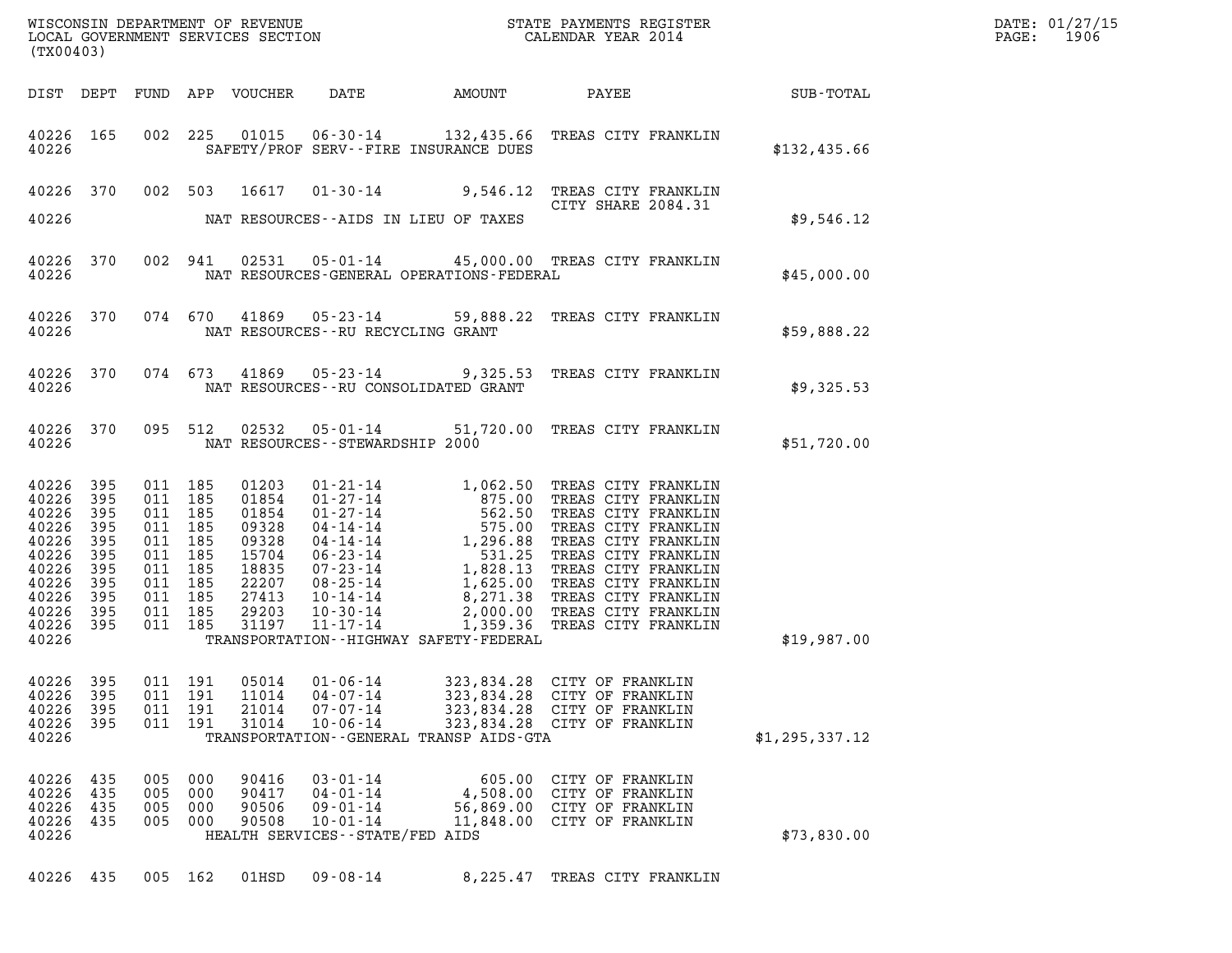| (TX00403)                       |     |                    |                    | WISCONSIN DEPARTMENT OF REVENUE<br>LOCAL GOVERNMENT SERVICES SECTION |                                                        |                                          | STATE PAYMENTS REGISTER<br>CALENDAR YEAR 2014                                                      |                 | DATE: 01/27/15<br>PAGE: 1907 |
|---------------------------------|-----|--------------------|--------------------|----------------------------------------------------------------------|--------------------------------------------------------|------------------------------------------|----------------------------------------------------------------------------------------------------|-----------------|------------------------------|
|                                 |     |                    |                    | DIST DEPT FUND APP VOUCHER DATE                                      |                                                        | AMOUNT                                   | <b>PAYEE</b>                                                                                       | SUB-TOTAL       |                              |
| 40226                           |     |                    |                    |                                                                      |                                                        | HS--AMBULANCE FUNDING ASSISTANCE GRANTS  |                                                                                                    | \$8,225.47      |                              |
| 40226 435<br>40226              |     |                    |                    |                                                                      |                                                        | HS--PREPAID MEDICAL TRANSPORT REIMBURSE  | 005 163 01LGS 11-17-14 29,600.00 CITY OF FRANKLIN                                                  | \$29,600.00     |                              |
| 40226 455<br>40226              |     |                    |                    |                                                                      | JUSTICE -- LAW ENFORCEMENT TRAINING                    |                                          | 002 231 01393 02-19-14 8,800.00 TREAS CITY FRANKLIN                                                | \$8,800.00      |                              |
| 40226 511<br>40226              |     |                    |                    |                                                                      |                                                        | GOVT ACCOUNTABILITY BD--ELECTION AID     | 020 180 00176 12-16-14 4,939.98 TREAS CITY FRANKLIN                                                | \$4,939.98      |                              |
| 40226<br>40226 835<br>40226     | 835 | 002 105            |                    | 43949<br>002 105 81054                                               | $11 - 17 - 14$<br>REVENUE - - STATE SHARED REVENUES    |                                          | 07-28-14 323,982.03 TREAS CITY FRANKLIN<br>379,746.06 TREAS CITY FRANKLIN                          | \$703,728.09    |                              |
| 40226 835<br>40226 835<br>40226 |     | 002 109            | 002 109            |                                                                      | REVENUE--EXEMPT COMPUTER AID                           |                                          | 02927  07-28-14  350,949.00 TREAS CITY FRANKLIN<br>05211  07-28-14  432,128.00 TREAS CITY FRANKLIN | \$783,077.00    |                              |
| 40226 835<br>40226 835<br>40226 |     |                    | 002 302<br>002 302 | 11070                                                                |                                                        | REVENUE-FIRST DOLLAR/SCHOOL LEVY CREDITS | 10070  07-28-14  6,246,199.03  TREAS CITY FRANKLIN<br>07-28-14 912,616.29 TREAS CITY FRANKLIN      | \$7,158,815.32  |                              |
| 40226 835<br>40226 835<br>40226 |     | 021 363<br>021 363 |                    |                                                                      | $37351$ $03 - 24 - 14$<br>REVENUE - - LOTTERY CREDIT - |                                          | 36229  03-24-14  10,490.52  TREAS CITY FRANKLIN<br>1,298,830.68 TREAS CITY FRANKLIN                | \$1,309,321.20  |                              |
| 40226                           |     |                    |                    |                                                                      | DISTRICT TOTAL APPROPRIATIONS                          |                                          |                                                                                                    | \$11,703,576.71 |                              |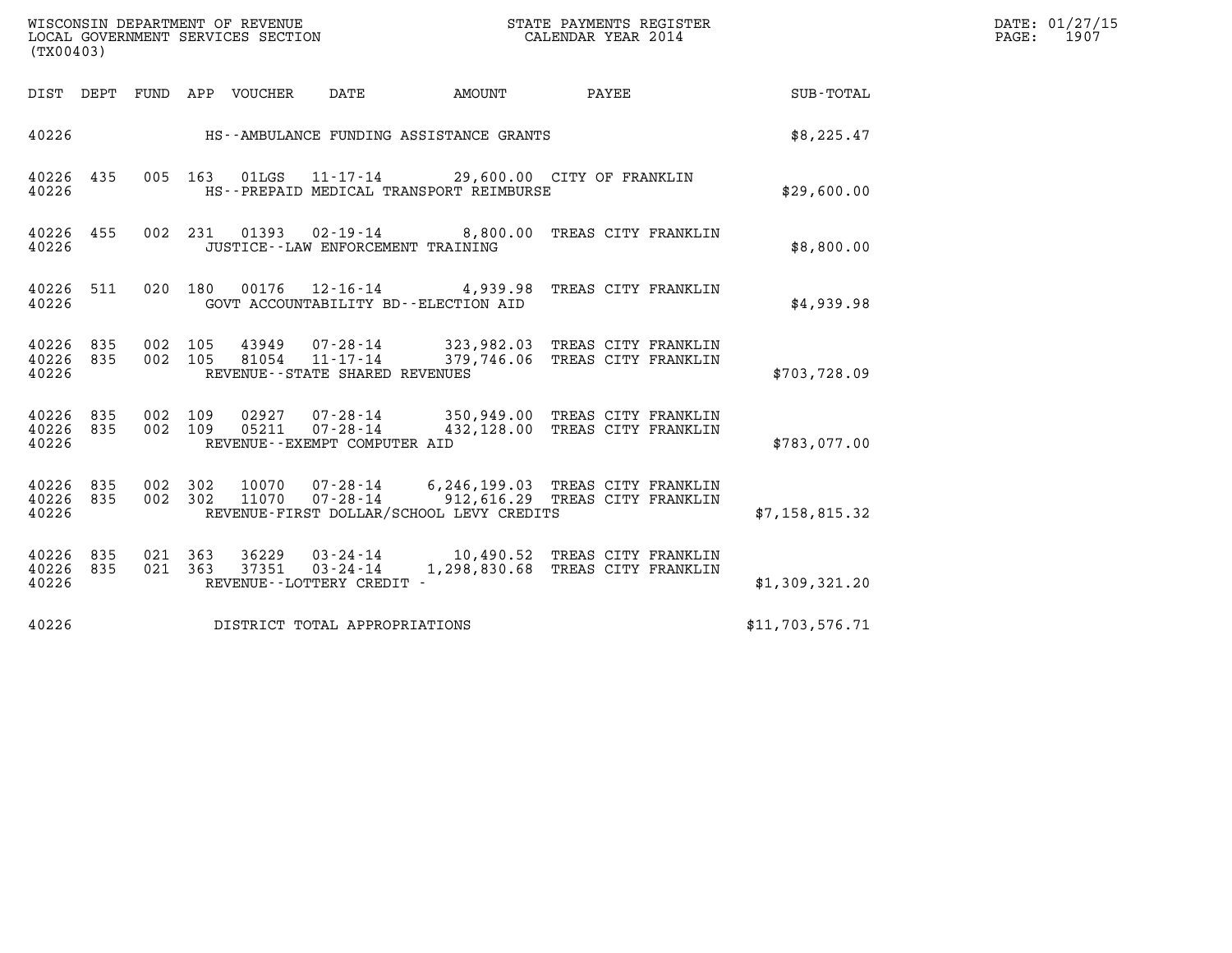| WISCONSIN DEPARTMENT OF REVENUE                               STATE PAYMENTS REGISTER LOCAL GOVERNMENT SERVICES SECTION                             CALENDAR YEAR 2014<br>LOCAL GOVERNMENT SERVICES SECTION<br>(TX00403)                                                                                                                                                                                                                                                                                                                                                                                                                                                                                                                                                                                                                                                                                                                                                                                    |                | DATE: 01/27/15<br>1908<br>PAGE: |
|-------------------------------------------------------------------------------------------------------------------------------------------------------------------------------------------------------------------------------------------------------------------------------------------------------------------------------------------------------------------------------------------------------------------------------------------------------------------------------------------------------------------------------------------------------------------------------------------------------------------------------------------------------------------------------------------------------------------------------------------------------------------------------------------------------------------------------------------------------------------------------------------------------------------------------------------------------------------------------------------------------------|----------------|---------------------------------|
| DATE<br>DIST DEPT<br>FUND APP VOUCHER<br>AMOUNT<br>PAYEE                                                                                                                                                                                                                                                                                                                                                                                                                                                                                                                                                                                                                                                                                                                                                                                                                                                                                                                                                    | SUB-TOTAL      |                                 |
| 40231 165<br>002<br>225<br>01016<br>06-30-14 73,585.35 TREAS CITY GLENDALE<br>40231<br>SAFETY/PROF SERV--FIRE INSURANCE DUES                                                                                                                                                                                                                                                                                                                                                                                                                                                                                                                                                                                                                                                                                                                                                                                                                                                                                | \$73,585.35    |                                 |
| 40231 370<br>074 670<br>41870<br>05-23-14 61,663.04 TREAS CITY GLENDALE<br>40231<br>NAT RESOURCES--RU RECYCLING GRANT                                                                                                                                                                                                                                                                                                                                                                                                                                                                                                                                                                                                                                                                                                                                                                                                                                                                                       | \$61,663.04    |                                 |
| 40231 395<br>011 162<br>06062<br>$01 - 06 - 14$<br>14,155.16 CITY OF GLENDALE<br>14,155.16 CITY OF GLENDALE<br>14,155.16 CITY OF GLENDALE<br>40231<br>395<br>011 162<br>12062<br>04-07-14<br>40231<br>395<br>011 162<br>22062<br>07-07-14<br>14,155.17 CITY OF GLENDALE<br>40231 395<br>011 162<br>32062<br>$10 - 06 - 14$<br>40231<br>TRANSPORTATION - - CONNECTING HIGHWAY AIDS                                                                                                                                                                                                                                                                                                                                                                                                                                                                                                                                                                                                                           | \$56,620.65    |                                 |
| 40231<br>395<br>011 185<br>01204<br>01-21-14<br>02-03-14<br>03-10-14<br>03-10-14<br>04-14-14<br>06-23-14<br>06-23-14<br>07-14-14<br>09-26-14<br>09-26-14<br>10-14-14<br>09-26-14<br>09-26-14<br>09-26-14<br>09-26-14<br>09-26-14<br>09-26-14<br>09-26-14<br>09-26-14<br>01-06-14<br>05-14<br>05-14<br>05-15<br>0<br>TREAS CITY GLENDALE<br>40231 395<br>TREAS CITY GLENDALE<br>011 185<br>02556<br>40231<br>TREAS CITY GLENDALE<br>395<br>011 185<br>05872<br>011 185<br>40231<br>395<br>09329<br>TREAS CITY GLENDALE<br>TREAS CITY GLENDALE<br>40231<br>395<br>011 185<br>15705<br>TREAS CITY GLENDALE<br>40231 395<br>011 185<br>15705<br>TREAS CITY GLENDALE<br>40231<br>395<br>011 185<br>17765<br>40231<br>395<br>011 185<br>25455<br>TREAS CITY GLENDALE<br>TREAS CITY GLENDALE<br>40231<br>395<br>011 185<br>27414<br>40231 395<br>011 185<br>31198<br>TREAS CITY GLENDALE<br>TREAS CITY GLENDALE<br>40231 395<br>011 185<br>98502<br>387.06<br>40231<br>TRANSPORTATION - - HIGHWAY SAFETY - FEDERAL | \$9,410.31     |                                 |
| 40231<br>395<br>011 191<br>05015<br>$01 - 06 - 14$<br>282,954.70 CITY OF GLENDALE<br>282,954.70 CITY OF GLENDALE<br>40231<br>395<br>011 191<br>11015<br>04-07-14<br>282,954.70 CITY OF GLENDALE<br>40231<br>011 191<br>21015<br>07-07-14<br>395<br>40231 395<br>011 191<br>31015<br>$10 - 06 - 14$<br>282,954.72 CITY OF GLENDALE<br>40231<br>TRANSPORTATION--GENERAL TRANSP AIDS-GTA                                                                                                                                                                                                                                                                                                                                                                                                                                                                                                                                                                                                                       | \$1,131,818.82 |                                 |
| 40231 455<br>002 231 01409<br>02-19-14<br>6,880.00 TREAS CITY GLENDALE<br>40231<br>JUSTICE - - LAW ENFORCEMENT TRAINING                                                                                                                                                                                                                                                                                                                                                                                                                                                                                                                                                                                                                                                                                                                                                                                                                                                                                     | \$6,880.00     |                                 |
| 002 305 01136<br>05-23-14 11,762.29 TREAS CITY GLENDALE<br>40231 465<br>40231<br>MILITARY AFFAIRS-EMER MGMT-DISASTER RECO                                                                                                                                                                                                                                                                                                                                                                                                                                                                                                                                                                                                                                                                                                                                                                                                                                                                                   | \$11,762.29    |                                 |
| 002 342 01136<br>05-23-14<br>40231 465<br>70,573.76 TREAS CITY GLENDALE<br>$05 - 23 - 14$<br>1,403.56 TREAS CITY GLENDALE<br>40231 465<br>002 342<br>01136<br>40231<br>MILITARY AFFAIRS-EMERGENCY MGMT-FED FUND                                                                                                                                                                                                                                                                                                                                                                                                                                                                                                                                                                                                                                                                                                                                                                                             | \$71,977.32    |                                 |
| 40231 511<br>020 180 00025<br>$08 - 25 - 14$<br>5,700.00 TREAS CITY GLENDALE<br>40231<br>GOVT ACCOUNTABILITY BD--ELECTION AID                                                                                                                                                                                                                                                                                                                                                                                                                                                                                                                                                                                                                                                                                                                                                                                                                                                                               | \$5,700.00     |                                 |
| 40231 835 002 105 43950 07-28-14 412,946.32 TREAS CITY GLENDALE                                                                                                                                                                                                                                                                                                                                                                                                                                                                                                                                                                                                                                                                                                                                                                                                                                                                                                                                             |                |                                 |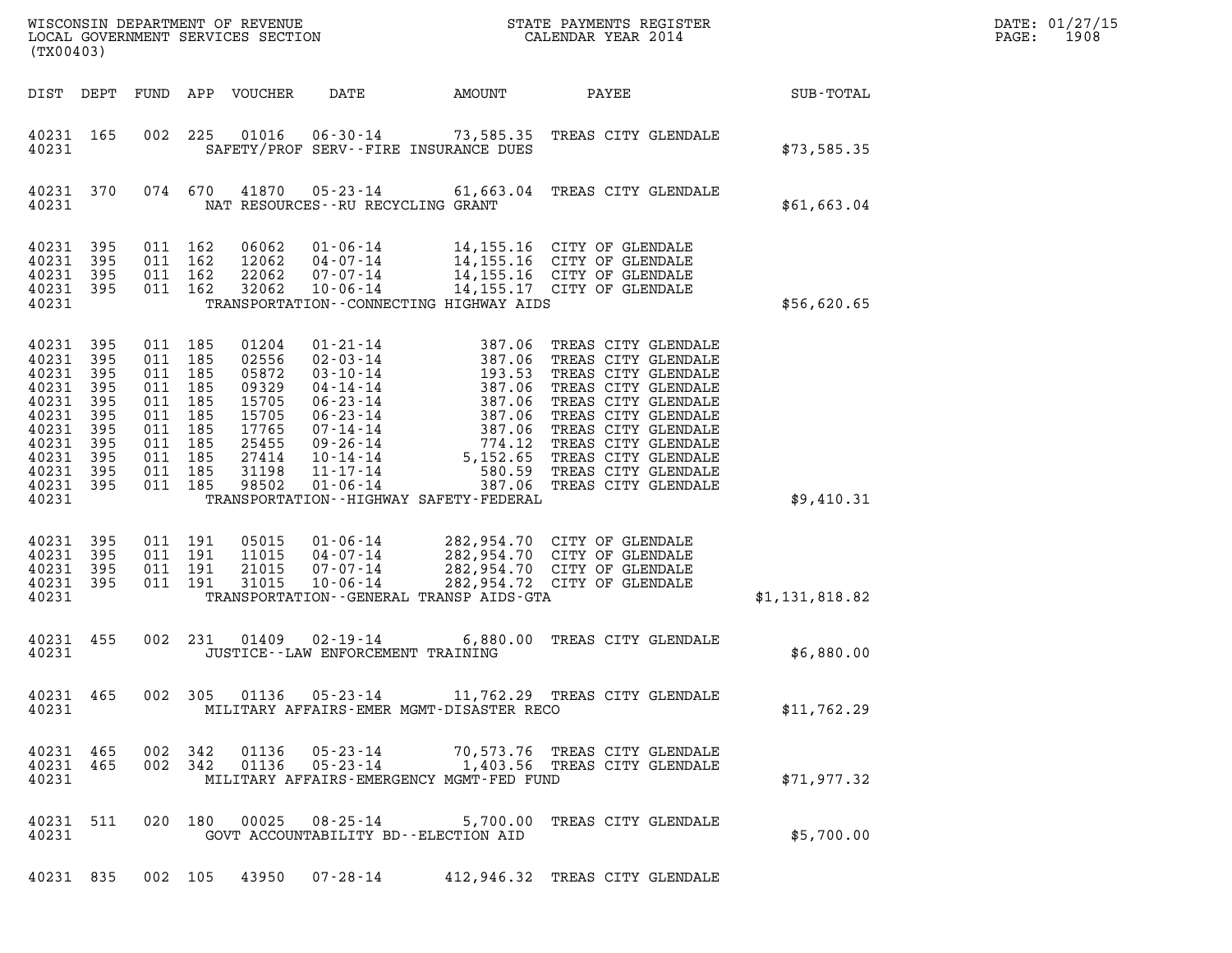| WISCONSIN DEPARTMENT OF REVENUE<br>STATE PAYMENTS REGISTER<br>LOCAL GOVERNMENT SERVICES SECTION<br>CALENDAR YEAR 2014<br>(TX00403) |            |                    |     |                |                                                                                                            |                                                                  |       |  |                | DATE: 01/27/15<br>$\mathtt{PAGE:}$<br>1909 |
|------------------------------------------------------------------------------------------------------------------------------------|------------|--------------------|-----|----------------|------------------------------------------------------------------------------------------------------------|------------------------------------------------------------------|-------|--|----------------|--------------------------------------------|
| DIST DEPT                                                                                                                          |            | FUND               |     | APP VOUCHER    | DATE                                                                                                       | AMOUNT                                                           | PAYEE |  | SUB-TOTAL      |                                            |
| 40231 835<br>40231                                                                                                                 |            | 002                | 105 |                | 81055 11-17-14<br>REVENUE--STATE SHARED REVENUES                                                           | 246,494.26 TREAS CITY GLENDALE                                   |       |  | \$659,440.58   |                                            |
| 40231<br>40231<br>40231                                                                                                            | 835<br>835 | 002 109<br>002 109 |     | 02928<br>05212 | 07-28-14<br>07-28-14<br>REVENUE--EXEMPT COMPUTER AID                                                       | 310,396.00 TREAS CITY GLENDALE<br>361,564.00 TREAS CITY GLENDALE |       |  | \$671,960.00   |                                            |
| 40231<br>40231<br>40231                                                                                                            | 835<br>835 | 002 302<br>002 302 |     | 11071          | 10071  07-28-14  3,004,857.69  TREAS CITY GLENDALE<br>07-28-14<br>REVENUE-FIRST DOLLAR/SCHOOL LEVY CREDITS | 385,895.84 TREAS CITY GLENDALE                                   |       |  | \$3,390,753.53 |                                            |
| 40231<br>40231                                                                                                                     | 835        | 002 501            |     | 00002          | 02-03-14 24,678.79 TREAS CITY GLENDALE<br>DOA-PAYMENT FOR MUNICIPAL SERVICES AID                           |                                                                  |       |  | \$24,678.79    |                                            |
| 40231<br>40231                                                                                                                     | 835        | 021                | 363 |                | 37352 03-24-14<br>REVENUE--LOTTERY CREDIT -                                                                | 512,990.52 TREAS CITY GLENDALE                                   |       |  | \$512,990.52   |                                            |
| 40231                                                                                                                              |            |                    |     |                | DISTRICT TOTAL APPROPRIATIONS                                                                              |                                                                  |       |  | \$6,689,241.20 |                                            |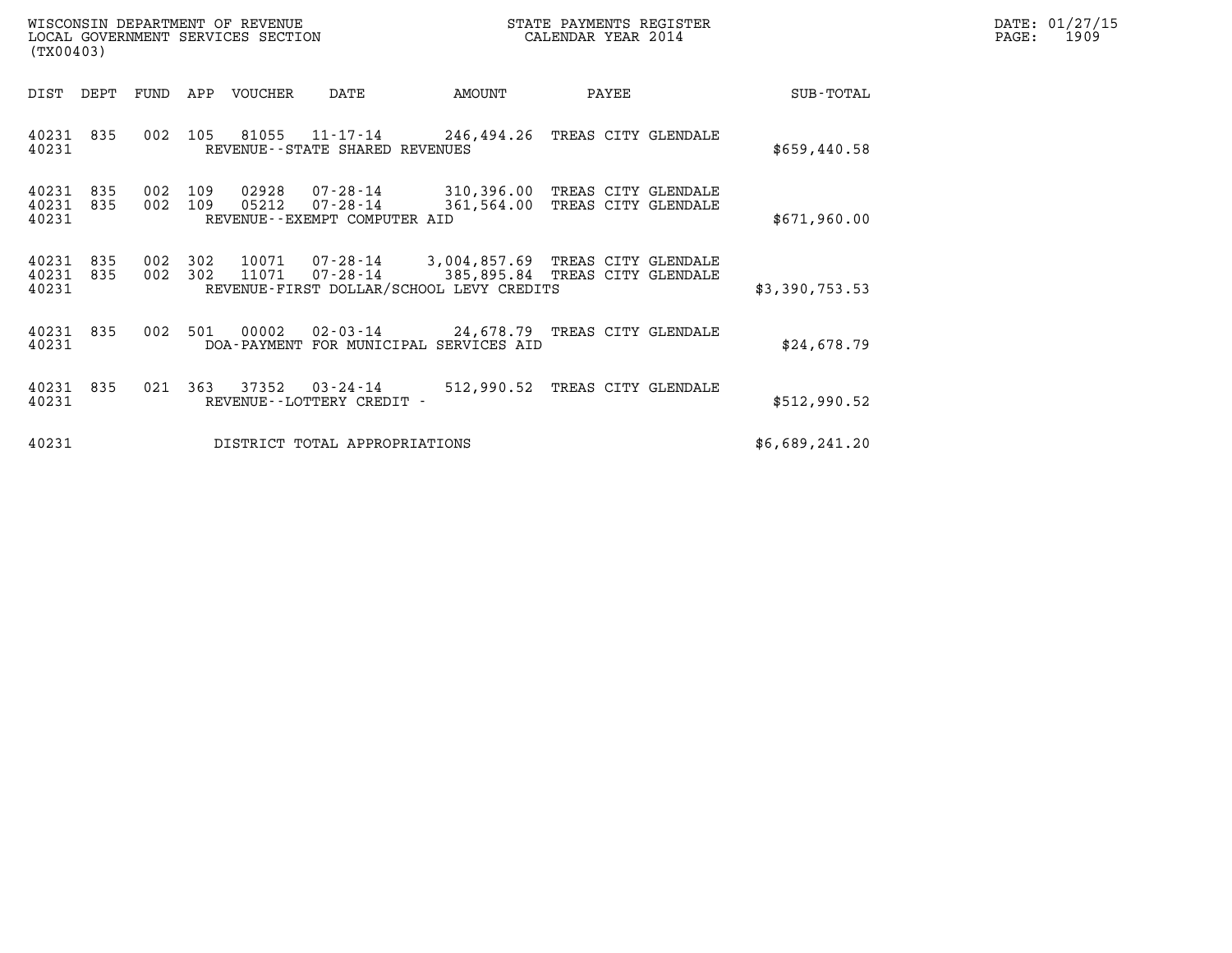| (TX00403)                                                                                  |                                                      |                                                                                                 |                               | $\tt WISCONSIM DEPARTMENT OF REVENUE$ $\tt WISCONSIMENT$ SERVICES SECTION $\tt WISCONERNMENT$ SERVICES SECTION $\tt CALENDAR$ YEAR 2014 |                                                                                                               | DATE: 01/27/15<br>PAGE:<br>1910             |                                                                                                                                                                                                                                                                                        |                |  |
|--------------------------------------------------------------------------------------------|------------------------------------------------------|-------------------------------------------------------------------------------------------------|-------------------------------|-----------------------------------------------------------------------------------------------------------------------------------------|---------------------------------------------------------------------------------------------------------------|---------------------------------------------|----------------------------------------------------------------------------------------------------------------------------------------------------------------------------------------------------------------------------------------------------------------------------------------|----------------|--|
| DIST DEPT                                                                                  |                                                      |                                                                                                 |                               | FUND APP VOUCHER                                                                                                                        | DATE                                                                                                          | AMOUNT                                      | PAYEE                                                                                                                                                                                                                                                                                  | SUB-TOTAL      |  |
| 40236 165<br>40236                                                                         |                                                      | 002                                                                                             | 225                           | 01017                                                                                                                                   |                                                                                                               | SAFETY/PROF SERV--FIRE INSURANCE DUES       | 06-30-14 99,677.15 TREAS CITY GREENFIELD                                                                                                                                                                                                                                               | \$99,677.15    |  |
| 40236 370<br>40236                                                                         |                                                      |                                                                                                 | 074 670                       |                                                                                                                                         | NAT RESOURCES--RU RECYCLING GRANT                                                                             |                                             | 41871  05-23-14  114,984.00  TREAS CITY GREENFIELD                                                                                                                                                                                                                                     | \$114,984.00   |  |
| 40236 370<br>40236                                                                         |                                                      |                                                                                                 | 074 673                       | 41871                                                                                                                                   |                                                                                                               | NAT RESOURCES - - RU CONSOLIDATED GRANT     | 05-23-14 9,575.53 TREAS CITY GREENFIELD                                                                                                                                                                                                                                                | \$9,575.53     |  |
| 40236<br>40236<br>40236<br>40236<br>40236<br>40236<br>40236<br>40236<br>40236 395<br>40236 | 395<br>395<br>395<br>395<br>395<br>395<br>395<br>395 | 011 185<br>011 185<br>011 185<br>011 185<br>011 185<br>011 185<br>011 185<br>011 185<br>011 185 |                               | 07467<br>07467<br>12503<br>16063<br>21235<br>21235<br>21235<br>24351<br>31840                                                           | $11 - 24 - 14$                                                                                                | TRANSPORTATION - - HIGHWAY SAFETY - FEDERAL | 03-24-14<br>03-24-14<br>559.97 TREAS CITY GREENFIELD<br>05-19-14<br>3,094.97 TREAS CITY GREENFIELD<br>06-26-14<br>507.96 TREAS CITY GREENFIELD<br>08-14-14<br>1,800.95 TREAS CITY GREENFIELD<br>08-14-14<br>1,078.56 TREAS CITY GREENFIELD<br>09-17-<br>1,388.04 TREAS CITY GREENFIELD | \$10,943.98    |  |
| 40236<br>40236<br>40236<br>40236<br>40236                                                  | 395<br>395<br>395<br>395                             | 011 191                                                                                         | 011 191<br>011 191<br>011 191 | 05016<br>11016<br>21016<br>31016                                                                                                        |                                                                                                               | TRANSPORTATION--GENERAL TRANSP AIDS-GTA     | 01-06-14 413,453.69 CITY OF GREENFIELD<br>04-07-14 413,453.69 CITY OF GREENFIELD<br>07-07-14 413,453.69 CITY OF GREENFIELD<br>10-06-14 413,453.70 CITY OF GREENFIELD<br>413,453.70 CITY OF GREENFIELD                                                                                  | \$1,653,814.77 |  |
| 40236<br>40236                                                                             | 395                                                  | 011 278                                                                                         |                               | 10885                                                                                                                                   |                                                                                                               | TRANSPORTATION - - LRIP/TRIP/MSIP GRANTS    | 04-29-14 68,230.77 TREAS CITY GREENFIELD                                                                                                                                                                                                                                               | \$68,230.77    |  |
| 40236<br>40236<br>40236<br>40236<br>40236<br>40236 435<br>40236 435<br>40236               | 435<br>435<br>435<br>435<br>435                      | 005 000<br>005 000<br>005<br>005 000<br>005 000<br>005 000<br>005 000                           | 000                           | 90415<br>90416<br>90419<br>90420<br>90506<br>90508<br>90510                                                                             | $05 - 01 - 14$<br>$06 - 01 - 14$<br>09-01-14<br>$10 - 01 - 14$<br>12-01-14<br>HEALTH SERVICES--STATE/FED AIDS |                                             | 02-01-14 6,655.00 CITY OF GREENFIELD<br>03-01-14 5,959.00 CITY OF GREENFIELD<br>05-01-14 32,512.00 CITY OF GREENFIELD<br>32,512.00 CITY OF GREENFIELD<br>1,449.00 CITY OF GREENFIELD<br>15,507.00 CITY OF GREENFIELD<br>4,259.00 CITY OF GREENFIELD<br>11,129.00 CITY OF GREENFIELD    | \$77,470.00    |  |
| 40236 435<br>40236                                                                         |                                                      |                                                                                                 | 005 162                       | 01HSD                                                                                                                                   | 09-08-14                                                                                                      | HS--AMBULANCE FUNDING ASSISTANCE GRANTS     | 9,031.00 TREAS CITY GREENFIELD                                                                                                                                                                                                                                                         | \$9,031.00     |  |
| 40236 435<br>40236                                                                         |                                                      |                                                                                                 | 005 163                       | 01LGS                                                                                                                                   | 11-17-14                                                                                                      | HS--PREPAID MEDICAL TRANSPORT REIMBURSE     | 49,400.00 CITY OF GREENFIELD                                                                                                                                                                                                                                                           | \$49,400.00    |  |
| 40236 455                                                                                  |                                                      |                                                                                                 | 002 231                       | 01430                                                                                                                                   | $02 - 19 - 14$                                                                                                |                                             | 8,320.00 TREAS CITY GREENFIELD                                                                                                                                                                                                                                                         |                |  |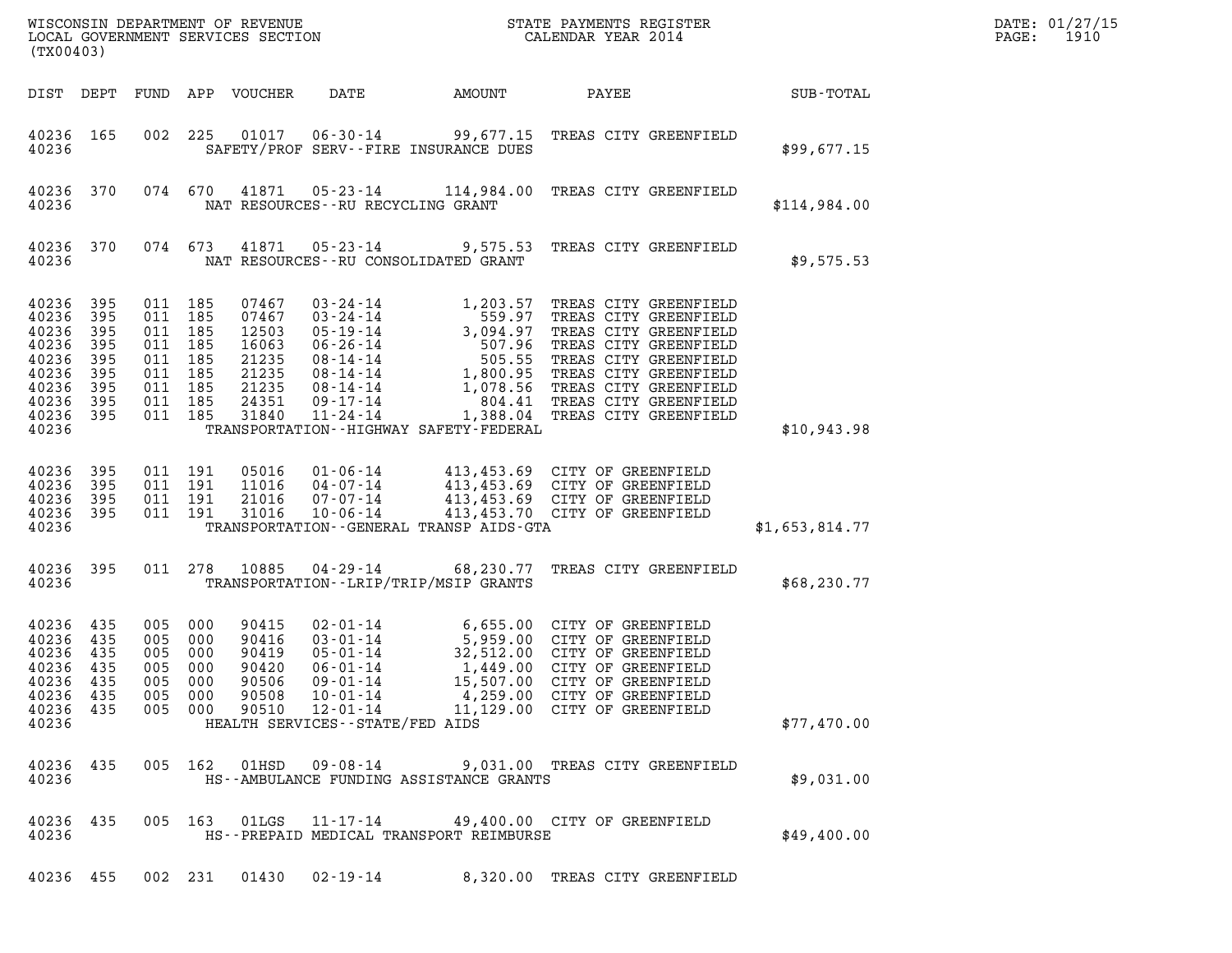| WISCONSIN DEPARTMENT OF REVENUE<br>LOCAL GOVERNMENT SERVICES SECTION<br>(TX00403) | STATE PAYMENTS REGISTER<br>CALENDAR YEAR 2014 | DATE: 01/27/15<br>1911<br>PAGE: |
|-----------------------------------------------------------------------------------|-----------------------------------------------|---------------------------------|

| (TX00403)                                          |                                 |                                 |                                 |                                           |                                                                      |                                                                                                                             |                                 |                                                                                                  |                  |  |
|----------------------------------------------------|---------------------------------|---------------------------------|---------------------------------|-------------------------------------------|----------------------------------------------------------------------|-----------------------------------------------------------------------------------------------------------------------------|---------------------------------|--------------------------------------------------------------------------------------------------|------------------|--|
| DIST                                               | DEPT                            | FUND                            | APP                             | <b>VOUCHER</b>                            | DATE                                                                 | AMOUNT                                                                                                                      | PAYEE                           |                                                                                                  | <b>SUB-TOTAL</b> |  |
| 40236                                              |                                 |                                 |                                 |                                           | JUSTICE - - LAW ENFORCEMENT TRAINING                                 |                                                                                                                             |                                 |                                                                                                  | \$8,320.00       |  |
| 40236<br>40236<br>40236<br>40236<br>40236<br>40236 | 465<br>465<br>465<br>465<br>465 | 002<br>002<br>002<br>002<br>002 | 350<br>350<br>350<br>350<br>350 | 00740<br>00841<br>01043<br>01096<br>01350 | 02-14-14<br>$03 - 13 - 14$<br>$04 - 24 - 14$<br>05-14-14<br>07-14-14 | 146,090.72<br>2,067.00<br>21,375.00<br>36,062.39<br>MILITARY AFFAIRS--HOMELAND SEC GRANT                                    | 71,354.59 TREAS CITY GREENFIELD | TREAS CITY GREENFIELD<br>TREAS CITY GREENFIELD<br>TREAS CITY GREENFIELD<br>TREAS CITY GREENFIELD | \$276,949.70     |  |
| 40236<br>40236<br>40236                            | 835<br>835                      | 002<br>002                      | 105<br>105                      | 43951<br>81056                            | 07-28-14<br>11-17-14<br>REVENUE - - STATE SHARED REVENUES            | 747,499.47 TREAS CITY GREENFIELD<br>806,565.11                                                                              |                                 | TREAS CITY GREENFIELD                                                                            | \$1,554,064.58   |  |
| 40236<br>40236<br>40236                            | 835<br>835                      | 002<br>002                      | 109<br>109                      | 02929<br>05213                            | $07 - 28 - 14$<br>$07 - 28 - 14$<br>REVENUE--EXEMPT COMPUTER AID     | 110,029.00 TREAS CITY GREENFIELD                                                                                            | 26,480.00 TREAS CITY GREENFIELD |                                                                                                  | \$136,509.00     |  |
| 40236<br>40236<br>40236                            | 835<br>835                      | 002<br>002                      | 302<br>302                      | 10072<br>11072                            | 07-28-14                                                             | 07-28-14 5,216,798.06 TREAS CITY GREENFIELD<br>814,288.53 TREAS CITY GREENFIELD<br>REVENUE-FIRST DOLLAR/SCHOOL LEVY CREDITS |                                 |                                                                                                  | \$6,031,086.59   |  |
| 40236<br>40236                                     | 835                             | 021                             | 363                             | 37353                                     | $03 - 24 - 14$<br>REVENUE - - LOTTERY CREDIT -                       | 1,219,368.45 TREAS CITY GREENFIELD                                                                                          |                                 |                                                                                                  | \$1, 219, 368.45 |  |
| 40236                                              |                                 |                                 |                                 |                                           | DISTRICT TOTAL APPROPRIATIONS                                        |                                                                                                                             |                                 |                                                                                                  | \$11,319,425.52  |  |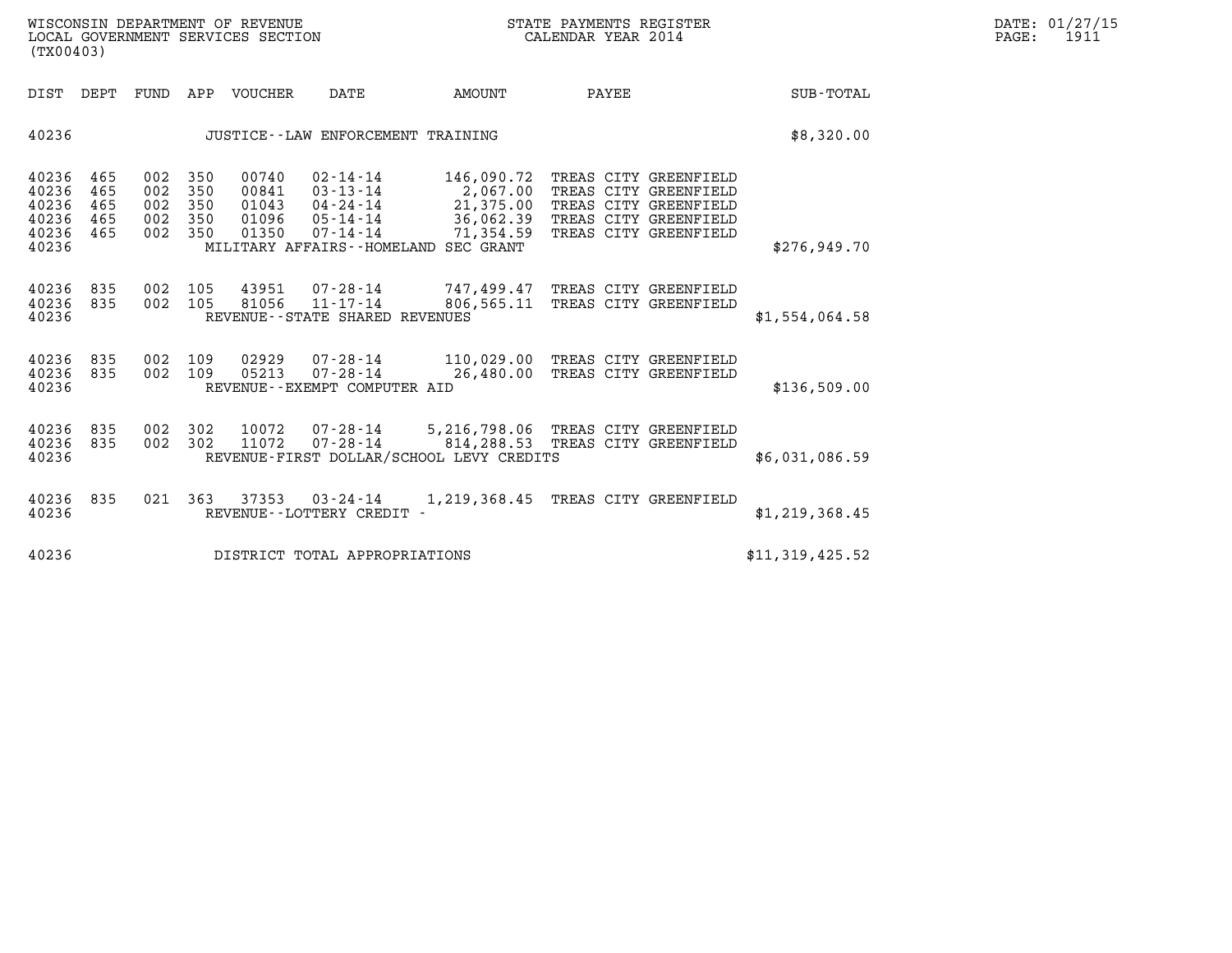| DATE: | 01/27/15 |
|-------|----------|
| PAGE: | 1912     |

| (TX00403)                                                                             |                                        |                                                   |                                                   |                                                                      |                                                                                              | ${\tt WISCOONSIM} \begin{tabular}{lcccc} \texttt{WE} & \texttt{R1} & \texttt{R1} & \texttt{R2} & \texttt{R3} \\ \texttt{N1} & \texttt{S2} & \texttt{S3} & \texttt{R4} & \texttt{R5} \\ \texttt{N2} & \texttt{A1} & \texttt{B2} & \texttt{B3} & \texttt{S4} & \texttt{R5} \\ \texttt{N3} & \texttt{S4} & \texttt{S5} & \texttt{S5} & \texttt{S6} & \texttt{S6} \\ \texttt{N4} & \texttt{N5} & \texttt{N6} & \texttt{$                                                                                                                                         |       |                                                                                                     |                                               | DATE: 01/27/15<br>PAGE:<br>1912 |
|---------------------------------------------------------------------------------------|----------------------------------------|---------------------------------------------------|---------------------------------------------------|----------------------------------------------------------------------|----------------------------------------------------------------------------------------------|--------------------------------------------------------------------------------------------------------------------------------------------------------------------------------------------------------------------------------------------------------------------------------------------------------------------------------------------------------------------------------------------------------------------------------------------------------------------------------------------------------------------------------------------------------------|-------|-----------------------------------------------------------------------------------------------------|-----------------------------------------------|---------------------------------|
| DIST DEPT                                                                             |                                        |                                                   |                                                   | FUND APP VOUCHER                                                     | DATE                                                                                         | <b>AMOUNT</b>                                                                                                                                                                                                                                                                                                                                                                                                                                                                                                                                                | PAYEE |                                                                                                     | $\operatorname{SUB}$ - $\operatorname{TOTAL}$ |                                 |
| 40251 165<br>40251                                                                    |                                        | 002                                               |                                                   |                                                                      |                                                                                              | 225  01018  06-30-14  1,163,726.72  TREAS CITY MILWAUKEE<br>SAFETY/PROF SERV--FIRE INSURANCE DUES                                                                                                                                                                                                                                                                                                                                                                                                                                                            |       |                                                                                                     | \$1,163,726.72                                |                                 |
| 40251 255<br>40251                                                                    |                                        |                                                   |                                                   |                                                                      |                                                                                              | 002 127 06317 11-03-14 250.00 TREAS CITY MILWAUKEE<br>PUBLIC INSTRUCT--NATL SCIENCE TEACH ASSN                                                                                                                                                                                                                                                                                                                                                                                                                                                               |       |                                                                                                     | \$250.00                                      |                                 |
| 40251<br>40251<br>40251<br>40251<br>40251<br>40251<br>40251 255<br>40251 255<br>40251 | 255<br>255<br>255<br>255<br>255<br>255 | 002<br>002<br>002<br>002<br>002<br>002<br>002 201 | 201<br>201<br>201<br>201<br>002 201<br>201<br>201 | 00860<br>01459<br>01650<br>03377<br>09241<br>09241<br>09242<br>09655 | $07 - 28 - 14$<br>$03 - 24 - 14$<br>$06 - 16 - 14$<br>09-15-14<br>12-01-14<br>$12 - 01 - 14$ | 190,723.00 TREAS CITY MILWAUKEE<br>2,609,644.00 TREAS CITY MILWAUKEE<br>3,653,502.00 TREAS CITY MILWAUKEE<br>71,787,021.00 TREAS CITY MILWAUKEE<br>and the first state of the state of the state of the state of the state of the state of the state of the state of the state of the state of the state of the state of the state of the state of the state of the state of the<br>12-01-14 99,999,900.99 TREAS CITY MILWAUKEE<br>12-01-14 21,856,381.00 TREAS CITY MILWAUKEE<br>3,387,008.00 TREAS CITY MILWAUKEE<br>PUBLIC INSTRUCT--GENERAL EQUALIZATION |       | 98.01 TREAS CITY MILWAUKEE                                                                          | \$203,484,278.00                              |                                 |
| 40251 255<br>40251 255<br>40251                                                       |                                        | 002 202                                           | 002 202                                           | 00815<br>05257                                                       |                                                                                              | 08-11-14 3,593.71 TREAS CITY MILWAUKEE<br>10-20-14 2,673.98 TREAS CITY MILWAUKEE<br>PUBLIC INSTRUCTION--PROGRAM ASSISTANCE                                                                                                                                                                                                                                                                                                                                                                                                                                   |       |                                                                                                     | \$6, 267.69                                   |                                 |
| 40251 255<br>40251 255<br>40251                                                       |                                        | 002 206                                           | 002 206                                           | 07207<br>10702                                                       | 11-17-14<br>$12 - 15 - 14$                                                                   | 7,635,373.00 TREAS CITY MILWAUKEE<br>7,635,372.00 TREAS CITY MILWAUKEE<br>PUBLIC INSTRUCT-HANDICAPPED CHILDREN                                                                                                                                                                                                                                                                                                                                                                                                                                               |       |                                                                                                     | \$15, 270, 745.00                             |                                 |
| 40251 255<br>40251                                                                    |                                        |                                                   | 002 220                                           |                                                                      |                                                                                              | 01187  08-18-14  459,200.00 TREAS CITY MILWAUKEE<br>PUBLIC INSTRUCT--PUPIL ACADEMIC ACHIEVMT                                                                                                                                                                                                                                                                                                                                                                                                                                                                 |       |                                                                                                     | \$459,200.00                                  |                                 |
| 40251 255<br>40251                                                                    |                                        | 002 226                                           |                                                   | 02318                                                                | $09 - 02 - 14$                                                                               | 25,000.00 TREAS CITY MILWAUKEE<br>PUBLIC INSTRUCT--PEER REVIEW & MENTORING                                                                                                                                                                                                                                                                                                                                                                                                                                                                                   |       |                                                                                                     | \$25,000.00                                   |                                 |
| 40251<br>40251 255<br>40251<br>40251<br>40251<br>40251                                | 255<br>255<br>255<br>255               | 002<br>002 228<br>002<br>002<br>002               | 228<br>228<br>228<br>228                          | 00826<br>00827<br>04494<br>08381<br>10126                            | $08 - 11 - 14$<br>$08 - 11 - 14$<br>$09 - 29 - 14$<br>$11 - 24 - 14$<br>$12 - 08 - 14$       | 6,642.29 TREAS CITY MILWAUKEE<br>5,091.36<br>670.97<br>1,042.96<br>PUBLIC INSTRUCT--ALCOHOL & DRUG ABUSE                                                                                                                                                                                                                                                                                                                                                                                                                                                     |       | 190.46 TREAS CITY MILWAUKEE<br>TREAS CITY MILWAUKEE<br>TREAS CITY MILWAUKEE<br>TREAS CITY MILWAUKEE | \$13,638.04                                   |                                 |
| 40251<br>40251<br>40251 255<br>40251                                                  | 255<br>255                             | 002<br>002<br>002 232                             | 232<br>232                                        | 00837<br>04495<br>10712                                              | $08 - 11 - 14$<br>$09 - 29 - 14$<br>$12 - 15 - 14$                                           | 390,014.05<br>32,897.00<br>356,148.67<br>PUBLIC INSTRUCT--INTERAGENCY PROJ-FED                                                                                                                                                                                                                                                                                                                                                                                                                                                                               |       | TREAS CITY MILWAUKEE<br>TREAS CITY MILWAUKEE<br>TREAS CITY MILWAUKEE                                | \$779,059.72                                  |                                 |
| 40251<br>40251                                                                        | 255<br>255                             | 002<br>002 241                                    | 241                                               | 00812<br>00813                                                       | $08 - 11 - 14$<br>$08 - 11 - 14$                                                             | 4,055.47<br>10,924.87                                                                                                                                                                                                                                                                                                                                                                                                                                                                                                                                        |       | TREAS CITY MILWAUKEE<br>TREAS CITY MILWAUKEE                                                        |                                               |                                 |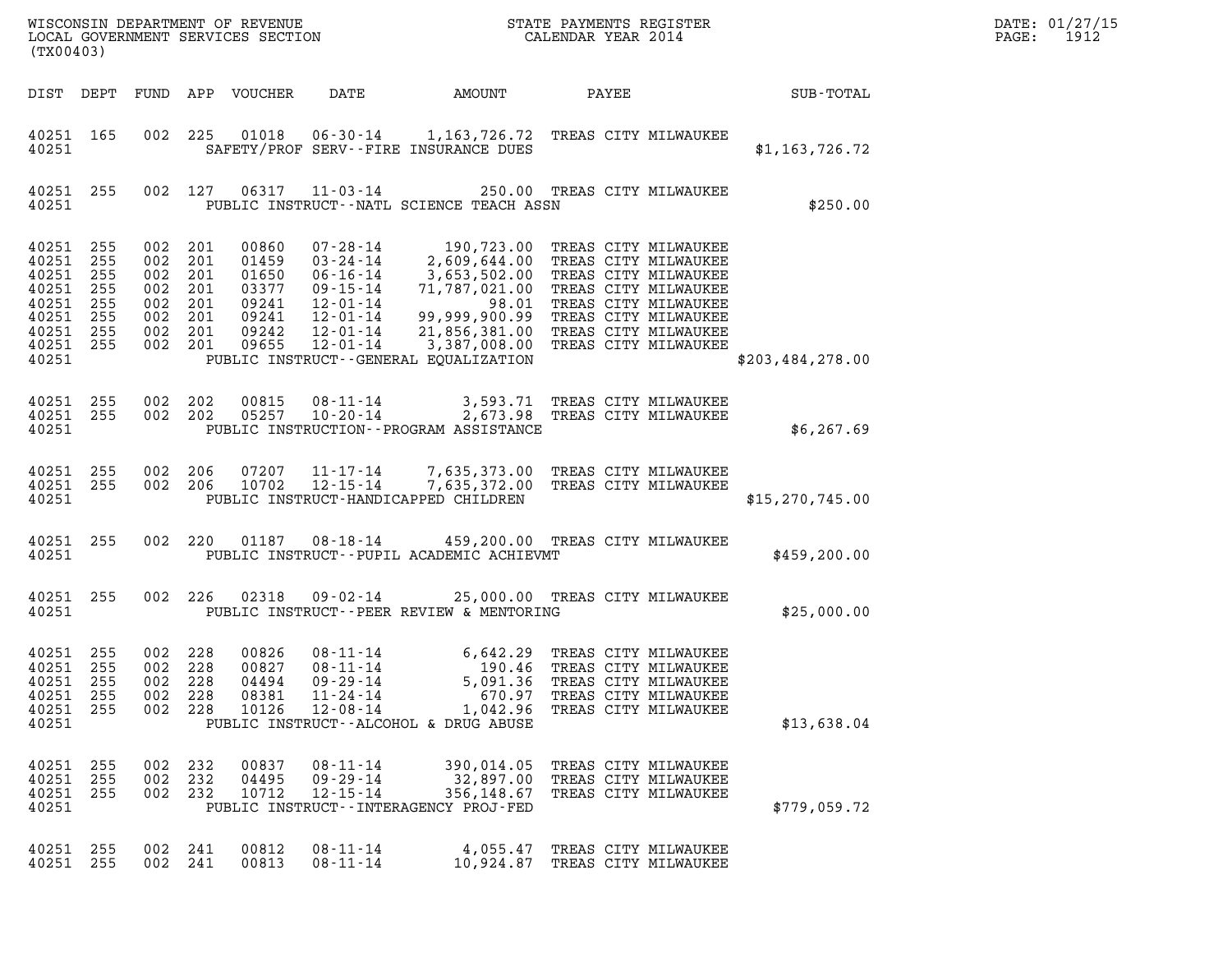| (TX00403)                                                                                                                                                                                                                                                                                                      |                                                                                                                                                                                                                                            |                                                                                                                                                                                                                                            |                                                                                                                                                                                                                                            |                                                                                                                                                                                                                                                                                                                |                                                                                                                                                                |                                                                                                         |                                                                                                                                                                                                                                          |           |
|----------------------------------------------------------------------------------------------------------------------------------------------------------------------------------------------------------------------------------------------------------------------------------------------------------------|--------------------------------------------------------------------------------------------------------------------------------------------------------------------------------------------------------------------------------------------|--------------------------------------------------------------------------------------------------------------------------------------------------------------------------------------------------------------------------------------------|--------------------------------------------------------------------------------------------------------------------------------------------------------------------------------------------------------------------------------------------|----------------------------------------------------------------------------------------------------------------------------------------------------------------------------------------------------------------------------------------------------------------------------------------------------------------|----------------------------------------------------------------------------------------------------------------------------------------------------------------|---------------------------------------------------------------------------------------------------------|------------------------------------------------------------------------------------------------------------------------------------------------------------------------------------------------------------------------------------------|-----------|
| $_{\tt DIST}$                                                                                                                                                                                                                                                                                                  | DEPT                                                                                                                                                                                                                                       | FUND                                                                                                                                                                                                                                       | APP                                                                                                                                                                                                                                        | VOUCHER                                                                                                                                                                                                                                                                                                        | DATE                                                                                                                                                           | AMOUNT                                                                                                  | PAYEE                                                                                                                                                                                                                                    | SUB-TOTAL |
| 40251<br>40251<br>40251<br>40251<br>40251<br>40251<br>40251<br>40251<br>40251<br>40251<br>40251<br>40251<br>40251<br>40251<br>40251<br>40251<br>40251<br>40251<br>40251<br>40251<br>40251<br>40251<br>40251<br>40251<br>40251<br>40251<br>40251<br>40251<br>40251<br>40251<br>40251<br>40251<br>40251<br>40251 | 255<br>255<br>255<br>255<br>255<br>255<br>255<br>255<br>255<br>255<br>255<br>255<br>255<br>255<br>255<br>255<br>255<br>255<br>255<br>255<br>255<br>255<br>255<br>255<br>255<br>255<br>255<br>255<br>255<br>255<br>255<br>255<br>255<br>255 | 002<br>002<br>002<br>002<br>002<br>002<br>002<br>002<br>002<br>002<br>002<br>002<br>002<br>002<br>002<br>002<br>002<br>002<br>002<br>002<br>002<br>002<br>002<br>002<br>002<br>002<br>002<br>002<br>002<br>002<br>002<br>002<br>002<br>002 | 241<br>241<br>241<br>241<br>241<br>241<br>241<br>241<br>241<br>241<br>241<br>241<br>241<br>241<br>241<br>241<br>241<br>241<br>241<br>241<br>241<br>241<br>241<br>241<br>241<br>241<br>241<br>241<br>241<br>241<br>241<br>241<br>241<br>241 | 00814<br>00816<br>00817<br>00819<br>00820<br>00821<br>00822<br>00823<br>00824<br>00825<br>00828<br>00829<br>00830<br>00831<br>00832<br>00833<br>00834<br>00835<br>00836<br>00838<br>00839<br>01189<br>01751<br>01752<br>01753<br>02319<br>02587<br>02587<br>03003<br>03004<br>03378<br>03379<br>04066<br>04066 |                                                                                                                                                                |                                                                                                         | RESERVE MINARON PRESS CITY MILMAUKEE 081-11-14<br>13,948,249,86 TREAS CITY MILMAUKEE 081-11-14<br>14,794,40 TREAS CITY MILMAUKEE 081-11-14<br>14,794,40 TREAS CITY MILMAUKEE 081-11-14<br>14,794,40 TREAS CITY MILMAUKEE 08-11-14<br>14, |           |
| 40251<br>40251<br>40251<br>40251<br>40251<br>40251<br>40251<br>40251<br>40251<br>40251<br>40251<br>40251<br>40251<br>40251<br>40251<br>40251<br>40251<br>40251<br>40251                                                                                                                                        | 255<br>255<br>255<br>255<br>255<br>255<br>255<br>255<br>255<br>255<br>255<br>255<br>255<br>255<br>255<br>255<br>255<br>255<br>255                                                                                                          | 002<br>002<br>002<br>002<br>002<br>002<br>002<br>002<br>002<br>002<br>002<br>002<br>002<br>002<br>002<br>002<br>002<br>002<br>002                                                                                                          | 241<br>241<br>241<br>241<br>241<br>241<br>241<br>241<br>241<br>241<br>241<br>241<br>241<br>241<br>241<br>241<br>241<br>241<br>241                                                                                                          | 04294<br>04490<br>04491<br>04492<br>04493<br>04496<br>04497<br>04498<br>04499<br>04500<br>04501<br>04668<br>04668<br>04853<br>05030<br>05254<br>05255<br>05256<br>05799                                                                                                                                        | $09 - 29 - 14$<br>$09 - 29 - 14$<br>$09 - 29 - 14$<br>$10 - 06 - 14$<br>$10 - 14 - 14$<br>$10 - 20 - 14$<br>$10 - 20 - 14$<br>$10 - 20 - 14$<br>$10 - 27 - 14$ | 2,351.02<br>2,189.63<br>24,002.46<br>2,242.15<br>17,227.61<br>50,142.75<br>315.00<br>928.91<br>2,425.38 | TREAS CITY MILWAUKEE<br>TREAS CITY MILWAUKEE<br>TREAS CITY MILWAUKEE<br>TREAS CITY MILWAUKEE<br>TREAS CITY MILWAUKEE<br>TREAS CITY MILWAUKEE<br>TREAS CITY MILWAUKEE<br>TREAS CITY MILWAUKEE<br>TREAS CITY MILWAUKEE                     |           |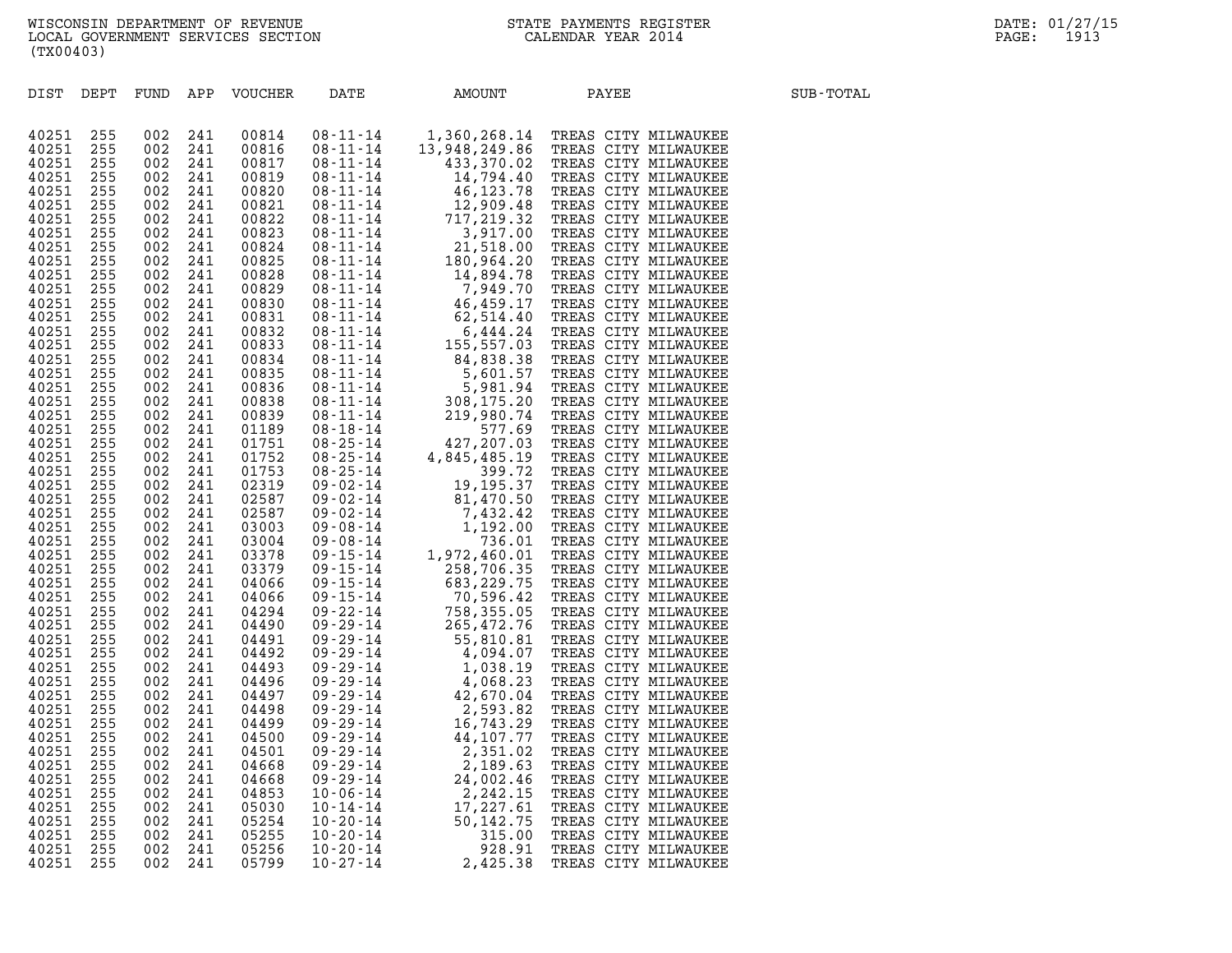| (TX00403)                                                                                                                                                                                                                                                                                                                                                   |                                                                                                                                                                                                                                                                        |                                                                                                                                                                                                                                                                        |                                                                                                                                                                                                                                                                        |                                                                                                                                                                                                                                                                                                                                                    |                                                                            |                                                                                                                                                  |                      |                 |  |
|-------------------------------------------------------------------------------------------------------------------------------------------------------------------------------------------------------------------------------------------------------------------------------------------------------------------------------------------------------------|------------------------------------------------------------------------------------------------------------------------------------------------------------------------------------------------------------------------------------------------------------------------|------------------------------------------------------------------------------------------------------------------------------------------------------------------------------------------------------------------------------------------------------------------------|------------------------------------------------------------------------------------------------------------------------------------------------------------------------------------------------------------------------------------------------------------------------|----------------------------------------------------------------------------------------------------------------------------------------------------------------------------------------------------------------------------------------------------------------------------------------------------------------------------------------------------|----------------------------------------------------------------------------|--------------------------------------------------------------------------------------------------------------------------------------------------|----------------------|-----------------|--|
| DIST                                                                                                                                                                                                                                                                                                                                                        | DEPT                                                                                                                                                                                                                                                                   | FUND APP                                                                                                                                                                                                                                                               |                                                                                                                                                                                                                                                                        | VOUCHER                                                                                                                                                                                                                                                                                                                                            | DATE                                                                       | AMOUNT                                                                                                                                           | PAYEE                | SUB-TOTAL       |  |
| 40251<br>40251<br>40251<br>40251<br>40251<br>40251<br>40251<br>40251<br>40251<br>40251<br>40251<br>40251<br>40251<br>40251<br>40251<br>40251<br>40251<br>40251<br>40251<br>40251<br>40251<br>40251<br>40251<br>40251<br>40251<br>40251<br>40251<br>40251<br>40251<br>40251<br>40251<br>40251<br>40251<br>40251<br>40251<br>40251<br>40251<br>40251<br>40251 | 255<br>255<br>255<br>255<br>255<br>255<br>255<br>255<br>255<br>255<br>255<br>255<br>255<br>255<br>255<br>255<br>255<br>255<br>255<br>255<br>255<br>255<br>255<br>255<br>255<br>255<br>255<br>255<br>255<br>255<br>255<br>255<br>255<br>255<br>255<br>255<br>255<br>255 | 002<br>002<br>002<br>002<br>002<br>002<br>002<br>002<br>002<br>002<br>002<br>002<br>002<br>002<br>002<br>002<br>002<br>002<br>002<br>002<br>002<br>002<br>002<br>002<br>002<br>002<br>002<br>002<br>002<br>002<br>002<br>002<br>002<br>002<br>002<br>002<br>002<br>002 | 241<br>241<br>241<br>241<br>241<br>241<br>241<br>241<br>241<br>241<br>241<br>241<br>241<br>241<br>241<br>241<br>241<br>241<br>241<br>241<br>241<br>241<br>241<br>241<br>241<br>241<br>241<br>241<br>241<br>241<br>241<br>241<br>241<br>241<br>241<br>241<br>241<br>241 | 06050<br>06050<br>06051<br>06315<br>06316<br>06691<br>07205<br>07208<br>08378<br>08379<br>08380<br>10124<br>10127<br>10128<br>10129<br>10130<br>10338<br>10338<br>10701<br>10703<br>10704<br>10705<br>10706<br>10707<br>10708<br>10709<br>10710<br>10711<br>10713<br>10714<br>12077<br>12077<br>12522<br>12523<br>12524<br>12525<br>12827<br>12827 | $10 - 27 - 14$<br>12-29-14<br>12-29-14<br>$12 - 29 - 14$<br>$12 - 29 - 14$ | 148,087.51 TREAS CITY MILWAUKEE<br>14,236.94 TREAS CITY MILWAUKEE<br>171,500.54 TREAS CITY MILWAUKEE<br>PUBLIC INSTRUCT--LOCAL PROGRAMS--FED FDS |                      | \$51,884,681.55 |  |
| 40251<br>40251                                                                                                                                                                                                                                                                                                                                              | 255                                                                                                                                                                                                                                                                    | 002                                                                                                                                                                                                                                                                    | 242                                                                                                                                                                                                                                                                    | 00818                                                                                                                                                                                                                                                                                                                                              | $08 - 11 - 14$<br>PUBLIC INSTRUCT - - PROGRAM AIDS                         | 243,366.68 TREAS CITY MILWAUKEE                                                                                                                  |                      | \$243,366.68    |  |
| 40251<br>40251<br>40251<br>40251                                                                                                                                                                                                                                                                                                                            | 255<br>255<br>255                                                                                                                                                                                                                                                      | 002<br>002<br>002                                                                                                                                                                                                                                                      | 273<br>273<br>273                                                                                                                                                                                                                                                      | 01188<br>06692<br>10125                                                                                                                                                                                                                                                                                                                            | 08-18-14<br>$11 - 10 - 14$<br>$12 - 08 - 14$                               | 136,118.35 TREAS CITY MILWAUKEE<br>15,055.27 TREAS CITY MILWAUKEE<br>25,731.93<br>PUBLIC INSTRUCT--HEAD START SUPPLEMENT                         | TREAS CITY MILWAUKEE | \$176,905.55    |  |
| 40251<br>40251                                                                                                                                                                                                                                                                                                                                              | 255                                                                                                                                                                                                                                                                    | 002                                                                                                                                                                                                                                                                    | 275                                                                                                                                                                                                                                                                    | 07206                                                                                                                                                                                                                                                                                                                                              | $11 - 17 - 14$                                                             | 8,682,570.00 TREAS CITY MILWAUKEE<br>PUBLIC INSTRUCT-VOLUNTEER MENTOR PROGRAM                                                                    |                      | \$8,682,570.00  |  |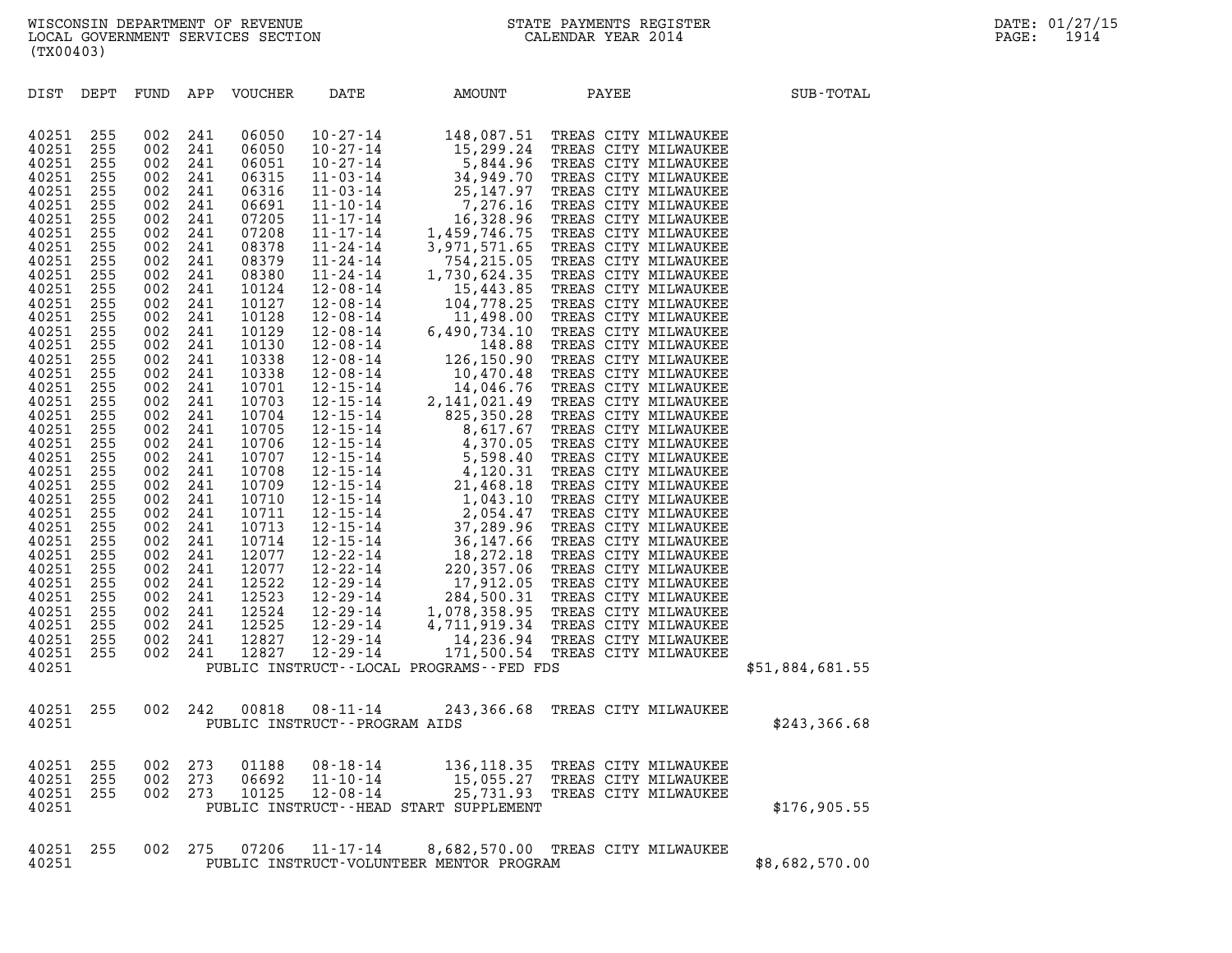| WISCONSIN DEPARTMENT OF REVENUE   | STATE PAYMENTS REGISTER | DATE: 01/27/15 |
|-----------------------------------|-------------------------|----------------|
| LOCAL GOVERNMENT SERVICES SECTION | CALENDAR YEAR 2014      | 1915<br>PAGE:  |

| (TX00403)                                                  |                          |                                                                |         |                                                    |                                                                                                          |                                               | WISCONSIN DEPARTMENT OF REVENUE<br>LOCAL GOVERNMENT SERVICES SECTION TERMS OF THE CALENDAR YEAR 2014                                                                |                | DATE: 01/27/15<br>PAGE: 1915 |
|------------------------------------------------------------|--------------------------|----------------------------------------------------------------|---------|----------------------------------------------------|----------------------------------------------------------------------------------------------------------|-----------------------------------------------|---------------------------------------------------------------------------------------------------------------------------------------------------------------------|----------------|------------------------------|
|                                                            |                          |                                                                |         |                                                    |                                                                                                          |                                               | DIST DEPT FUND APP VOUCHER DATE AMOUNT PAYEE TOTAL                                                                                                                  |                |                              |
| 40251 370<br>40251 370<br>40251 370                        |                          | 002 503<br>002 503<br>002 503                                  |         |                                                    |                                                                                                          |                                               | 17002 02-14-14 115,590.20 TREAS CITY MILWAUKEE<br>17002 02-14-14 36.93 TREAS CITY MILWAUKEE<br>17002 02-14-14 15,227.08 TREAS CITY MILWAUKEE<br>CITY SHARE 44935.39 |                |                              |
|                                                            |                          |                                                                |         |                                                    |                                                                                                          | 40251 NAT RESOURCES--AIDS IN LIEU OF TAXES    |                                                                                                                                                                     | \$130,854.21   |                              |
|                                                            |                          |                                                                |         |                                                    | 40251 NAT RESOURCES--BOAT PATROL                                                                         |                                               | 40251 370 012 381 00579 03-28-14 61,085.98 TREAS CITY MILWAUKEE                                                                                                     | \$61,085.98    |                              |
|                                                            |                          |                                                                |         |                                                    |                                                                                                          | 40251 NAT RESOURCES--BOATING ENFORCEMENT AIDS | 40251 370 012 550 00579 03-28-14 211,663.04 TREAS CITY MILWAUKEE                                                                                                    | \$211,663.04   |                              |
|                                                            |                          |                                                                |         |                                                    |                                                                                                          | 40251 NAT RESOURCES--AIDS IN LIEU OF TAXES    | 40251 370 012 579 19548 04-16-14 7,034.11 TREAS CITY MILWAUKEE                                                                                                      | \$7,034.11     |                              |
|                                                            |                          |                                                                |         |                                                    |                                                                                                          | 40251 NAT RESOURCES - URBAN FORESTRY GRANTS   | 40251 370 012 587 02420 04-29-14 25,000.00 TREAS CITY MILWAUKEE                                                                                                     | \$25,000.00    |                              |
|                                                            |                          |                                                                |         |                                                    | 40251 NAT RESOURCES--RU RECYCLING GRANT                                                                  |                                               | 40251 370 074 670 41872 05-23-14 2,167,435.98 TREAS CITY MILWAUKEE                                                                                                  | \$2,167,435.98 |                              |
|                                                            |                          |                                                                |         |                                                    |                                                                                                          |                                               | 40251 370 074 673 41872 05-23-14 155,338.74 TREAS CITY MILWAUKEE                                                                                                    | \$155,338.74   |                              |
| 40251 370<br>40251 370<br>40251                            |                          |                                                                |         |                                                    |                                                                                                          | NAT RESOURCES--URBAN NON-POINT GRANTS         | 095 519 00857 10-09-14 3,065.74 TREAS CITY MILWAUKEE<br>095 519 02503 04-30-14 27,273.54 TREAS CITY MILWAUKEE                                                       | \$30,339.28    |                              |
| 40251 395<br>40251 395<br>40251 395<br>40251 395<br>40251  |                          | 011 162<br>011 162<br>011 162                                  | 011 162 | 06063<br>12063<br>22063<br>32063                   |                                                                                                          | TRANSPORTATION -- CONNECTING HIGHWAY AIDS     | 01-06-14 447,175.99 CITY OF MILWAUKEE<br>04-07-14 447,175.99 CITY OF MILWAUKEE<br>07-07-14 447,175.99 CITY OF MILWAUKEE<br>10-06-14 447,176.02 CITY OF MILWAUKEE    | \$1,788,703.99 |                              |
| 40251 395<br>40251                                         |                          |                                                                |         |                                                    | TRANSPORTATION--LIFT BRIDGE AIDS                                                                         |                                               | 011 164 15922 06-25-14 816,483.33 TREAS CITY MILWAUKEE                                                                                                              | \$816,483.33   |                              |
| 40251<br>40251<br>40251<br>40251<br>40251 395<br>40251 395 | 395<br>395<br>395<br>395 | 011 185<br>011 185<br>011 185<br>011 185<br>011 185<br>011 185 |         | 01205<br>05317<br>09330<br>14215<br>14581<br>16064 | $01 - 21 - 14$<br>$03 - 03 - 14$<br>$04 - 14 - 14$<br>$06 - 09 - 14$<br>$06 - 11 - 14$<br>$06 - 26 - 14$ | 9,010.01<br>8,914.91<br>7,275.83<br>5,533.12  | 4,749.82 TREAS CITY MILWAUKEE<br>TREAS CITY MILWAUKEE<br>TREAS CITY MILWAUKEE<br>TREAS CITY MILWAUKEE<br>TREAS CITY MILWAUKEE<br>584.48 TREAS CITY MILWAUKEE        |                |                              |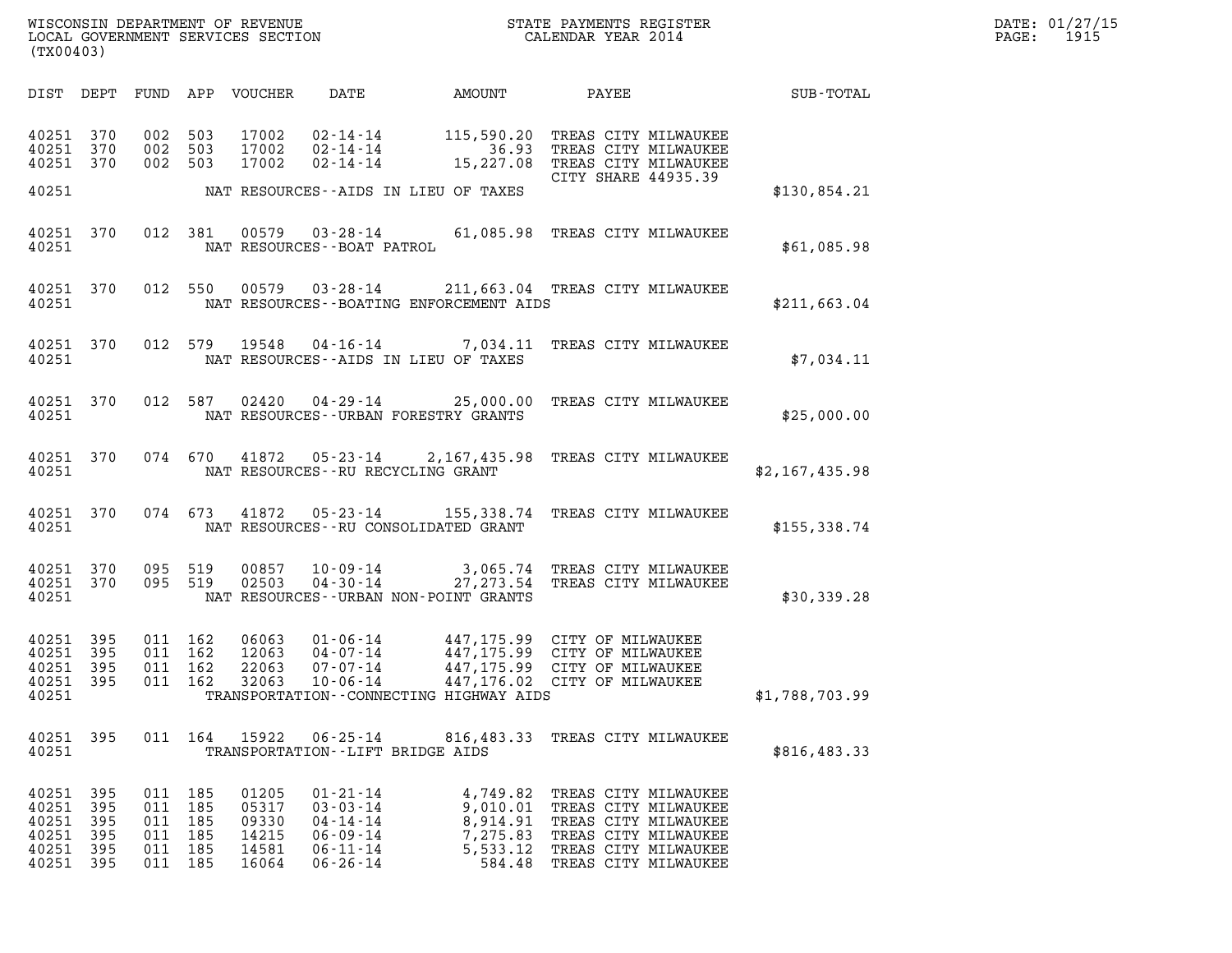| (TX00403)                                                                                                                                                                                                                                                                                                                                                                             |                                                                                                                                                                                                                                                                                                                                |                                                                                                                                                                                                                                                                                                                                                        |                                                                                                                                                                        |                                                                                                                                                                                                                                                                               |                 |
|---------------------------------------------------------------------------------------------------------------------------------------------------------------------------------------------------------------------------------------------------------------------------------------------------------------------------------------------------------------------------------------|--------------------------------------------------------------------------------------------------------------------------------------------------------------------------------------------------------------------------------------------------------------------------------------------------------------------------------|--------------------------------------------------------------------------------------------------------------------------------------------------------------------------------------------------------------------------------------------------------------------------------------------------------------------------------------------------------|------------------------------------------------------------------------------------------------------------------------------------------------------------------------|-------------------------------------------------------------------------------------------------------------------------------------------------------------------------------------------------------------------------------------------------------------------------------|-----------------|
| DIST<br>DEPT                                                                                                                                                                                                                                                                                                                                                                          | FUND<br>APP                                                                                                                                                                                                                                                                                                                    | VOUCHER<br>DATE                                                                                                                                                                                                                                                                                                                                        | AMOUNT                                                                                                                                                                 | PAYEE                                                                                                                                                                                                                                                                         | SUB-TOTAL       |
| 40251<br>395<br>40251<br>395<br>40251<br>395<br>40251<br>395<br>40251<br>395<br>40251<br>395<br>40251<br>395<br>40251<br>395<br>40251<br>395<br>40251<br>395<br>40251<br>395<br>40251<br>395<br>40251<br>395<br>40251<br>395<br>40251<br>395<br>40251<br>395<br>40251<br>395<br>40251<br>395<br>40251<br>395<br>40251<br>395<br>40251<br>395<br>40251<br>395<br>40251<br>395<br>40251 | 011<br>185<br>011<br>185<br>011<br>185<br>011<br>185<br>011<br>185<br>011<br>185<br>011<br>185<br>011<br>185<br>011<br>185<br>011<br>185<br>011<br>185<br>011<br>185<br>011<br>185<br>011<br>185<br>011<br>185<br>011<br>185<br>011<br>185<br>011<br>185<br>011<br>185<br>011<br>185<br>011<br>185<br>011<br>185<br>011<br>185 | 16064<br>17766<br>17766<br>17934<br>18070<br>18070<br>18070<br>22926<br>22926<br>22926<br>23383<br>29397<br>29397<br>29397<br>29397<br>29397<br>29397<br>29876<br>29876<br>$11 - 17 - 14$<br>31199<br>$11 - 17 - 14$<br>31199<br>98503<br>98503<br>TRANSPORTATION - - HIGHWAY SAFETY - FEDERAL                                                         |                                                                                                                                                                        |                                                                                                                                                                                                                                                                               | \$89,961.63     |
| 40251<br>395<br>40251<br>395<br>40251<br>395<br>40251<br>395<br>40251                                                                                                                                                                                                                                                                                                                 | 191<br>011<br>011<br>191<br>011<br>191<br>011<br>191                                                                                                                                                                                                                                                                           | 05017<br>$01 - 06 - 14$<br>11017<br>$04 - 07 - 14$<br>21017<br>$07 - 07 - 14$<br>31017<br>$10 - 06 - 14$<br>TRANSPORTATION - - GENERAL TRANSP AIDS-GTA                                                                                                                                                                                                 |                                                                                                                                                                        | 5,625,001.76 CITY OF MILWAUKEE<br>5,625,001.67 CITY OF MILWAUKEE<br>5,625,001.85 CITY OF MILWAUKEE<br>5,625,001.78 CITY OF MILWAUKEE                                                                                                                                          | \$22,500,007.06 |
| 40251<br>395<br>40251<br>395<br>40251<br>395<br>40251<br>395<br>395<br>40251<br>40251<br>395<br>40251<br>395<br>40251<br>395<br>40251<br>395<br>40251<br>395<br>395<br>40251<br>40251                                                                                                                                                                                                 | 011<br>286<br>011<br>286<br>011<br>286<br>011<br>286<br>011<br>286<br>011<br>286<br>011<br>286<br>011<br>286<br>011<br>286<br>011<br>286<br>011<br>286                                                                                                                                                                         | 01381<br>$01 - 16 - 14$<br>02300<br>$01 - 27 - 14$<br>04267<br>$02 - 13 - 14$<br>$03 - 05 - 14$<br>05836<br>07885<br>$03 - 25 - 14$<br>$04 - 17 - 14$<br>10057<br>10061<br>$04 - 17 - 14$<br>$04 - 30 - 14$<br>11036<br>$09 - 22 - 14$<br>25193<br>$09 - 25 - 14$<br>25725<br>31313<br>$11 - 13 - 14$<br>TRANSPORTATION - - ENHANCEMENT GRANTS - - FED | 15,923.90<br>$13,922.900$<br>$2,040.73$<br>$85,906.94$<br>$4,971.67$<br>$6,603.34$<br>$3,630.92$<br>$286,766.69$<br>$3,993.67$<br>$6,963.61$<br>$4,163.66$<br>4,163.66 | TREAS CITY MILWAUKEE<br>1,222.00 TREAS CITY MILWAUKEE<br>TREAS CITY MILWAUKEE<br>TREAS CITY MILWAUKEE<br>TREAS CITY MILWAUKEE<br>TREAS CITY MILWAUKEE<br>TREAS CITY MILWAUKEE<br>TREAS CITY MILWAUKEE<br>TREAS CITY MILWAUKEE<br>TREAS CITY MILWAUKEE<br>TREAS CITY MILWAUKEE | \$422,186.13    |
| 40251<br>395<br>40251                                                                                                                                                                                                                                                                                                                                                                 | 011<br>961                                                                                                                                                                                                                                                                                                                     | 22073<br>$08 - 22 - 14$<br>TRANSPORTATION--HARBOR ASSISTANCE                                                                                                                                                                                                                                                                                           |                                                                                                                                                                        | 11,238.10 MILWAUKEE PUBLIC SCHOOL                                                                                                                                                                                                                                             | \$11, 238.10    |
| 40251<br>435<br>40251<br>435                                                                                                                                                                                                                                                                                                                                                          | 005<br>000<br>005<br>000                                                                                                                                                                                                                                                                                                       | 90412<br>$01 - 01 - 14$<br>90415<br>$02 - 01 - 14$                                                                                                                                                                                                                                                                                                     |                                                                                                                                                                        | 69,223.00 CITY OF MILWAUKEE<br>179,300.00 CITY OF MILWAUKEE                                                                                                                                                                                                                   |                 |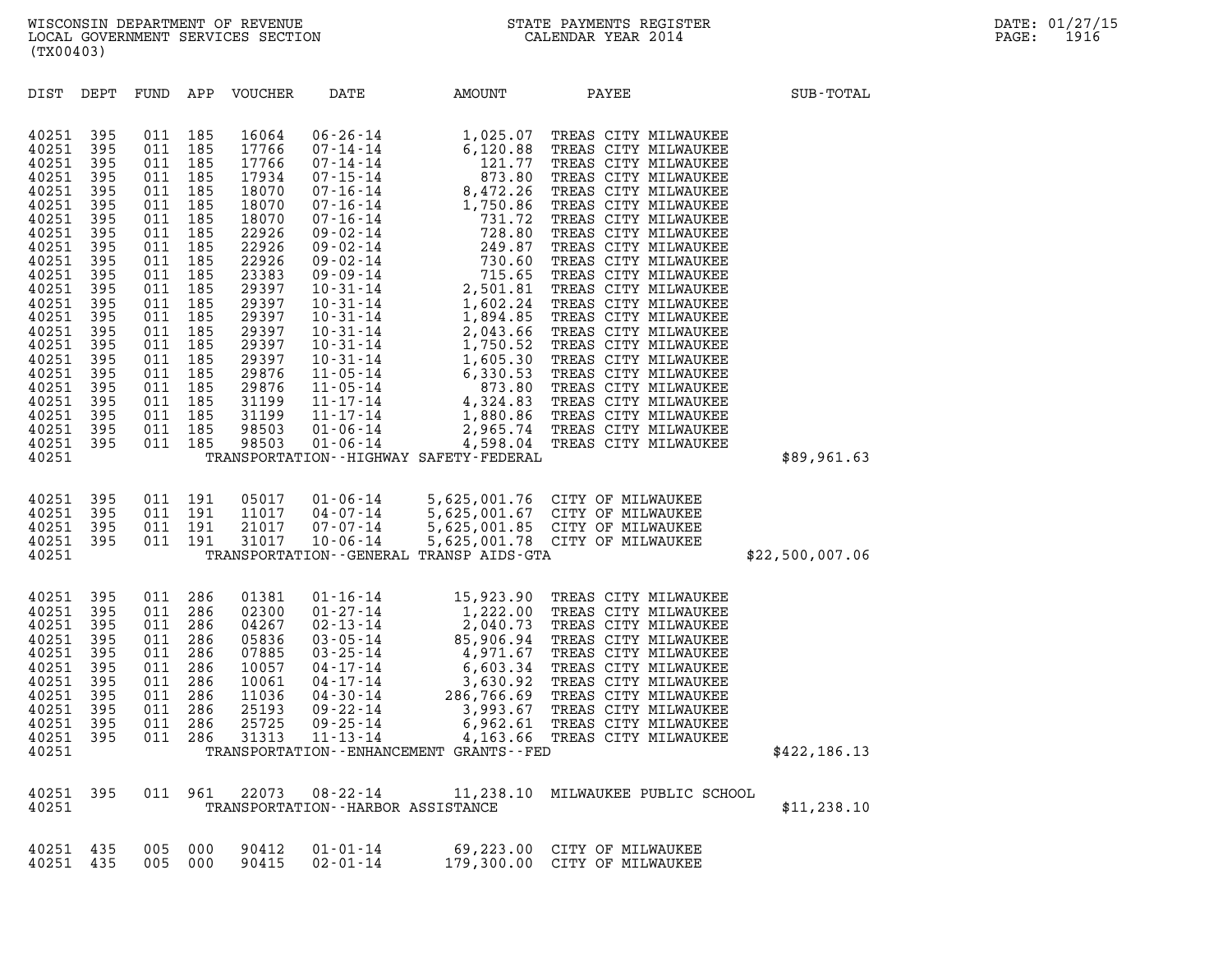| (TX00403)                                                                              |                                                             |                                                             |                                                             |                                                                               |                                                                                                                                                                                                      |                                                                                                                    |                                                                                                                                                                                                                                                                                                 |                  |
|----------------------------------------------------------------------------------------|-------------------------------------------------------------|-------------------------------------------------------------|-------------------------------------------------------------|-------------------------------------------------------------------------------|------------------------------------------------------------------------------------------------------------------------------------------------------------------------------------------------------|--------------------------------------------------------------------------------------------------------------------|-------------------------------------------------------------------------------------------------------------------------------------------------------------------------------------------------------------------------------------------------------------------------------------------------|------------------|
| DIST                                                                                   | DEPT                                                        | FUND                                                        | APP                                                         | VOUCHER                                                                       | DATE                                                                                                                                                                                                 | <b>AMOUNT</b>                                                                                                      | PAYEE                                                                                                                                                                                                                                                                                           | <b>SUB-TOTAL</b> |
| 40251<br>40251<br>40251<br>40251<br>40251<br>40251<br>40251<br>40251<br>40251<br>40251 | 435<br>435<br>435<br>435<br>435<br>435<br>435<br>435<br>435 | 005<br>005<br>005<br>005<br>005<br>005<br>005<br>005<br>005 | 000<br>000<br>000<br>000<br>000<br>000<br>000<br>000<br>000 | 90416<br>90417<br>90419<br>90420<br>90502<br>90506<br>90508<br>90509<br>90510 | $03 - 01 - 14$<br>$04 - 01 - 14$<br>$05 - 01 - 14$<br>$06 - 01 - 14$<br>$08 - 01 - 14$<br>$09 - 01 - 14$<br>$10 - 01 - 14$<br>$11 - 01 - 14$<br>$12 - 01 - 14$<br>HEALTH SERVICES - - STATE/FED AIDS |                                                                                                                    | 526,475.00 CITY OF MILWAUKEE<br>85,957.00 CITY OF MILWAUKEE<br>415,397.00 CITY OF MILWAUKEE<br>508,648.00 CITY OF MILWAUKEE<br>1,295,951.00 CITY OF MILWAUKEE<br>553,527.00 CITY OF MILWAUKEE<br>117,046.00 CITY OF MILWAUKEE<br>1,039,142.00 CITY OF MILWAUKEE<br>850,930.00 CITY OF MILWAUKEE | \$5,641,596.00   |
| 40251<br>40251                                                                         | 435                                                         | 005                                                         | 162                                                         | 01HSD                                                                         | $09 - 08 - 14$                                                                                                                                                                                       | HS--AMBULANCE FUNDING ASSISTANCE GRANTS                                                                            | 59,663.36 TREAS CITY MILWAUKEE                                                                                                                                                                                                                                                                  | \$59,663.36      |
| 40251<br>40251                                                                         | 435                                                         | 005                                                         | 163                                                         | 01LGS                                                                         | $11 - 17 - 14$                                                                                                                                                                                       | HS--PREPAID MEDICAL TRANSPORT REIMBURSE                                                                            | 651,400.00 MILWAUKEE FIRE DEPT                                                                                                                                                                                                                                                                  | \$651,400.00     |
| 40251<br>40251<br>40251<br>40251<br>40251<br>40251<br>40251<br>40251                   | 437<br>437<br>437<br>437<br>437<br>437<br>437               | 005<br>005<br>005<br>005<br>005<br>005<br>005               | 000<br>000<br>000<br>000<br>000<br>000<br>000               | 00000<br>00000<br>00000<br>00000<br>00000<br>00000<br>00000                   | $02 - 10 - 14$<br>$04 - 30 - 14$<br>$05 - 30 - 14$<br>$06 - 30 - 14$<br>$08 - 06 - 14$<br>$09 - 30 - 14$<br>$11 - 28 - 14$                                                                           | CHILDREN & FAMILIES - - STATE/FEDERAL AIDS                                                                         | 195,096.00 CITY OF MILWAUKEE HEALTH<br>219,484.00 CITY OF MILWAUKEE HEALTH<br>92,180.03 CITY OF MILWAUKEE HEALTH<br>43,518.00 CITY OF MILWAUKEE HEALTH<br>53,337.00 CITY OF MILWAUKEE HEALTH<br>203,561.00 CITY OF MILWAUKEE HEALTH<br>109,484.00 CITY OF MILWAUKEE HEALTH                      | \$916,660.03     |
| 40251<br>40251<br>40251<br>40251<br>40251<br>40251<br>40251                            | 455<br>455<br>455<br>455<br>455<br>455                      | 002<br>002<br>002<br>002<br>002<br>002                      | 231<br>231<br>231<br>231<br>231<br>231                      | 00549<br>01470<br>01577<br>01877<br>02489<br>04075                            | $08 - 19 - 14$<br>$10 - 01 - 14$<br>$02 - 21 - 14$<br>$02 - 26 - 14$<br>$04 - 11 - 14$<br>$07 - 11 - 14$                                                                                             | 14,135.29<br>141,600.00<br>287,680.00<br>50,150.00<br>4,251.15<br>1,886.93<br>JUSTICE - - LAW ENFORCEMENT TRAINING | TREAS CITY MILWAUKEE<br>TREAS, CITY MILWAUKEE<br>TREAS CITY MILWAUKEE<br>TREAS CITY MILWAUKEE<br>TREAS, CITY MILWAUKEE<br>TREAS CITY MILWAUKEE                                                                                                                                                  | \$499,703.37     |
| 40251<br>40251<br>40251                                                                | 455<br>455                                                  | 002<br>002                                                  | 241<br>241                                                  | 00477<br>02765                                                                | $08 - 14 - 14$<br>$11 - 25 - 14$                                                                                                                                                                     | JUSTICE -- CEASE AND OTHER FEDERAL GRANTS                                                                          | 5,884.15 TREAS CITY MILWAUKEE<br>18,567.95 TREAS CITY MILWAUKEE                                                                                                                                                                                                                                 | \$24,452.10      |
| 40251<br>40251<br>40251<br>40251<br>40251<br>40251<br>40251<br>40251<br>40251          | 455<br>455<br>455<br>455<br>455<br>455<br>455<br>455<br>455 | 002<br>002<br>002<br>002<br>002<br>002<br>002<br>002<br>002 | 251<br>251<br>251<br>251<br>251<br>251<br>251<br>251<br>251 | 00659<br>00904<br>01215<br>01229<br>01615<br>02359<br>02709<br>02858<br>02998 | $08 - 25 - 14$<br>$01 - 23 - 14$<br>$02 - 18 - 14$<br>$02 - 18 - 14$<br>$10 - 07 - 14$<br>$11 - 10 - 14$<br>$11 - 24 - 14$<br>$05 - 14 - 14$<br>$05 - 20 - 14$                                       | 16,805.40<br>15,000.00<br>6,807.55<br>17,237.78<br>4,185.78<br>7,139.67<br>85,000.00<br>11,848.38<br>2,731.89      | TREAS CITY MILWAUKEE<br>TREAS CITY MILWAUKEE<br>TREAS CITY MILWAUKEE<br>TREAS CITY MILWAUKEE<br>TREAS CITY MILWAUKEE<br>TREAS CITY MILWAUKEE<br>TREAS CITY MILWAUKEE<br>TREAS CITY MILWAUKEE<br>TREAS CITY MILWAUKEE                                                                            |                  |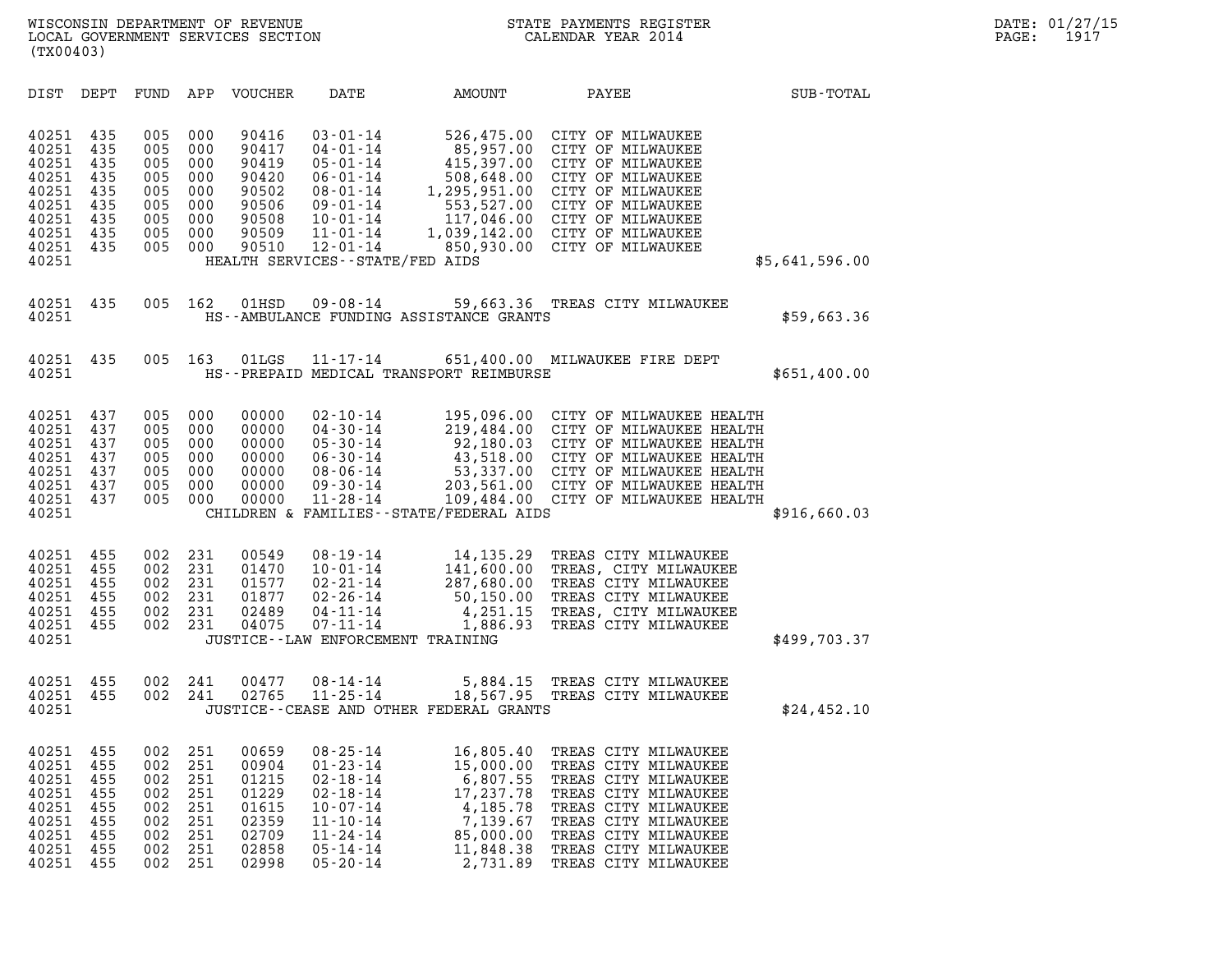|  | DA <sup>r</sup> |
|--|-----------------|
|  | PA <sub>0</sub> |

| (TX00403)                                                                                                                  |                                                                                         |                                                                                         |                                                                                         |                                                                                                                   |                                                                                                                                                                                                                                                                          |                                                                                                                                                                                              |                                                                                                                                                                                                                                                                                                                            |               |  |
|----------------------------------------------------------------------------------------------------------------------------|-----------------------------------------------------------------------------------------|-----------------------------------------------------------------------------------------|-----------------------------------------------------------------------------------------|-------------------------------------------------------------------------------------------------------------------|--------------------------------------------------------------------------------------------------------------------------------------------------------------------------------------------------------------------------------------------------------------------------|----------------------------------------------------------------------------------------------------------------------------------------------------------------------------------------------|----------------------------------------------------------------------------------------------------------------------------------------------------------------------------------------------------------------------------------------------------------------------------------------------------------------------------|---------------|--|
| DIST                                                                                                                       | DEPT                                                                                    | FUND                                                                                    | APP                                                                                     | VOUCHER                                                                                                           | DATE                                                                                                                                                                                                                                                                     | AMOUNT                                                                                                                                                                                       | PAYEE                                                                                                                                                                                                                                                                                                                      | SUB-TOTAL     |  |
| 40251                                                                                                                      |                                                                                         |                                                                                         |                                                                                         |                                                                                                                   |                                                                                                                                                                                                                                                                          | JUSTICE - - TRUANCY PROGRAM - GRANT FUNDS                                                                                                                                                    |                                                                                                                                                                                                                                                                                                                            | \$166, 756.45 |  |
| 40251<br>40251<br>40251                                                                                                    | 455<br>455                                                                              | 002<br>002                                                                              | 275<br>275                                                                              | 02025<br>03199                                                                                                    | $03 - 18 - 14$<br>$05 - 29 - 14$                                                                                                                                                                                                                                         | 63,357.00<br>63,357.00<br>DOJ--UNIFORM BEAT PATROL OFFICER GRANT                                                                                                                             | TREAS CITY MILWAUKEE<br>TREAS CITY MILWAUKEE                                                                                                                                                                                                                                                                               | \$126,714.00  |  |
| 40251<br>40251<br>40251<br>40251<br>40251                                                                                  | 465<br>465<br>465<br>465                                                                | 002<br>002<br>002<br>002                                                                | 306<br>306<br>306<br>306                                                                | 00052<br>00793<br>00991<br>01394                                                                                  | $10 - 29 - 14$<br>$02 - 25 - 14$<br>$04 - 14 - 14$<br>$07 - 25 - 14$                                                                                                                                                                                                     | 62,552.94<br>62,552.94<br>MILITARY AFFAIRS-EMER MGMT--HAZMAT AIDS                                                                                                                            | TREAS CITY MILWAUKEE<br>62,552.94 TREAS CITY MILWAUKEE<br>62,552.94 TREAS CITY MILWAUKEE<br>TREAS CITY MILWAUKEE                                                                                                                                                                                                           | \$250, 211.76 |  |
| 40251<br>40251<br>40251<br>40251<br>40251<br>40251<br>40251<br>40251<br>40251<br>40251<br>40251<br>40251<br>40251          | 465<br>465<br>465<br>465<br>465<br>465<br>465<br>465<br>465<br>465<br>465<br>465        | 002<br>002<br>002<br>002<br>002<br>002<br>002<br>002<br>002<br>002<br>002<br>002        | 350<br>350<br>350<br>350<br>350<br>350<br>350<br>350<br>350<br>350<br>350<br>350        | 00051<br>00096<br>00096<br>00343<br>00448<br>00741<br>00742<br>00860<br>01046<br>01077<br>01354<br>01427          | $08 - 12 - 14$<br>$08 - 22 - 14$<br>$08 - 22 - 14$<br>$10 - 24 - 14$<br>12-03-14<br>02-14-14<br>02-14-14<br>03-14-14<br>04-28-14<br>05-07-14<br>$07 - 16 - 14$<br>07-30-14                                                                                               | 2,221.37<br>5,434.71<br>68,514.46<br>93,207.99<br>7,845.08<br>12,139.84<br>9,152.09<br>24,451.65<br>33,026.41<br>59,489.40<br>18,977.51<br>90,458.96<br>MILITARY AFFAIRS--HOMELAND SEC GRANT | TREAS CITY MILWAUKEE<br>TREAS CITY MILWAUKEE FIRE<br>TREAS CITY MILWAUKEE FIRE<br>TREAS CITY MILWAUKEE FIRE<br>TREAS CITY MILWAUKEE<br>TREAS CITY MILWAUKEE<br>TREAS CITY MILWAUKEE<br>TREAS CITY MILWAUKEE FIRE<br>TREAS CITY MILWAUKEE<br>TREAS CITY MILWAUKEE FIRE<br>TREAS CITY MILWAUKEE<br>TREAS CITY MILWAUKEE FIRE | \$424,919.47  |  |
| 40251<br>40251<br>40251<br>40251                                                                                           | 505<br>505<br>505                                                                       | 002<br>002<br>002                                                                       | 142<br>142<br>142                                                                       | 00744<br>02685<br>05709                                                                                           | 08-18-14<br>$10 - 29 - 14$<br>$02 - 10 - 14$<br>DOA--FEDERAL ENERGY GRANTS                                                                                                                                                                                               | 1,300.00                                                                                                                                                                                     | 24,995.00 TREAS CITY OF MILWAUKEE D<br>29,187.50 TREAS CITY MILWAUKEE<br>1,300.00 TREAS CITY MILWAUKEE<br>TREAS CITY MILWAUKEE                                                                                                                                                                                             | \$55,482.50   |  |
| 40251<br>40251<br>40251<br>40251<br>40251<br>40251<br>40251<br>40251<br>40251<br>40251<br>40251<br>40251<br>40251<br>40251 | 505<br>505<br>505<br>505<br>505<br>505<br>505<br>505<br>505<br>505<br>505<br>505<br>505 | 002<br>002<br>002<br>002<br>002<br>002<br>002<br>002<br>002<br>002<br>002<br>002<br>002 | 703<br>703<br>703<br>703<br>703<br>703<br>703<br>703<br>703<br>703<br>703<br>703<br>703 | 02033<br>02908<br>03207<br>03727<br>04519<br>04519<br>04519<br>05679<br>08656<br>08656<br>08656<br>08826<br>09870 | $10 - 09 - 14$<br>$11 - 07 - 14$<br>$11 - 17 - 14$<br>$12 - 15 - 14$<br>$01 - 09 - 14$<br>$01 - 09 - 14$<br>$01 - 09 - 14$<br>$02 - 10 - 14$<br>$05 - 27 - 14$<br>$05 - 27 - 14$<br>$05 - 27 - 14$<br>$05 - 29 - 14$<br>$07 - 15 - 14$<br>DOA--HOUSING ASSISTANCE GRANTS | 1,198.00<br>1,860.00<br>41,976.00<br>31,718.00<br>787.00<br>20,108.00<br>142,287.00<br>5,376.00<br>16,973.00<br>2,131.00<br>88,498.00<br>10,708.00<br>57,456.00                              | TREAS CITY MILWAUKEE<br>TREAS CITY MILWAUKEE<br>TREAS CITY MILWAUKEE<br>TREAS CITY MILWAUKEE<br>TREAS CITY MILWAUKEE<br>TREAS CITY MILWAUKEE<br>TREAS CITY MILWAUKEE<br>TREAS CITY MILWAUKEE<br>TREAS CITY MILWAUKEE<br>TREAS CITY MILWAUKEE<br>TREAS CITY MILWAUKEE<br>TREAS CITY MILWAUKEE<br>TREAS CITY MILWAUKEE       | \$421,076.00  |  |
| 40251                                                                                                                      | 505                                                                                     |                                                                                         | 002 707                                                                                 | 03207                                                                                                             | $11 - 17 - 14$                                                                                                                                                                                                                                                           | 40,642.00                                                                                                                                                                                    | TREAS CITY MILWAUKEE                                                                                                                                                                                                                                                                                                       |               |  |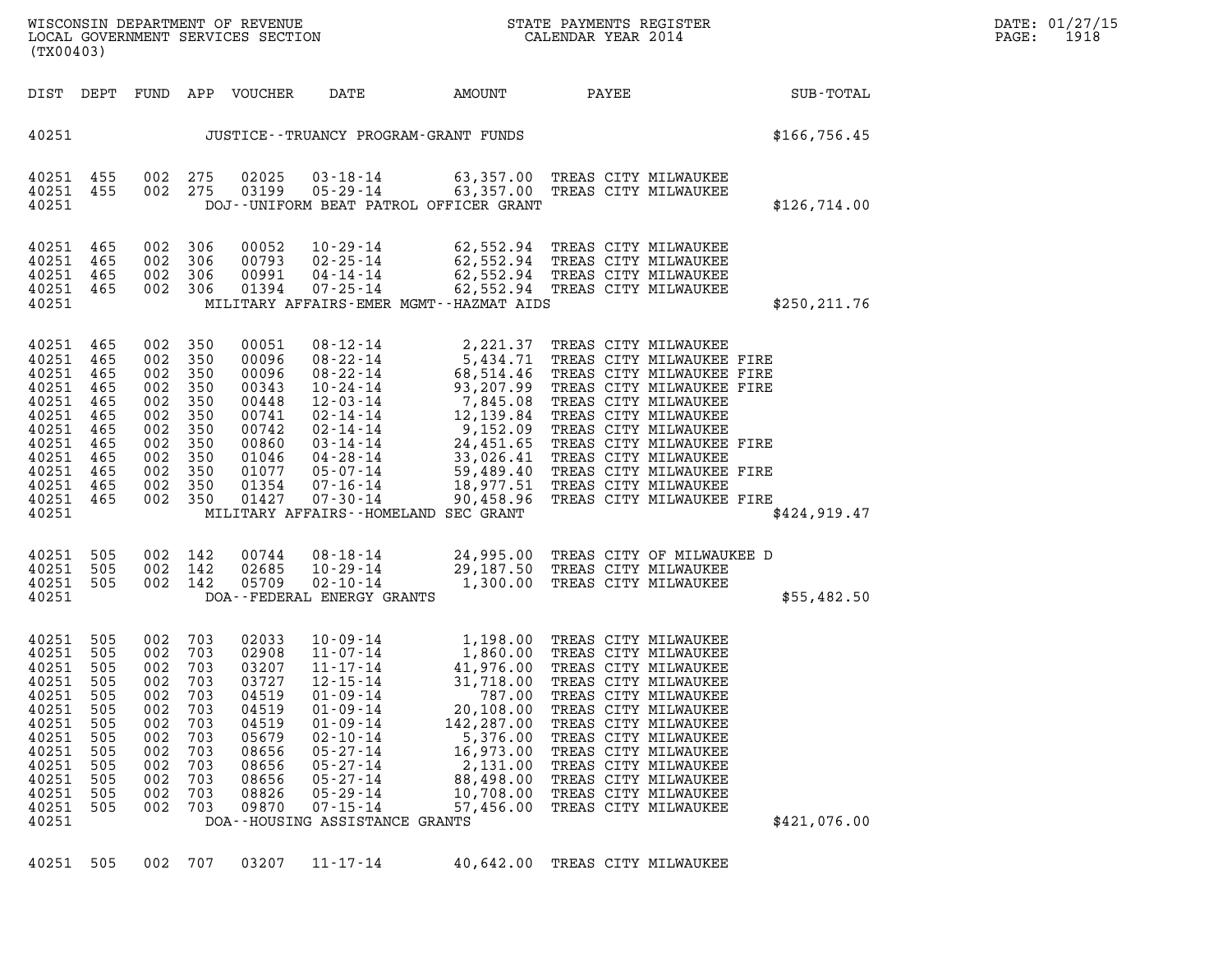| (TX00403)                                                                                                                                                                                                                                                                                                                                                                                                                                                                                                                                                                                                                                                                                                                                                                                                                                                                                                                                                                                                                                                                                                                                                                                                                                                                                                                                                                                                                                                                                                                                                                                                                                                                                                                                                                                                                                                                                                                                                                                                                                                                                                                                                                                                             |                                                                                                                                                                                                                      |             |  |  |  |  |  |  |  |  |  |  |
|-----------------------------------------------------------------------------------------------------------------------------------------------------------------------------------------------------------------------------------------------------------------------------------------------------------------------------------------------------------------------------------------------------------------------------------------------------------------------------------------------------------------------------------------------------------------------------------------------------------------------------------------------------------------------------------------------------------------------------------------------------------------------------------------------------------------------------------------------------------------------------------------------------------------------------------------------------------------------------------------------------------------------------------------------------------------------------------------------------------------------------------------------------------------------------------------------------------------------------------------------------------------------------------------------------------------------------------------------------------------------------------------------------------------------------------------------------------------------------------------------------------------------------------------------------------------------------------------------------------------------------------------------------------------------------------------------------------------------------------------------------------------------------------------------------------------------------------------------------------------------------------------------------------------------------------------------------------------------------------------------------------------------------------------------------------------------------------------------------------------------------------------------------------------------------------------------------------------------|----------------------------------------------------------------------------------------------------------------------------------------------------------------------------------------------------------------------|-------------|--|--|--|--|--|--|--|--|--|--|
| APP<br>DIST<br>DEPT<br>FUND<br><b>VOUCHER</b><br>DATE<br>AMOUNT                                                                                                                                                                                                                                                                                                                                                                                                                                                                                                                                                                                                                                                                                                                                                                                                                                                                                                                                                                                                                                                                                                                                                                                                                                                                                                                                                                                                                                                                                                                                                                                                                                                                                                                                                                                                                                                                                                                                                                                                                                                                                                                                                       | PAYEE                                                                                                                                                                                                                | SUB-TOTAL   |  |  |  |  |  |  |  |  |  |  |
| 505<br>002<br>707<br>03727<br>12-15-14<br>01-09-14<br>02-10-14<br>10,326.00 TREAS CITY MILWAUKEE<br>02-10-14<br>10,326.00 TREAS CITY MILWAUKEE<br>05-27-14<br>5,460.00 TREAS CITY MILWAUKEE<br>05-27-14<br>10,308.00 TREAS CITY MILWAUKEE<br>05-29-14<br>10,606.00 TREAS CITY MILW<br>40251<br>40251<br>505<br>002<br>707<br>04519<br>05679<br>40251<br>505<br>002<br>707<br>40251<br>505<br>002<br>707<br>08656<br>40251<br>505<br>002<br>707<br>08656<br>40251<br>505<br>002<br>707<br>08656<br>40251<br>505<br>002<br>707<br>08826<br>40251<br>505<br>002<br>707<br>09870<br>DOA--HOUSING ASSISTANCE GRANTS<br>40251                                                                                                                                                                                                                                                                                                                                                                                                                                                                                                                                                                                                                                                                                                                                                                                                                                                                                                                                                                                                                                                                                                                                                                                                                                                                                                                                                                                                                                                                                                                                                                                               |                                                                                                                                                                                                                      | \$93,796.00 |  |  |  |  |  |  |  |  |  |  |
| 505<br>002<br>745<br>01194<br>09 -02-14 62, 000 TREAS CITY MILWANKEE (109 -02-14 1, 277.50 TREAS CITY MILWANKEE (109-02-14 45, 312.00 TREAS CITY MILWANKEE (109-02-14 1, 422.56 TREAS CITY MILWANKEE (109-02-14 1, 422.56 TREAS CITY MILWANKEE (109-02-14 1,<br>40251<br>40251<br>505<br>002<br>745<br>01194<br>40251<br>505<br>002<br>745<br>01194<br>40251<br>505<br>002<br>745<br>01194<br>40251<br>505<br>002<br>745<br>01194<br>40251<br>505<br>002<br>745<br>01194<br>40251<br>505<br>002<br>745<br>01194<br>40251<br>505<br>002<br>745<br>01194<br>40251<br>505<br>002<br>745<br>01194<br>40251<br>505<br>002<br>745<br>01194<br>40251<br>505<br>002<br>745<br>01194<br>40251<br>505<br>002<br>745<br>01194<br>40251<br>505<br>002<br>745<br>02033<br>40251<br>505<br>002<br>745<br>02908<br>40251<br>505<br>002<br>745<br>03207<br>40251<br>505<br>002<br>745<br>03207<br>40251<br>505<br>002<br>745<br>03207<br>40251<br>505<br>002<br>745<br>03207<br>40251<br>505<br>002<br>745<br>03207<br>03727<br>40251<br>505<br>002<br>745<br>40251<br>505<br>002<br>745<br>03727<br>03727<br>40251<br>505<br>002<br>745<br>40251<br>505<br>002<br>745<br>03727<br>03727<br>40251<br>505<br>002<br>745<br>40251<br>505<br>002<br>745<br>03727<br>40251<br>505<br>002<br>745<br>04185<br>40251<br>505<br>002<br>745<br>04185<br>40251<br>505<br>002<br>745<br>04185<br>40251<br>505<br>002<br>745<br>04397<br>40251<br>505<br>002<br>745<br>04397<br>40251<br>505<br>002<br>745<br>04397<br>40251<br>505<br>002<br>745<br>04397<br>505<br>002<br>745<br>04397<br>40251<br>40251<br>505<br>002<br>745<br>04519<br>$01 - 09 - 14$<br>787.00<br>40251<br>505<br>745<br>04519<br>$01 - 09 - 14$<br>12,143.00<br>002<br>40251<br>505<br>002<br>745<br>04519<br>$01 - 09 - 14$<br>7,157.00<br>40251<br>505<br>002<br>745<br>04519<br>$01 - 09 - 14$<br>10,517.00<br>40251<br>505<br>002<br>745<br>04519<br>$01 - 09 - 14$<br>5,608.00<br>40251<br>505<br>745<br>04837<br>$01 - 07 - 14$<br>313,992.00<br>002<br>40251<br>505<br>002<br>745<br>04837<br>$01 - 07 - 14$<br>1,080.00<br>40251<br>505<br>745<br>04938<br>$01 - 17 - 14$<br>97,782.34<br>002<br>40251<br>505<br>002<br>745<br>04938<br>$01 - 17 - 14$<br>1,185.09 | TREAS CITY MILWAUKEE<br>TREAS CITY MILWAUKEE<br>TREAS CITY MILWAUKEE<br>TREAS CITY MILWAUKEE<br>TREAS CITY MILWAUKEE<br>TREAS CITY MILWAUKEE<br>TREAS CITY MILWAUKEE<br>TREAS CITY MILWAUKEE<br>TREAS CITY MILWAUKEE |             |  |  |  |  |  |  |  |  |  |  |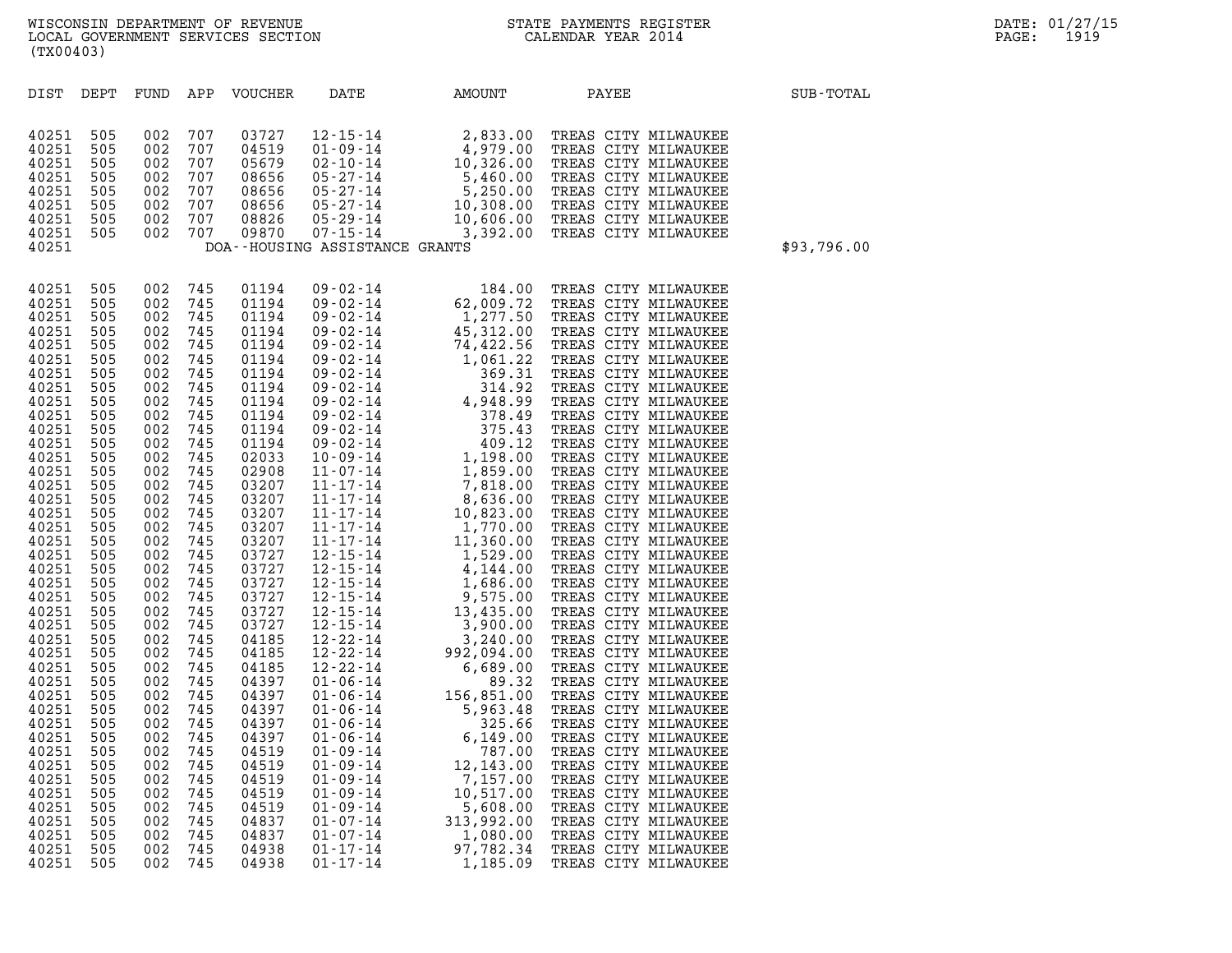| DIST           | DEPT       |            |            | FUND APP VOUCHER | DATE                           | AMOUNT        | PAYEE                | SUB-TOTAL      |
|----------------|------------|------------|------------|------------------|--------------------------------|---------------|----------------------|----------------|
| 40251          | 505        | 002        | 745        | 04938            |                                |               |                      |                |
| 40251          | 505        | 002        | 745        | 04938            |                                |               |                      |                |
| 40251          | 505        | 002        | 745        | 04938            |                                |               |                      |                |
| 40251          | 505        | 002        | 745        | 04938            |                                |               |                      |                |
| 40251          | 505        | 002        | 745        | 05679            |                                |               |                      |                |
| 40251          | 505        | 002        | 745        | 05679            |                                |               |                      |                |
| 40251<br>40251 | 505<br>505 | 002<br>002 | 745<br>745 | 05679<br>05679   |                                |               |                      |                |
| 40251          | 505        | 002        | 745        | 06254            |                                |               |                      |                |
| 40251          | 505        | 002        | 745        | 06254            |                                |               |                      |                |
| 40251          | 505        | 002        | 745        | 06254            |                                |               |                      |                |
| 40251          | 505        | 002        | 745        | 06254            |                                |               |                      |                |
| 40251          | 505        | 002        | 745        | 06254            |                                |               |                      |                |
| 40251          | 505        | 002        | 745        | 06254            |                                |               |                      |                |
| 40251          | 505        | 002        | 745        | 06254            |                                |               |                      |                |
| 40251          | 505        | 002        | 745        | 06254            |                                |               |                      |                |
| 40251          | 505        | 002        | 745        | 06254            |                                |               |                      |                |
| 40251          | 505        | 002        | 745        | 06254            |                                |               |                      |                |
| 40251          | 505        | 002        | 745        | 06254            |                                |               |                      |                |
| 40251          | 505        | 002        | 745        | 06254            |                                |               |                      |                |
| 40251<br>40251 | 505<br>505 | 002<br>002 | 745<br>745 | 06400<br>06400   |                                |               |                      |                |
| 40251          | 505        | 002        | 745        | 06400            |                                |               |                      |                |
| 40251          | 505        | 002        | 745        | 06400            |                                |               |                      |                |
| 40251          | 505        | 002        | 745        | 06404            |                                |               |                      |                |
| 40251          | 505        | 002        | 745        | 06404            |                                |               |                      |                |
| 40251          | 505        | 002        | 745        | 06404            |                                |               |                      |                |
| 40251          | 505        | 002        | 745        | 08656            |                                |               |                      |                |
| 40251          | 505        | 002        | 745        | 08656            |                                |               |                      |                |
| 40251          | 505        | 002        | 745        | 08656            |                                |               |                      |                |
| 40251          | 505        | 002        | 745        | 08656            |                                |               |                      |                |
| 40251          | 505        | 002        | 745        | 08656            |                                |               |                      |                |
| 40251          | 505        | 002        | 745        | 08656            |                                |               |                      |                |
| 40251<br>40251 | 505<br>505 | 002<br>002 | 745<br>745 | 08656<br>08656   |                                |               |                      |                |
| 40251          | 505        | 002        | 745        | 08656            |                                |               |                      |                |
| 40251          | 505        | 002        | 745        | 08656            |                                |               |                      |                |
| 40251          | 505        | 002        | 745        | 08656            |                                |               |                      |                |
| 40251          | 505        | 002        | 745        | 08826            |                                |               |                      |                |
| 40251          | 505        | 002        | 745        | 08826            |                                |               |                      |                |
| 40251          | 505        | 002        | 745        | 08826            |                                |               |                      |                |
| 40251          | 505        | 002        | 745        | 08826            |                                |               |                      |                |
| 40251          | 505        | 002        | 745        | 08826            |                                |               |                      |                |
| 40251          | 505        | 002        | 745        | 09270            |                                |               |                      |                |
| 40251          | 505        | 002        | 745        | 09270            |                                |               |                      |                |
| 40251<br>40251 | 505<br>505 | 002<br>002 | 745<br>745 | 09870<br>09870   |                                |               |                      |                |
| 40251          | 505        | 002        | 745        | 09870            |                                |               |                      |                |
| 40251          | 505        | 002        | 745        | 09870            |                                |               |                      |                |
| 40251          | 505        | 002        | 745        | 09870            |                                |               |                      |                |
| 40251          |            |            |            |                  | DOA--HOUSING ASSISTANCE GRANTS |               |                      | \$2,941,159.21 |
|                |            |            |            |                  |                                |               |                      |                |
|                |            |            |            |                  |                                |               |                      |                |
| 40251          | 835        | 002        | 105        | 43952            | $07 - 28 - 14$                 | 41,303,998.51 | TREAS CITY MILWAUKEE |                |

WISCONSIN DEPARTMENT OF REVENUE<br>LOCAL GOVERNMENT SERVICES SECTION STATE PAYMENTS REGISTER SECONDER STATE PASSES OF LATE: 01/27/15<br>DOCAL GOVERNMENT SERVICES SECTION WISCONSIN DEPARTMENT OF REVENUE<br>LOCAL GOVERNMENT SERVICES SECTION CALENDAR YEAR 2014<br>(TX00403) (TX00403) DIST DEPT FUND APP VOUCHER DATE AMOUNT PAYEE SUB-TOTAL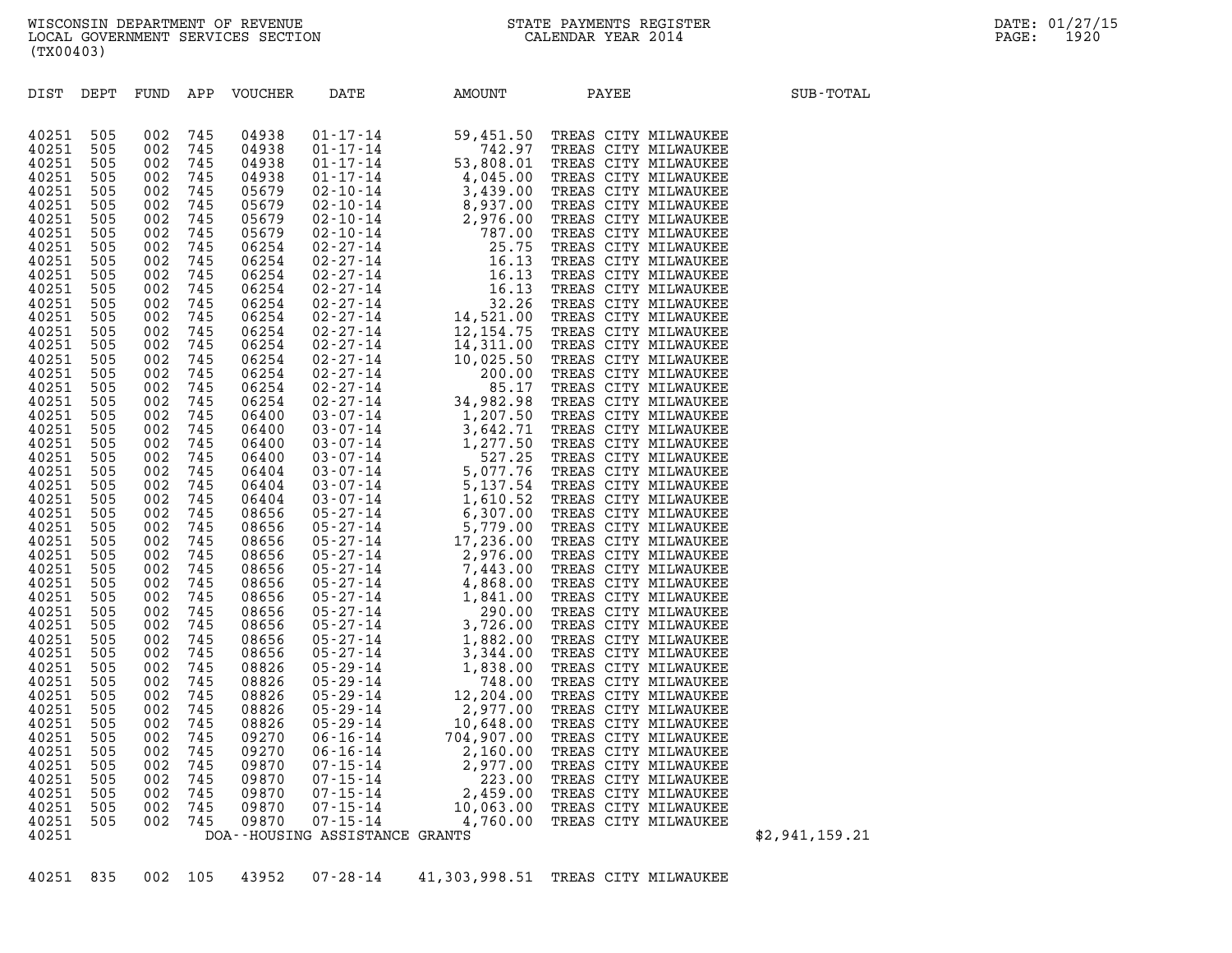| WISCONSIN DEPARTMENT OF REVENUE   | STATE PAYMENTS REGISTER | DATE: 01/27/15 |
|-----------------------------------|-------------------------|----------------|
| LOCAL GOVERNMENT SERVICES SECTION | CALENDAR YEAR 2014      | 1921<br>PAGE:  |

| (TX00403)                                          |                                 |                          |                                     | WISCONSIN DEPARTMENT OF REVENUE<br>LOCAL GOVERNMENT SERVICES SECTION |                                                                                        |                                                                                                              | STATE PAYMENTS REGISTER<br>CALENDAR YEAR 2014                                                                        |                   | DATE: 01/27/15<br>PAGE:<br>1921 |
|----------------------------------------------------|---------------------------------|--------------------------|-------------------------------------|----------------------------------------------------------------------|----------------------------------------------------------------------------------------|--------------------------------------------------------------------------------------------------------------|----------------------------------------------------------------------------------------------------------------------|-------------------|---------------------------------|
| DIST                                               | DEPT                            |                          |                                     | FUND APP VOUCHER                                                     | DATE                                                                                   | AMOUNT                                                                                                       | PAYEE                                                                                                                | SUB-TOTAL         |                                 |
| 40251 835<br>40251                                 |                                 |                          |                                     | 002 105 81057                                                        | REVENUE - - STATE SHARED REVENUES                                                      | $11 - 17 - 14$ .00                                                                                           | TREAS CITY MILWAUKEE                                                                                                 | \$41,303,998.51   |                                 |
| 40251<br>40251<br>40251 835<br>40251               | 835<br>835                      | 002 109<br>002           | 109<br>002 109                      | 02930<br>03575<br>05214                                              | 07-28-14<br>$07 - 28 - 14$<br>REVENUE--EXEMPT COMPUTER AID                             | $07 - 28 - 14$ 4, 484, 530.00<br>219.00<br>767,654.00                                                        | TREAS CITY MILWAUKEE<br>TREAS CITY MILWAUKEE<br>TREAS CITY MILWAUKEE                                                 | \$5,252,403.00    |                                 |
| 40251<br>40251<br>40251<br>40251<br>40251<br>40251 | 835<br>835<br>835<br>835<br>835 | 002<br>002<br>002<br>002 | 302<br>302<br>302<br>302<br>002 302 | 10073<br>10123<br>10130<br>11073<br>11129                            | $07 - 28 - 14$<br>$07 - 28 - 14$<br>$07 - 28 - 14$<br>$07 - 28 - 14$<br>$07 - 28 - 14$ | 49,344,702.14<br>2,572.48<br>30,763.28<br>11,944,708.20<br>79.06<br>REVENUE-FIRST DOLLAR/SCHOOL LEVY CREDITS | TREAS CITY MILWAUKEE<br>TREAS CITY MILWAUKEE<br>TREAS CITY MILWAUKEE<br>TREAS CITY MILWAUKEE<br>TREAS CITY MILWAUKEE | \$61,322,825.16   |                                 |
|                                                    |                                 |                          |                                     |                                                                      |                                                                                        |                                                                                                              |                                                                                                                      |                   |                                 |
| 40251<br>40251                                     | 835                             | 002                      | 501                                 | 00003                                                                | 02-03-14                                                                               | DOA-PAYMENT FOR MUNICIPAL SERVICES AID                                                                       | 1,896,874.33 TREAS CITY MILWAUKEE                                                                                    | \$1,896,874.33    |                                 |
| 40251<br>40251<br>40251                            | 835<br>835                      |                          | 021 363<br>021 363                  | 36230<br>37354                                                       | 03-24-14<br>$03 - 24 - 14$<br>REVENUE--LOTTERY CREDIT -                                | 27,599.81<br>11, 233, 984.43                                                                                 | TREAS CITY MILWAUKEE<br>TREAS CITY MILWAUKEE                                                                         | \$11, 261, 584.24 |                                 |
| 40251                                              |                                 |                          |                                     |                                                                      | DISTRICT TOTAL APPROPRIATIONS                                                          |                                                                                                              |                                                                                                                      | \$443,918,296.02  |                                 |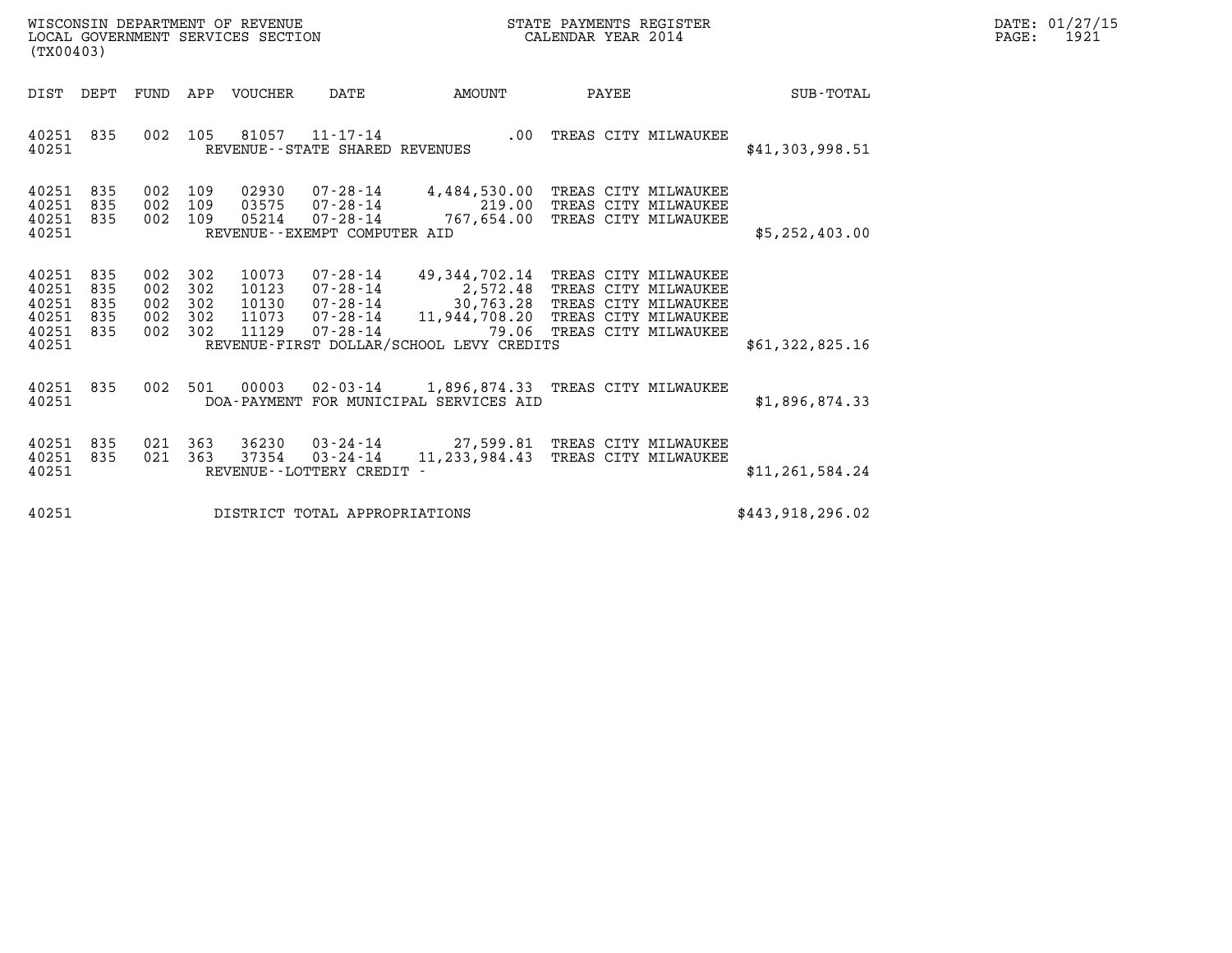| (TX00403)                                                                                                                 |                                                                           |                                                                                                                                  |                                                                                      |                                                                                                          |                                                                                                                                                                                                                                                            | DATE: 01/27/15<br>1922<br>$\mathtt{PAGE:}$                                                                                                                                                                                                                                                                               |                                                                                                                                                                                                                                                                                                     |                |  |
|---------------------------------------------------------------------------------------------------------------------------|---------------------------------------------------------------------------|----------------------------------------------------------------------------------------------------------------------------------|--------------------------------------------------------------------------------------|----------------------------------------------------------------------------------------------------------|------------------------------------------------------------------------------------------------------------------------------------------------------------------------------------------------------------------------------------------------------------|--------------------------------------------------------------------------------------------------------------------------------------------------------------------------------------------------------------------------------------------------------------------------------------------------------------------------|-----------------------------------------------------------------------------------------------------------------------------------------------------------------------------------------------------------------------------------------------------------------------------------------------------|----------------|--|
| DIST DEPT                                                                                                                 |                                                                           |                                                                                                                                  |                                                                                      | FUND APP VOUCHER                                                                                         |                                                                                                                                                                                                                                                            | DATE AMOUNT                                                                                                                                                                                                                                                                                                              | SUB-TOTAL                                                                                                                                                                                                                                                                                           |                |  |
| 40265 165<br>40265                                                                                                        |                                                                           |                                                                                                                                  |                                                                                      | 002 225 01019                                                                                            |                                                                                                                                                                                                                                                            | SAFETY/PROF SERV--FIRE INSURANCE DUES                                                                                                                                                                                                                                                                                    | 06-30-14 106,307.92 TREAS CITY OAK CREEK                                                                                                                                                                                                                                                            | \$106,307.92   |  |
| 40265 370<br>40265                                                                                                        |                                                                           |                                                                                                                                  |                                                                                      |                                                                                                          |                                                                                                                                                                                                                                                            | NAT RESOURCES - - RECREATION RESOURCE - FED                                                                                                                                                                                                                                                                              | 012 583 01752 02-28-14 5,353.90 TREAS CITY OAK CREEK                                                                                                                                                                                                                                                | \$5,353.90     |  |
| 40265 370<br>40265                                                                                                        |                                                                           |                                                                                                                                  | 074 670                                                                              |                                                                                                          | NAT RESOURCES--RU RECYCLING GRANT                                                                                                                                                                                                                          |                                                                                                                                                                                                                                                                                                                          | 41873  05-23-14  85,329.92  TREAS CITY OAK CREEK                                                                                                                                                                                                                                                    | \$85,329.92    |  |
| 40265 370<br>40265                                                                                                        |                                                                           |                                                                                                                                  | 074 673                                                                              | 41873                                                                                                    |                                                                                                                                                                                                                                                            | NAT RESOURCES--RU CONSOLIDATED GRANT                                                                                                                                                                                                                                                                                     | 05-23-14 9,035.17 TREAS CITY OAK CREEK                                                                                                                                                                                                                                                              | \$9,035.17     |  |
| 40265 395<br>40265<br>40265<br>40265<br>40265<br>40265<br>40265<br>40265<br>40265<br>40265<br>40265<br>40265 395<br>40265 | 395<br>395<br>395<br>395<br>395<br>395<br>395<br>395<br>395<br>395        | 011 185<br>011 185<br>011 185<br>011 185<br>011 185<br>011 185<br>011 185<br>011 185<br>011 185<br>011 185<br>011 185<br>011 185 |                                                                                      | 01206<br>02557<br>05318<br>09331<br>13625<br>17397<br>20382<br>20730<br>25456<br>31200<br>98504<br>98504 |                                                                                                                                                                                                                                                            | 01-21-14<br>02-03-14<br>03-03-14<br>04-14-14<br>04-14-14<br>05-02-14<br>07-10-14<br>08-07-14<br>08-11-14<br>09-26-14<br>09-26-14<br>09-26-14<br>09-26-14<br>09-26-14<br>09-26-14<br>09-26-14<br>09-26-14<br>09-26-14<br>09-26-14<br>09-26-14<br>09-06-14<br>01-06-14<br>0<br>TRANSPORTATION - - HIGHWAY SAFETY - FEDERAL | TREAS CITY OAK CREEK<br>TREAS CITY OAK CREEK<br>TREAS CITY OAK CREEK<br>TREAS CITY OAK CREEK<br>TREAS CITY OAK CREEK<br>TREAS CITY OAK CREEK<br>TREAS CITY OAK CREEK<br>TREAS CITY OAK CREEK<br>TREAS CITY OAK CREEK<br>TREAS CITY OAK CREEK<br>TREAS CITY OAK CREEK<br>349.36 TREAS CITY OAK CREEK | \$14,563.42    |  |
| 40265<br>40265<br>40265<br>40265 395<br>40265                                                                             | 395<br>395<br>- 395                                                       |                                                                                                                                  | 011 191<br>011 191<br>011 191<br>011 191                                             | 05018<br>11018<br>21018<br>31018                                                                         |                                                                                                                                                                                                                                                            | TRANSPORTATION - - GENERAL TRANSP AIDS-GTA                                                                                                                                                                                                                                                                               |                                                                                                                                                                                                                                                                                                     | \$1,719,690.63 |  |
| 40265 435<br>40265<br>40265<br>40265<br>40265<br>40265<br>40265<br>40265<br>40265<br>40265<br>40265<br>40265<br>40265     | 435<br>435<br>435<br>435<br>435<br>435<br>435<br>435<br>435<br>435<br>435 | 005<br>005<br>005<br>005<br>005<br>005<br>005<br>005<br>005<br>005<br>005                                                        | 005 000<br>000<br>000<br>000<br>000<br>000<br>000<br>000<br>000<br>000<br>000<br>000 | 90412<br>90415<br>90416<br>90417<br>90419<br>90420<br>90500<br>90502<br>90506<br>90508<br>90509<br>90510 | $01 - 01 - 14$<br>$02 - 01 - 14$<br>$03 - 01 - 14$<br>$04 - 01 - 14$<br>$05 - 01 - 14$<br>$06 - 01 - 14$<br>$07 - 01 - 14$<br>$08 - 01 - 14$<br>$09 - 01 - 14$<br>$10 - 01 - 14$<br>$11 - 01 - 14$<br>$12 - 01 - 14$<br>HEALTH SERVICES - - STATE/FED AIDS | 3,822.00<br>4,877.00<br>14,689.00<br>16,575.00<br>6,674.00<br>11,279.00<br>6,401.00<br>1,042.00<br>16,003.00<br>3,024.00<br>3,644.00                                                                                                                                                                                     | 4,388.00 CITY OF OAK CREEK<br>CITY OF OAK CREEK<br>CITY OF OAK CREEK<br>CITY OF OAK CREEK<br>CITY OF OAK CREEK<br>CITY OF OAK CREEK<br>CITY OF OAK CREEK<br>CITY OF OAK CREEK<br>CITY OF OAK CREEK<br>CITY OF OAK CREEK<br>CITY OF OAK CREEK<br>CITY OF OAK CREEK                                   | \$92,418.00    |  |
| 40265                                                                                                                     | 435                                                                       | 005 162                                                                                                                          |                                                                                      | 01HSD                                                                                                    | $09 - 08 - 14$                                                                                                                                                                                                                                             | 8,153.41                                                                                                                                                                                                                                                                                                                 | TREAS CITY OAK CREEK                                                                                                                                                                                                                                                                                |                |  |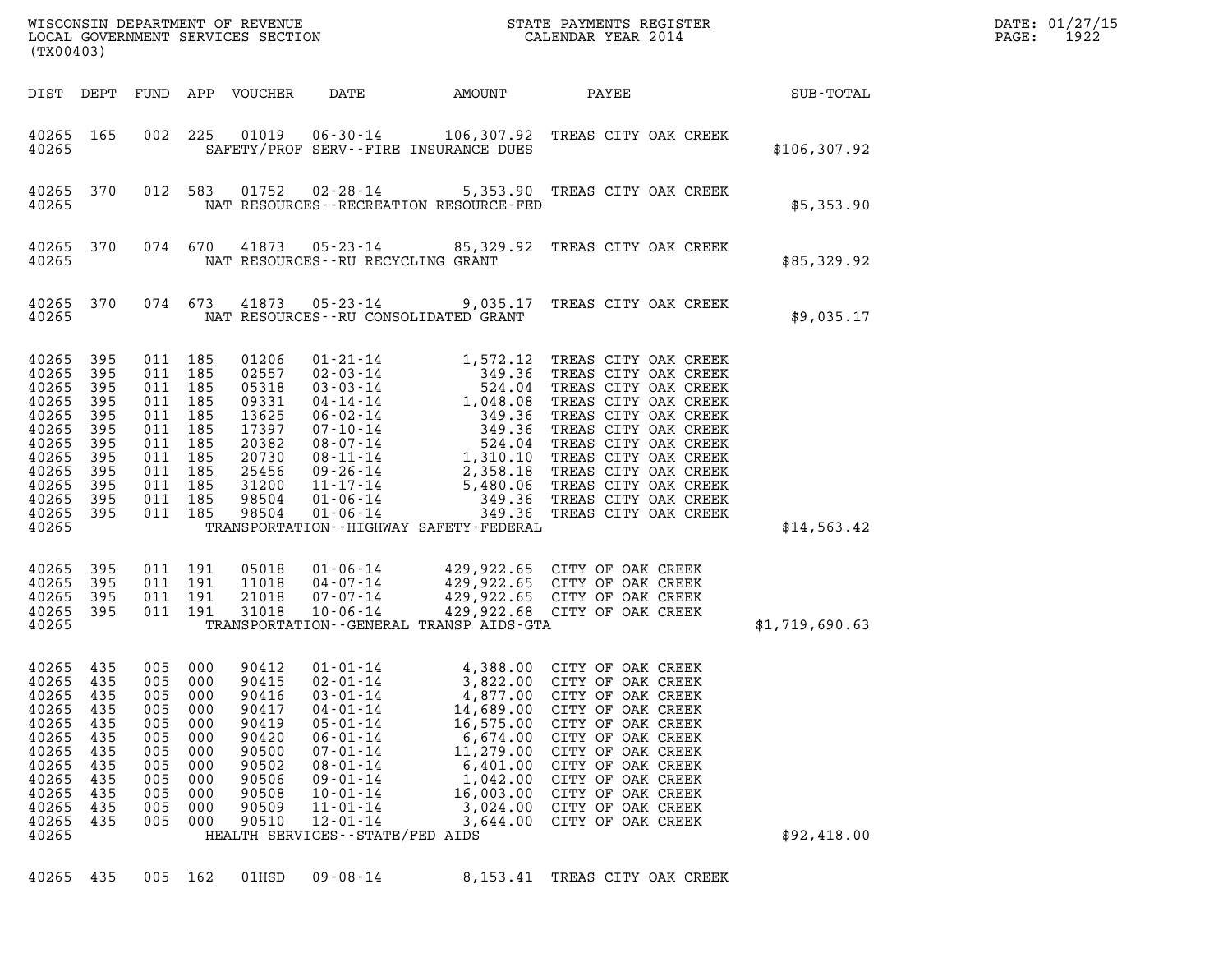| WISCONSIN DEPARTMENT OF REVENUE<br>LOCAL GOVERNMENT SERVICES SECTION<br>(TX00403) | STATE PAYMENTS REGISTER<br>CALENDAR YEAR 2014 | DATE: 01/27/15<br>1923<br>PAGE: |
|-----------------------------------------------------------------------------------|-----------------------------------------------|---------------------------------|

| (TX00403)               |            |            |            |                |                                                                  |                                                                                                                  |                                              |                   |  |
|-------------------------|------------|------------|------------|----------------|------------------------------------------------------------------|------------------------------------------------------------------------------------------------------------------|----------------------------------------------|-------------------|--|
| DIST                    | DEPT       | FUND APP   |            | VOUCHER        | DATE                                                             | AMOUNT                                                                                                           | PAYEE                                        | SUB-TOTAL         |  |
| 40265                   |            |            |            |                |                                                                  | HS--AMBULANCE FUNDING ASSISTANCE GRANTS                                                                          |                                              | \$8,153.41        |  |
| 40265<br>40265          | 435        | 005        | 163        | 01LGS          |                                                                  | 11-17-14 34,500.00 OAK CREEK FIRE DEPT<br>HS--PREPAID MEDICAL TRANSPORT REIMBURSE                                |                                              | \$34,500.00       |  |
| 40265<br>40265<br>40265 | 455<br>455 | 002<br>002 | 231<br>231 | 01211<br>01623 | 09-16-14<br>JUSTICE - - LAW ENFORCEMENT TRAINING                 | 160.00<br>$09 - 16 - 14$<br>02 - 24 - 14 - 14 - 160.00                                                           | TREAS CITY OAK CREEK<br>TREAS CITY OAK CREEK | \$9,120.00        |  |
| 40265<br>40265          | 505        | 002        | 142        | 05951          | 02-20-14<br>DOA--FEDERAL ENERGY GRANTS                           | 30,000.00                                                                                                        | TREAS CITY OAK CREEK                         | \$30,000.00       |  |
| 40265<br>40265          | 511        | 020        | 180        | 00156          | GOVT ACCOUNTABILITY BD--ELECTION AID                             | $12 - 16 - 14$ 6, 120.00                                                                                         | TREAS CITY OAK CREEK                         | \$6,120.00        |  |
| 40265<br>40265<br>40265 | 835<br>835 | 002<br>002 | 105<br>105 | 43953<br>81058 | $07 - 28 - 14$<br>11-17-14<br>REVENUE--STATE SHARED REVENUES     | 1,236,625.98 TREAS CITY OAK CREEK<br>4,959,326.83 TREAS CITY OAK CREEK                                           |                                              | \$6,195,952.81    |  |
| 40265<br>40265<br>40265 | 835<br>835 | 002<br>002 | 109<br>109 | 02931<br>05215 | $07 - 28 - 14$<br>$07 - 28 - 14$<br>REVENUE--EXEMPT COMPUTER AID | 101,535.00 TREAS CITY OAK CREEK                                                                                  | 57,747.00 TREAS CITY OAK CREEK               | \$159, 282.00     |  |
| 40265<br>40265<br>40265 | 835<br>835 | 002<br>002 | 302<br>302 | 10074<br>11074 | 07-28-14<br>$07 - 28 - 14$                                       | 4,311,794.76 TREAS CITY OAK CREEK<br>562,309.05 TREAS CITY OAK CREEK<br>REVENUE-FIRST DOLLAR/SCHOOL LEVY CREDITS |                                              | \$4,874,103.81    |  |
| 40265<br>40265          | 835        | 002        | 501        | 00003          | $02 - 03 - 14$                                                   | 4,140.71<br>DOA-PAYMENT FOR MUNICIPAL SERVICES AID                                                               | TREAS CITY OAK CREEK                         | \$4,140.71        |  |
| 40265<br>40265<br>40265 | 835<br>835 | 021<br>021 | 363<br>363 | 36231<br>37355 | $03 - 24 - 14$<br>$03 - 24 - 14$<br>REVENUE--LOTTERY CREDIT -    | 17,182.90<br>782,643.80                                                                                          | TREAS CITY OAK CREEK<br>TREAS CITY OAK CREEK | \$799,826.70      |  |
| 40265                   |            |            |            |                | DISTRICT TOTAL APPROPRIATIONS                                    |                                                                                                                  |                                              | \$14, 153, 898.40 |  |
|                         |            |            |            |                |                                                                  |                                                                                                                  |                                              |                   |  |

(TX00403)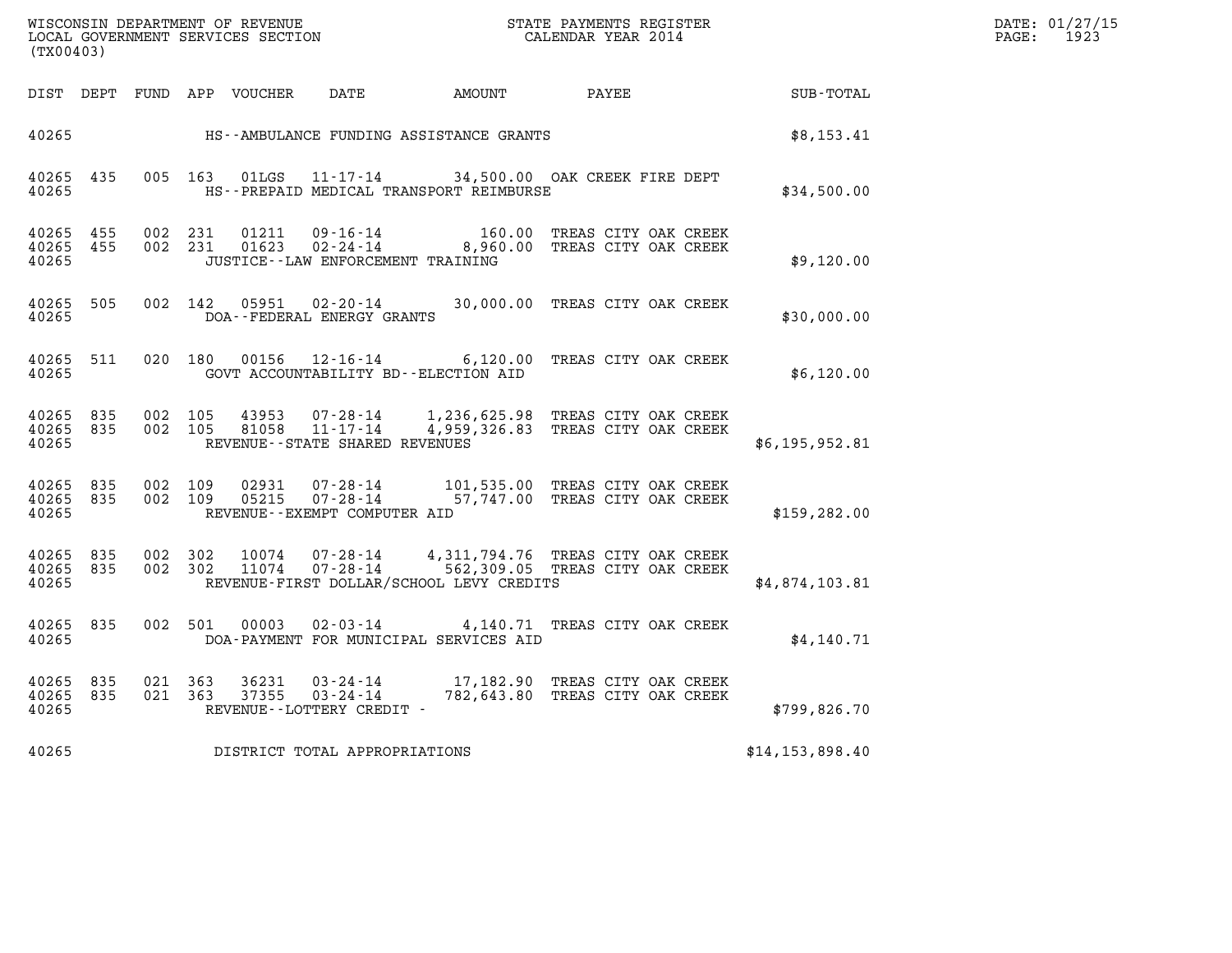| (TX00403)                                                                         |                                               |                                                                                  |                                   | WISCONSIN DEPARTMENT OF REVENUE<br>LOCAL GOVERNMENT SERVICES SECTION |                                                          |                                                                                                                                                                                                                                         | STATE PAYMENTS REGISTER<br>CALENDAR YEAR 2014                                                                                                                                                                                                                                                              |              | DATE: 01/27/15<br>1924<br>PAGE: |
|-----------------------------------------------------------------------------------|-----------------------------------------------|----------------------------------------------------------------------------------|-----------------------------------|----------------------------------------------------------------------|----------------------------------------------------------|-----------------------------------------------------------------------------------------------------------------------------------------------------------------------------------------------------------------------------------------|------------------------------------------------------------------------------------------------------------------------------------------------------------------------------------------------------------------------------------------------------------------------------------------------------------|--------------|---------------------------------|
| DIST DEPT                                                                         |                                               |                                                                                  |                                   | FUND APP VOUCHER                                                     | DATE                                                     | AMOUNT                                                                                                                                                                                                                                  | PAYEE                                                                                                                                                                                                                                                                                                      | SUB-TOTAL    |                                 |
| 40281 165<br>40281                                                                |                                               | 002                                                                              | 225                               |                                                                      |                                                          | SAFETY/PROF SERV--FIRE INSURANCE DUES                                                                                                                                                                                                   | 01020  06-30-14  23,180.73  TREAS CITY SAINT FRANCIS                                                                                                                                                                                                                                                       | \$23,180.73  |                                 |
| 40281 370<br>40281                                                                |                                               |                                                                                  | 074 670                           |                                                                      | NAT RESOURCES - - RU RECYCLING GRANT                     |                                                                                                                                                                                                                                         | 41874  05-23-14  33,433.13  TREAS CITY SAINT FRANCIS                                                                                                                                                                                                                                                       | \$33,433.13  |                                 |
| 40281<br>40281<br>40281<br>40281 395<br>40281                                     | 395<br>395<br>395                             | 011 162<br>011 162<br>011 162<br>011 162                                         |                                   | 06064<br>12064<br>22064<br>32064                                     | 04-07-14<br>07-07-14<br>$10 - 06 - 14$                   | TRANSPORTATION -- CONNECTING HIGHWAY AIDS                                                                                                                                                                                               | 01-06-14 11,839.71 CITY OF SAINT FRANCIS<br>---, ---<br>11,839.71 CITY OF SAINT FRANCIS<br>11,839.71 CITY OF SAINT FRANCIS<br>11,839.73 CITY OF SAINT FRANCIS                                                                                                                                              | \$47,358.86  |                                 |
| 40281<br>40281<br>40281<br>40281<br>40281<br>40281<br>40281<br>40281 395<br>40281 | 395<br>395<br>395<br>395<br>395<br>395<br>395 | 011 185<br>011 185<br>011<br>011 185<br>011 185<br>011 185<br>011 185<br>011 185 | 185                               | 01207<br>06706<br>09332<br>33742<br>33742<br>33742<br>33742<br>33869 | $12 - 15 - 14$<br>12-15-14                               | TRANSPORTATION - - HIGHWAY SAFETY - FEDERAL                                                                                                                                                                                             | 01-21-14 1,238.40 TREAS CITY ST FRANCIS<br>03-17-14 171.52 TREAS CITY ST FRANCIS<br>04-14-14 1,031.02 TREAS CITY ST FRANCIS<br>12-15-14 711.82 TREAS CITY ST FRANCIS<br>12-15-14 440.20 TREAS CITY ST FRANCIS<br>12-15-14 171.48 TREAS C<br>753.56 TREAS CITY ST FRANCIS<br>1,687.58 TREAS CITY ST FRANCIS | \$6,205.58   |                                 |
| 40281 395<br>40281<br>40281 395<br>40281 395<br>40281                             | 395                                           | 011 191<br>011 191<br>011 191<br>011 191                                         |                                   | 05019<br>11019<br>21019<br>31019                                     | $01 - 06 - 14$<br>04-07-14<br>07-07-14<br>$10 - 06 - 14$ | TRANSPORTATION--GENERAL TRANSP AIDS-GTA                                                                                                                                                                                                 | 159,765.31 CITY OF SAINT FRANCIS<br>159,765.31 CITY OF SAINT FRANCIS<br>159,765.31 CITY OF SAINT FRANCIS<br>159,765.34 CITY OF SAINT FRANCIS                                                                                                                                                               | \$639,061.27 |                                 |
| 40281 435<br>40281 435<br>40281<br>40281<br>40281<br>40281 435<br>40281           | 435<br>435<br>435<br>40281 435                | 005<br>005 000<br>005<br>005<br>005<br>005                                       | 000<br>- 000<br>000<br>000<br>000 | 90412<br>90415<br>90416<br>90419<br>90420<br>90500                   | $07 - 01 - 14$<br>HEALTH SERVICES--STATE/FED AIDS        | $\begin{array}{cccc} 01\text{-} 01\text{-} 14 & 570.00 \\ 02\text{-} 01\text{-} 14 & 572.00 \\ 03\text{-} 01\text{-} 14 & 708.00 \\ 05\text{-} 01\text{-} 14 & 16,438.00 \\ 06\text{-} 01\text{-} 14 & 109.00 \end{array}$<br>11,856.00 | 570.00 CITY OF ST FRANCIS<br>572.00 CITY OF ST FRANCIS<br>CITY OF ST FRANCIS<br>CITY OF ST FRANCIS<br>CITY OF ST FRANCIS<br>CITY OF ST FRANCIS<br>005 000 90506 09-01-14 8,883.00 CITY OF ST FRANCIS                                                                                                       | \$39,136.00  |                                 |
| 40281 435<br>40281                                                                |                                               |                                                                                  |                                   |                                                                      |                                                          | HS--AMBULANCE FUNDING ASSISTANCE GRANTS                                                                                                                                                                                                 | 005 162 01HSD 09-08-14 5,331.05 TREAS CITY ST FRANCIS                                                                                                                                                                                                                                                      | \$5,331.05   |                                 |
| 40281 435<br>40281                                                                |                                               |                                                                                  |                                   |                                                                      |                                                          | HS--PREPAID MEDICAL TRANSPORT REIMBURSE                                                                                                                                                                                                 | 005 163 01LGS 11-17-14 12,800.00 ST FRANCIS FIRE DEPT                                                                                                                                                                                                                                                      | \$12,800.00  |                                 |
| 40281 455<br>40281                                                                |                                               |                                                                                  |                                   |                                                                      | JUSTICE - - LAW ENFORCEMENT TRAINING                     |                                                                                                                                                                                                                                         | 002 231 01756 02-26-14 3,200.00 TREAS CITY SAINT FRANCIS                                                                                                                                                                                                                                                   | \$3,200.00   |                                 |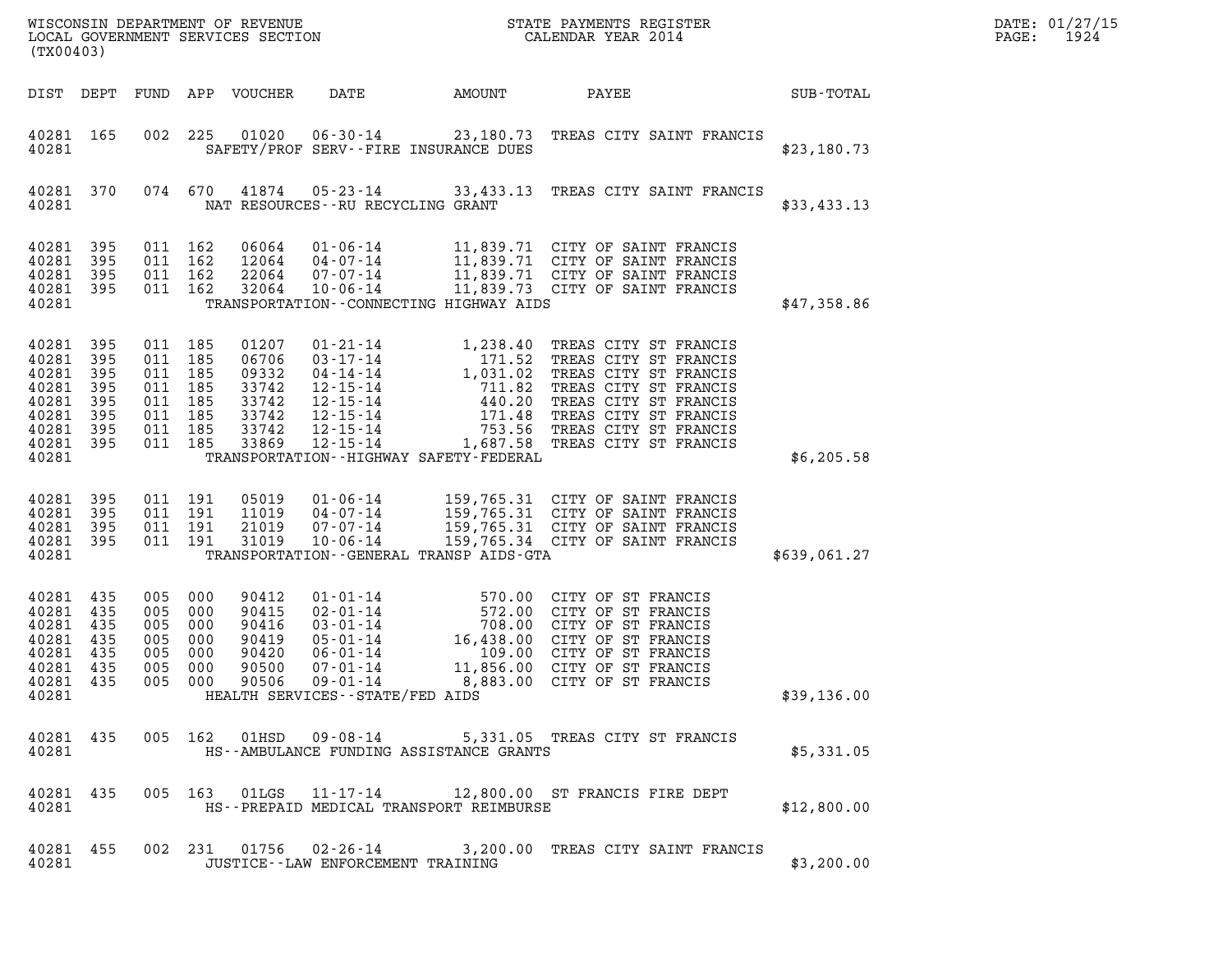| WISCONSIN DEPARTMENT OF REVENUE<br>LOCAL GOVERNMENT SERVICES SECTION | STATE PAYMENTS REGISTER<br>CALENDAR YEAR 2014 | DATE: 01/27/15<br>1925<br>PAGE: |
|----------------------------------------------------------------------|-----------------------------------------------|---------------------------------|

| WISCONSIN DEPARTMENT OF REVENUE<br>LOCAL GOVERNMENT SERVICES SECTION<br>(TX00403) |            |            |            |                |                                                           |                                                                                                | STATE PAYMENTS REGISTER<br>CALENDAR YEAR 2014 |       |  |                                                      |                |  | DATE: 01/27/15<br>1925<br>PAGE: |  |
|-----------------------------------------------------------------------------------|------------|------------|------------|----------------|-----------------------------------------------------------|------------------------------------------------------------------------------------------------|-----------------------------------------------|-------|--|------------------------------------------------------|----------------|--|---------------------------------|--|
| DIST                                                                              | DEPT       | FUND       |            | APP VOUCHER    | DATE                                                      | AMOUNT                                                                                         |                                               | PAYEE |  |                                                      | SUB-TOTAL      |  |                                 |  |
| 40281<br>40281<br>40281                                                           | 835<br>835 | 002<br>002 | 105<br>105 | 43954<br>81059 | 07-28-14<br>11-17-14<br>REVENUE - - STATE SHARED REVENUES | 468,626.16<br>1,653,523.77                                                                     |                                               |       |  | TREAS CITY SAINT FRANCIS<br>TREAS CITY SAINT FRANCIS | \$2,122,149.93 |  |                                 |  |
| 40281<br>40281<br>40281                                                           | 835<br>835 | 002<br>002 | 109<br>109 | 02932<br>05216 | 07-28-14<br>07-28-14<br>REVENUE--EXEMPT COMPUTER AID      | 30,006.00<br>6,369.00                                                                          |                                               |       |  | TREAS CITY SAINT FRANCIS<br>TREAS CITY SAINT FRANCIS | \$36,375.00    |  |                                 |  |
| 40281<br>40281<br>40281                                                           | 835<br>835 | 002<br>002 | 302<br>302 | 10075<br>11075 |                                                           | 07-28-14 1,107,726.54<br>$07 - 28 - 14$ 229,668.32<br>REVENUE-FIRST DOLLAR/SCHOOL LEVY CREDITS |                                               |       |  | TREAS CITY SAINT FRANCIS<br>TREAS CITY SAINT FRANCIS | \$1,337,394.86 |  |                                 |  |
| 40281<br>40281                                                                    | 835        | 021        | 363        | 37356          | REVENUE--LOTTERY CREDIT -                                 | $03 - 24 - 14$ 273,590.51                                                                      |                                               |       |  | TREAS CITY SAINT FRANCIS                             | \$273,590.51   |  |                                 |  |
| 40281                                                                             |            |            |            |                | DISTRICT TOTAL APPROPRIATIONS                             |                                                                                                |                                               |       |  |                                                      | \$4,579,216.92 |  |                                 |  |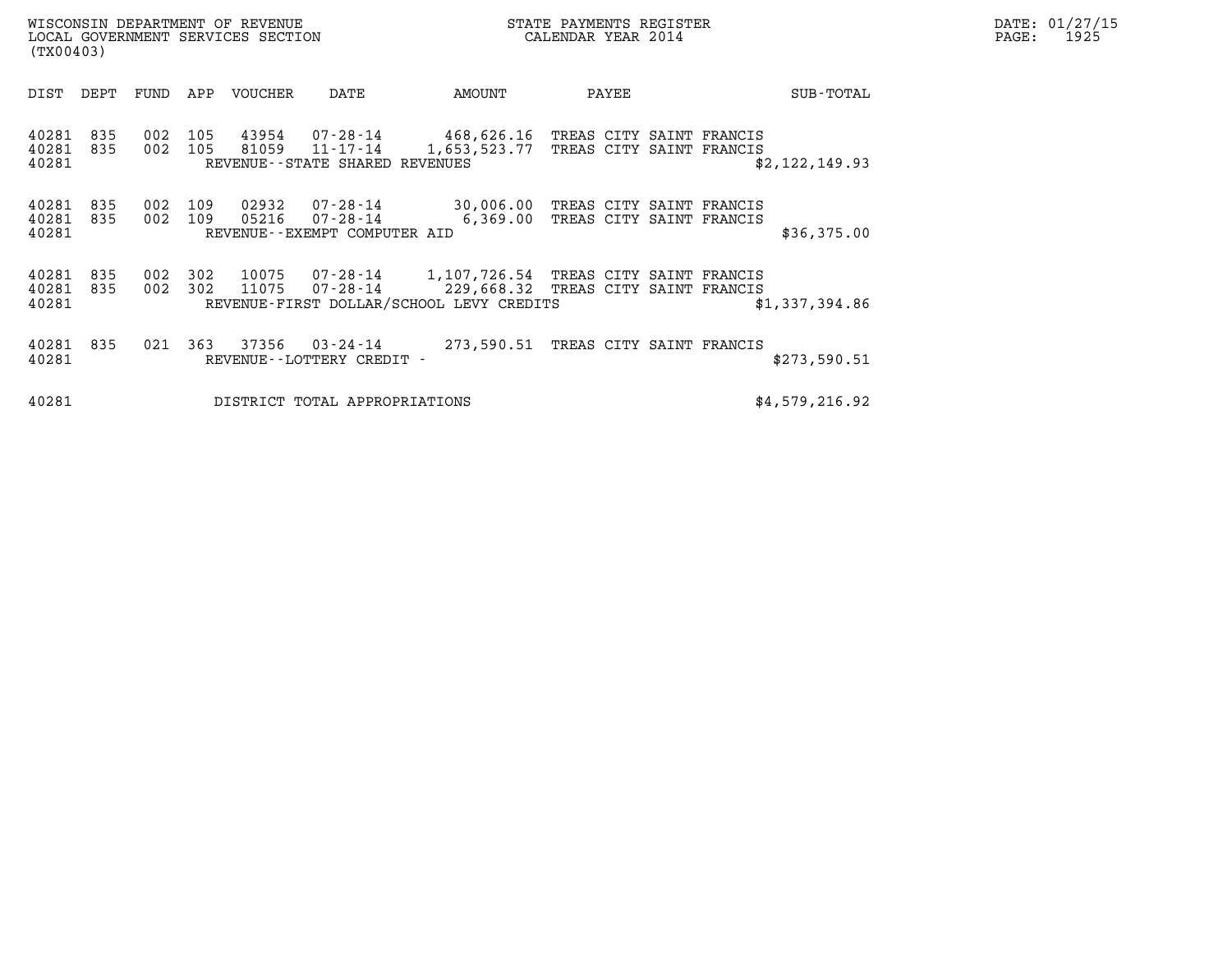| (TX00403)                                                                                                                                                      |                                                                                                                     |                                                                                                                                                               |                                        |                                                                                                                                                       |                                                                                                                                                                                                                                                                                                                           |                                                                                                                                                                                                                                                                                      | ${\tt WISCONSIM\ DEPARTMENT\ OF\ REVENUE}\qquad \qquad {\tt STATE\ PAYMENTS\ REGISTER} \\ {\tt LOCAL\ GOVERNMENT\ SERVICES\ SECTION}\qquad \qquad {\tt CALENDAR\ YEAR\ 2014}$                                                                                                                                                                                                                                                                                                                                                                               |              | DATE: 01/27/15<br>1926<br>PAGE: |
|----------------------------------------------------------------------------------------------------------------------------------------------------------------|---------------------------------------------------------------------------------------------------------------------|---------------------------------------------------------------------------------------------------------------------------------------------------------------|----------------------------------------|-------------------------------------------------------------------------------------------------------------------------------------------------------|---------------------------------------------------------------------------------------------------------------------------------------------------------------------------------------------------------------------------------------------------------------------------------------------------------------------------|--------------------------------------------------------------------------------------------------------------------------------------------------------------------------------------------------------------------------------------------------------------------------------------|-------------------------------------------------------------------------------------------------------------------------------------------------------------------------------------------------------------------------------------------------------------------------------------------------------------------------------------------------------------------------------------------------------------------------------------------------------------------------------------------------------------------------------------------------------------|--------------|---------------------------------|
| DIST DEPT                                                                                                                                                      |                                                                                                                     |                                                                                                                                                               |                                        | FUND APP VOUCHER                                                                                                                                      | DATE                                                                                                                                                                                                                                                                                                                      | AMOUNT                                                                                                                                                                                                                                                                               | PAYEE                                                                                                                                                                                                                                                                                                                                                                                                                                                                                                                                                       | SUB-TOTAL    |                                 |
| 40282 165<br>40282                                                                                                                                             |                                                                                                                     | 002                                                                                                                                                           | 225                                    | 01021                                                                                                                                                 | $06 - 30 - 14$<br>SAFETY/PROF SERV--FIRE INSURANCE DUES                                                                                                                                                                                                                                                                   |                                                                                                                                                                                                                                                                                      | 42,102.68 TREAS CITY SOUTH MILWAUKE                                                                                                                                                                                                                                                                                                                                                                                                                                                                                                                         | \$42,102.68  |                                 |
| 40282<br>40282                                                                                                                                                 | 370                                                                                                                 |                                                                                                                                                               | 012 587                                | 03218                                                                                                                                                 | NAT RESOURCES - - URBAN FORESTRY GRANTS                                                                                                                                                                                                                                                                                   |                                                                                                                                                                                                                                                                                      | 06-30-14 17,587.35 TREAS CITY SOUTH MILWAUKE                                                                                                                                                                                                                                                                                                                                                                                                                                                                                                                | \$17,587.35  |                                 |
| 40282<br>40282                                                                                                                                                 | 370                                                                                                                 |                                                                                                                                                               | 074 670                                | 41875                                                                                                                                                 | NAT RESOURCES -- RU RECYCLING GRANT                                                                                                                                                                                                                                                                                       |                                                                                                                                                                                                                                                                                      | 05-23-14 81,570.67 TREAS CITY SOUTH MILWAUKE                                                                                                                                                                                                                                                                                                                                                                                                                                                                                                                | \$81,570.67  |                                 |
| 40282<br>40282<br>40282<br>40282<br>40282                                                                                                                      | 395<br>395<br>395<br>395                                                                                            | 011 162<br>011 162<br>011 162                                                                                                                                 | 011 162                                | 06065<br>12065<br>22065<br>32065                                                                                                                      | TRANSPORTATION - - CONNECTING HIGHWAY AIDS                                                                                                                                                                                                                                                                                |                                                                                                                                                                                                                                                                                      |                                                                                                                                                                                                                                                                                                                                                                                                                                                                                                                                                             | \$45,561.07  |                                 |
| 40282<br>40282<br>40282<br>40282<br>40282<br>40282<br>40282<br>40282<br>40282<br>40282<br>40282<br>40282<br>40282<br>40282<br>40282<br>40282<br>40282<br>40282 | 395<br>395<br>395<br>395<br>395<br>395<br>395<br>395<br>395<br>395<br>395<br>395<br>395<br>395<br>395<br>395<br>395 | 011 185<br>011 185<br>011 185<br>011 185<br>011 185<br>011 185<br>011 185<br>011 185<br>011 185<br>011 185<br>011<br>011 185<br>011 185<br>011 185<br>011 185 | 185<br>011 185<br>011 185              | 01208<br>04112<br>06707<br>09333<br>10539<br>13626<br>13626<br>17767<br>17767<br>18071<br>18984<br>18984<br>21521<br>25457<br>25457<br>31201<br>31201 | $01 - 21 - 14$<br>$02 - 18 - 14$<br>$03 - 17 - 14$<br>04-14-14<br>$04 - 28 - 14$<br>$06 - 02 - 14$<br>$06 - 02 - 14$<br>07-14-14<br>$07 - 14 - 14$<br>$07 - 16 - 14$<br>$07 - 24 - 14$<br>07-24-14<br>$08 - 18 - 14$<br>09-26-14<br>09-26-14<br>11-17-14<br>$11 - 17 - 14$<br>TRANSPORTATION - - HIGHWAY SAFETY - FEDERAL | 1,224.00<br>1,224.00<br>204.00<br>204.00<br>204.00<br>255.00<br>1,020.00<br>816.00<br>408.00<br>408.00<br>408.00<br>408.00<br>408.00<br>408.00<br>408.00<br>408.00<br>408.00<br>408.00<br>408.00<br>408.00<br>408.00<br>408.00<br>408.00<br>408.00<br>408.00<br>408.00<br>408.00<br> | 1,224.00 TREAS CITY SOUTH MILWAUKE<br>1,224.00 TREAS CITY SOUTH MILWAUKE<br>1,224.00 TREAS CITY SOUTH MILWAUKE<br>204.00 TREAS CITY SOUTH MILWAUKE<br>TREAS CITY SOUTH MILWAUKE<br>TREAS CITY SOUTH MILWAUKE<br>TREAS CITY SOUTH MILWAUKE<br>TREAS CITY SOUTH MILWAUKE<br>TREAS CITY SOUTH MILWAUKE<br>TREAS CITY SOUTH MILWAUKE<br>TREAS CITY SOUTH MILWAUKE<br>TREAS CITY SOUTH MILWAUKE<br>TREAS CITY SOUTH MILWAUKE<br>TREAS CITY SOUTH MILWAUKE<br>TREAS CITY SOUTH MILWAUKE<br>2,244.00 TREAS CITY SOUTH MILWAUKE<br>408.00 TREAS CITY SOUTH MILWAUKE | \$19,759.00  |                                 |
| 40282<br>40282<br>40282<br>40282<br>40282                                                                                                                      | 395<br>395<br>395<br>395                                                                                            | 011                                                                                                                                                           | 191<br>011 191<br>011 191<br>011 191   | 05020<br>11020<br>21020<br>31020                                                                                                                      | $01 - 06 - 14$<br>$04 - 07 - 14$<br>$07 - 07 - 14$<br>$10 - 06 - 14$<br>TRANSPORTATION - - GENERAL TRANSP AIDS - GTA                                                                                                                                                                                                      | 202,978.11<br>202,978.11<br>202,978.11                                                                                                                                                                                                                                               | CITY OF SOUTH MILWAUKEE<br>CITY OF SOUTH MILWAUKEE<br>CITY OF SOUTH MILWAUKEE<br>202,978.12 CITY OF SOUTH MILWAUKEE                                                                                                                                                                                                                                                                                                                                                                                                                                         | \$811,912.45 |                                 |
| 40282<br>40282<br>40282<br>40282<br>40282<br>40282<br>40282                                                                                                    | 435<br>435<br>435<br>435<br>435<br>435                                                                              | 005<br>005<br>005<br>005<br>005<br>005                                                                                                                        | 000<br>000<br>000<br>000<br>000<br>000 | 90412<br>90415<br>90416<br>90420<br>90506<br>90508                                                                                                    | $01 - 01 - 14$<br>$02 - 01 - 14$<br>$03 - 01 - 14$<br>$06 - 01 - 14$<br>$09 - 01 - 14$<br>$10 - 01 - 14$<br>HEALTH SERVICES - - STATE/FED AIDS                                                                                                                                                                            | 1,579.00<br>1,578.00<br>16,918.00<br>109.00<br>29,073.00<br>9,814.00                                                                                                                                                                                                                 | CITY<br>OF SO MILWAUKEE<br>CITY<br>OF SO MILWAUKEE<br>CITY<br>OF SO MILWAUKEE<br>CITY<br>OF SO MILWAUKEE<br>CITY OF SO MILWAUKEE<br>CITY<br>OF SO MILWAUKEE                                                                                                                                                                                                                                                                                                                                                                                                 | \$59,071.00  |                                 |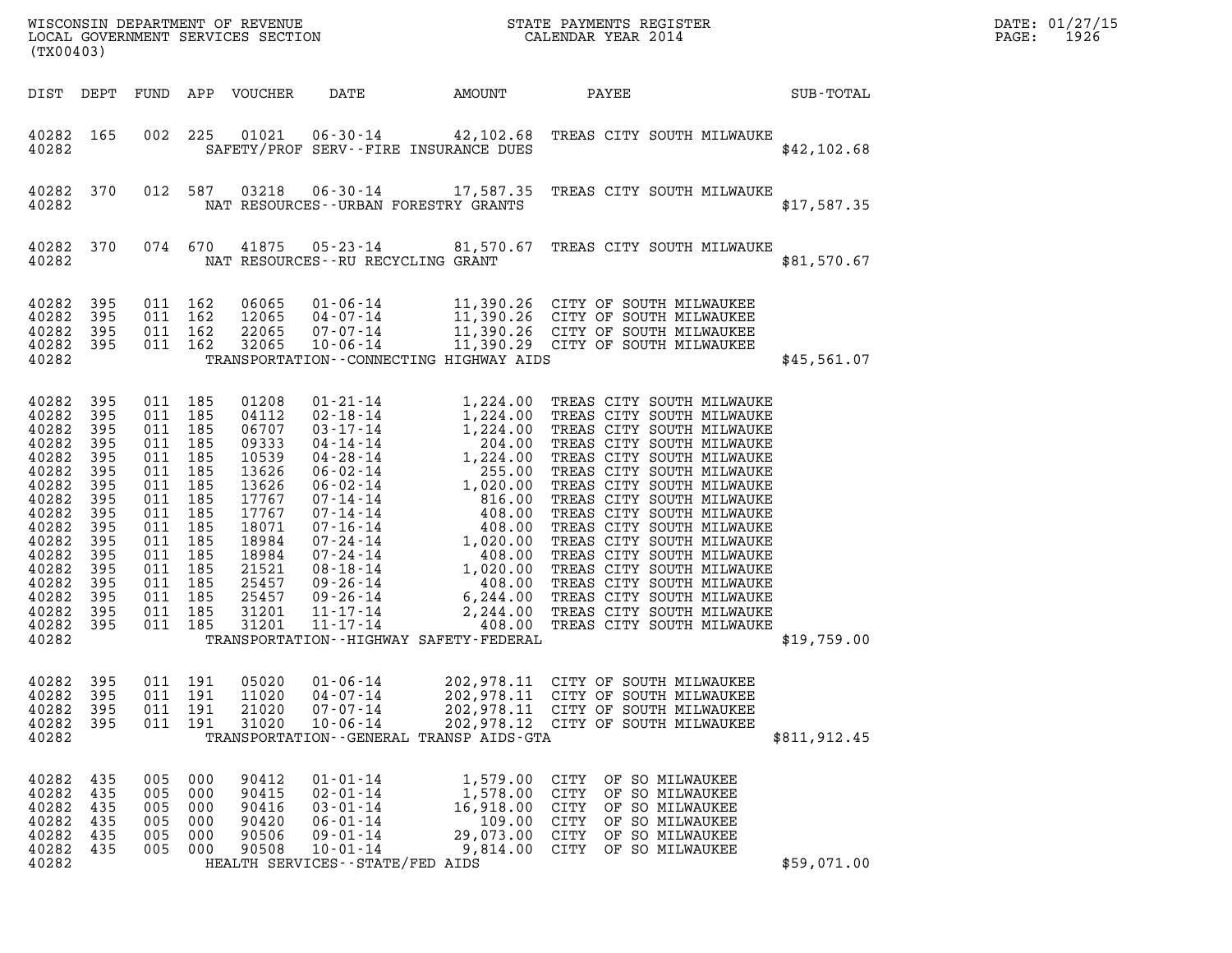| (TX00403)                       |           |         |         |                                 | WISCONSIN DEPARTMENT OF REVENUE<br>LOCAL GOVERNMENT SERVICES SECTION |                                                                                                                                                               | STATE PAYMENTS REGISTER<br>CALENDAR YEAR 2014 | DATE: 01/27/15<br>PAGE: 1927 |  |
|---------------------------------|-----------|---------|---------|---------------------------------|----------------------------------------------------------------------|---------------------------------------------------------------------------------------------------------------------------------------------------------------|-----------------------------------------------|------------------------------|--|
|                                 |           |         |         | DIST DEPT FUND APP VOUCHER DATE |                                                                      |                                                                                                                                                               |                                               | AMOUNT PAYEE SUB-TOTAL       |  |
| 40282 435<br>40282              |           |         | 005 162 | 01HSD                           |                                                                      | 09-08-14 7,876.51 TREAS CITY SOUTH MILWAUKEE<br>HS--AMBULANCE FUNDING ASSISTANCE GRANTS                                                                       |                                               | \$7,876.51                   |  |
| 40282 435<br>40282              |           |         |         |                                 |                                                                      | 005 163 01LGS 11-17-14 40,100.00 CITY OF SOUTH MILWAUKEE<br>HS--PREPAID MEDICAL TRANSPORT REIMBURSE                                                           |                                               | \$40,100.00                  |  |
| 40282                           | 40282 455 |         |         |                                 | JUSTICE - - LAW ENFORCEMENT TRAINING                                 | 002 231 01747 02-26-14 5,280.00 TREAS CITY SOUTH MILWAUKE                                                                                                     |                                               | \$5,280.00                   |  |
| 40282 835<br>40282 835<br>40282 |           | 002 105 | 002 105 |                                 | REVENUE--STATE SHARED REVENUES                                       | 43955 07-28-14 802,028.52 TREAS CITY SOUTH MILWAUKE<br>81060  11-17-14  2,401,146.51 TREAS CITY SOUTH MILWAUKE                                                |                                               | \$3, 203, 175.03             |  |
| 40282 835<br>40282 835<br>40282 |           | 002 109 | 002 109 |                                 | REVENUE--EXEMPT COMPUTER AID                                         | 02933  07-28-14  177,063.00  TREAS CITY SOUTH MILWAUKE<br>05217 07-28-14 10,446.00 TREAS CITY SOUTH MILWAUKE                                                  |                                               | \$187,509.00                 |  |
| 40282 835<br>40282 835<br>40282 |           | 002 302 | 002 302 |                                 |                                                                      | 10076  07-28-14  2,306,397.30 TREAS CITY SOUTH MILWAUKE<br>11076  07-28-14  543,892.88  TREAS CITY SOUTH MILWAUKE<br>REVENUE-FIRST DOLLAR/SCHOOL LEVY CREDITS |                                               | \$2,850,290.18               |  |
| 40282 835<br>40282              |           |         |         |                                 |                                                                      | 002 501 00001 02-03-14 3,353.14 TREAS CITY SOUTH MILW<br>DOA-PAYMENT FOR MUNICIPAL SERVICES AID                                                               |                                               | \$3,353.14                   |  |
| 40282 835<br>40282              |           |         |         |                                 | REVENUE--LOTTERY CREDIT -                                            | 021 363 37357 03-24-14 737,022.00 TREAS CITY SOUTH MILWAUKE                                                                                                   |                                               | \$737,022.00                 |  |
| 40282                           |           |         |         |                                 | DISTRICT TOTAL APPROPRIATIONS                                        |                                                                                                                                                               |                                               | \$8,112,170.08               |  |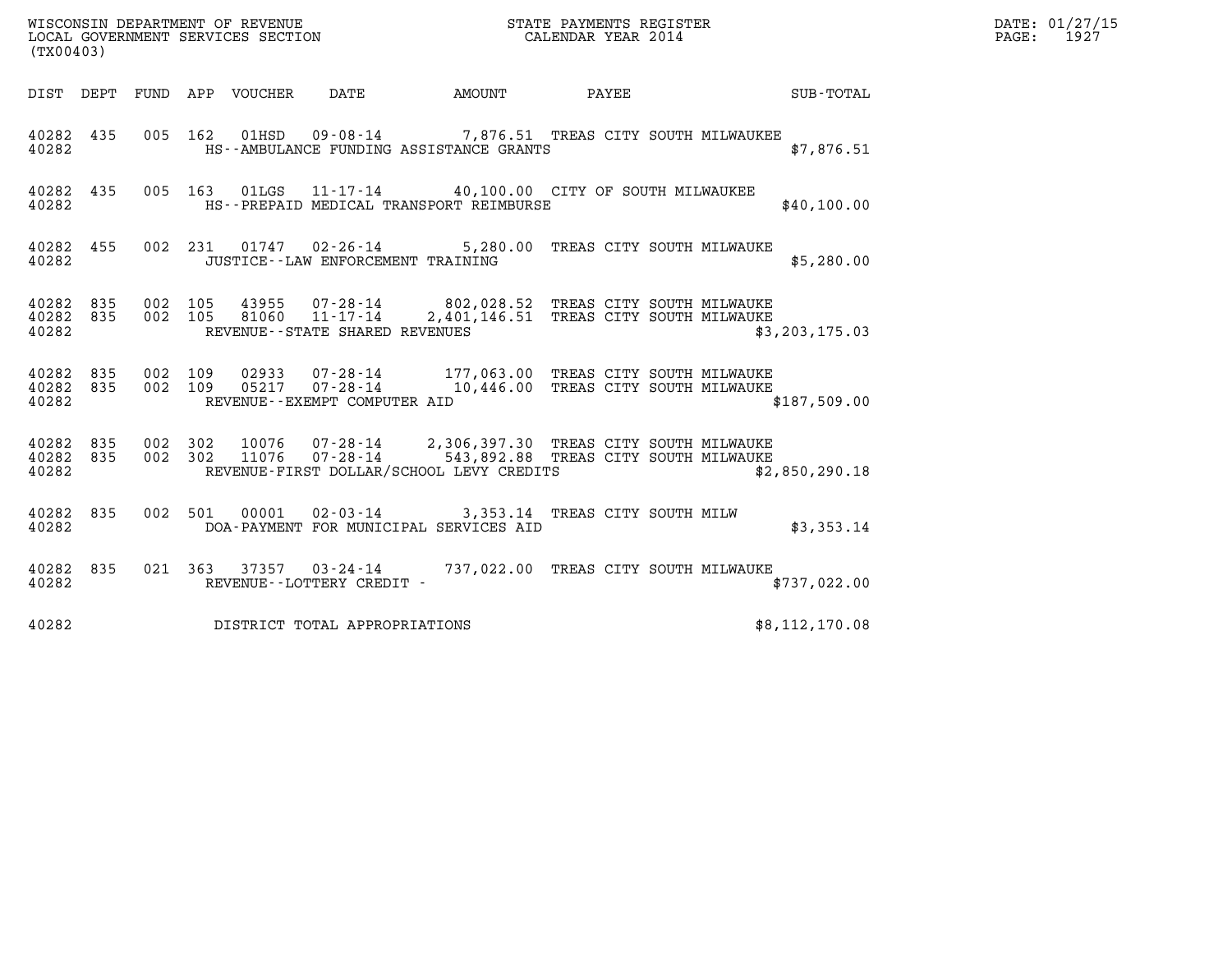| DATE: | 01/27/15 |
|-------|----------|
| PAGE: | 1928     |

| (TX00403)                                                                                                    |                                                                    |                                                      |                                                                                      |                                                                                                 |                                                                                                                                              |                                                                                                |                                                                                                                                                                                                                                                                                 |                | DATE: 01/27/15<br>PAGE:<br>1928 |
|--------------------------------------------------------------------------------------------------------------|--------------------------------------------------------------------|------------------------------------------------------|--------------------------------------------------------------------------------------|-------------------------------------------------------------------------------------------------|----------------------------------------------------------------------------------------------------------------------------------------------|------------------------------------------------------------------------------------------------|---------------------------------------------------------------------------------------------------------------------------------------------------------------------------------------------------------------------------------------------------------------------------------|----------------|---------------------------------|
| DIST DEPT                                                                                                    |                                                                    |                                                      |                                                                                      | FUND APP VOUCHER                                                                                | DATE                                                                                                                                         | AMOUNT                                                                                         | PAYEE SUB-TOTAL                                                                                                                                                                                                                                                                 |                |                                 |
| 40291 165<br>40291                                                                                           |                                                                    |                                                      | 002 225                                                                              |                                                                                                 |                                                                                                                                              | SAFETY/PROF SERV--FIRE INSURANCE DUES                                                          | 01022  06-30-14  188,554.60 TREAS CITY WAUWATOSA                                                                                                                                                                                                                                | \$188,554.60   |                                 |
| 40291 370                                                                                                    |                                                                    |                                                      | 002 503                                                                              | 16618                                                                                           |                                                                                                                                              |                                                                                                | 01-30-14 19,554.67 TREAS CITY WAUWATOSA<br>CITY SHARE 6403.07                                                                                                                                                                                                                   |                |                                 |
| 40291                                                                                                        |                                                                    |                                                      |                                                                                      |                                                                                                 |                                                                                                                                              | NAT RESOURCES--AIDS IN LIEU OF TAXES                                                           |                                                                                                                                                                                                                                                                                 | \$19,554.67    |                                 |
| 40291 370<br>40291                                                                                           |                                                                    |                                                      |                                                                                      |                                                                                                 | NAT RESOURCES--RU RECYCLING GRANT                                                                                                            |                                                                                                | 074 670 41876 05-23-14 174,045.46 TREAS CITY WAUWATOSA                                                                                                                                                                                                                          | \$174,045.46   |                                 |
| 40291 370<br>40291                                                                                           |                                                                    |                                                      | 074 673                                                                              | 41876                                                                                           |                                                                                                                                              | NAT RESOURCES--RU CONSOLIDATED GRANT                                                           | 05-23-14 12,162.78 TREAS CITY WAUWATOSA                                                                                                                                                                                                                                         | \$12,162.78    |                                 |
| 40291<br>40291<br>40291<br>40291 395<br>40291                                                                | 395<br>395<br>395                                                  |                                                      | 011 162<br>011 162<br>011 162<br>011 162                                             | 06066<br>12066<br>22066<br>32066                                                                | 10-06-14                                                                                                                                     | TRANSPORTATION--CONNECTING HIGHWAY AIDS                                                        | 01-06-14 33,797.33 CITY OF WAUWATOSA<br>04-07-14 33,797.33 CITY OF WAUWATOSA<br>07-07-14 33,797.33 CITY OF WAUWATOSA<br>33,797.35 CITY OF WAUWATOSA                                                                                                                             | \$135,189.34   |                                 |
| 40291<br>40291<br>40291<br>40291<br>40291<br>40291<br>40291<br>40291<br>40291<br>40291<br>40291 395<br>40291 | 395<br>395<br>395<br>395<br>395<br>395<br>395<br>395<br>395<br>395 | 011 185<br>011 185<br>011 185                        | 011 185<br>011 185<br>011 185<br>011 185<br>011 185<br>011 185<br>011 185<br>011 185 | 01209<br>04113<br>07468<br>10540<br>14582<br>17398<br>18985<br>24352<br>31202<br>98505<br>98505 |                                                                                                                                              | TRANSPORTATION - - HIGHWAY SAFETY - FEDERAL                                                    | 01-21-14 848.33 TREAS CITY WAUWATOSA<br>02-18-14 1,924.13 TREAS CITY WAUWATOSA<br>03-24-14 1,914.13 TREAS CITY WAUWATOSA<br>04-28-14 5,589.35 TREAS CITY WAUWATOSA<br>06-11-14 3,131.90 TREAS CITY WAUWATOSA<br>07-10-14 6,841.86 TREAS<br>01-06-14 869.67 TREAS CITY WAUWATOSA | \$29,052.21    |                                 |
| 40291 395<br>40291<br>40291<br>40291<br>40291                                                                | 395<br>395<br>395                                                  | 011                                                  | 011 191<br>191<br>011 191<br>011 191                                                 | 05021<br>11021<br>21021<br>31021                                                                | 01-06-14<br>$04 - 07 - 14$<br>$07 - 07 - 14$<br>$10 - 06 - 14$                                                                               | 419,115.11<br>419,115.11<br>TRANSPORTATION--GENERAL TRANSP AIDS-GTA                            | 419,115.11 CITY OF WAUWATOSA<br>CITY OF WAUWATOSA<br>CITY OF WAUWATOSA<br>419, 115.14 CITY OF WAUWATOSA                                                                                                                                                                         | \$1,676,460.47 |                                 |
| 40291<br>40291<br>40291<br>40291<br>40291<br>40291<br>40291<br>40291                                         | 435<br>435<br>435<br>435<br>435<br>435<br>435<br>435               | 005<br>005<br>005<br>005<br>005<br>005<br>005<br>005 | 000<br>000<br>000<br>000<br>000<br>000<br>000<br>000                                 | 90412<br>90415<br>90417<br>90420<br>90500<br>90502<br>90508<br>90509                            | $01 - 01 - 14$<br>$02 - 01 - 14$<br>$04 - 01 - 14$<br>$06 - 01 - 14$<br>$07 - 01 - 14$<br>$08 - 01 - 14$<br>$10 - 01 - 14$<br>$11 - 01 - 14$ | 7,481.00<br>4,667.00<br>9,763.00<br>17,044.00<br>3,772.00<br>4,180.00<br>36,743.00<br>4,234.00 | CITY OF WAUWATOSA<br>CITY OF WAUWATOSA<br>CITY OF WAUWATOSA<br>CITY OF WAUWATOSA<br>CITY OF WAUWATOSA<br>CITY OF WAUWATOSA<br>CITY OF WAUWATOSA<br>CITY OF WAUWATOSA                                                                                                            |                |                                 |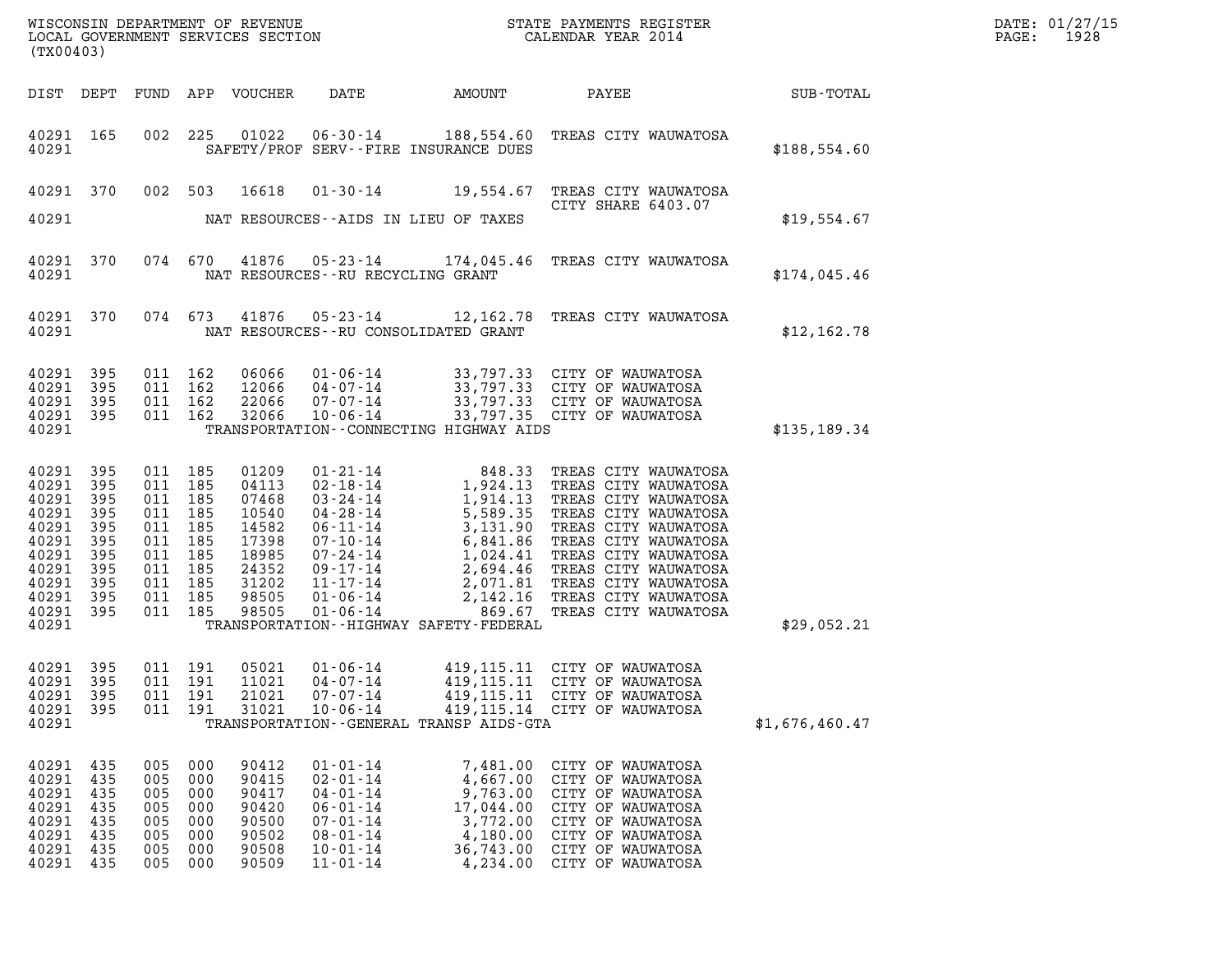| (TX00403)                       |                    |         |                                      |                                          |                                                                                                            |                 | DATE: 01/27/15<br>$\mathtt{PAGE:}$<br>1929 |
|---------------------------------|--------------------|---------|--------------------------------------|------------------------------------------|------------------------------------------------------------------------------------------------------------|-----------------|--------------------------------------------|
|                                 |                    |         |                                      | DIST DEPT FUND APP VOUCHER DATE AMOUNT   | PAYEE                                                                                                      | SUB-TOTAL       |                                            |
| 40291 435<br>40291              |                    |         | HEALTH SERVICES--STATE/FED AIDS      |                                          | 005 000 90510 12-01-14 8,624.00 CITY OF WAUWATOSA                                                          | \$96,508.00     |                                            |
| 40291 435<br>40291              |                    |         |                                      | HS--AMBULANCE FUNDING ASSISTANCE GRANTS  | 005 162 01HSD 09-08-14 11,270.41 TREAS CITY WAUWATOSA                                                      | \$11, 270.41    |                                            |
| 40291 435<br>40291              |                    |         |                                      | HS--PREPAID MEDICAL TRANSPORT REIMBURSE  | 005 163 01LGS 11-17-14 89,000.00 CITY OF WAUWATOSA FIRE DEPT                                               | \$89,000.00     |                                            |
| 40291 455<br>40291              |                    |         | JUSTICE - - LAW ENFORCEMENT TRAINING |                                          | 002 231 01828 02-26-14 12,800.00 TREAS CITY WAUWATOSA                                                      | \$12,800.00     |                                            |
| 40291 511<br>40291              |                    |         |                                      | GOVT ACCOUNTABILITY BD--ELECTION AID     | 020 180 00180 12-16-14 11,626.62 TREAS CITY WAUWATOSA                                                      | \$11,626.62     |                                            |
| 40291 835<br>40291              | 40291 835 002 105  |         | REVENUE - - STATE SHARED REVENUES    |                                          | 43956 07-28-14 1,154,780.85 TREAS CITY WAUWATOSA<br>002 105 81061 11-17-14 616,359.23 TREAS CITY WAUWATOSA | \$1,771,140.08  |                                            |
| 40291 835<br>40291 835<br>40291 | 002 109            | 002 109 | REVENUE--EXEMPT COMPUTER AID         |                                          | 02934  07-28-14  266,008.00 TREAS CITY WAUWATOSA<br>05218  07-28-14  1,289,779.00 TREAS CITY WAUWATOSA     | \$1,555,787.00  |                                            |
| 40291 835<br>40291 835<br>40291 | 002 302<br>002 302 |         |                                      | REVENUE-FIRST DOLLAR/SCHOOL LEVY CREDITS | 10077  07-28-14  7,025,207.31  TREAS CITY WAUWATOSA<br>11077  07-28-14  937,440.02  TREAS CITY WAUWATOSA   | \$7,962,647.33  |                                            |
| 40291 835<br>40291              |                    |         | REVENUE--LOTTERY CREDIT -            |                                          | 021 363 37358 03-24-14 1,320,153.00 TREAS CITY WAUWATOSA                                                   | \$1,320,153.00  |                                            |
| 40291                           |                    |         | DISTRICT TOTAL APPROPRIATIONS        |                                          |                                                                                                            | \$15,065,951.97 |                                            |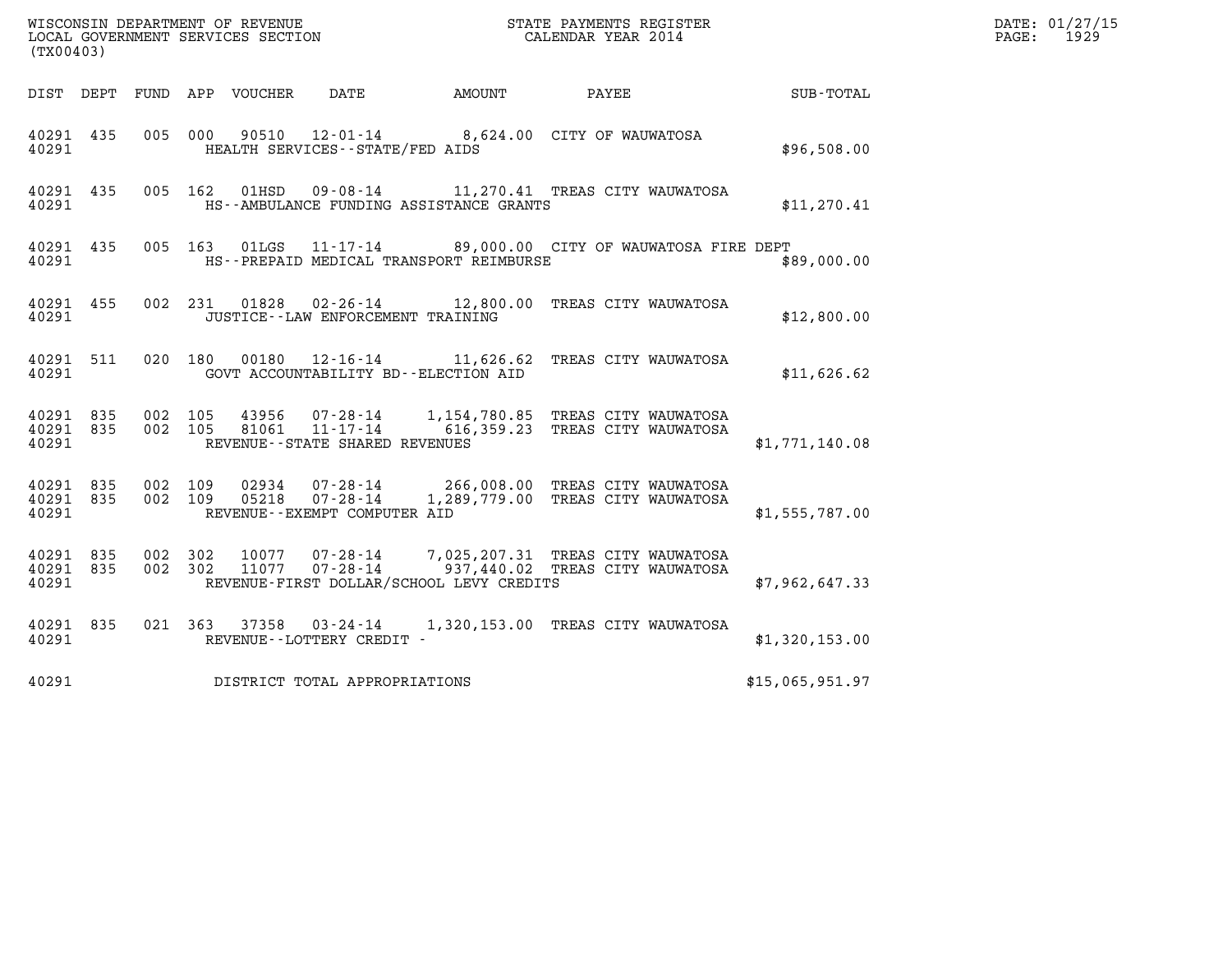| WISCONSIN DEPARTMENT OF REVENUE<br>LOCAL GOVERNMENT SERVICES SECTION<br>LOCAL GOVERNMENT SERVICES SECTION<br>CALENDAR YEAR 2014<br>(TX00403)                                                                                                    |                                                                                                                                                                                    |                                                                                                                                                                                                                                    |                                                                                                |                                                                                                                                                                                                                                        |                                                                                                                                                                                                    |                                                                                                                                                                         |                                                                                                                                                                                                                                                                                 |              | DATE: 01/27/15<br>1930<br>PAGE: |
|-------------------------------------------------------------------------------------------------------------------------------------------------------------------------------------------------------------------------------------------------|------------------------------------------------------------------------------------------------------------------------------------------------------------------------------------|------------------------------------------------------------------------------------------------------------------------------------------------------------------------------------------------------------------------------------|------------------------------------------------------------------------------------------------|----------------------------------------------------------------------------------------------------------------------------------------------------------------------------------------------------------------------------------------|----------------------------------------------------------------------------------------------------------------------------------------------------------------------------------------------------|-------------------------------------------------------------------------------------------------------------------------------------------------------------------------|---------------------------------------------------------------------------------------------------------------------------------------------------------------------------------------------------------------------------------------------------------------------------------|--------------|---------------------------------|
| DIST DEPT                                                                                                                                                                                                                                       |                                                                                                                                                                                    |                                                                                                                                                                                                                                    |                                                                                                | FUND APP VOUCHER                                                                                                                                                                                                                       | DATE                                                                                                                                                                                               | AMOUNT                                                                                                                                                                  | PAYEE SUB-TOTAL                                                                                                                                                                                                                                                                 |              |                                 |
| 40292 165<br>40292                                                                                                                                                                                                                              |                                                                                                                                                                                    | 002                                                                                                                                                                                                                                | 225                                                                                            |                                                                                                                                                                                                                                        |                                                                                                                                                                                                    | SAFETY/PROF SERV--FIRE INSURANCE DUES                                                                                                                                   | 01023  06-30-14  166,002.80  TREAS CITY WEST ALLIS                                                                                                                                                                                                                              | \$166,002.80 |                                 |
| 40292 370<br>40292                                                                                                                                                                                                                              |                                                                                                                                                                                    |                                                                                                                                                                                                                                    | 002 685                                                                                        |                                                                                                                                                                                                                                        |                                                                                                                                                                                                    | NAT RESOURCES--WATER QUALITY PROGRAMS                                                                                                                                   | 00271  06-17-14  41,646.50  TREAS CITY WEST ALLIS                                                                                                                                                                                                                               | \$41,646.50  |                                 |
| 40292 370<br>40292                                                                                                                                                                                                                              |                                                                                                                                                                                    |                                                                                                                                                                                                                                    | 074 670                                                                                        |                                                                                                                                                                                                                                        | NAT RESOURCES--RU RECYCLING GRANT                                                                                                                                                                  |                                                                                                                                                                         | 41877  05-23-14  238,586.56  TREAS CITY WEST ALLIS                                                                                                                                                                                                                              | \$238,586.56 |                                 |
| 40292 370<br>40292                                                                                                                                                                                                                              |                                                                                                                                                                                    |                                                                                                                                                                                                                                    | 074 673                                                                                        |                                                                                                                                                                                                                                        |                                                                                                                                                                                                    | NAT RESOURCES--RU CONSOLIDATED GRANT                                                                                                                                    | 41877  05-23-14  15,703.15  TREAS CITY WEST ALLIS                                                                                                                                                                                                                               | \$15,703.15  |                                 |
| 40292<br>40292<br>40292<br>40292 395<br>40292                                                                                                                                                                                                   | 395<br>395<br>395                                                                                                                                                                  | 011 162<br>011 162                                                                                                                                                                                                                 | 011 162<br>011 162                                                                             | 06067<br>12067<br>22067<br>32067                                                                                                                                                                                                       |                                                                                                                                                                                                    | TRANSPORTATION - - CONNECTING HIGHWAY AIDS                                                                                                                              | 01-06-14 16,945.59 CITY OF WEST ALLIS<br>04-07-14 16,945.59 CITY OF WEST ALLIS<br>07-07-14 16,945.59 CITY OF WEST ALLIS<br>10-06-14 16,945.61 CITY OF WEST ALLIS                                                                                                                | \$67,782.38  |                                 |
| 40292<br>40292<br>40292<br>40292<br>40292<br>40292<br>40292<br>40292<br>40292<br>40292<br>40292<br>40292<br>40292<br>40292<br>40292<br>40292<br>40292<br>40292<br>40292<br>40292<br>40292<br>40292<br>40292<br>40292<br>40292<br>40292<br>40292 | 395<br>395<br>395<br>395<br>395<br>395<br>395<br>395<br>395<br>395<br>395<br>395<br>395<br>395<br>395<br>395<br>395<br>395<br>395<br>395<br>395<br>395<br>395<br>395<br>395<br>395 | 011 185<br>011 185<br>011 185<br>011 185<br>011 185<br>011 185<br>011<br>011<br>011<br>011 185<br>011<br>011 185<br>011 185<br>011 185<br>011 185<br>011 185<br>011<br>011<br>011<br>011<br>011<br>011<br>011<br>011<br>011<br>011 | 185<br>185<br>185<br>185<br>185<br>185<br>185<br>185<br>185<br>185<br>185<br>185<br>185<br>185 | 01210<br>05873<br>09334<br>13187<br>15706<br>15706<br>17399<br>18072<br>18986<br>18986<br>22927<br>22927<br>23384<br>23384<br>23384<br>25458<br>25458<br>26673<br>26673<br>27415<br>27872<br>28233<br>29877<br>31203<br>31203<br>98506 | $09 - 26 - 14$<br>$09 - 26 - 14$<br>$10 - 08 - 14$<br>$10 - 08 - 14$<br>$10 - 14 - 14$<br>$10 - 17 - 14$<br>$10 - 21 - 14$<br>$11 - 05 - 14$<br>$11 - 17 - 14$<br>$11 - 17 - 14$<br>$01 - 06 - 14$ | 920.74<br>1,396.25<br>252.57<br>1,142.26<br>733.87<br>2,918.66<br>1,195.72<br>7,143.96<br>9,810.06<br>356.06<br>1,687.51<br>TRANSPORTATION - - HIGHWAY SAFETY - FEDERAL | TREAS CITY WEST ALLIS<br>TREAS CITY WEST ALLIS<br>TREAS CITY WEST ALLIS<br>TREAS CITY WEST ALLIS<br>TREAS CITY WEST ALLIS<br>TREAS CITY WEST ALLIS<br>TREAS CITY WEST ALLIS<br>TREAS CITY WEST ALLIS<br>TREAS CITY WEST ALLIS<br>TREAS CITY WEST ALLIS<br>TREAS CITY WEST ALLIS | \$45,949.91  |                                 |

40292 395 011 191 05022 01-06-14 535,195.69 CITY OF WEST ALLIS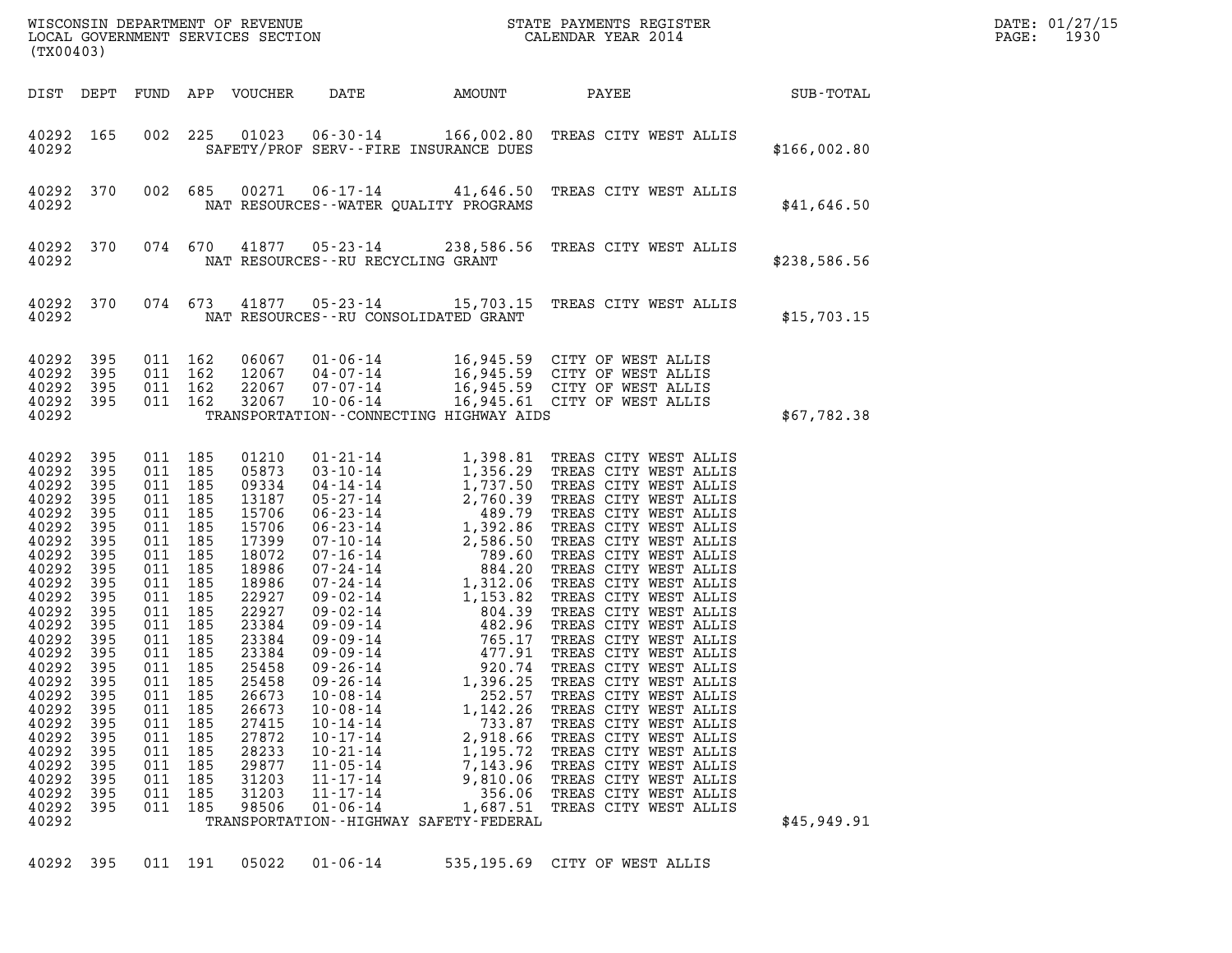| (TX00403)                                                                                                    |                                                                    |                                                                               |                                                                    |                                                                                                 |                                                                                                                                      |                                                        |                                                                                                                                                                                                                                                                                                                                                                                                                   |                | DATE: 01/27/15<br>PAGE:<br>1931 |
|--------------------------------------------------------------------------------------------------------------|--------------------------------------------------------------------|-------------------------------------------------------------------------------|--------------------------------------------------------------------|-------------------------------------------------------------------------------------------------|--------------------------------------------------------------------------------------------------------------------------------------|--------------------------------------------------------|-------------------------------------------------------------------------------------------------------------------------------------------------------------------------------------------------------------------------------------------------------------------------------------------------------------------------------------------------------------------------------------------------------------------|----------------|---------------------------------|
|                                                                                                              |                                                                    |                                                                               |                                                                    | DIST DEPT FUND APP VOUCHER                                                                      | DATE                                                                                                                                 | AMOUNT                                                 | PAYEE                                                                                                                                                                                                                                                                                                                                                                                                             | SUB-TOTAL      |                                 |
| 40292<br>40292<br>40292<br>40292                                                                             | 395<br>395<br>395                                                  | 011 191<br>011 191<br>011 191                                                 |                                                                    | 11022<br>21022<br>31022                                                                         | 04 - 07 - 14<br>07 - 07 - 14<br>10-06-14                                                                                             | TRANSPORTATION - - GENERAL TRANSP AIDS - GTA           | 535,195.69 CITY OF WEST ALLIS<br>535,195.69 CITY OF WEST ALLIS<br>535,195.71 CITY OF WEST ALLIS                                                                                                                                                                                                                                                                                                                   | \$2,140,782.78 |                                 |
| 40292 435<br>40292<br>40292<br>40292<br>40292<br>40292<br>40292<br>40292<br>40292<br>40292<br>40292<br>40292 | 435<br>435<br>435<br>435<br>435<br>435<br>435<br>435<br>435<br>435 | 005<br>005<br>005<br>005<br>005<br>005<br>005<br>005<br>005<br>005<br>005 000 | 000<br>000<br>000<br>000<br>000<br>000<br>000<br>000<br>000<br>000 | 90412<br>90415<br>90416<br>90417<br>90420<br>90500<br>90502<br>90506<br>90508<br>90509<br>90510 | $01 - 01 - 14$<br>$11 - 01 - 14$<br>12-01-14<br>HEALTH SERVICES - - STATE/FED AIDS                                                   |                                                        | 91,085.00 CITY OF WEST ALLIS<br>02-01-14<br>03-01-14<br>03-01-14<br>04-01-14<br>06-01-14<br>06-01-14<br>06-01-14<br>06-01-14<br>06-01-14<br>06-01-14<br>07-01-14<br>07-01-14<br>140,820.00 CITY OF WEST ALLIS<br>08-01-14<br>99,605.00 CITY OF WEST ALLIS<br>10-01-14<br>62,587.00 CITY OF WEST ALLIS<br>10-01-14<br>62,587.00 CITY OF WEST ALLIS<br>57,188.00 CITY OF WEST ALLIS<br>56,122.00 CITY OF WEST ALLIS | \$669, 237.00  |                                 |
| 40292 435<br>40292                                                                                           |                                                                    | 005 162                                                                       |                                                                    | 01HSD                                                                                           |                                                                                                                                      | HS--AMBULANCE FUNDING ASSISTANCE GRANTS                | 09-08-14 13,368.82 TREAS CITY WEST ALLIS                                                                                                                                                                                                                                                                                                                                                                          | \$13,368.82    |                                 |
| 40292 435<br>40292                                                                                           |                                                                    |                                                                               | 005 163                                                            | 01LGS                                                                                           |                                                                                                                                      | HS--PREPAID MEDICAL TRANSPORT REIMBURSE                | 11-17-14 105,500.00 CITY OF WEST ALLIS FIRE AMB                                                                                                                                                                                                                                                                                                                                                                   | \$105,500.00   |                                 |
| 40292 455<br>40292 455<br>40292                                                                              |                                                                    | 002 231<br>002 231                                                            |                                                                    | 01830<br>02918                                                                                  | 11-28-14<br>JUSTICE - - LAW ENFORCEMENT TRAINING                                                                                     |                                                        | 02-26-14 17,120.00 TREAS CITY WEST ALLIS<br>4,520.00 TREAS CITY WEST ALLIS                                                                                                                                                                                                                                                                                                                                        | \$21,640.00    |                                 |
| 40292<br>40292 455<br>40292                                                                                  | 455                                                                | 002<br>002 275                                                                | 275                                                                | 02062<br>03206                                                                                  | $03 - 18 - 14$<br>$05 - 29 - 14$                                                                                                     | DOJ--UNIFORM BEAT PATROL OFFICER GRANT                 | 60,717.00 TREAS CITY WEST ALLIS<br>60,717.00 TREAS CITY WEST ALLIS                                                                                                                                                                                                                                                                                                                                                | \$121,434.00   |                                 |
| 40292 505<br>40292<br>40292<br>40292<br>40292<br>40292<br>40292                                              | 505<br>505<br>505<br>505<br>505                                    | 002 745<br>002<br>002<br>002<br>002<br>002                                    | 745<br>745<br>745<br>745<br>745                                    | 02093<br>02093<br>02799<br>02799<br>10110<br>10110                                              | $10 - 10 - 14$<br>10-10-14<br>$11 - 03 - 14$<br>$11 - 03 - 14$<br>$07 - 17 - 14$<br>$07 - 17 - 14$<br>DOA--HOUSING ASSISTANCE GRANTS | 3,414.00<br>310.00<br>37,748.00<br>94,175.00<br>168.00 | 217,426.00 TREAS CITY WEST ALLIS<br>TREAS CITY WEST ALLIS<br>TREAS CITY WEST ALLIS<br>TREAS CITY WEST ALLIS<br>TREAS CITY WEST ALLIS<br>TREAS CITY WEST ALLIS                                                                                                                                                                                                                                                     | \$353, 241.00  |                                 |
| 40292<br>40292<br>40292                                                                                      | 835<br>835                                                         | 002<br>002 105                                                                | 105                                                                | 43957<br>81062                                                                                  | $07 - 28 - 14$<br>$11 - 17 - 14$<br>REVENUE - - STATE SHARED REVENUES                                                                | 2,637,771.74<br>6,073,828.11                           | TREAS CITY WEST ALLIS<br>TREAS CITY WEST ALLIS                                                                                                                                                                                                                                                                                                                                                                    | \$8,711,599.85 |                                 |
| 40292                                                                                                        | 835                                                                | 002 109                                                                       |                                                                    | 02935                                                                                           | $07 - 28 - 14$                                                                                                                       |                                                        | 177,631.00 TREAS CITY WEST ALLIS                                                                                                                                                                                                                                                                                                                                                                                  |                |                                 |